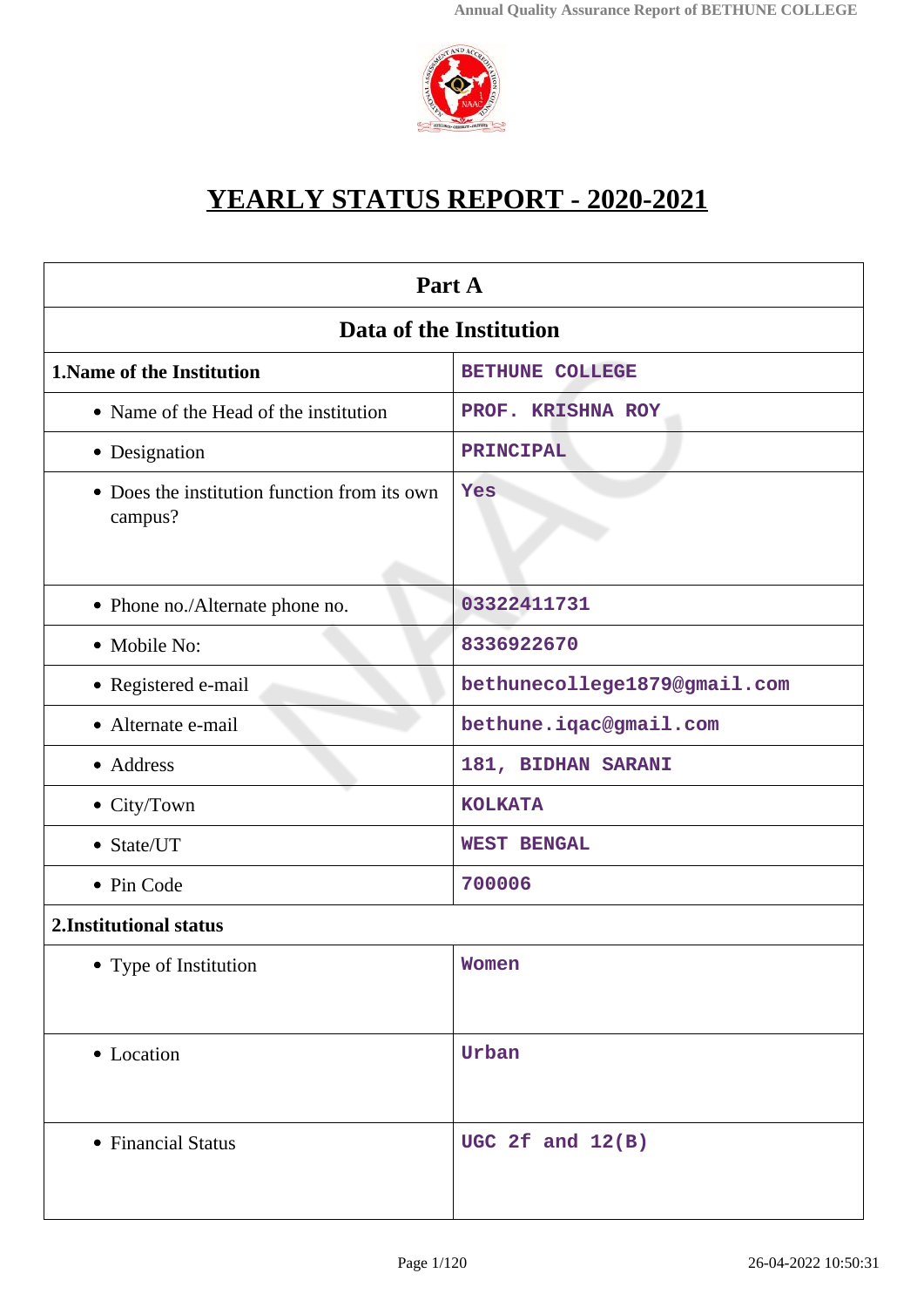| • Name of the Affiliating University                                                                              |                                                                   | UNIVERSITY OF CALCUTTA                                                      |                                                                        |                           |            |  |
|-------------------------------------------------------------------------------------------------------------------|-------------------------------------------------------------------|-----------------------------------------------------------------------------|------------------------------------------------------------------------|---------------------------|------------|--|
| • Name of the IQAC Coordinator                                                                                    |                                                                   |                                                                             | DR. KAMAL KANTI SOM                                                    |                           |            |  |
| $\bullet$ Phone No.                                                                                               |                                                                   |                                                                             |                                                                        | 03322411731               |            |  |
| • Alternate phone No.                                                                                             |                                                                   |                                                                             | 03322571712                                                            |                           |            |  |
| • Mobile                                                                                                          |                                                                   |                                                                             | 9433814748                                                             |                           |            |  |
|                                                                                                                   | • IQAC e-mail address                                             |                                                                             |                                                                        | bethune.iqac@gmail.com    |            |  |
|                                                                                                                   | • Alternate e-mail address                                        |                                                                             |                                                                        | kamalkantisom@yahoo.co.in |            |  |
| 3. Website address (Web link of the AQAR<br>(Previous Academic Year)                                              |                                                                   | ege.pdf                                                                     | http://www.bethunecollege.ac.in/I<br>OAC/AOAR/AOAR-2019-20-BethuneColl |                           |            |  |
| during the year?                                                                                                  | 4. Whether Academic Calendar prepared                             |                                                                             | Yes                                                                    |                           |            |  |
| • if yes, whether it is uploaded in the<br>Institutional website Web link:                                        |                                                                   | http://www.bethunecollege.ac.in/B<br>ethuneCollege-<br>AcademicCalendar.htm |                                                                        |                           |            |  |
| <b>5.Accreditation Details</b>                                                                                    |                                                                   |                                                                             |                                                                        |                           |            |  |
| Cycle                                                                                                             | <b>CGPA</b><br>Grade<br>Year of<br>Validity from<br>Accreditation |                                                                             | Validity to                                                            |                           |            |  |
| Cycle 1                                                                                                           | A                                                                 | 85.45                                                                       | 2006                                                                   | 21/05/2006                | 20/05/2011 |  |
| Cycle 2                                                                                                           | Α                                                                 | 3.08                                                                        | 2015                                                                   | 03/03/2015                | 02/03/2020 |  |
|                                                                                                                   | <b>6.Date of Establishment of IQAC</b>                            |                                                                             | 29/11/2006                                                             |                           |            |  |
| 7. Provide the list of funds by Central / State Government<br>UGC/CSIR/DBT/ICMR/TEQIP/World Bank/CPE of UGC etc., |                                                                   |                                                                             |                                                                        |                           |            |  |
|                                                                                                                   |                                                                   |                                                                             |                                                                        |                           |            |  |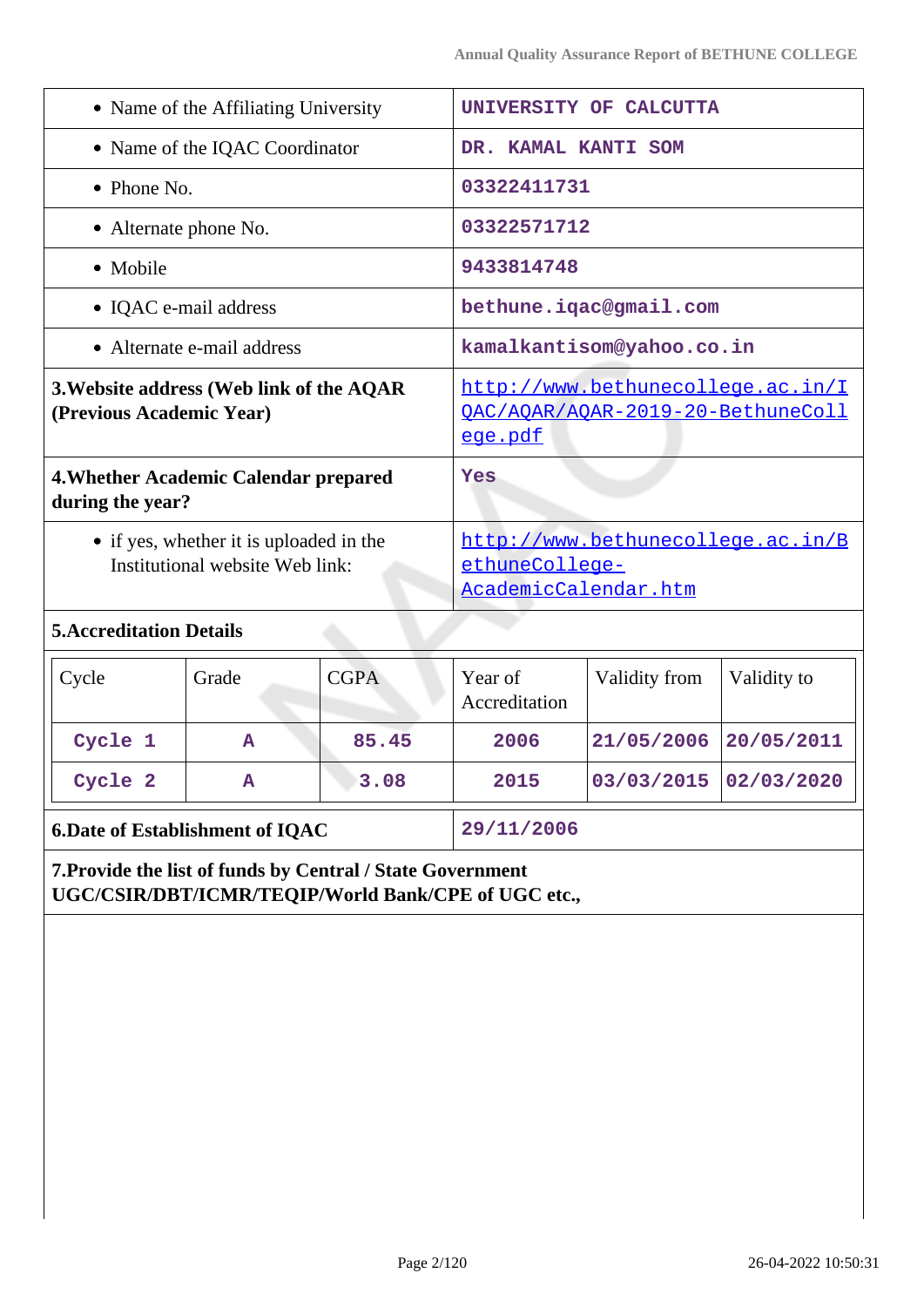| Institutional/Depa<br>rtment /Faculty                                                                                        | Scheme                                       | <b>Funding Agency</b>                                                                                                       |           | Year of award<br>with duration |  | Amount  |
|------------------------------------------------------------------------------------------------------------------------------|----------------------------------------------|-----------------------------------------------------------------------------------------------------------------------------|-----------|--------------------------------|--|---------|
| <b>Bethune</b><br>College                                                                                                    | Development<br>Grants                        | <b>State</b><br>Government                                                                                                  |           | $2020 - 365$<br>days           |  | 8767547 |
| <b>Bethune</b><br>College                                                                                                    | <b>MRP</b>                                   | West Bengal<br>Department<br>of Higher<br>Education,<br>Science &<br>Technology<br>and<br>Biotechnolog<br>y (Sci &<br>Tech) |           | 2018-1095<br>days              |  | 105000  |
| <b>Bethune</b><br>College                                                                                                    | <b>DBT STAR</b>                              | Department<br>of Biotechno<br>logy,<br>Ministry of<br>Science &<br>Technology,<br>Govt. of<br>India                         |           | $2020 - 1095$<br>days          |  | 6800000 |
| 8. Whether composition of IQAC as per latest<br><b>NAAC</b> guidelines                                                       |                                              |                                                                                                                             | Yes       |                                |  |         |
| • Upload latest notification of formation of<br>IQAC                                                                         |                                              | <b>View File</b>                                                                                                            |           |                                |  |         |
|                                                                                                                              | 9. No. of IQAC meetings held during the year |                                                                                                                             | 06        |                                |  |         |
| • Were the minutes of IQAC meeting(s) and<br>compliance to the decisions have been<br>uploaded on the institutional website? |                                              | <b>Yes</b>                                                                                                                  |           |                                |  |         |
| • If No, please upload the minutes of the<br>meeting(s) and Action Taken Report                                              |                                              | <b>View File</b>                                                                                                            |           |                                |  |         |
| 10. Whether IQAC received funding from any<br>of the funding agency to support its activities                                |                                              |                                                                                                                             | <b>No</b> |                                |  |         |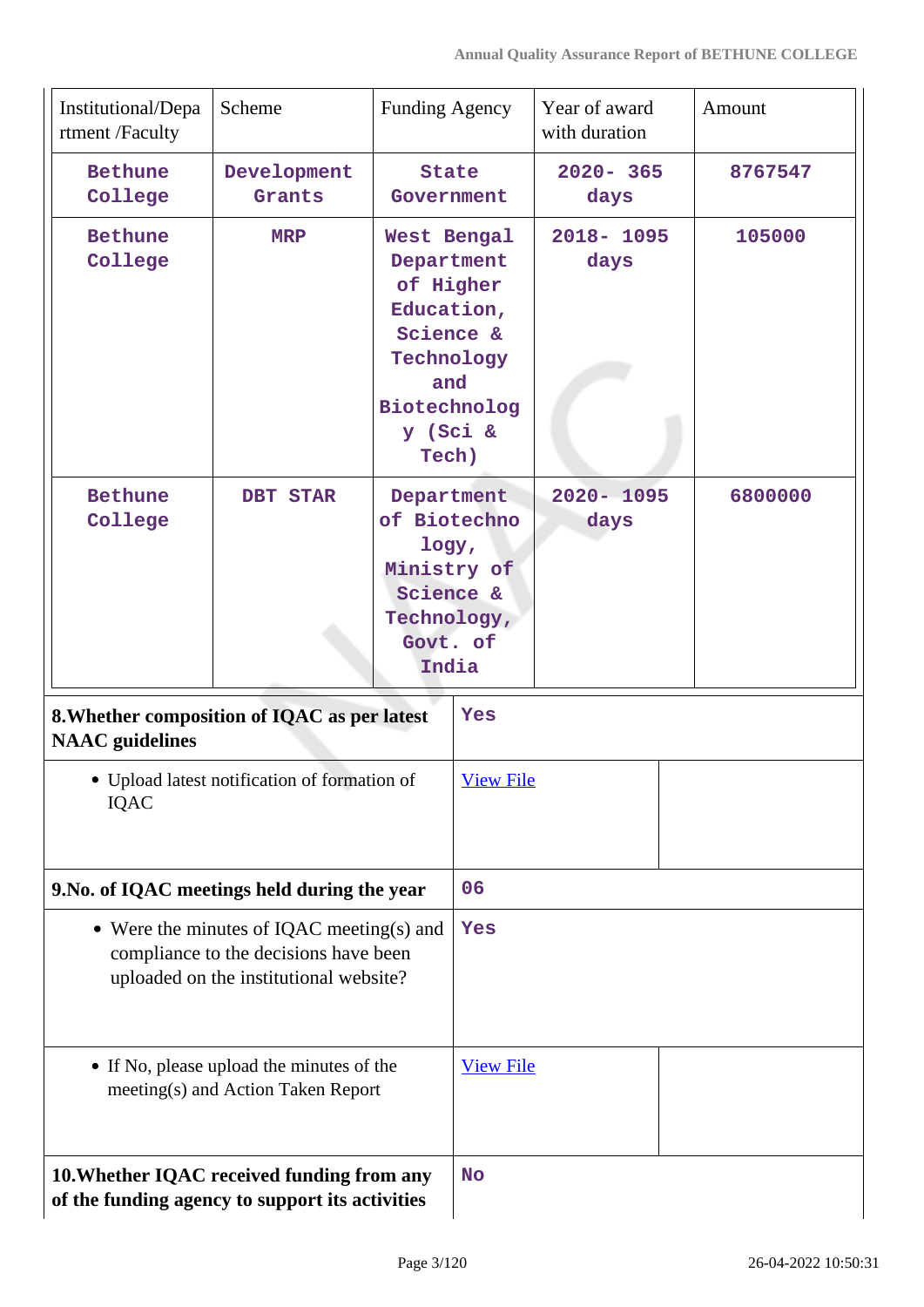#### **during the year?**

• If yes, mention the amount

#### **11.Significant contributions made by IQAC during the current year (maximum five bullets)**

**Bethune College has acquired 77th position in the College Category in NIRF ranking (2021). It is the only Government College from West Bengal to feature among the first hundred colleges in the country.**

**AQARs for the sessions 2015-16 to 2018-19 were submitted, thus updating pending AQARS.**

**2 Certificate courses for students with duration of 30 hours or more were initiated. Ethics and Value Education Certificate course was successfully completed. The course on Bratachari- the famous cultural heritage of West Bengal, was started with an introductory workshop and is continuing.**

**As the pandemic situation continued, IQAC took steps to maintain the standard of teaching learning in a digital mode. Workshops and shortterm courses were organized on Online teaching. Exams were conducted and scripts checked, in Online mode, under the supervision of IQAC. Records of Online classes were kept in detail.**

**With students being away from campus, IQAC arranged Webinars on a variety of subjects throughout the year. Special Webinars on Pandemic awareness and other miscellaneous topics were organized. The IQAC promotes all academic and co-curricular activities in the college like Seminars, Memorial lectures, Invited lectures, departmental seminars, academic trips, outreach initiative etc. for knowledge dissemination and quality enhancement throughout the academic session.**

**12.Plan of action chalked out by the IQAC in the beginning of the Academic year towards Quality Enhancement and the outcome achieved by the end of the Academic year**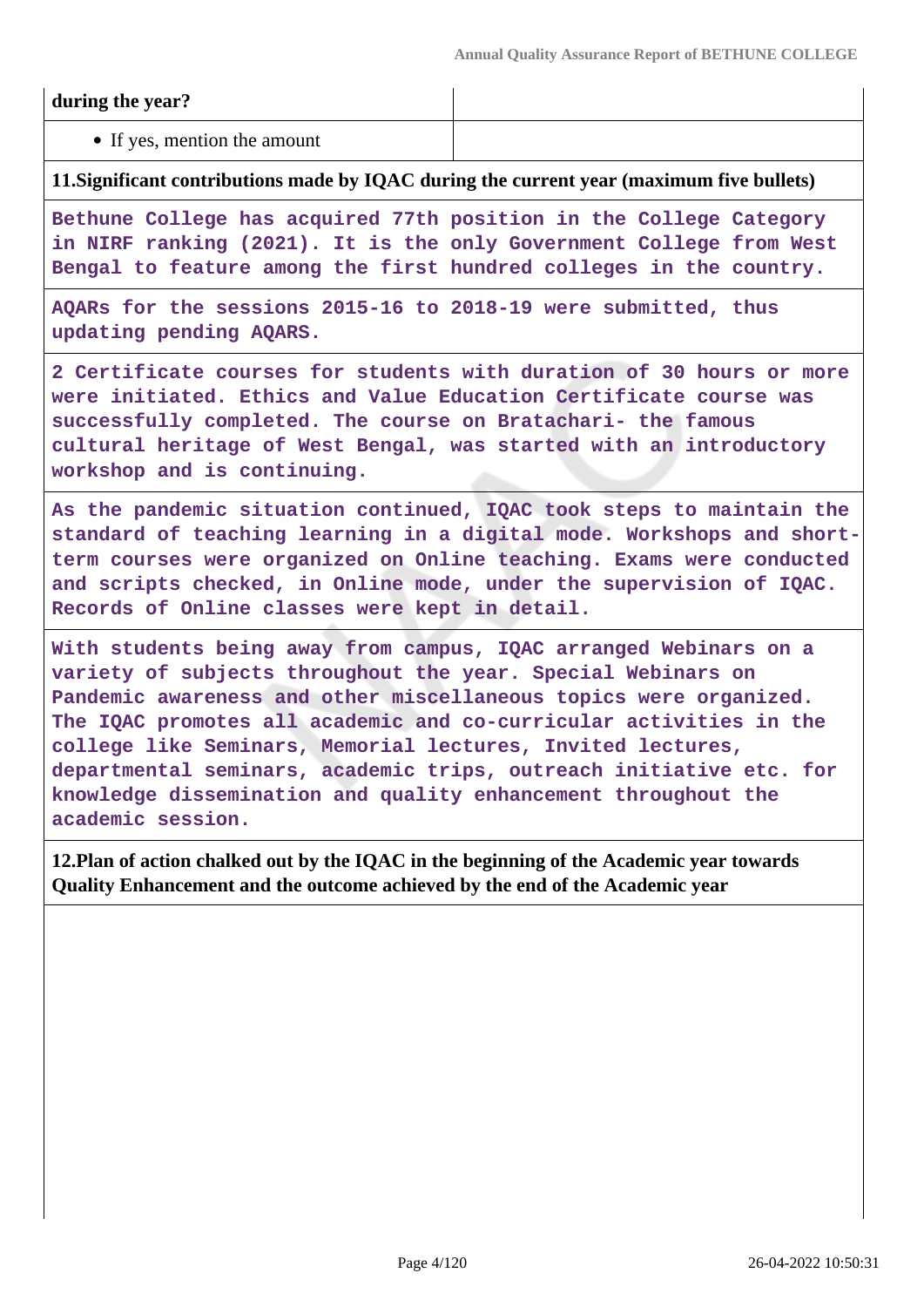| Plan of Action                                                                                            | Achievements/Outcomes                                                                                                                                                                                                                                                                                                                                                                         |
|-----------------------------------------------------------------------------------------------------------|-----------------------------------------------------------------------------------------------------------------------------------------------------------------------------------------------------------------------------------------------------------------------------------------------------------------------------------------------------------------------------------------------|
| Participation in NIRF for the<br>session 2020-21 to continue                                              | Bethune College has acquired<br>77th position in the College<br>Category in NIRF ranking (2021).<br>It is the only Government<br>College from West Bengal to<br>feature among the first hundred<br>colleges in the country.                                                                                                                                                                   |
| To continue preparation of NAAC<br><b>Assessments</b>                                                     | The NAAC steering Committee<br>under IQAC supervision regularly<br>met online and offline to ensure<br>smooth preparation of NAAC SSR<br>and other requirements                                                                                                                                                                                                                               |
| Emphasis on Research,<br>Innovations and Publications                                                     | The college published a number<br>of books, journals and e-<br>journals (17). Newsletter of the<br>College was brought out for the<br>first time. A report on Webinars<br>held was also published. A<br>collection of essays on the<br>experiences during lockdown was<br>published.                                                                                                          |
| To organize additional Faculty<br>development program on online<br>teaching and e-content<br>development. | A 2-day workshop, 1 National<br>workshop and one 8 day long FDP<br>was organized on Virtual<br>teaching and e-content<br>development                                                                                                                                                                                                                                                          |
| To start more 30 hours<br>certificate courses.                                                            | 2 Certificate courses for<br>students with duration of 30<br>hours or more were initiated in<br>addition to the already running<br>Computer diploma course. Ethics<br>and Value Education Certificate<br>course was successfully<br>completed. The course on<br>Bratachari- the famous cultural<br>heritage of West Bengal, was<br>started with an introductory<br>workshop and is continuing |
| To complete all pending CAS and<br>Confirmation cases.                                                    | Under the able guidance of IQAC,<br>the CAS committee successfully<br>processed for screening and                                                                                                                                                                                                                                                                                             |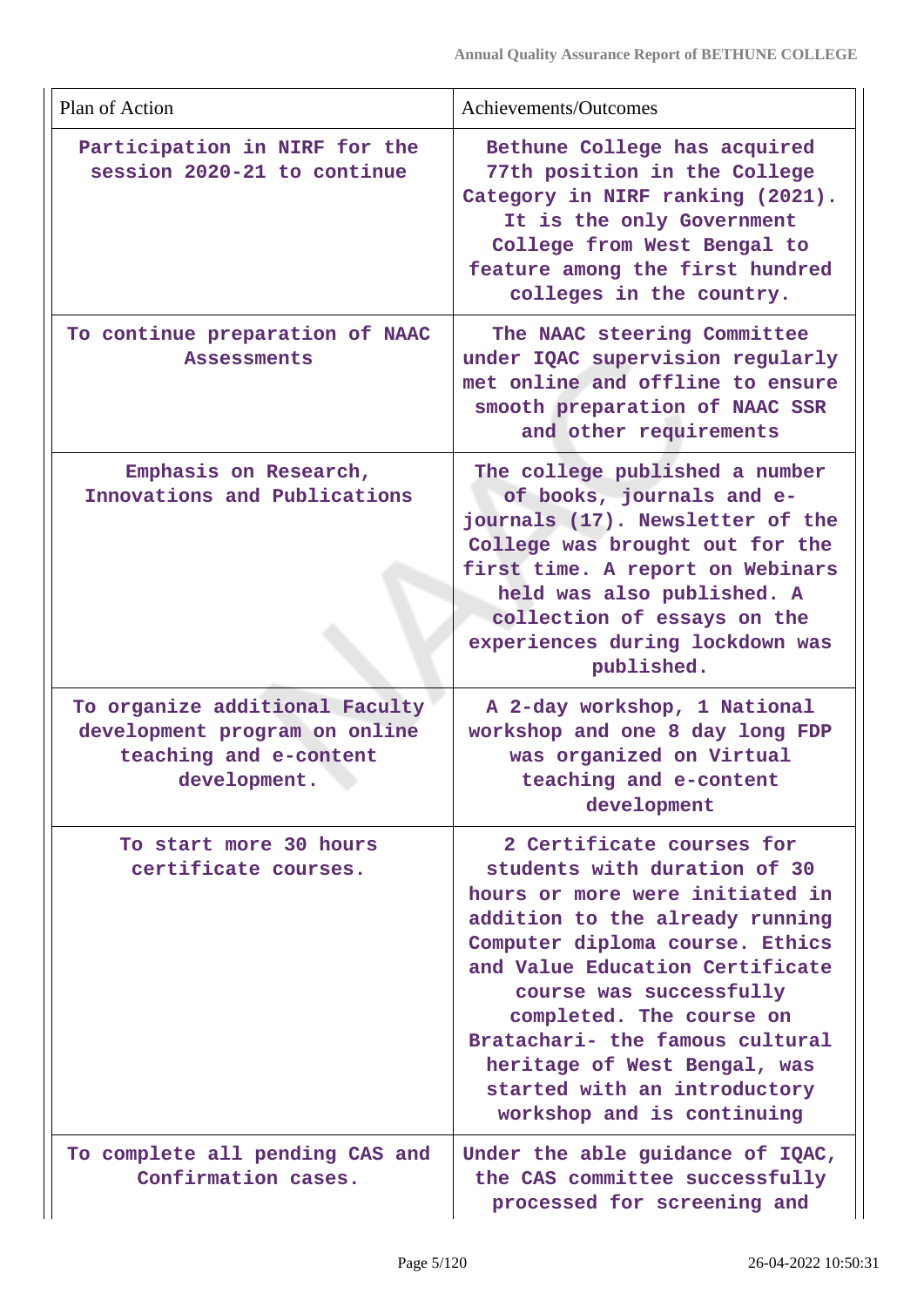|                                                                                                                                                                                                                                                       | selection the CAS files of 17<br>teachers in different stages of<br>promotion. 12 more files were<br>under preparation for screening<br>and selection.                                                                                                                 |
|-------------------------------------------------------------------------------------------------------------------------------------------------------------------------------------------------------------------------------------------------------|------------------------------------------------------------------------------------------------------------------------------------------------------------------------------------------------------------------------------------------------------------------------|
| Organising Webinars- local/<br>national / International on<br>various topics undertaken by<br>each department                                                                                                                                         | Several Webinars- national /<br>International on various topics<br>were organized successfully by<br>each department                                                                                                                                                   |
| Participating departments of DBT<br>Star college scheme to undertake<br>activities like seminars and<br>workshops to enhance Teaching<br>Learning                                                                                                     | Participating departments of DBT<br>Star college scheme organized<br>Webinars/ workshops to enhance<br>teaching - learning. Photography<br>contest on wildlife, Awareness<br>program on environment, Poster<br>presentations and review<br>projects were also arranged |
| To extend a stronger Student<br>Support in the present Pandemic<br>situation; The mental health of<br>students should be taken care of<br>through online mentoring,<br>psychological counselling,<br>different activities and<br>cultural programmes. | The Psychological counselling<br>cell dealt with quite a few<br>cases of students as well as<br>teachers. The career counselling<br>cell and Student Activity cell<br>organized several programs.                                                                      |
| Afforestation programme is<br>planned to salvage the Greenery<br>of the campus after devastation<br>caused by cyclone Amphan.                                                                                                                         | Afforestation programme was<br>undertaken to salvage the<br>Greenery of the campus. Alumni<br>association took part by<br>donating saplings.                                                                                                                           |
| 13. Whether the AQAR was placed before<br>statutory body?                                                                                                                                                                                             | Yes                                                                                                                                                                                                                                                                    |
| • Name of the statutory body                                                                                                                                                                                                                          |                                                                                                                                                                                                                                                                        |
| Name                                                                                                                                                                                                                                                  | Date of meeting(s)                                                                                                                                                                                                                                                     |
| <b>IQAC</b>                                                                                                                                                                                                                                           | 16/12/2021                                                                                                                                                                                                                                                             |
| 14. Whether institutional data submitted to AISHE                                                                                                                                                                                                     |                                                                                                                                                                                                                                                                        |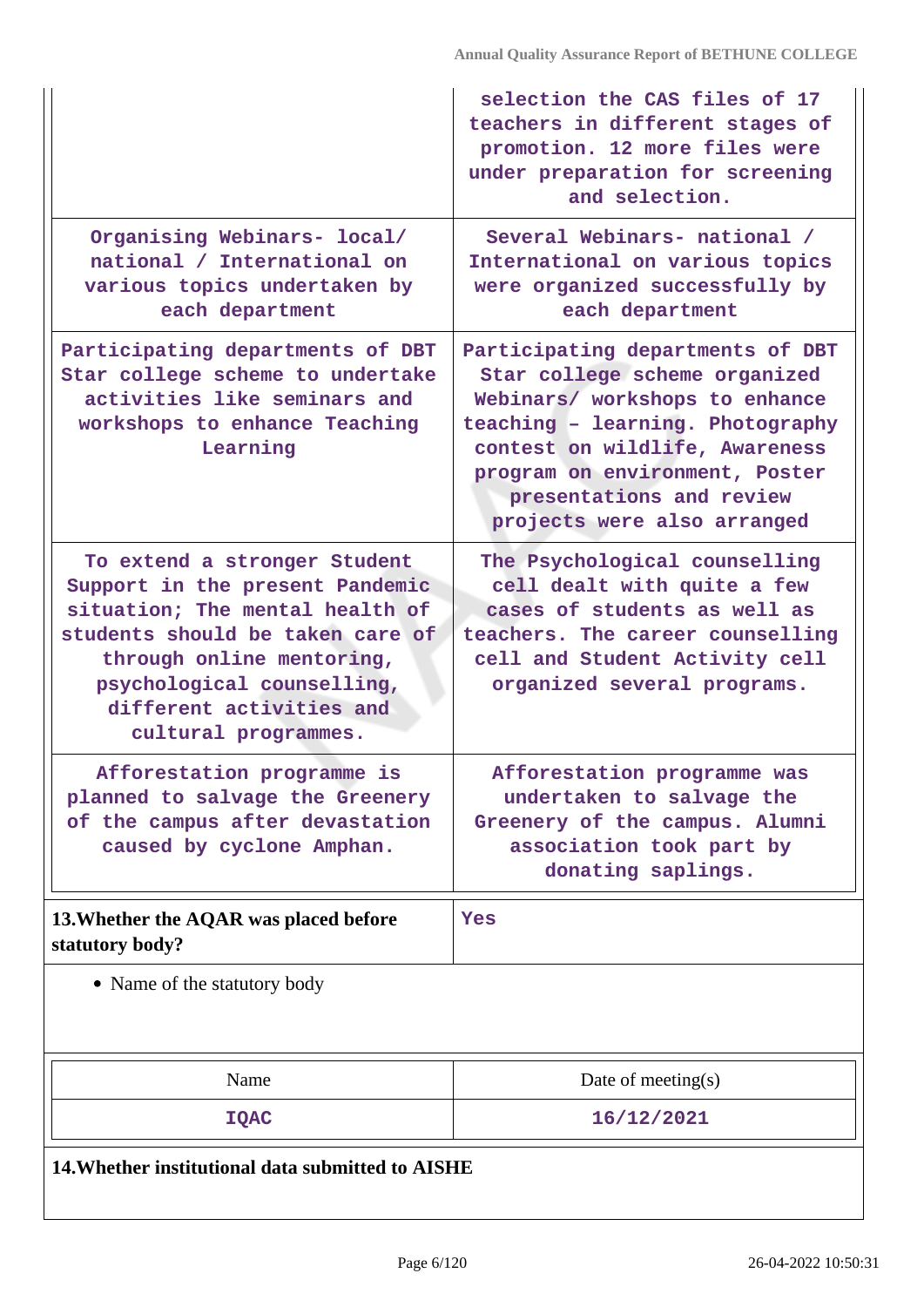| Year                                                                                            | Date of Submission |                  |
|-------------------------------------------------------------------------------------------------|--------------------|------------------|
| $2020 - 21$                                                                                     |                    | 27/02/2022       |
| <b>Extended Profile</b>                                                                         |                    |                  |
| 1.Programme                                                                                     |                    |                  |
| 1.1                                                                                             |                    | 627              |
| Number of courses offered by the institution across all programs<br>during the year             |                    |                  |
| <b>File Description</b>                                                                         | Documents          |                  |
| Data Template                                                                                   |                    | <b>View File</b> |
| 2.Student                                                                                       |                    |                  |
| 2.1                                                                                             |                    | 1448             |
| Number of students during the year                                                              |                    |                  |
| <b>File Description</b>                                                                         | Documents          |                  |
| Data Template                                                                                   |                    | <b>View File</b> |
| 2.2                                                                                             |                    | 268              |
| Number of seats earmarked for reserved category as per GOI/ State<br>Govt. rule during the year |                    |                  |
| <b>File Description</b>                                                                         | Documents          |                  |
| Data Template                                                                                   |                    | <b>View File</b> |
| 2.3                                                                                             |                    | 553              |
| Number of outgoing/ final year students during the year                                         |                    |                  |
|                                                                                                 |                    |                  |
| <b>File Description</b>                                                                         | Documents          |                  |
| Data Template                                                                                   |                    | <b>View File</b> |
| 3.Academic                                                                                      |                    |                  |
| 3.1                                                                                             |                    | 97               |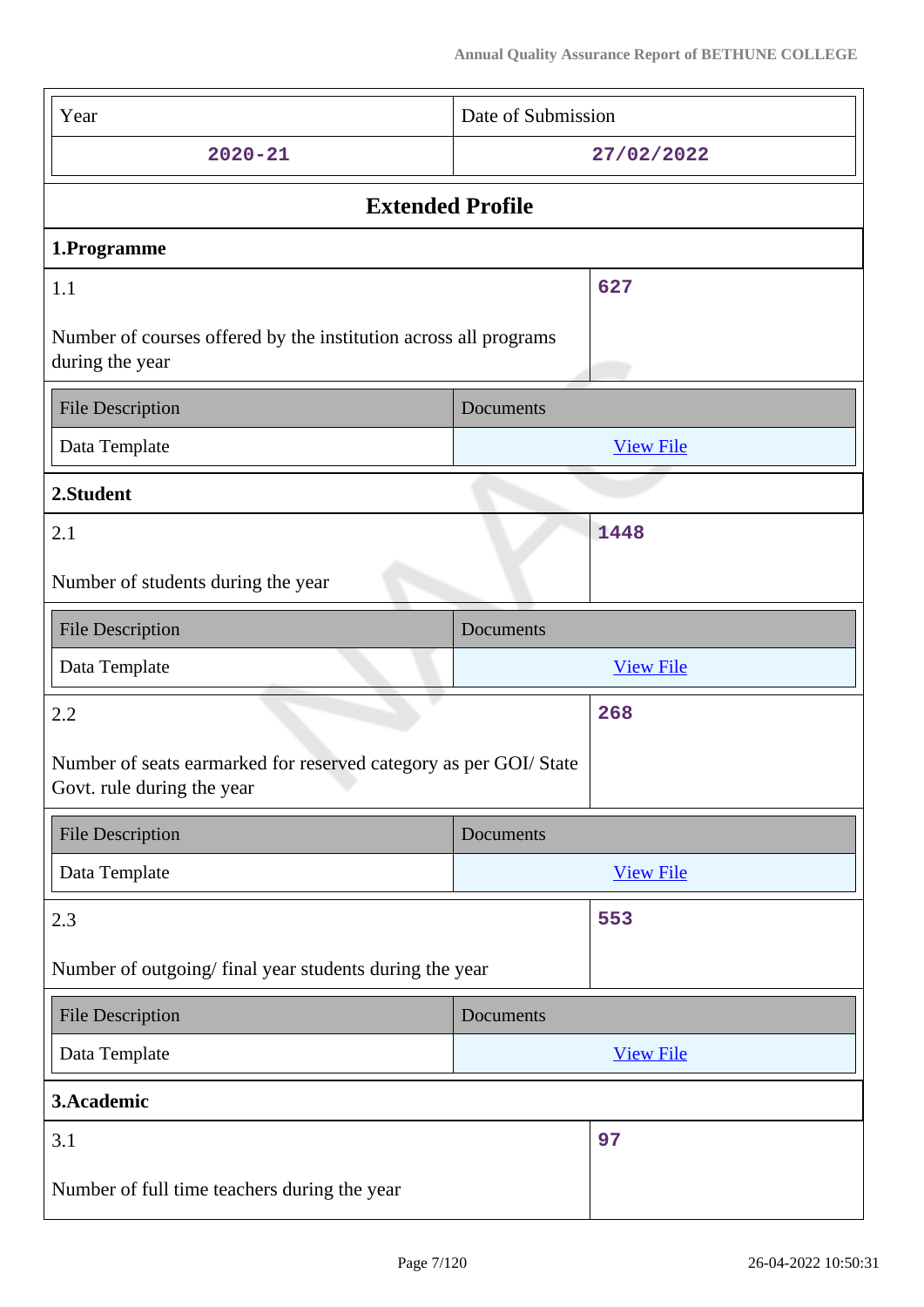| <b>File Description</b>                                           | Documents        |
|-------------------------------------------------------------------|------------------|
| Data Template                                                     | <b>View File</b> |
| 3.2                                                               | 115              |
| Number of Sanctioned posts during the year                        |                  |
| <b>File Description</b>                                           | Documents        |
| Data Template                                                     | <b>View File</b> |
| 4.Institution                                                     |                  |
| 4.1                                                               | 55               |
| Total number of Classrooms and Seminar halls                      |                  |
| 4.2                                                               | 11202857         |
| Total expenditure excluding salary during the year (INR in lakhs) |                  |
| 4.3                                                               | 167              |
| Total number of computers on campus for academic purposes         |                  |

**Part B**

# **CURRICULAR ASPECTS**

### **1.1 - Curricular Planning and Implementation**

1.1.1 - The Institution ensures effective curriculum delivery through a well planned and documented process

**The College makes very sincere efforts to ensure that the curriculum of each and every course is effectively and timely delivered. At the outset, a routine is shared with every department mentioning the exact time and venue of classes. Classes are allotted keeping in mind the credit requirements of Choice Based Credit System. Next, every department also shares a Teaching Plan with students which mention the topics to be taught by different teachers and the approximate number of classes that are allotted for completion of each topic. This helps students to understand in advance how the teaching learning process for each paper will progress during the course of the semester. Regular assignments, tutorials, tests, Remedial and Mentoring classes help in the process of deeper understanding of topics taught and in clarification of doubts. Seminars and Invited Lectures related to topics mentioned in the**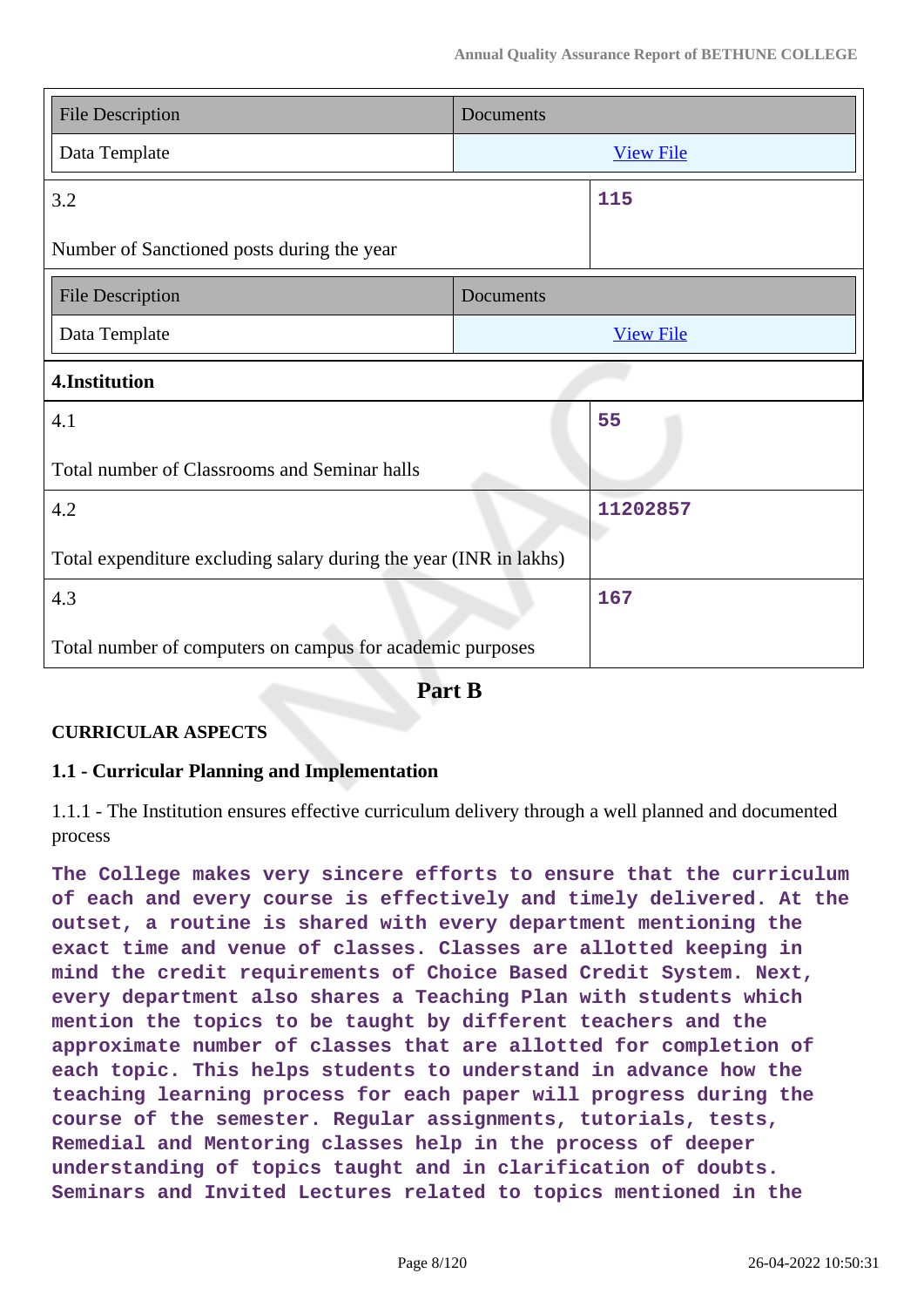**curriculum are also organized by the Departments from time to time to ensure exhaustive discussions on new or relatively difficult topics in the syllabus.**

| <b>File Description</b>                | Documents                                                                                |
|----------------------------------------|------------------------------------------------------------------------------------------|
| Upload relevant supporting<br>document | View File                                                                                |
| Link for Additional information        | https://drive.google.com/drive/folders/1Roal<br>mN6n VejGSGoPK1jGhV-qVtxqS22?usp=sharinq |

1.1.2 - The institution adheres to the academic calendar including for the conduct of Continuous Internal Evaluation (CIE)

**The Academic Calendar is one of the most important documents published on a regular basis by the College at the beginning of each academic session in order to give students an idea of the upcoming major curricular, co-curricular and extra-curricular activities in advance. This Academic Calendar outlines the tentative dates of (a) commencement of classes, (b) dates of Tutorial submissions, (c ) dates of Internal Assessments, (d) dates of University Examinations, (d) list of holidays, (e ) major College events, like Annual Sports, annual Prize, Annual Fest, Intra- College Competition and other Cultural events, (f) Parent-Teacher Meetings. The College makes every effort to ensure maximum compliance to the schedule mentioned in this Academic Calendar.**

**Besides the Tutorial and Internal Assessments that are a part of the CBCS-based Term-End Examinations, individual teachers take revision tests, quizzes, assignments in order to evaluate the understanding of students on topics taught. Remedial Classes are arranged for students to improve their performance. During Mentorship classes too, students approach their mentors to seek advance references, clarify doubts. Thus, every pro-active effort is made to create an ambience in which students can constantly interact with all teachers to enrich the teaching-learning process.**

| <b>File Description</b>                 | Documents                                                               |
|-----------------------------------------|-------------------------------------------------------------------------|
| Upload relevant supporting<br>documents | View File                                                               |
| Link for Additional information         | http://www.bethunecollege.ac.in/BethuneColle<br>ge-AcademicCalendar.htm |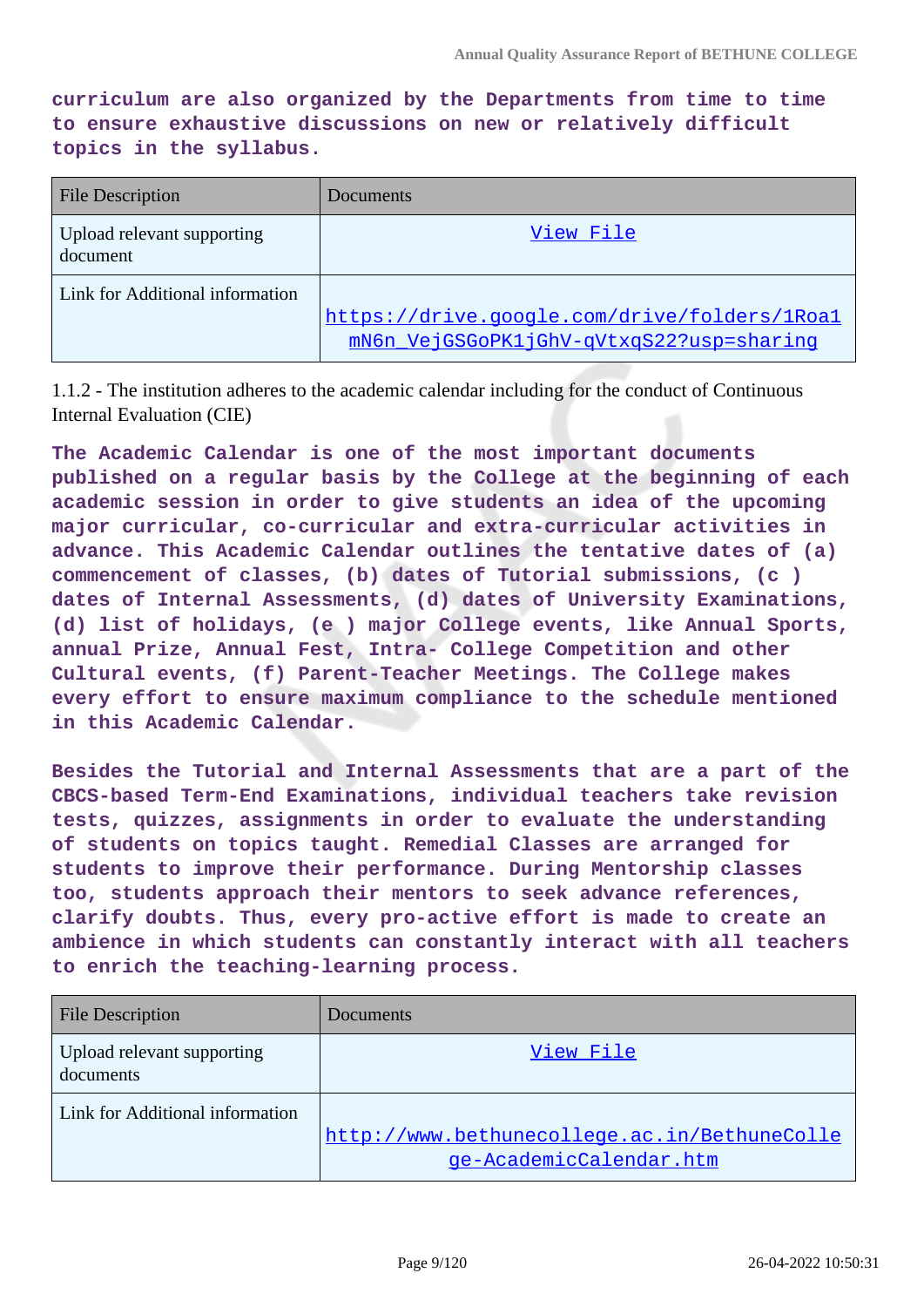**1.1.3 - Teachers of the Institution participate in A. All of the above following activities related to curriculum development and assessment of the affiliating University and/are represented on the following academic bodies during the year. Academic council/BoS of Affiliating University Setting of question papers for UG/PG programs Design and Development of Curriculum for Add on/ certificate/ Diploma Courses Assessment /evaluation process of the affiliating University**

| <b>File Description</b>                                                                                         | Documents |
|-----------------------------------------------------------------------------------------------------------------|-----------|
| Details of participation of<br>teachers in various<br>bodies/activities provided as a<br>response to the metric | View File |
| Any additional information                                                                                      | View File |

#### **1.2 - Academic Flexibility**

**1.2.1 - Number of Programmes in which Choice Based Credit System (CBCS)/ elective course system has been implemented**

### **1.2.1.1 - Number of Programmes in which CBCS/ Elective course system implemented**

**40**

| <b>File Description</b>                                    | <b>Documents</b> |
|------------------------------------------------------------|------------------|
| Any additional information                                 | View File        |
| Minutes of relevant Academic<br>Council/BOS meetings       | View File        |
| Institutional data in prescribed<br>format (Data Template) | View File        |

**1.2.2 - Number of Add on /Certificate programs offered during the year**

**1.2.2.1 - How many Add on /Certificate programs are added during the year. Data requirement for year: (As per Data Template)**

**3**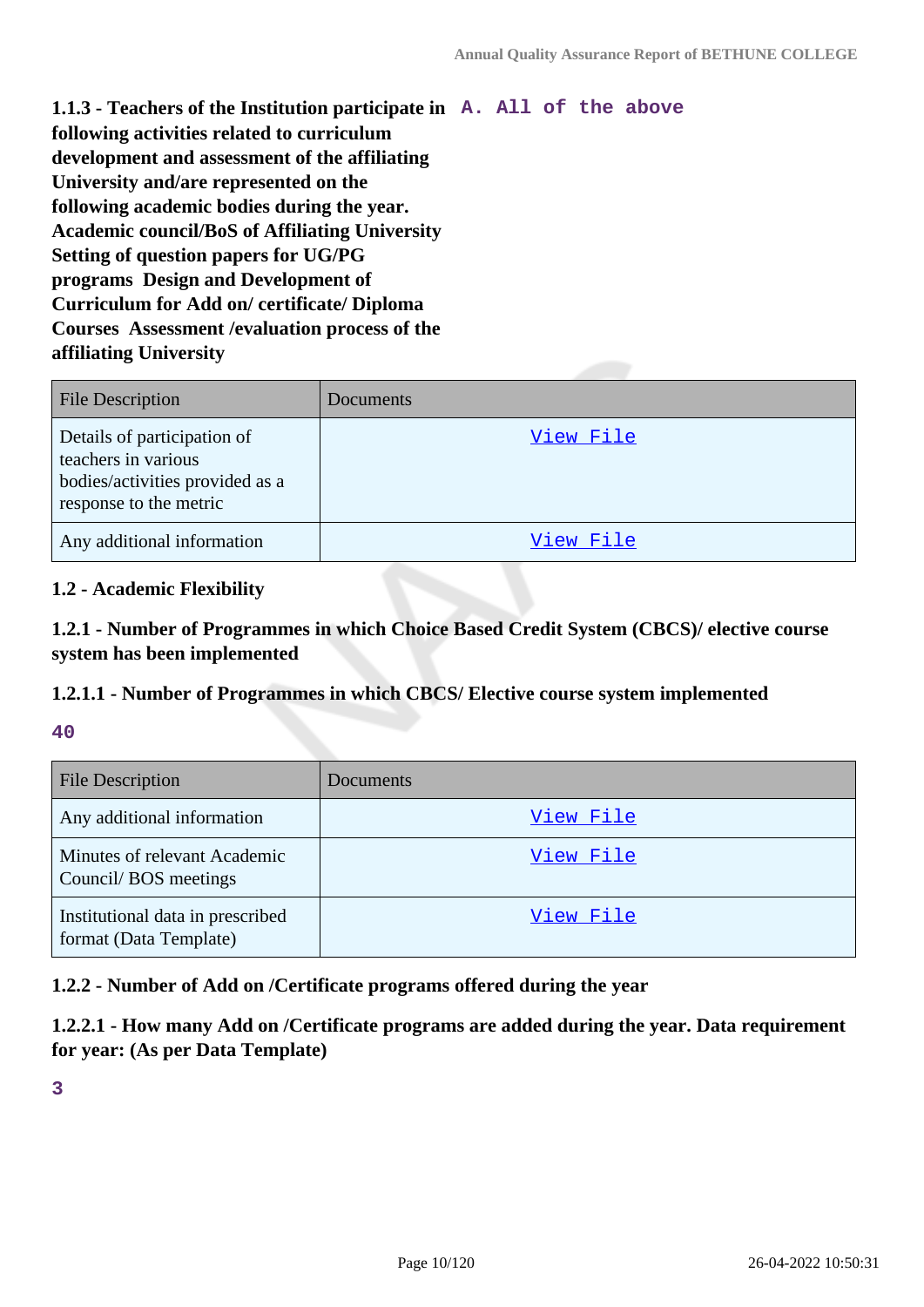| <b>File Description</b>                                                       | <b>Documents</b> |
|-------------------------------------------------------------------------------|------------------|
| Any additional information                                                    | View File        |
| Brochure or any other document<br>relating to Add on /Certificate<br>programs | View File        |
| List of Add on /Certificate<br>programs (Data Template)                       | View File        |

**1.2.3 - Number of students enrolled in Certificate/ Add-on programs as against the total number of students during the year**

#### **598**

**1.2.3.1 - Number of students enrolled in subject related Certificate or Add-on programs during the year**

#### **417**

| <b>File Description</b>                                                                   | Documents |
|-------------------------------------------------------------------------------------------|-----------|
| Any additional information                                                                | View File |
| Details of the students enrolled in<br>Subjects related to<br>certificate/Add-on programs | View File |

#### **1.3 - Curriculum Enrichment**

1.3.1 - Institution integrates crosscutting issues relevant to Professional Ethics, Gender, Human Values, Environment and Sustainability into the Curriculum

**The College lays immense emphasis upon imparting holistic education to its students. The teaching-learning process is further enriched by laying emphasis upon incorporating discourses on Ethics, Gender sensitivity, importance of conservation of Environment and the need for Sustainability. This is effectively done in two ways: (a) Apart from Core courses related to the mentioned topics some departments have opted for Discipline Specific Electives and skill enhancement courses that have the afore-mentioned points directly as part of the CBCS curriculum and (b) departments organize seminars/webinars, lectures, that impart knowledge about the afore-mentioned values.**

**Besides the CBCS syllabus prescribed content delivered by different departments of the College, a Certificate Course in Ethics & Value Education has also been introduced. All UG 1 students enroll in this programme and attend lectures, take examinations, make seminar presentations, submit projects at the end of which they are awarded**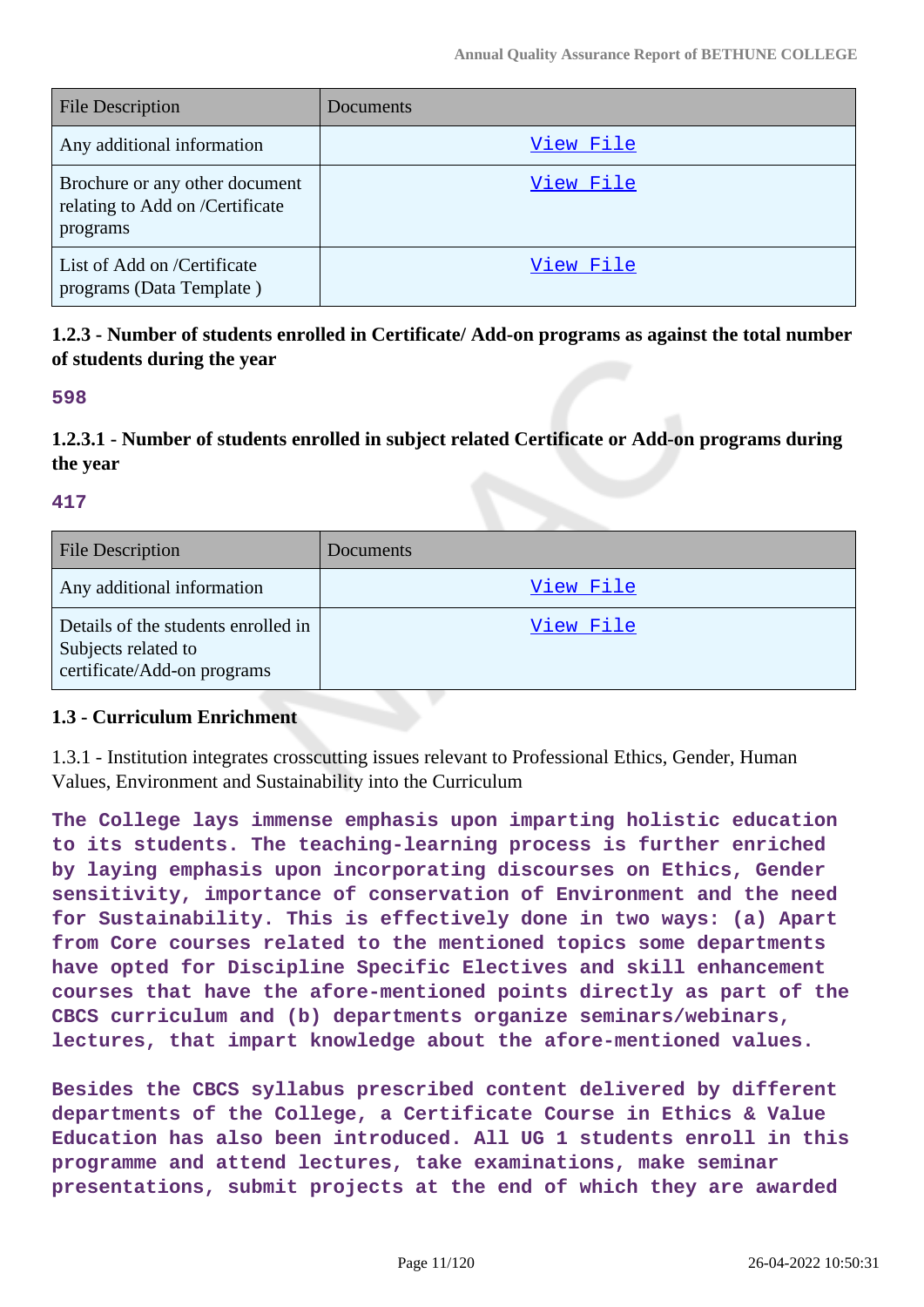**certificates based on their performance throughout the course.**

**A Human Rights Cell also functions in the College which has organized lectures on the issue of Human Rights. The Cell has launched an Online Bulletin Board, named Jagriti, where students make contributions in the form of write-ups, photographs, posters, short bio-notes of Human Rights activists.**

| <b>File Description</b>                                                                                                                                                   | <b>Documents</b> |
|---------------------------------------------------------------------------------------------------------------------------------------------------------------------------|------------------|
| Any additional information                                                                                                                                                | View File        |
| Upload the list and description of<br>courses which address the<br>Professional Ethics, Gender,<br>Human Values, Environment and<br>Sustainability into the<br>Curriculum | View File        |

# **1.3.2 - Number of courses that include experiential learning through project work/field work/internship during the year**

**10**

| <b>File Description</b>                                                                                                  | Documents |
|--------------------------------------------------------------------------------------------------------------------------|-----------|
| Any additional information                                                                                               | View File |
| Programme / Curriculum/<br>Syllabus of the courses                                                                       | View File |
| Minutes of the Boards of Studies/<br>Academic Council meetings with<br>approvals for these courses                       | View File |
| MoU's with relevant<br>organizations for these courses, if<br>any                                                        | View File |
| Number of courses that include<br>experiential learning through<br>project work/field<br>work/internship (Data Template) | View File |

### **1.3.3 - Number of students undertaking project work/field work/ internships**

**163**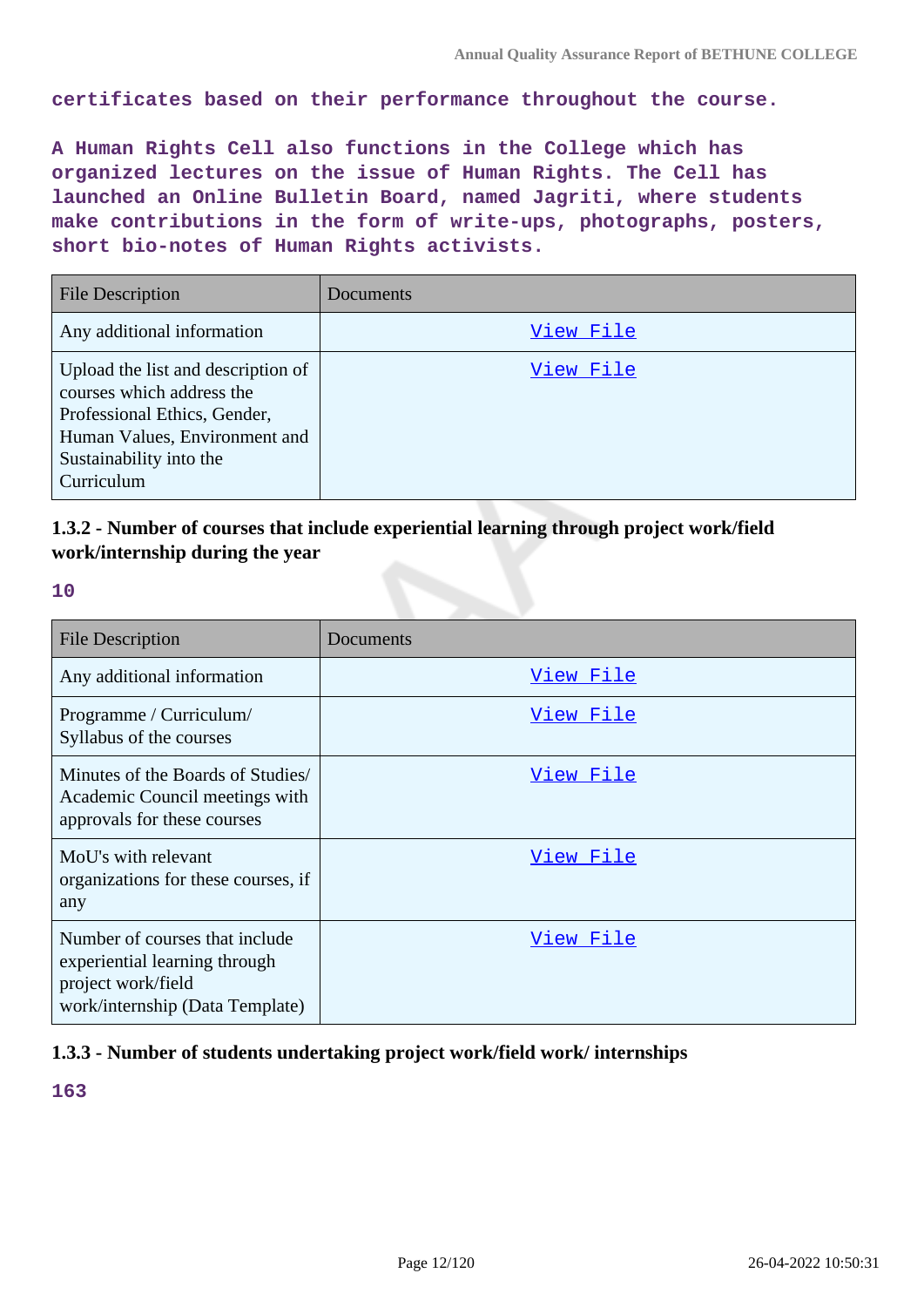| <b>File Description</b>                                                                                             | Documents |
|---------------------------------------------------------------------------------------------------------------------|-----------|
| Any additional information                                                                                          | View File |
| List of programmes and number<br>of students undertaking project<br>work/field work//internships<br>(Data Template) | View File |

#### **1.4 - Feedback System**

#### **1.4.1 - Institution obtains feedback on the syllabus and its transaction at the institution from the following stakeholders Students Teachers Employers Alumni B. Any 3 of the above**

| <b>File Description</b>                                                                                                                                          | Documents |
|------------------------------------------------------------------------------------------------------------------------------------------------------------------|-----------|
| URL for stakeholder feedback<br>report                                                                                                                           | View File |
| Action taken report of the<br>Institution on feedback report as<br>stated in the minutes of the<br>Governing Council, Syndicate,<br>Board of Management (Upload) | View File |
| Any additional<br>information(Upload)                                                                                                                            | View File |

# **1.4.2 - Feedback process of the Institution may A. Feedback collected, analyzed be classified as follows**

**and action taken and feedback available on website**

| <b>File Description</b>              | Documents                                                                 |
|--------------------------------------|---------------------------------------------------------------------------|
| Upload any additional<br>information | View File                                                                 |
| URL for feedback report              | http://www.bethunecollege.ac.in/IOAC/Bethune<br>College-IQAC.htm#Feedback |

### **TEACHING-LEARNING AND EVALUATION**

#### **2.1 - Student Enrollment and Profile**

### **2.1.1 - Enrolment Number Number of students admitted during the year**

### **2.1.1.1 - Number of sanctioned seats during the year**

### **664**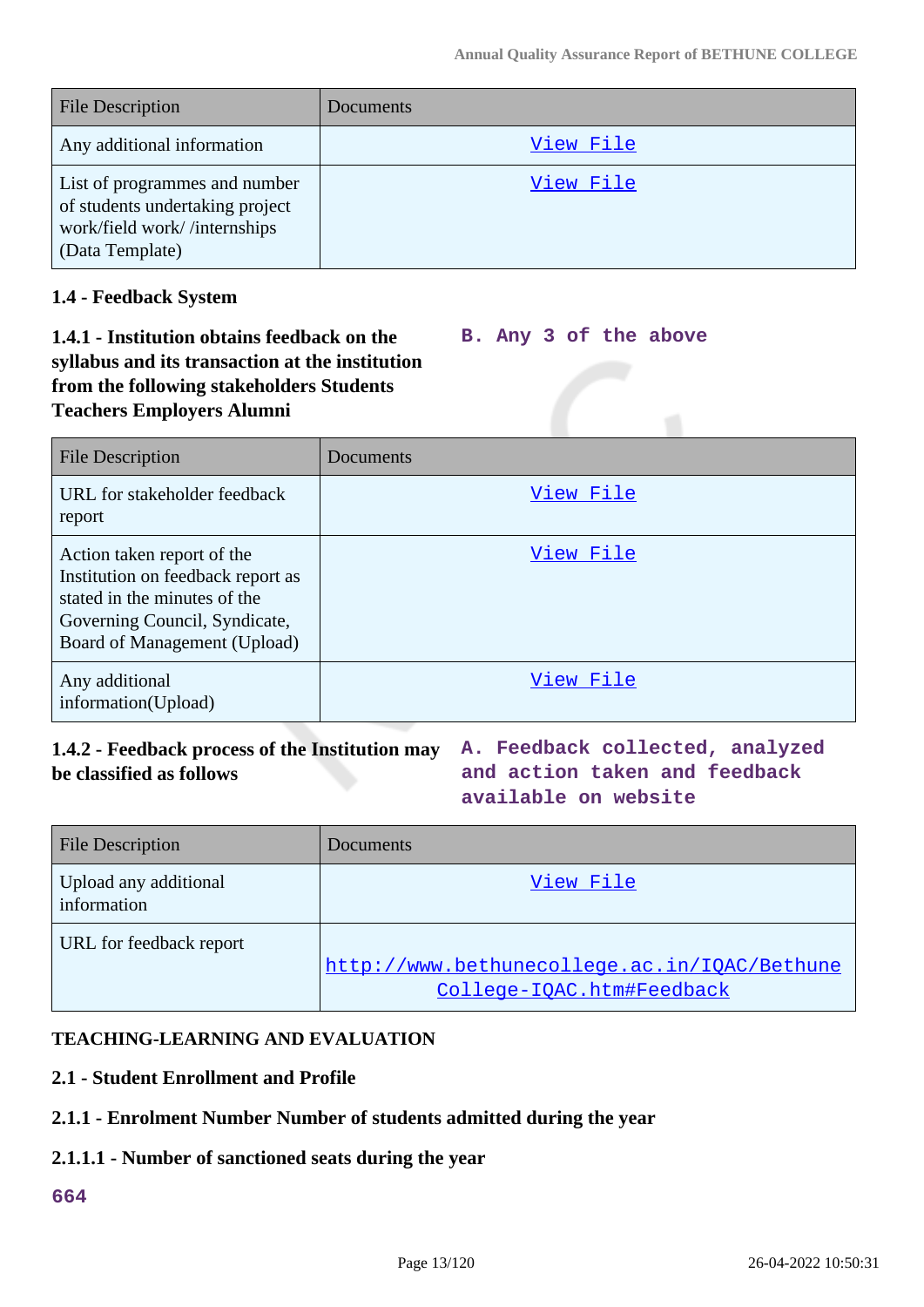| <b>File Description</b>                    | Documents |
|--------------------------------------------|-----------|
| Any additional information                 | View File |
| Institutional data in prescribed<br>format | View File |

**2.1.2 - Number of seats filled against seats reserved for various categories (SC, ST, OBC, Divyangjan, etc. as per applicable reservation policy during the year (exclusive of supernumerary seats)**

#### **2.1.2.1 - Number of actual students admitted from the reserved categories during the year**

**186**

| <b>File Description</b>                                          | Documents        |
|------------------------------------------------------------------|------------------|
| Any additional information                                       | View File        |
| Number of seats filled against<br>seats reserved (Data Template) | <u>View File</u> |

### **2.2 - Catering to Student Diversity**

2.2.1 - The institution assesses the learning levels of the students and organizes special Programmes for advanced learners and slow learners

**For assessing the learning levels of slow learners regular remedial classes were being organized on google meet, Zoom, Google Classroom etc. Remedial assignments were set and corrected by the departmental teachers via email , Whatsapp and Google Classroom for their improvement and rectification of their mistakes. Scopes of improvement have also been discussed with the students as well as with the parents. Doubt clearing sessions were also arranged for them.**

**Advanced learners were encouraged to take part in various webinars, workshops and online courses so that they can listen to eminent scholars and enhanced their knowledge as well as skill. Advanced learners of different departments were motivated to present their research papers in various students seminars, they were guided to participate in different literary meet ,they were encouraged to join online internship under different organizations and often they were provided with advanced research articles and book chapters so that they can frame better answers to the questions. They were also motivated to participate in group discussion, essay, poster, quiz competitions organized by the college and other institutions and they were also inspired to make their contributions for college magazines.**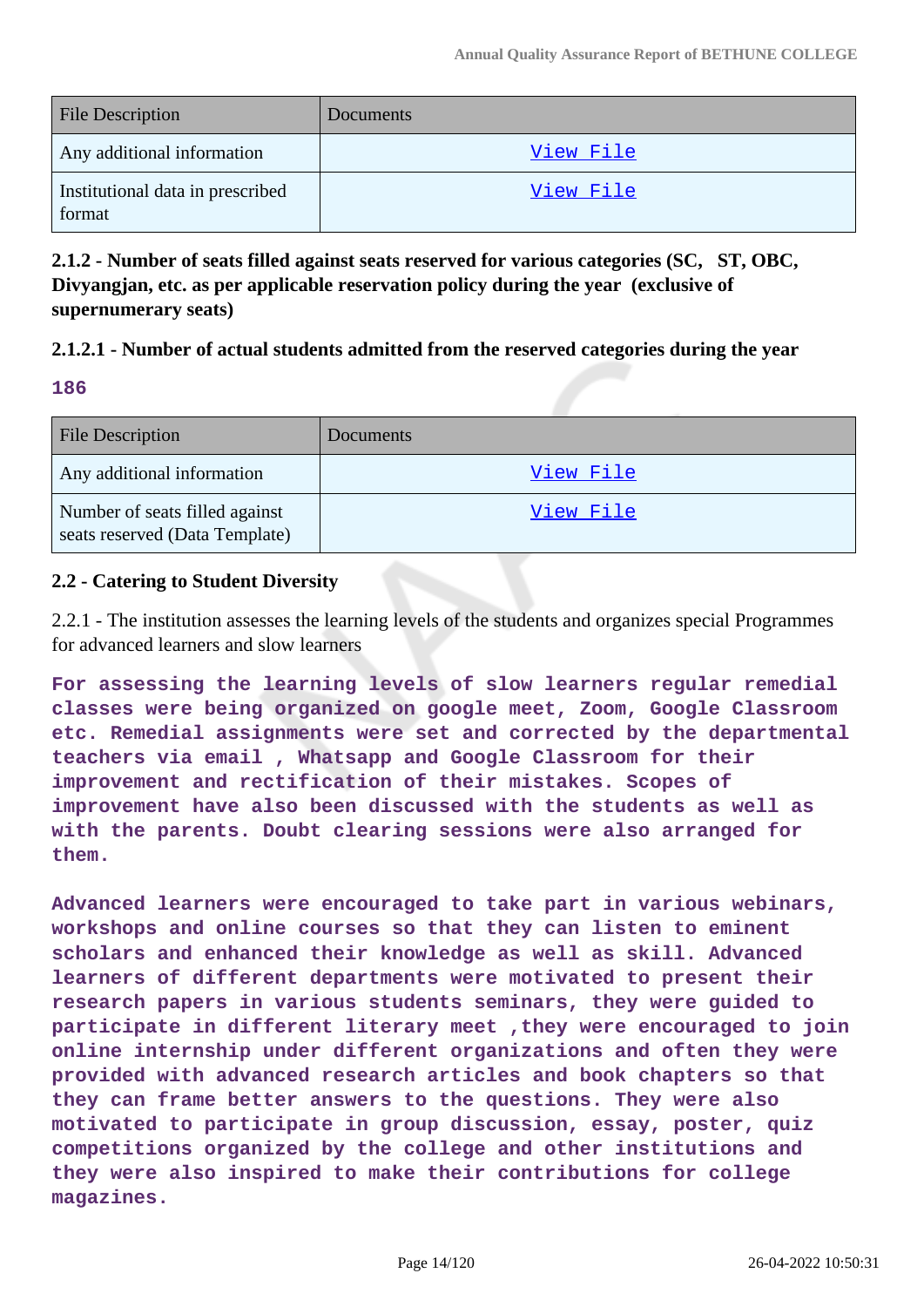| <b>File Description</b>              | Documents                                    |
|--------------------------------------|----------------------------------------------|
| Link for additional Information      |                                              |
|                                      | https://classroom.google.com/c/MTYzMzI3ODk50 |
|                                      | DY5/p/MjI5MTOxODY5ODIx/details https://class |
|                                      | room.google.com/c/MTYzMzI3ODk5ODY5/a/MjE4MTk |
|                                      | 3MTM5MzE4/details https://classroom.google.c |
|                                      | om/c/MTYzMzI3ODk5ODY5/a/MTc2MDq0OTq5NDk0/det |
|                                      | ails https://classroom.google.com/c/MTYzMzI3 |
|                                      | ODk5ODY5/a/MTYzMzU1NTA2OTE1/details          |
| Upload any additional<br>information | View File                                    |

## **2.2.2 - Student- Full time teacher ratio (Data for the latest completed academic year)**

| Number of Students | <b>Number of Teachers</b> |
|--------------------|---------------------------|
| 1448               | ר ס                       |

| <b>File Description</b>    | Documents |
|----------------------------|-----------|
| Any additional information | View File |

### **2.3 - Teaching- Learning Process**

2.3.1 - Student centric methods, such as experiential learning, participative learning and problem solving methodologies are used for enhancing learning experiences

**Students of the college are regularly encouraged in experiential and participative learning as well as methods are devised to solve their problems. Although in 2020-21 due to the covid 19 pandemic, field trips and excursions with students were not possible like normal academic sessions, yet students of various departments had online internship which enhanced their experiences. As far as participative learning was concerned, various webinars , workshops, awareness programmes poster presentations, review projects etc. have been organized throughout the session where students are encouraged to join and actively participate and in the interactive sessions where their queries and problems were raised and resolved . Under the leadership of Career Counselling Cell , Student Activity cell and Ethics & Value Education Certificate Course , different workshops and webinars are conducted which contributed in enhancing students' learning experiences through participative learning. As the problem solving methodologies, different tutorial projects, dissertation and online presentation of papers (departmentally) of value and ethics certificate course and ENVS projects were assigned to the students and evaluated through online mode.**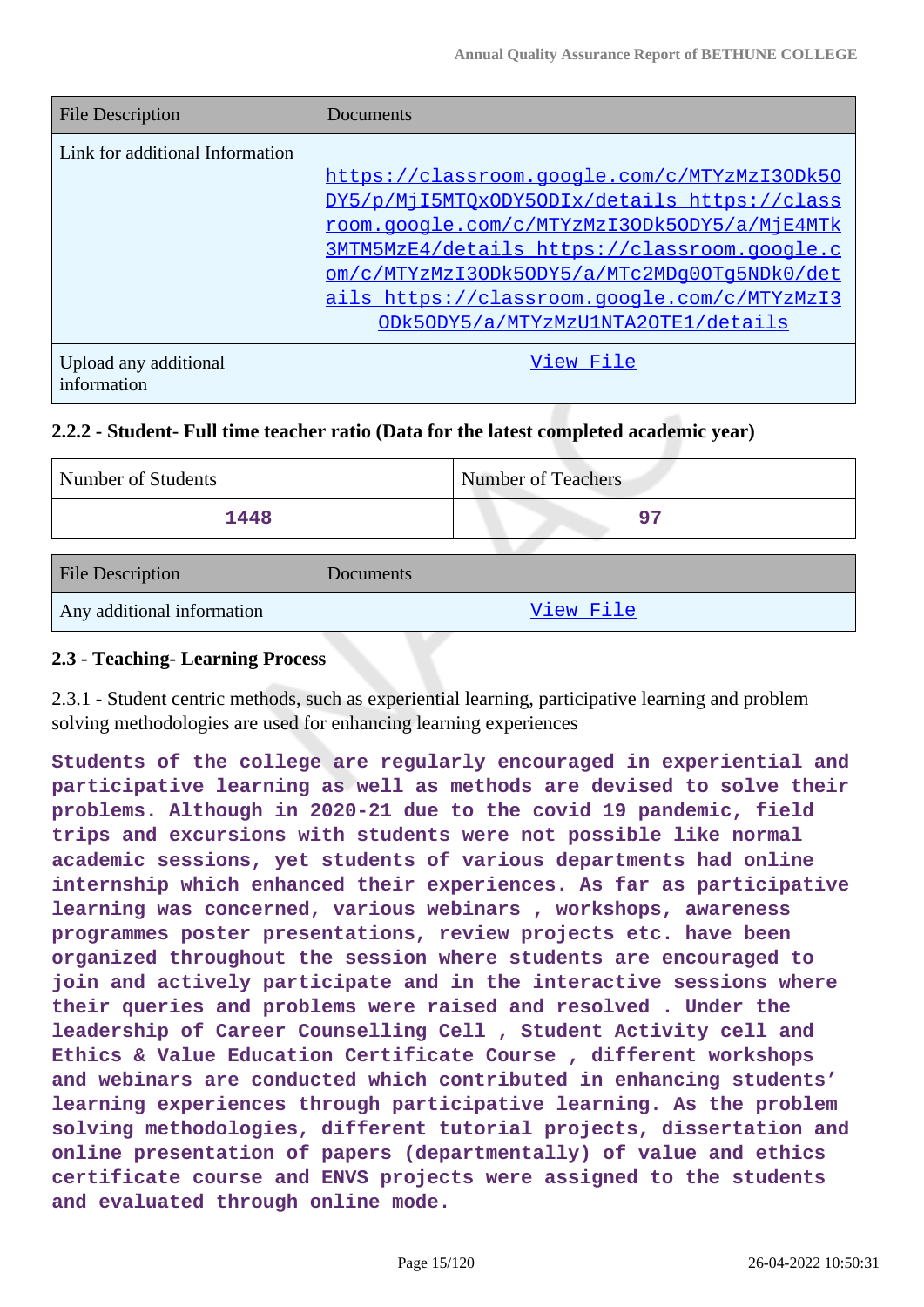| <b>File Description</b>              | Documents                                                                         |
|--------------------------------------|-----------------------------------------------------------------------------------|
| Upload any additional<br>information | View File                                                                         |
| Link for additional information      | https://drive.google.com/file/d/1J7UWNRjF7Eo                                      |
|                                      | z3zHqXeuzfPmfx7SW1rVV/view?usp=sharing https                                      |
|                                      | ://drive.google.com/file/d/1SW45i4h4JzdEMOsL<br>EV1Zkn jvb1jnSu1/view?usp=sharing |

2.3.2 - Teachers use ICT enabled tools for effective teaching-learning process. Write description in maximum of 200 words

**To facilitate the teaching learning process, the faculty of the college always attempt to make best use of ICT enabled tools. ICT provides an effective way for acquiring and disseminating information from various sources which provides better knowledge and swifter communication.**

**In this session 2020-21 due to the pandemic , teachers started taking online classes on platforms like Google Meet, Zoom, Teamlink, Skype etc. Teachers also attended special training programmes and workshops on the use of ICT tools for making themselves wellequipped in LMS. Teachers used power point presentation for elaborating different topics. They shared e-books through email, whatsapp and Google Classroom which became very useful to the students as visiting libraries was impossible for them in the lockdown period. Teachers also regularly uploaded e- content and learning materials in Google Classroom and College website. Videos from Open Educational Platform and different documentaries from online archives were shared with students and you tube assisted learning was also being practised. Audio lectures recorded by teachers in voice recorders were also shared with students via whatsapp, email , Google Classroom and Google Drive. Google Forms were used to take examination like Internal Assessments.**

| <b>File Description</b>                                                                                    | Documents                                                  |
|------------------------------------------------------------------------------------------------------------|------------------------------------------------------------|
| Upload any additional<br>information                                                                       | View File                                                  |
| Provide link for webpage<br>describing the ICT enabled tools<br>for effective teaching-learning<br>process | http://www.bethunecollege.ac.in/BethuneColle<br>ge-ICT.htm |

**2.3.3 - Ratio of mentor to students for academic and other related issues (Data for the latest**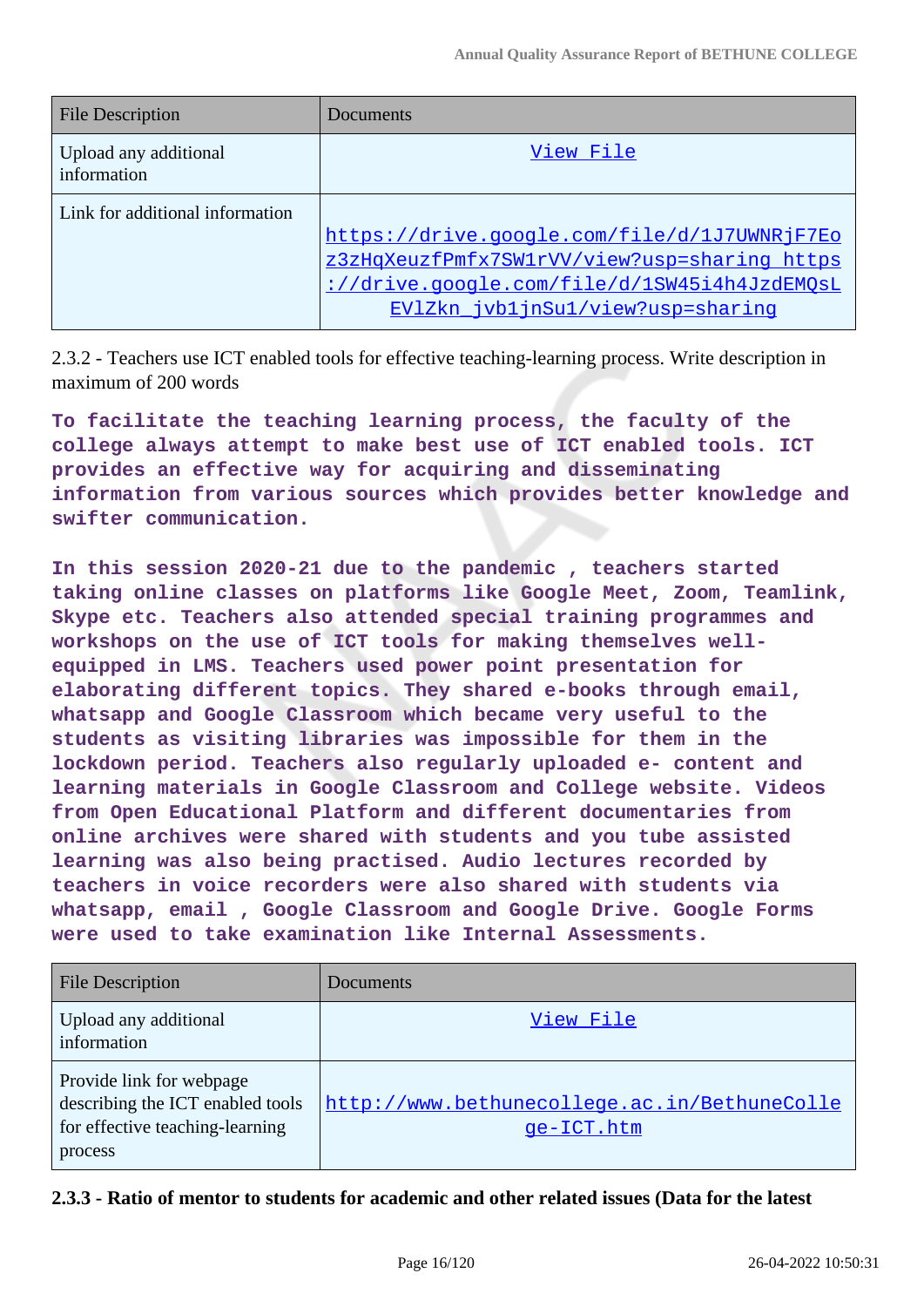#### **completed academic year )**

# **2.3.3.1 - Number of mentors**

#### **93**

| <b>File Description</b>                                                   | Documents |
|---------------------------------------------------------------------------|-----------|
| Upload, number of students<br>enrolled and full time teachers on<br>roll. | View File |
| Circulars pertaining to assigning<br>mentors to mentees                   | View File |
| mentor/mentee ratio                                                       | View File |

# **2.4 - Teacher Profile and Quality**

# **2.4.1 - Number of full time teachers against sanctioned posts during the year**

#### **97**

| <b>File Description</b>                                             | Documents |
|---------------------------------------------------------------------|-----------|
| Full time teachers and sanctioned<br>posts for year (Data Template) | View File |
| Any additional information                                          | View File |
| List of the faculty members<br>authenticated by the Head of HEI     | View File |

**2.4.2 - Number of full time teachers with Ph. D. / D.M. / M.Ch. /D.N.B Superspeciality / D.Sc. / D.Litt. during the year (consider only highest degree for count)**

**2.4.2.1 - Number of full time teachers with Ph. D. / D.M. / M.Ch. /D.N.C Superspeciality / D.Sc. / D.Litt. during the year**

### **66**

| <b>File Description</b>                                                                                                                                                              | Documents |
|--------------------------------------------------------------------------------------------------------------------------------------------------------------------------------------|-----------|
| Any additional information                                                                                                                                                           | View File |
| List of number of full time<br>teachers with Ph. D. $/$ D.M. $/$<br>M.Ch./ D.N.B Super specialty /<br>D.Sc. / D.Litt. and number of full<br>time teachers for year(Data<br>Template) | View File |

### **2.4.3 - Number of years of teaching experience of full time teachers in the same institution (Data**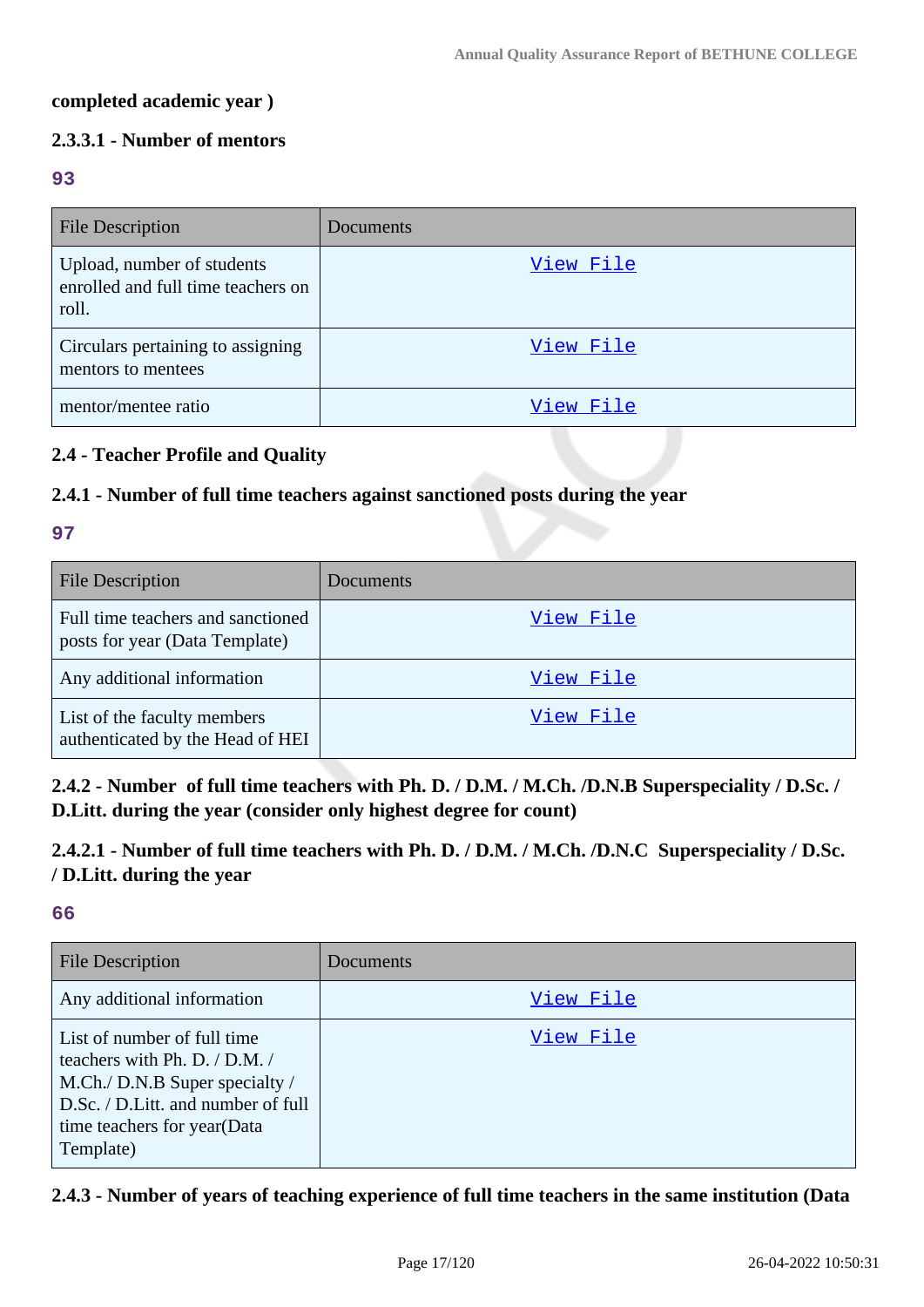### **for the latest completed academic year)**

#### **2.4.3.1 - Total experience of full-time teachers**

**97**

| <b>File Description</b>                                                                                 | <b>Documents</b> |
|---------------------------------------------------------------------------------------------------------|------------------|
| Any additional information                                                                              | View File        |
| List of Teachers including their<br>PAN, designation, dept. and<br>experience details(Data<br>Template) | View File        |

#### **2.5 - Evaluation Process and Reforms**

2.5.1 - Mechanism of internal assessment is transparent and robust in terms of frequency and mode. Write description within 200 words.

**Rules and regulations regarding the Internal Assessments of the College were clearly discussed with the students at the commencement of academic session. Time schedule and the duration of Internal Examinations were also clearly informed. In all examinations like class tests, prior to the University Level Theory Exams, results were duly intimated to the examinees and they were informed about the correct answers as well as improvements needed in their answer writing. Doubts of students were clarified by the teachers. Students were regularly made aware of their mistakes so that they do not repeat the mistakes. Students are often advised to rewrite answers and send it to the concerned teacher so that he /she is able to check whether the mistakes are properly understood and rectified by the students.**

**For the University Level Internal Assessments, again a robust and transparent mechanism is maintained .Here the question pattern and marking system are explained to students beforehand. If a student fails to appear in any internal examination for some valid and inadvertent causes, necessary preparations then are made by teachers to conduct a separate evaluation of absentee candidate. Transparency and security of evaluation are ensured at every step of Internal Assessment.**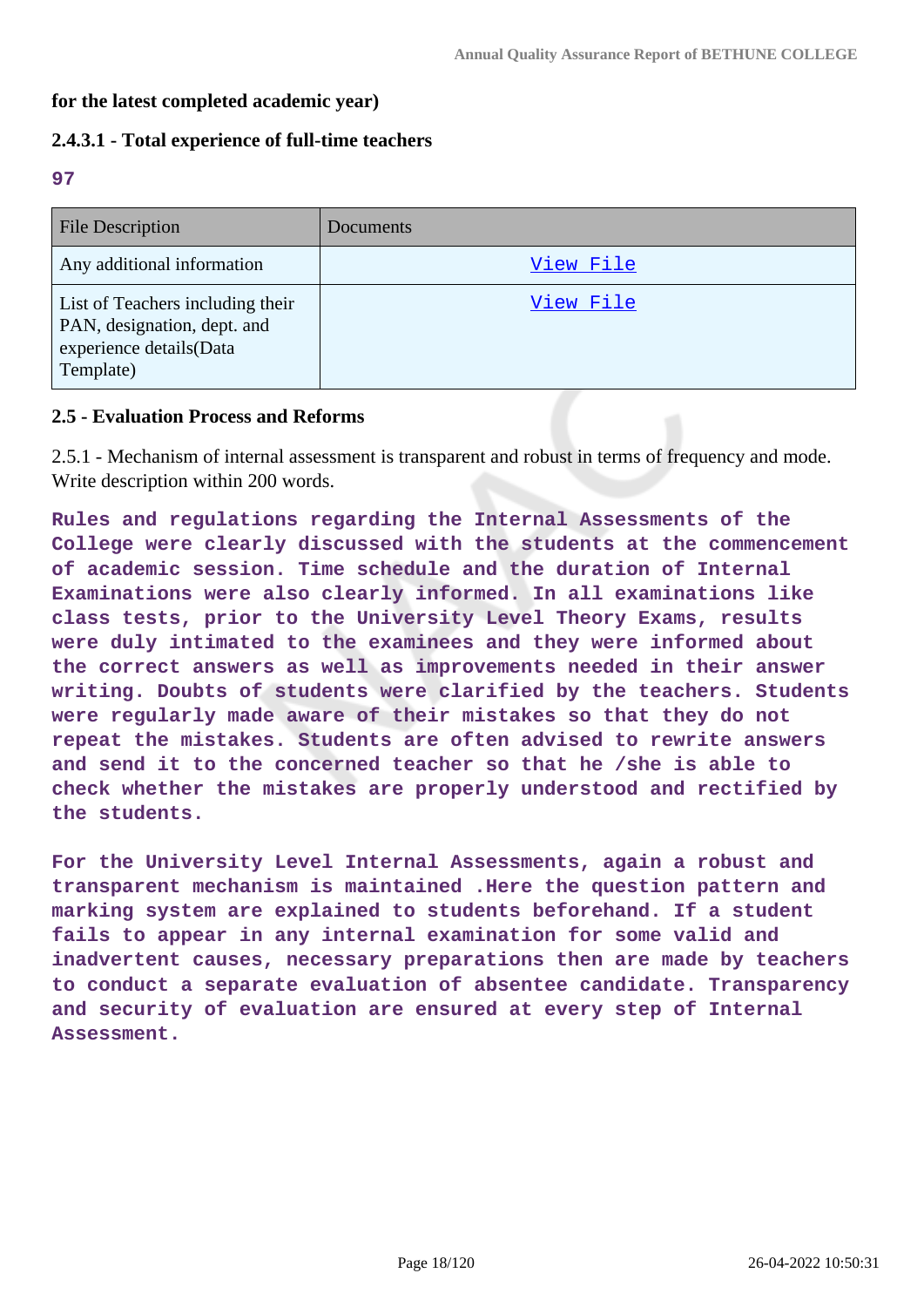| <b>File Description</b>         | Documents                                    |
|---------------------------------|----------------------------------------------|
| Any additional information      | View File                                    |
| Link for additional information |                                              |
|                                 | https://drive.google.com/file/d/1k876rWi5EP4 |
|                                 | r379t0U1pNx0b9GZc2I82/view?usp=sharing https |
|                                 | ://drive.google.com/file/d/1-lFrVe3ILDDK4YVH |
|                                 | OmxCsEkj7MVTVPcm/view?usp=sharing https://dr |
|                                 | ive.google.com/file/d/1L8XWjvNcEjbpoVWValigM |
|                                 | Dk8UaYvo2Jn/view?usp=sharing https://drive.q |
|                                 | oogle.com/file/d/1TrTvCWRmbv4HP274dzJ1UDj940 |
|                                 | EVBEd /view?usp=sharing https://drive.google |
|                                 | .com/file/d/13aeY1-RxNLtmB0z07zctCDD3uPK0i71 |
|                                 | R/view?usp=sharing                           |

2.5.2 - Mechanism to deal with internal examination related grievances is transparent, time- bound and efficient

**The college has developed a proper and efficient mechanism to deal with any kind of examination related grievance. If any error or discrepancy in students' result is reported , teachers and administrative staff take immediate care of it and efforts are constantly made to redress students' grievances. The College provides all necessary supports if a student wants to apply for review at University Level Examinations. Following the RTI Act, students under the aegis of University of Calcutta, can also apply for a self – evaluative scope of looking at the photocopy of answers scripts. In case, any marked difference is found in students' class performance and exam results, teachers endeavour to find out the cause and discuss the matter. There is also a Grievance Redressal Cell at College where students' grievances can be reported and immediately taken care of. Principal of the College and Academic Committee also hold special meeting on results and discuss if any grievance had been found. Feedback is also collected from students and parents and their suggestions are noted. Mentoring system has also been evolved where student- mentees are encouraged to share their problems with teacher- mentors to take proper measures to redress grievances.**

| <b>File Description</b>         | Documents                                                  |
|---------------------------------|------------------------------------------------------------|
| Any additional information      | View File                                                  |
| Link for additional information | http://www.bethunecollege.ac.in/BethuneColle<br>qe-RTI.htm |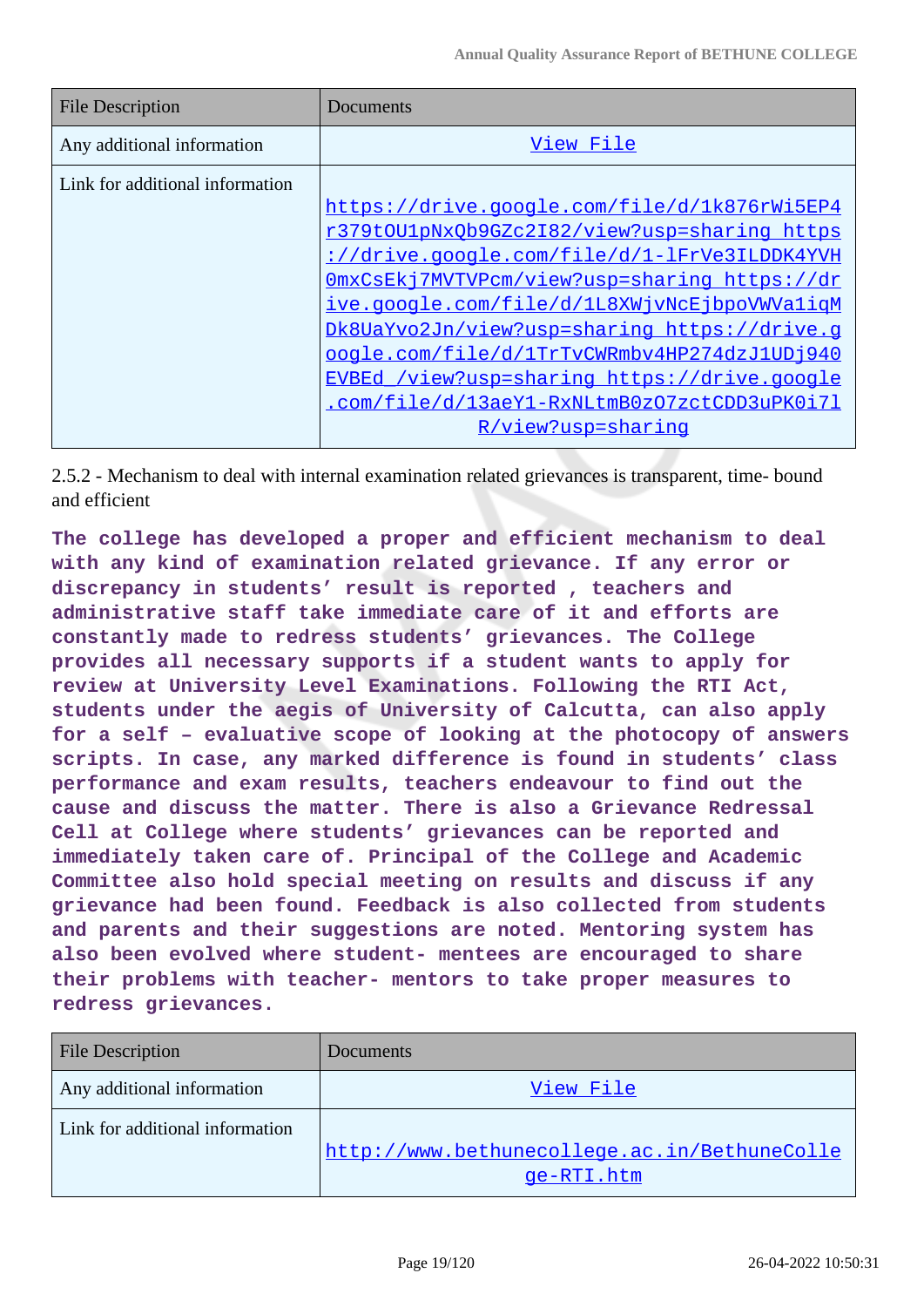#### **2.6 - Student Performance and Learning Outcomes**

2.6.1 - Teachers and students are aware of the stated Programme and course outcomes of the Programmes offered by the institution.

**For an improved teaching-learning, it becomes extremely necessary that both the teachers and students are informed clearly about the programme outcomes, programme specific outcomes and course outcomes of the programmes offered. The clarity in understanding contents, scope and limitations (if any) of programme or course enables the faculty to plan for entire teaching process and to execute the lecture delivery in an efficient manner. These outcomes, when explained and communicated properly to the students, help them to comprehend what they are studying and what will be their final learning outcomes after completing the entire course.**

**In session 2020-21, due to Pandemic, each department of the college communicated the Programme Outcomes, Programme Specific Outcomes in Online mode at the commencement of classes, and it is clearly displayed on college website. The individual course outcomes of all subjects are also properly stated on the college website and discussed in online classes. Parents are also informed about PSOs at Parent- Teacher meetings. At the Orientation Programme and Principal's Address to 1st Semester students, Programme outcomes are also communicated. The college also motivated and sent teachers to attend special workshops, symposia on course development and programme outcome so that better result can be achieved.**

| <b>File Description</b>                                 | Documents                                                                                                                         |
|---------------------------------------------------------|-----------------------------------------------------------------------------------------------------------------------------------|
| Upload any additional<br>information                    | View File                                                                                                                         |
| Paste link for Additional<br>information                | https://docs.google.com/forms/d/e/1FAIpQLSdb<br>278HWOEliFRhYuzCEmpmcL5H5qp4bzZnjuN8-GfXPZP3<br>$dw$ /viewform?vc=0&c=0&w=1&flr=0 |
| Upload COs for all courses<br>(exemplars from Glossary) | View File                                                                                                                         |

2.6.2 - Attainment of Programme outcomes and course outcomes are evaluated by the institution.

**The college assigns prime importance to the evaluation of performance of the students. By monitoring the attainment of program outcomes, program specific outcomes, course outcomes, this college regularly attempts to evaluate whether the students are able to achieve their goals. Throughout the year the departmental faculty**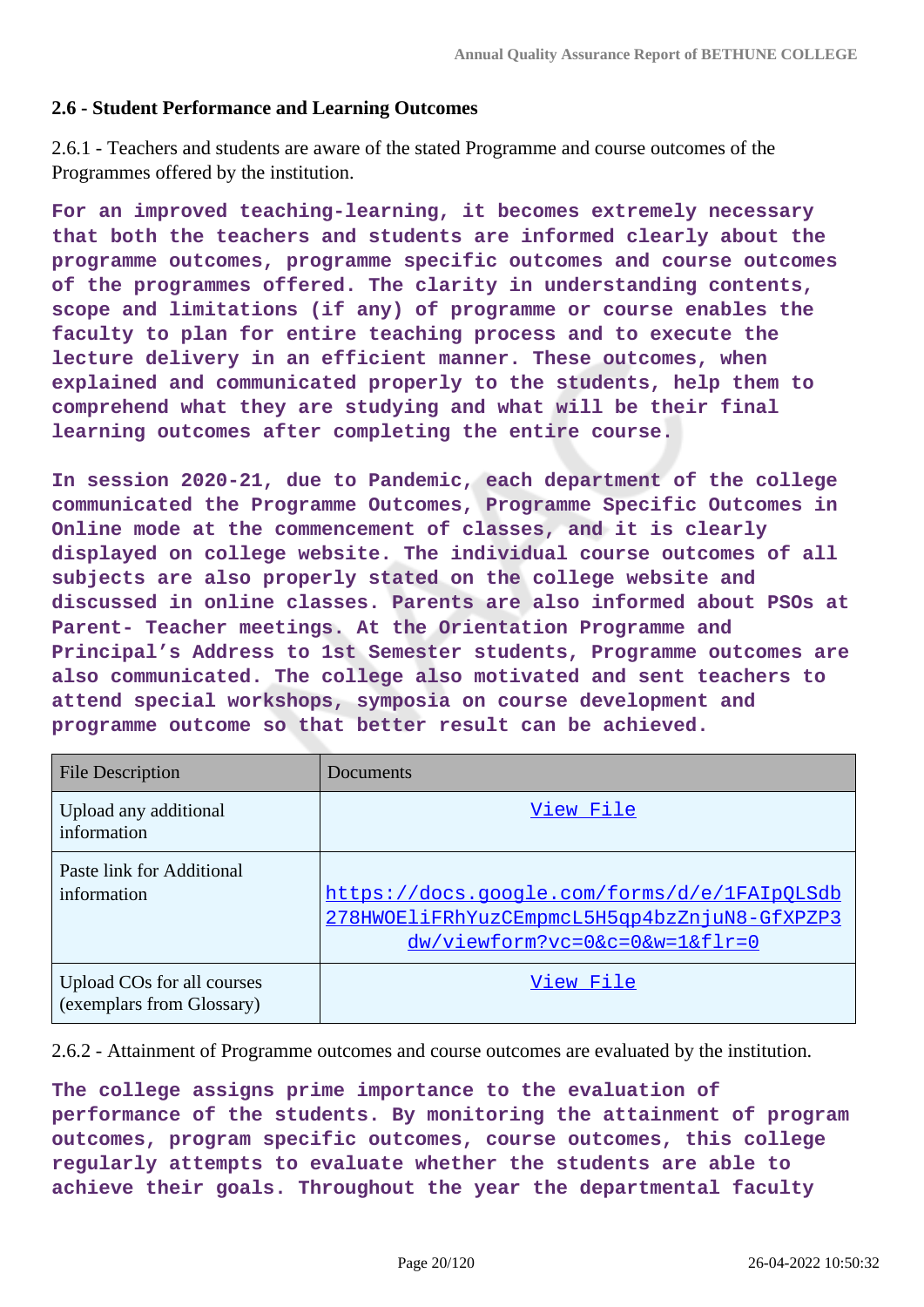**record the performance of each student. Remedial lectures are also provided so that students could make pace with the expected outcome . Class tests, internal assessments, tutorials, group discussions, Viva voce - all have their role in evaluation of attainment of learning outcomes. Finally university level theory and practical examinations help in measuring the attainment level. Each department endeavors to monitor if there is any marked difference in class test results and university level performance. College also takes feedbacks from students and parents which serve as important method of measuring the attainment of program goals. Students' placement survey and analysis of their progression into higher education also help the college to evaluate the attainment of PO, PSO. Moreover, the college has an active Career Counselling Cell which organizers seminars, webinars, workshops on job opportunities and arranges campus placements so that students can receive proper guidance and be more successful in future.**

| <b>File Description</b>                  | Documents                                                                    |
|------------------------------------------|------------------------------------------------------------------------------|
| Upload any additional<br>information     | View File                                                                    |
| Paste link for Additional<br>information | http://www.bethunecollege.ac.in/bethuneColle<br>ge/BethuneCollege-PSO-CO.htm |

# **2.6.3 - Pass percentage of Students during the year**

# **2.6.3.1 - Total number of final year students who passed the university examination during the year**

#### **549**

| <b>File Description</b>                                                                                                     | Documents                                                                                    |
|-----------------------------------------------------------------------------------------------------------------------------|----------------------------------------------------------------------------------------------|
| Upload list of Programmes and<br>number of students passed and<br>appeared in the final year<br>examination (Data Template) | View File                                                                                    |
| Upload any additional<br>information                                                                                        | View File                                                                                    |
| Paste link for the annual report                                                                                            | http://www.bethunecollege.ac.in/IOAC/annualR<br>eports/BethuneCollege-Annual-Report-2021.pdf |

### **2.7 - Student Satisfaction Survey**

# **2.7.1 - Student Satisfaction Survey (SSS) on overall institutional performance (Institution may**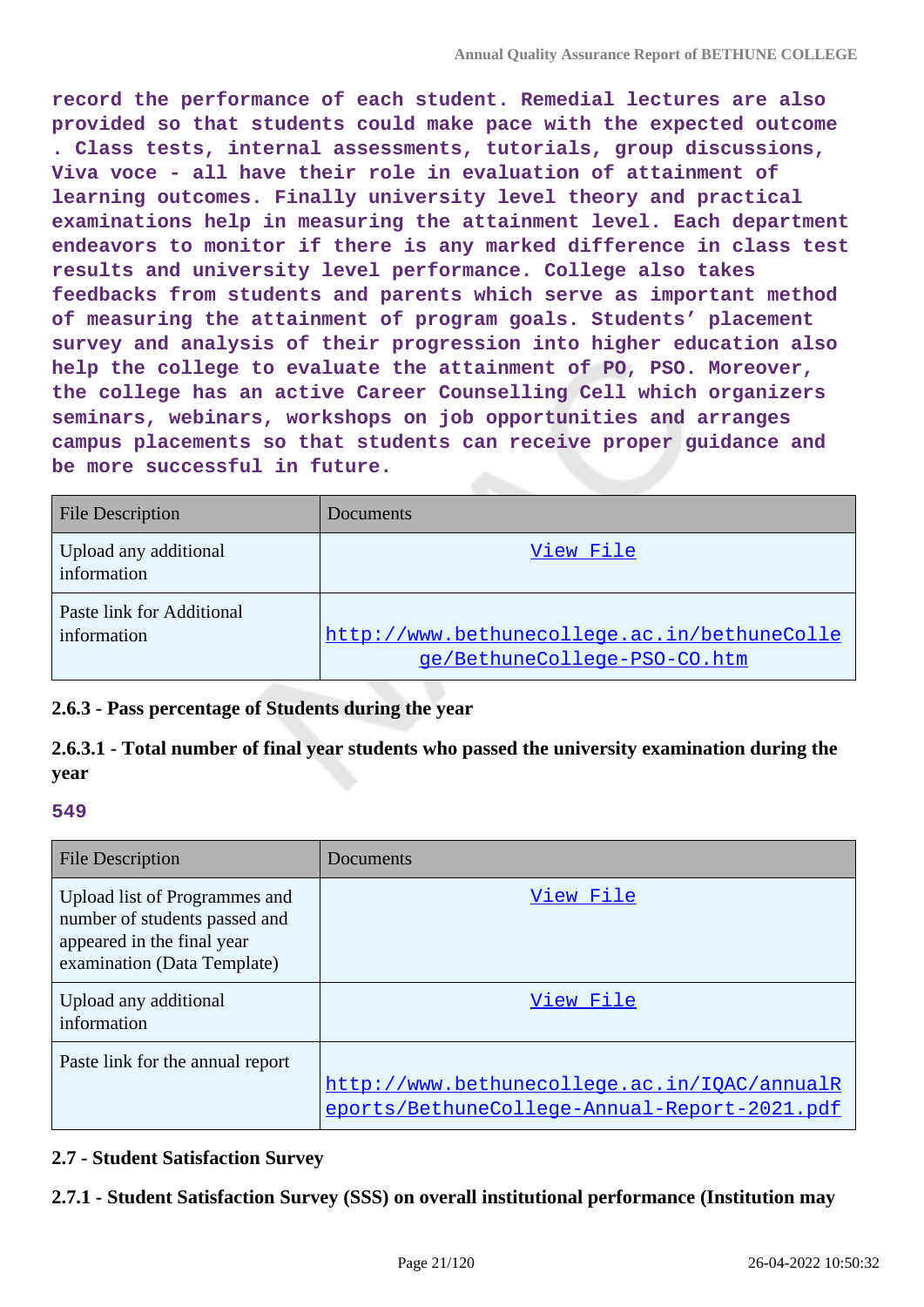### **design its own questionnaire) (results and details need to be provided as a weblink)**

[http://www.bethunecollege.ac.in/IQAC/sss/StudentsSatisfactionSurvey-](http://www.bethunecollege.ac.in/IQAC/sss/StudentsSatisfactionSurvey-2021.pdf)[2021.pdf](http://www.bethunecollege.ac.in/IQAC/sss/StudentsSatisfactionSurvey-2021.pdf)

### **RESEARCH, INNOVATIONS AND EXTENSION**

**3.1 - Resource Mobilization for Research**

**3.1.1 - Grants received from Government and non-governmental agencies for research projects / endowments in the institution during the year (INR in Lakhs)**

**3.1.1.1 - Total Grants from Government and non-governmental agencies for research projects / endowments in the institution during the year (INR in Lakhs)**

#### **Grants are not received during the financial year.**

| <b>File Description</b>                                                              | Documents |
|--------------------------------------------------------------------------------------|-----------|
| Any additional information                                                           | View File |
| e-copies of the grant award<br>letters for sponsored research<br>projects/endowments | View File |
| List of endowments / projects<br>with details of grants (Data<br>Template)           | View File |

**3.1.2 - Number of departments having Research projects funded by government and non government agencies during the year**

**3.1.2.1 - Number of departments having Research projects funded by government and nongovernment agencies during the year**

**2**

| <b>File Description</b>                                          | Documents          |
|------------------------------------------------------------------|--------------------|
| List of research projects and<br>funding details (Data Template) | View File          |
| Any additional information                                       | View File          |
| Supporting document from<br><b>Funding Agency</b>                | View File          |
| Paste link to funding agency<br>website                          | https://icssr.org/ |

**3.1.3 - Number of Seminars/conferences/workshops conducted by the institution during the year**

**3.1.3.1 - Total number of Seminars/conferences/workshops conducted by the institution during**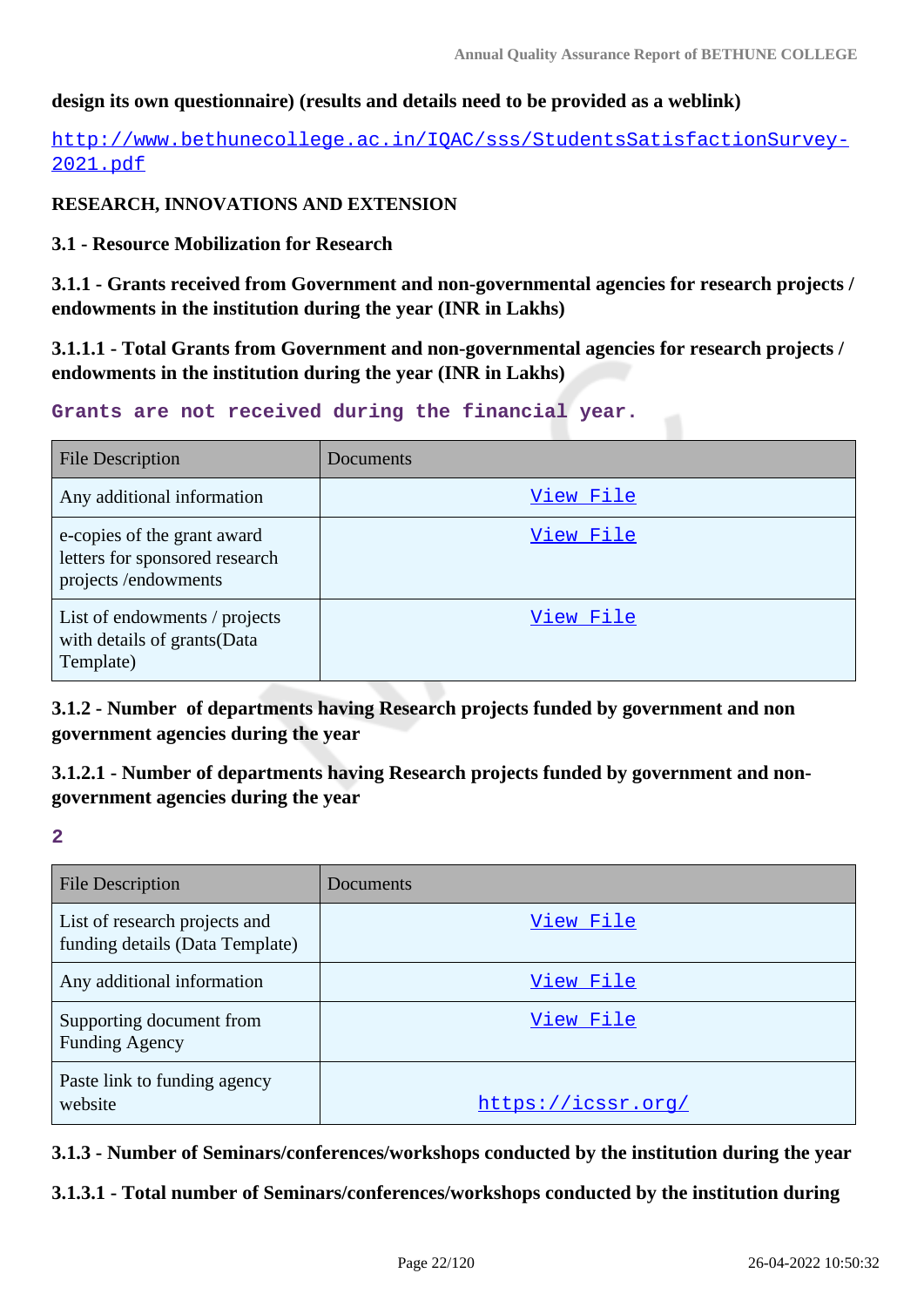### **the year**

### **81**

| <b>File Description</b>                                              | Documents |
|----------------------------------------------------------------------|-----------|
| Report of the event                                                  | View File |
| Any additional information                                           | View File |
| List of workshops/seminars<br>during last 5 years (Data<br>Template) | View File |

# **3.2 - Research Publications and Awards**

**3.2.1 - Number of papers published per teacher in the Journals notified on UGC website during the year**

### **3.2.1.1 - Number of research papers in the Journals notified on UGC website during the year**

# **27**

| <b>File Description</b>                                                                                     | Documents |
|-------------------------------------------------------------------------------------------------------------|-----------|
| Any additional information                                                                                  | View File |
| List of research papers by title,<br>author, department, name and<br>year of publication (Data<br>Template) | View File |

**3.2.2 - Number of books and chapters in edited volumes/books published and papers published in national/ international conference proceedings per teacher during the year**

**3.2.2.1 - Total number of books and chapters in edited volumes/books published and papers in national/ international conference proceedings during the year**

# **184**

| File Description                                                             | Documents |
|------------------------------------------------------------------------------|-----------|
| Any additional information                                                   | View File |
| List books and chapters edited<br>volumes/books published (Data<br>Template) | View File |

# **3.3 - Extension Activities**

3.3.1 - Extension activities are carried out in the neighborhood community, sensitizing students to social issues, for their holistic development, and impact thereof during the year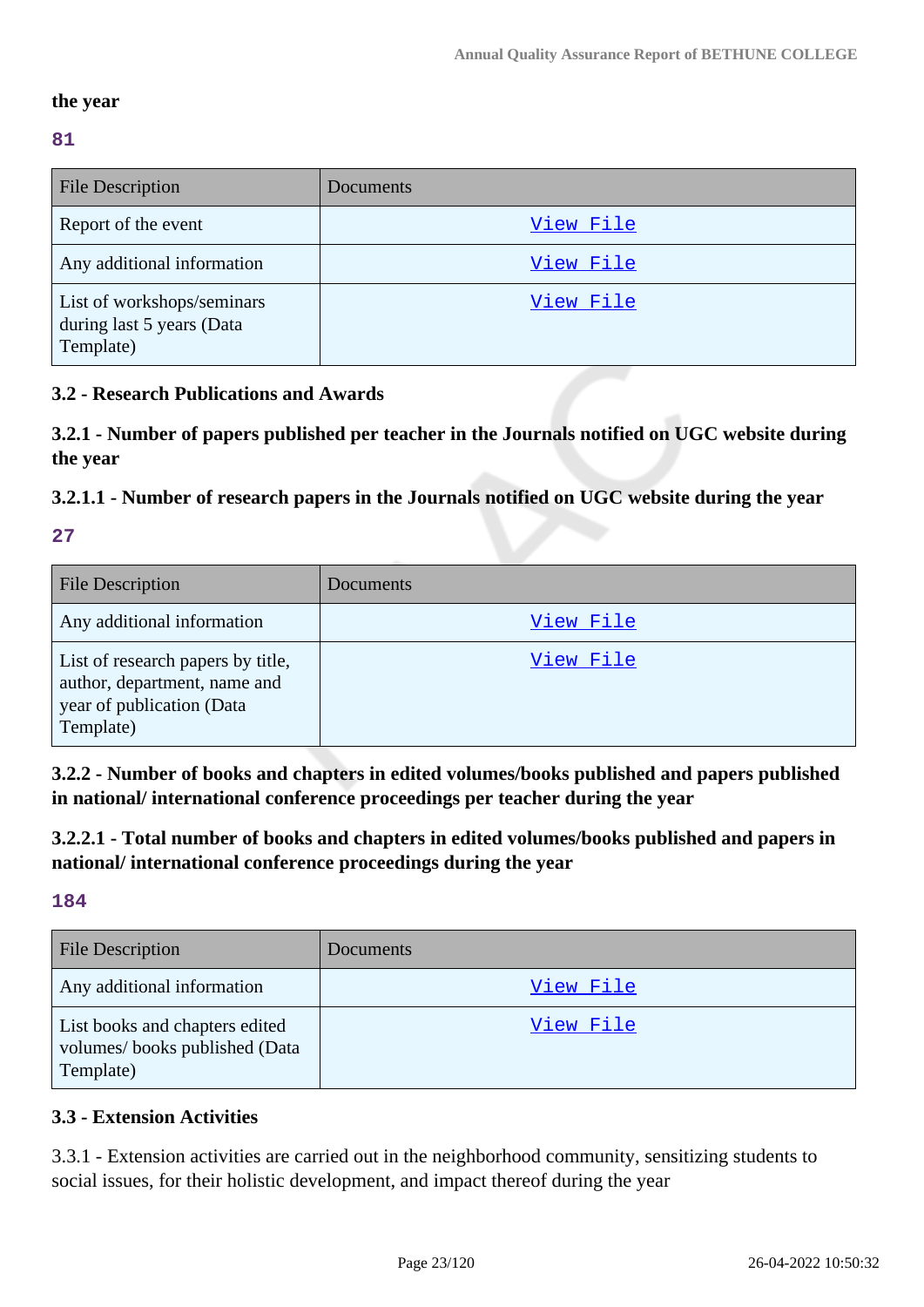**During the pandemic, Bethune College COVID Squad initiative was started under Students' Activity Cell on 28.04.2021, for providing help to the families of the students and staff. However, by the end of May, it was able to help almost 150 people of the state by providing oxygen-cylinders, hospital-beds, food-facilities, RTPCRtests etc.**

**In 2020-21 session, students participated in several activities organized by NSS unit of the college. Workshops on Rabindra Sangeet, Photography, Eastern Dance etc. were organized by Student Activity Cell throughout the session. Students celebrated Independence Day, Republic Day, World Environment Day, Teachers Day, Rabindra Jayanti. 10 students participated in online Yogasana competition (19.03.2021). All the videos were sent to the Honorable Judge Dr. Malay Kumar Mukhopadhyay, Joint DPI, Bikash Bhavan, Saltlake, Kolkata for preparing positional ranks.**

**Other programmes worth mentioning :**

**•Awareness Programme on "Biodiversity: Conservation and Commitment" organized by Department of Botany (UG Semester-V) under DBT Star College Scheme.**

**•Photography Contest on World Wildlife Day organized by Department of Botany under DBT Star College Scheme from 3rd March to 31st March, 2021**

**•Sanskrit Day organized by Department of Sanskrit on 03.08.2020.**

**•International Mother Language Day organized by the UG and PG Botany students on 21.02.2021 (online).**

| <b>File Description</b>                  | Documents                                                                                                                 |
|------------------------------------------|---------------------------------------------------------------------------------------------------------------------------|
| Paste link for additional<br>information | https://youtu.be/Vnvpj-SFnt<br>https://www.youtube.com/watch?v=d435Ek02I9A<br>https://www.youtube.com/watch?v=CLlWOPKUj-w |
| Upload any additional<br>information     | View File                                                                                                                 |

**3.3.2 - Number of awards and recognitions received for extension activities from government / government recognized bodies during the year**

**3.3.2.1 - Total number of awards and recognition received for extension activities from**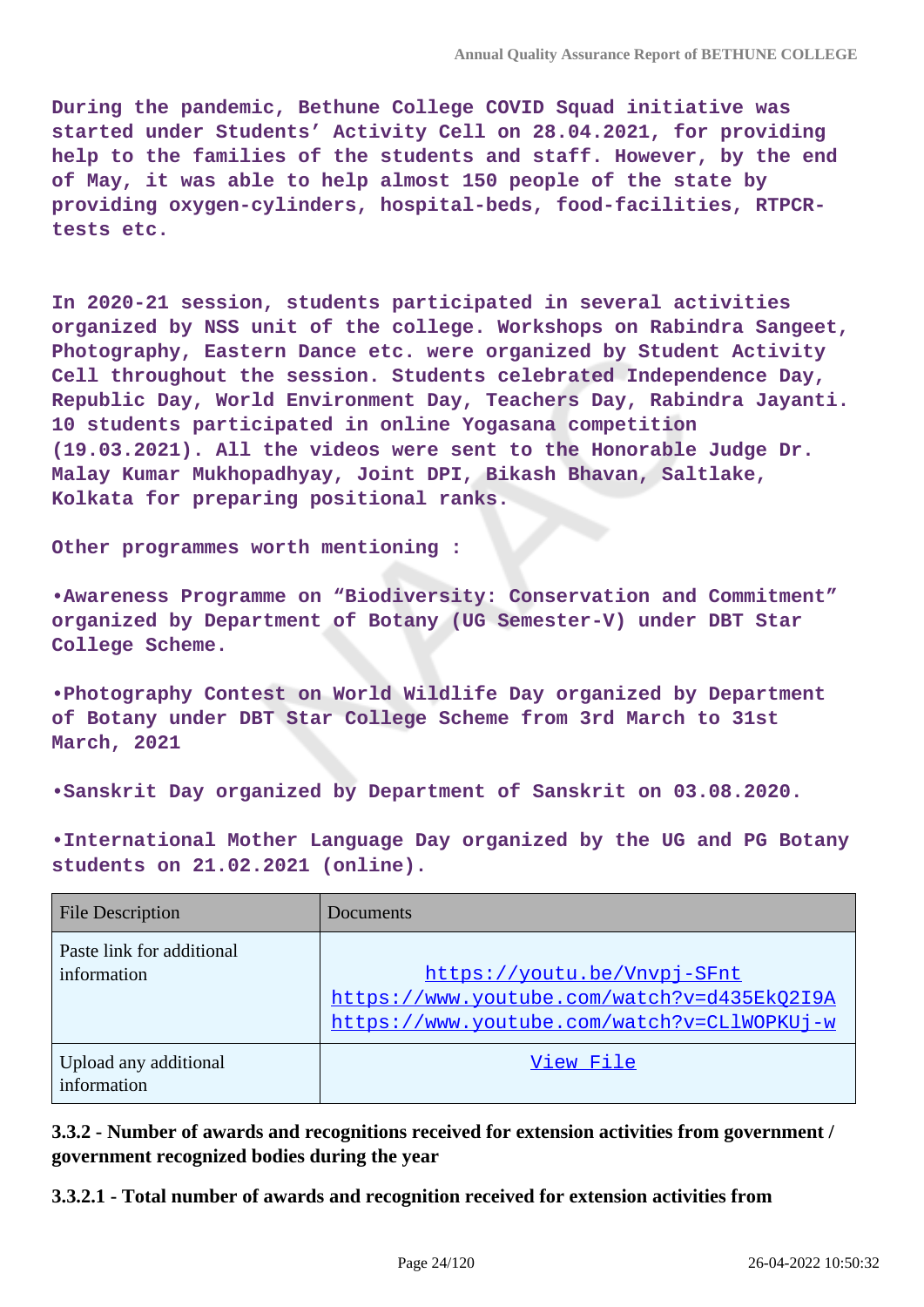### **Government/ government recognized bodies during the year**

**13**

| <b>File Description</b>                                                       | Documents |
|-------------------------------------------------------------------------------|-----------|
| Any additional information                                                    | View File |
| Number of awards for extension<br>activities in last 5 year(Data<br>Template) | View File |
| e-copy of the award letters                                                   | View File |

**3.3.3 - Number of extension and outreach programs conducted by the institution through NSS/NCC/Red cross/YRC etc., ( including the programmes such as Swachh Bharat, AIDS awareness, Gender issues etc. and/or those organized in collaboration with industry, community and NGOs ) during the year**

**3.3.3.1 - Number of extension and outreach Programs conducted in collaboration with industry, community and Non- Government Organizations through NSS/ NCC/ Red Cross/ YRC etc., during the year**

**10**

| File Description                                                                                                              | <b>Documents</b> |
|-------------------------------------------------------------------------------------------------------------------------------|------------------|
| Reports of the event organized                                                                                                | View File        |
| Any additional information                                                                                                    | View File        |
| Number of extension and<br>outreach Programmes conducted<br>with industry, community etc for<br>the last year (Data Template) | View File        |

**3.3.4 - Number of students participating in extension activities at 3.3.3. above during the year**

**3.3.4.1 - Total number of Students participating in extension activities conducted in collaboration with industry, community and Non- Government Organizations through NSS/ NCC/ Red Cross/ YRC etc., during the year**

**278**

| <b>File Description</b>                                                                              | <b>Documents</b> |
|------------------------------------------------------------------------------------------------------|------------------|
| Report of the event                                                                                  | View File        |
| Any additional information                                                                           | View File        |
| Number of students participating<br>in extension activities with Govt.<br>or NGO etc (Data Template) | View File        |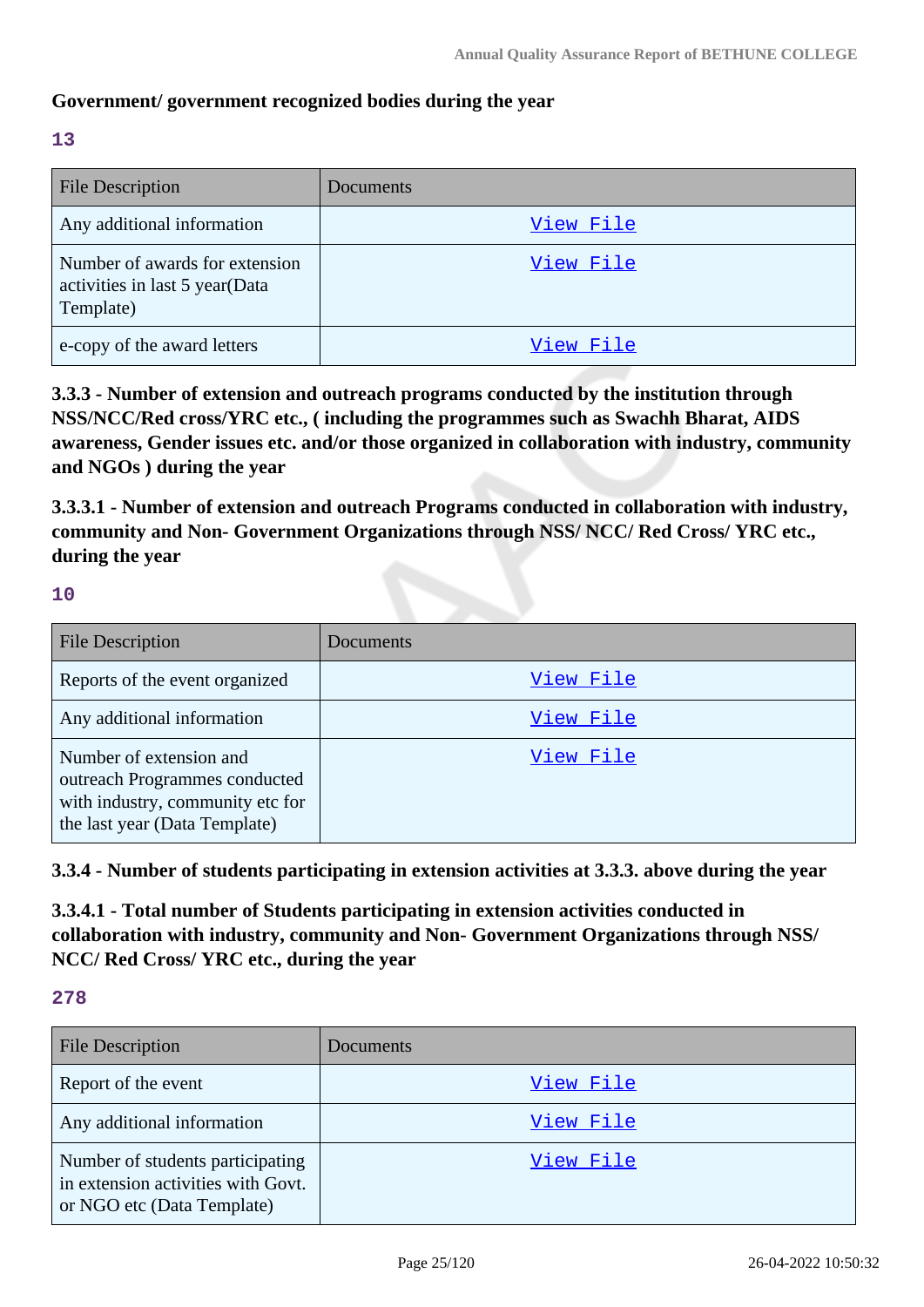### **3.4 - Collaboration**

# **3.4.1 - The Institution has several collaborations/linkages for Faculty exchange, Student exchange, Internship, Field trip, On-the- job training, research etc during the year**

#### **4**

| <b>File Description</b>                                                               | Documents |
|---------------------------------------------------------------------------------------|-----------|
| e-copies of linkage related<br>Document                                               | View File |
| Details of linkages with<br>institutions/industries for<br>internship (Data Template) | View File |
| Any additional information                                                            | View File |

**3.4.2 - Number of functional MoUs with national and international institutions, universities, industries, corporate houses etc. during the year**

**3.4.2.1 - Number of functional MoUs with Institutions of national, international importance, other universities, industries, corporate houses etc. during the year**

**1**

| File Description                                                                                                                    | Documents |
|-------------------------------------------------------------------------------------------------------------------------------------|-----------|
| e-Copies of the MoUs with<br>institution./industry/corporate<br>houses                                                              | View File |
| Any additional information                                                                                                          | View File |
| Details of functional MoUs with<br>institutions of national,<br>international importance, other<br>universities etc during the year | View File |

### **INFRASTRUCTURE AND LEARNING RESOURCES**

#### **4.1 - Physical Facilities**

4.1.1 - The Institution has adequate infrastructure and physical facilities for teaching- learning. viz., classrooms, laboratories, computing equipment etc.

**The College has a well-developed campus of 8926 sq. metres with six buildings dedicated towards updated teaching learning process. It is equipped with modern facilities and learning resources in terms of library, laboratories, computer centre, class room teaching, seminars, conferences and workshop to achieve academic excellence according to its vision and strategic objectives. Sharing of**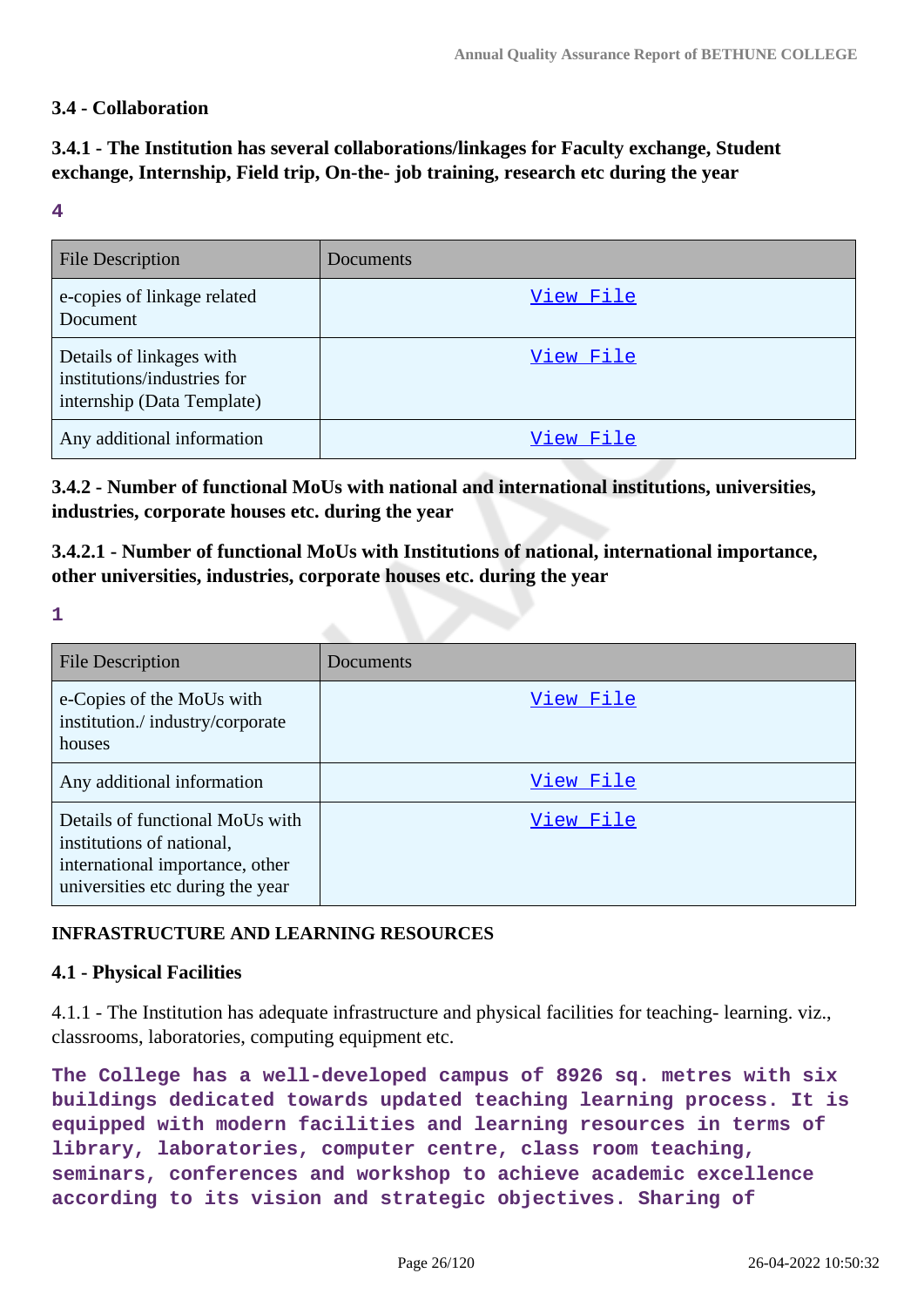**laboratory facilities is also encouraged between faculties. Multi Facility Centre for Arts and Science facilitate higher studies and research activities among students. Laboratories are equipped with necessary instruments, chemicals, softwares for the interest of students in resonance with the current syllabus. Libraries are Open access and fully computerized with multi-user Linux-Fedora based library software Libsys 7.0 Web Version. Library Automation is enabled by RFID technology since 2019. Computer centres are updated with current version of softwares and required hardwares. Support facilities include a well-maintained canteen, auditorium, sports ground, sports room, Prayer Hall, gymnasium, medicinal plants garden and a newly inaugurated Archive cum library including century old books, documents, journals and monographs. Classes are scheduled for optimal utilization of the available physical infrastructure which include smart boards, LCD Projectors and wi-fi necessary to keep track with the current trends in teaching-learning.**

| <b>File Description</b>                  | Documents                                                             |
|------------------------------------------|-----------------------------------------------------------------------|
| Upload any additional<br>information     | View File                                                             |
| Paste link for additional<br>information | http://www.bethunecollege.ac.in/BethuneColle<br>ge-Infrastructure.htm |

4.1.2 - The Institution has adequate facilities for cultural activities, sports, games (indoor, outdoor), gymnasium, yoga centre etc.

**The institution gives utmost importance to the overall development of the students and organizes various sports, games, and cultural activities on campus regularly. The Institution maintains a big field for sports and games, a Badminton Court and a Gymnasium with some necessary instruments. The college holds its Annual Sports Meet in the month of December or January every year. The college games room has indoor games like Carom and Chess, a table tennis board and other sports equipments purchased from the Development Grant. The college also provides for regular practicing of various throw and jump events. As far as the physical fitness section is concerned, the games room offers the students with bi- cycle, agro meter, twister, chest-expander, and ladies' cycle. Besides this the college also participates in various inter- college sports meets and has many prizes to its credit.**

**To encourage the cultural activities the institution hosts an inter college meet and intra college competitions as a prelude, where western and eastern classical and contemporary music, dance,**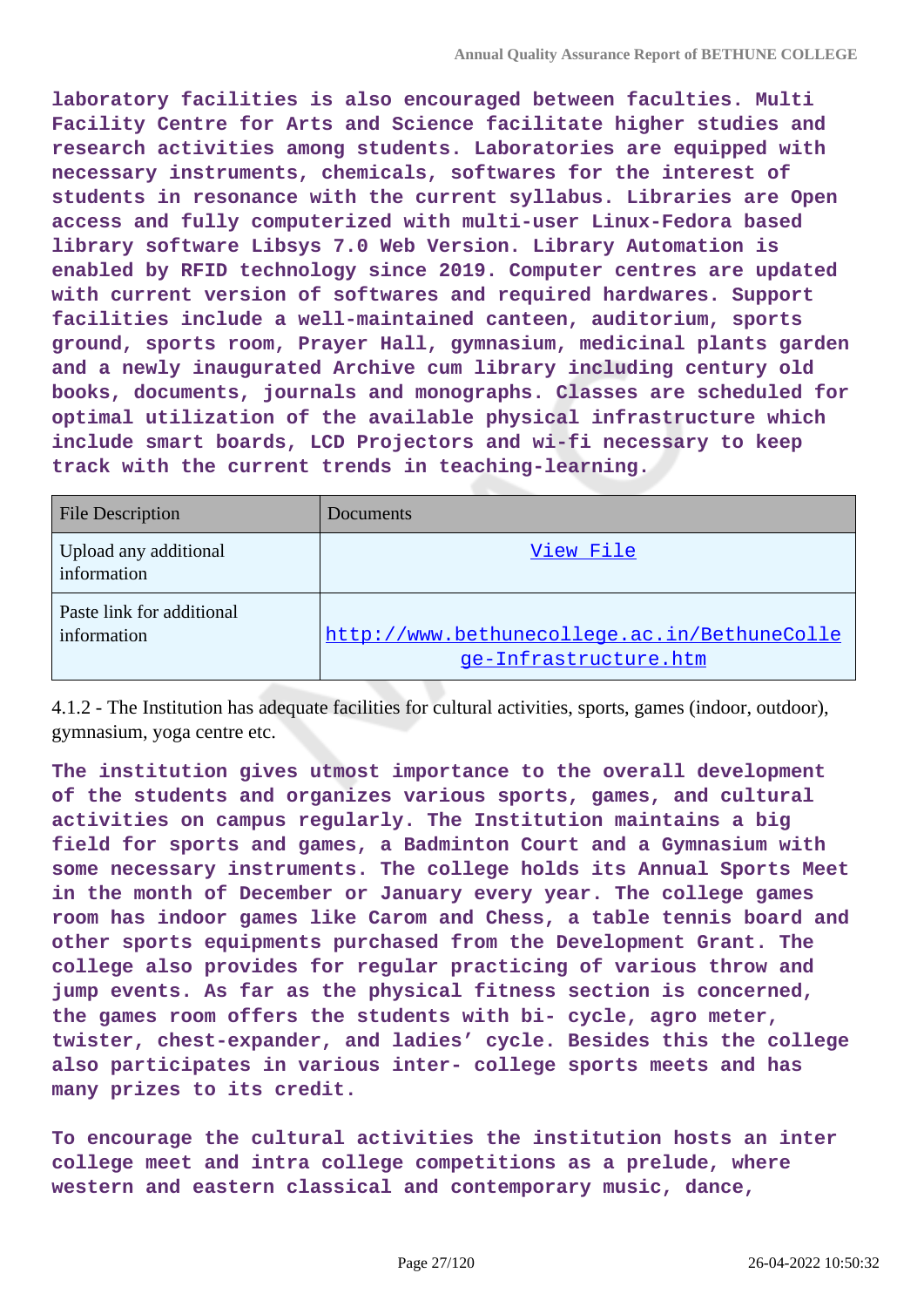**elocution, drama, non-fire cooking, painting is performed by students. The students participate in year-round celebration of national festivals , important dates, of the calendar and birth anniversaries of stalwarts.**

| <b>File Description</b>                  | Documents                                   |
|------------------------------------------|---------------------------------------------|
| Upload any additional<br>information     | View File                                   |
| Paste link for additional<br>information | http://www.bethunecollege.ac.in/default.htm |

**4.1.3 - Number of classrooms and seminar halls with ICT- enabled facilities such as smart class, LMS, etc.**

**28**

### **4.1.3.1 - Number of classrooms and seminar halls with ICT facilities**

#### **28**

| File Description                                                                                          | Documents                                                  |
|-----------------------------------------------------------------------------------------------------------|------------------------------------------------------------|
| Upload any additional<br>information                                                                      | View File                                                  |
| Paste link for additional<br>information                                                                  | http://www.bethunecollege.ac.in/BethuneColle<br>qe-ICT.htm |
| <b>Upload Number of classrooms</b><br>and seminar halls with ICT<br>enabled facilities (Data<br>Template) | View File                                                  |

**4.1.4 - Expenditure, excluding salary for infrastructure augmentation during the year (INR in Lakhs)**

**4.1.4.1 - Expenditure for infrastructure augmentation, excluding salary during the year (INR in lakhs)**

**9359251**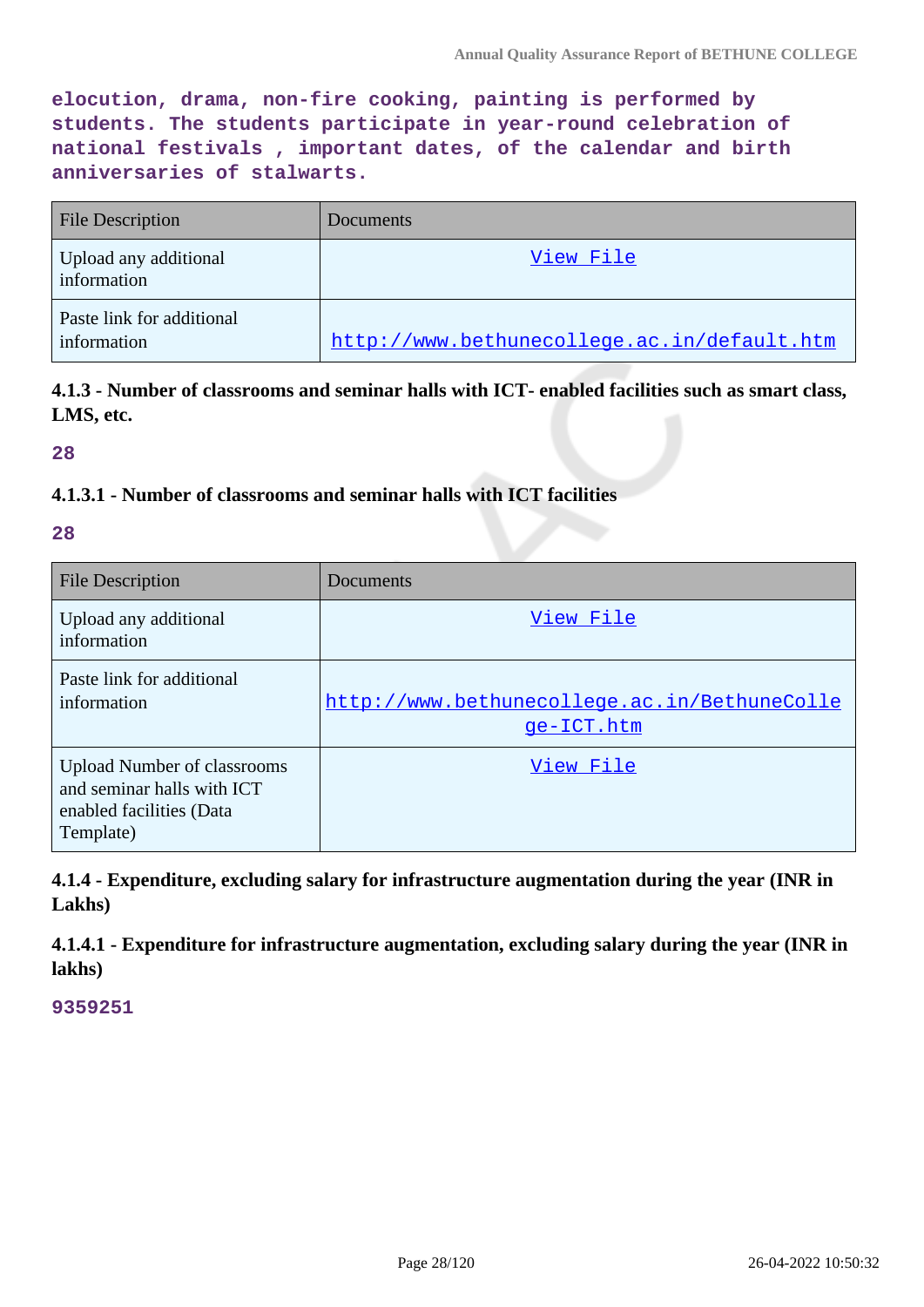| <b>File Description</b>                                                                            | Documents |
|----------------------------------------------------------------------------------------------------|-----------|
| Upload any additional<br>information                                                               | View File |
| Upload audited utilization<br>statements                                                           | View File |
| <b>Upload Details of budget</b><br>allocation, excluding salary<br>during the year (Data Template) | View File |

#### **4.2 - Library as a Learning Resource**

4.2.1 - Library is automated using Integrated Library Management System (ILMS)

- **· Name of ILMS software: Libsys**
- **· Nature of automation (fully or partially): Fully**
- **· Version: Web Version 7.0**
- **· Year of Automation: 2019**

| <b>File Description</b>                  | Documents                                                      |
|------------------------------------------|----------------------------------------------------------------|
| Upload any additional<br>information     | View File                                                      |
| Paste link for Additional<br>Information | http://www.bethunecollege.ac.in/BethuneColle<br>ge-Library.htm |

**4.2.2 - The institution has subscription for the A. Any 4 or more of the above following e-resources e-journals e-**

#### **ShodhSindhu Shodhganga Membership e-**

**books Databases Remote access toe-resources**

| <b>File Description</b>                                                                                       | Documents |
|---------------------------------------------------------------------------------------------------------------|-----------|
| Upload any additional<br>information                                                                          | View File |
| Details of subscriptions like e-<br>journals, e-Shodh Sindhu,<br>Shodhganga Membership etc<br>(Data Template) | View File |

# **4.2.3 - Expenditure for purchase of books/e-books and subscription to journals/e- journals during the year (INR in Lakhs)**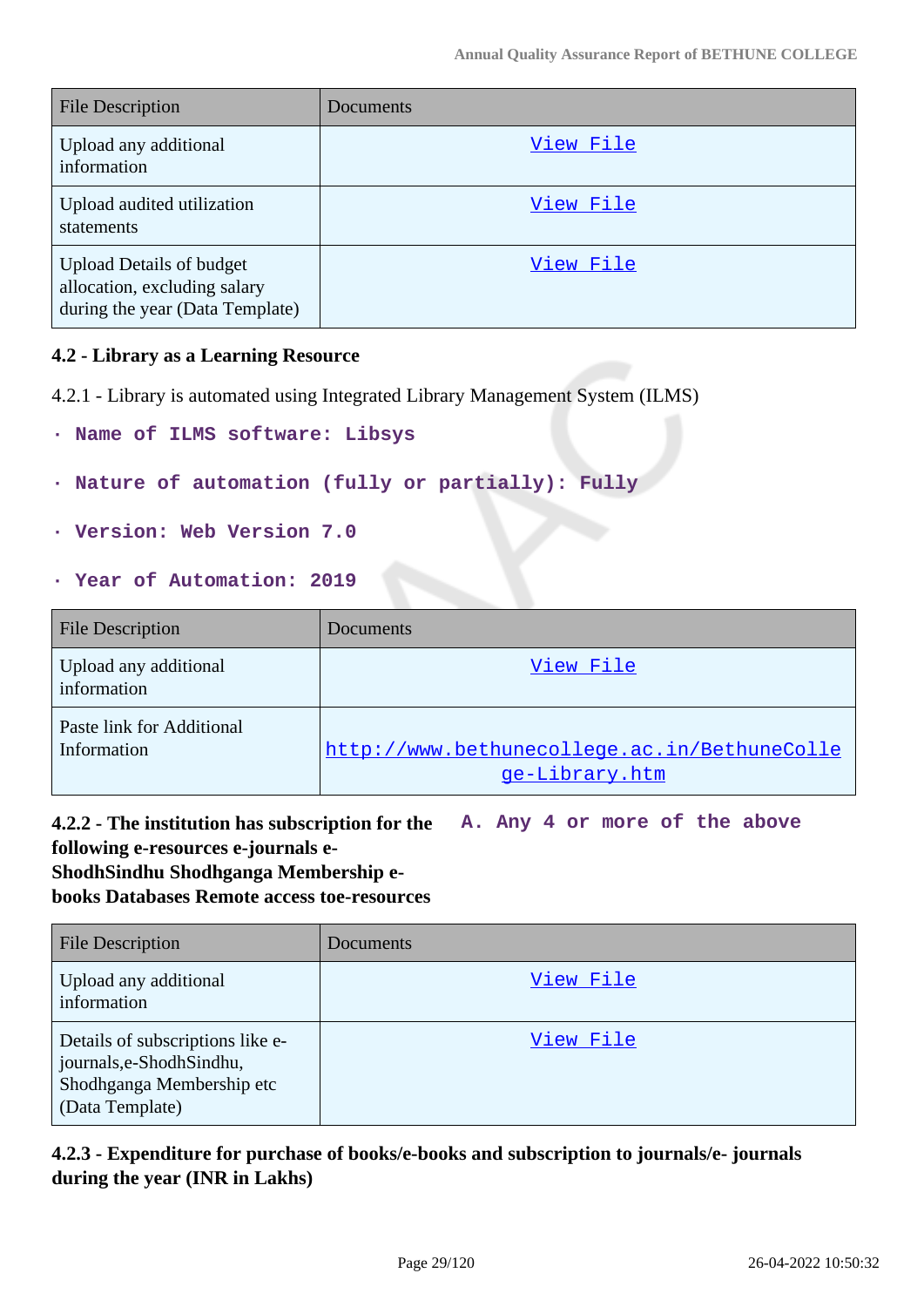# **4.2.3.1 - Annual expenditure of purchase of books/e-books and subscription to journals/ejournals during the year (INR in Lakhs)**

### **313910**

| <b>File Description</b>                                                                                                       | Documents |
|-------------------------------------------------------------------------------------------------------------------------------|-----------|
| Any additional information                                                                                                    | View File |
| Audited statements of accounts                                                                                                | View File |
| Details of annual expenditure for<br>purchase of books/e-books and<br>journals/e- journals during the<br>year (Data Template) | View File |

**4.2.4 - Number per day usage of library by teachers and students ( foot falls and login data for online access) (Data for the latest completed academic year)**

### **4.2.4.1 - Number of teachers and students using library per day over last one year**

#### **456**

| <b>File Description</b>                              | <b>Documents</b> |
|------------------------------------------------------|------------------|
| Any additional information                           | View File        |
| Details of library usage by<br>teachers and students | View File        |

### **4.3 - IT Infrastructure**

4.3.1 - Institution frequently updates its IT facilities including Wi-Fi

**IT facilities have been updated on regular basis. Also, new IT equipment has been purchased as per the requirements. Overall in every year, our computer laboratories were upgraded or new laboratories set up for new requirements. Initially the college was using 32 mbps bandwidth in the campus. In 2018-2019 it was updated to 40 mbps bandwidth. Faculty and Students can avail the Wi-Fi facilities 24x7, 365 days with a common user-Id. Internet facility is provided in many of the classrooms, laboratories and the offices through Wi-Fi. Where high speed connectivity is required, wired connection through optical cable LAN services is provided to the departments. A dedicated computer center with 14 desktops is provided for browsing & accessing e-resources besides computer labs in Mathematics and Statistics department.**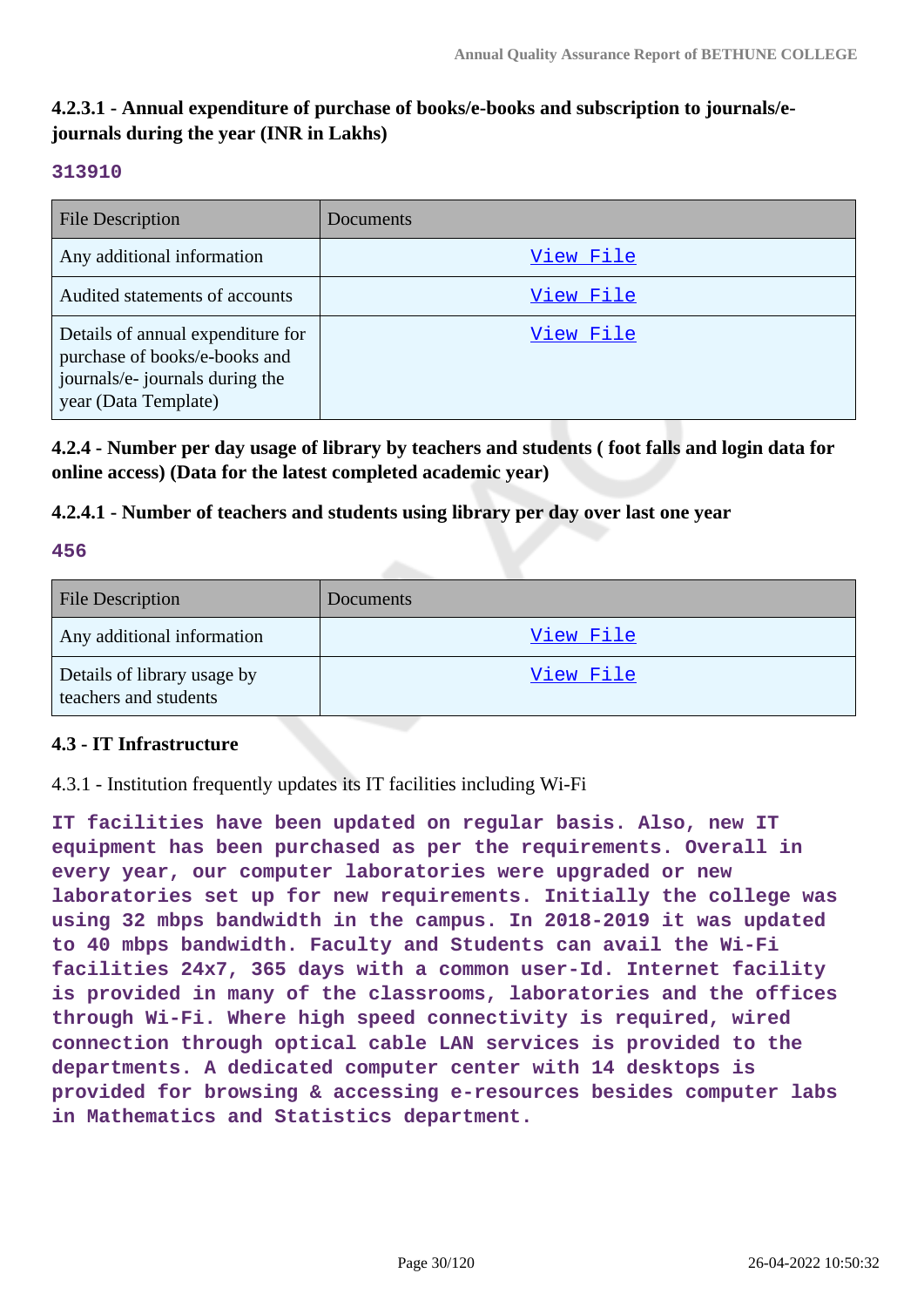| <b>File Description</b>                  | <b>Documents</b>                                               |
|------------------------------------------|----------------------------------------------------------------|
| Upload any additional<br>information     | View File                                                      |
| Paste link for additional<br>information | http://www.bethunecollege.ac.in/BethuneColle<br>ge-Library.htm |

# **4.3.2 - Number of Computers**

#### **167**

| <b>File Description</b>              | <b>Documents</b> |
|--------------------------------------|------------------|
| Upload any additional<br>information | View File        |
| Student – computer ratio             | View File        |

## **4.3.3 - Bandwidth of internet connection in the B. 30 - 50MBPS Institution**

| <b>File Description</b>                                                        | Documents |
|--------------------------------------------------------------------------------|-----------|
| Upload any additional<br>Information                                           | View File |
| Details of available bandwidth of<br>internet connection in the<br>Institution | View File |

**4.4 - Maintenance of Campus Infrastructure**

**4.4.1 - Expenditure incurred on maintenance of infrastructure (physical and academic support facilities) excluding salary component during the year (INR in Lakhs)**

**4.4.1.1 - Expenditure incurred on maintenance of infrastructure (physical facilities and academic support facilities) excluding salary component during the year (INR in lakhs)**

**1843606**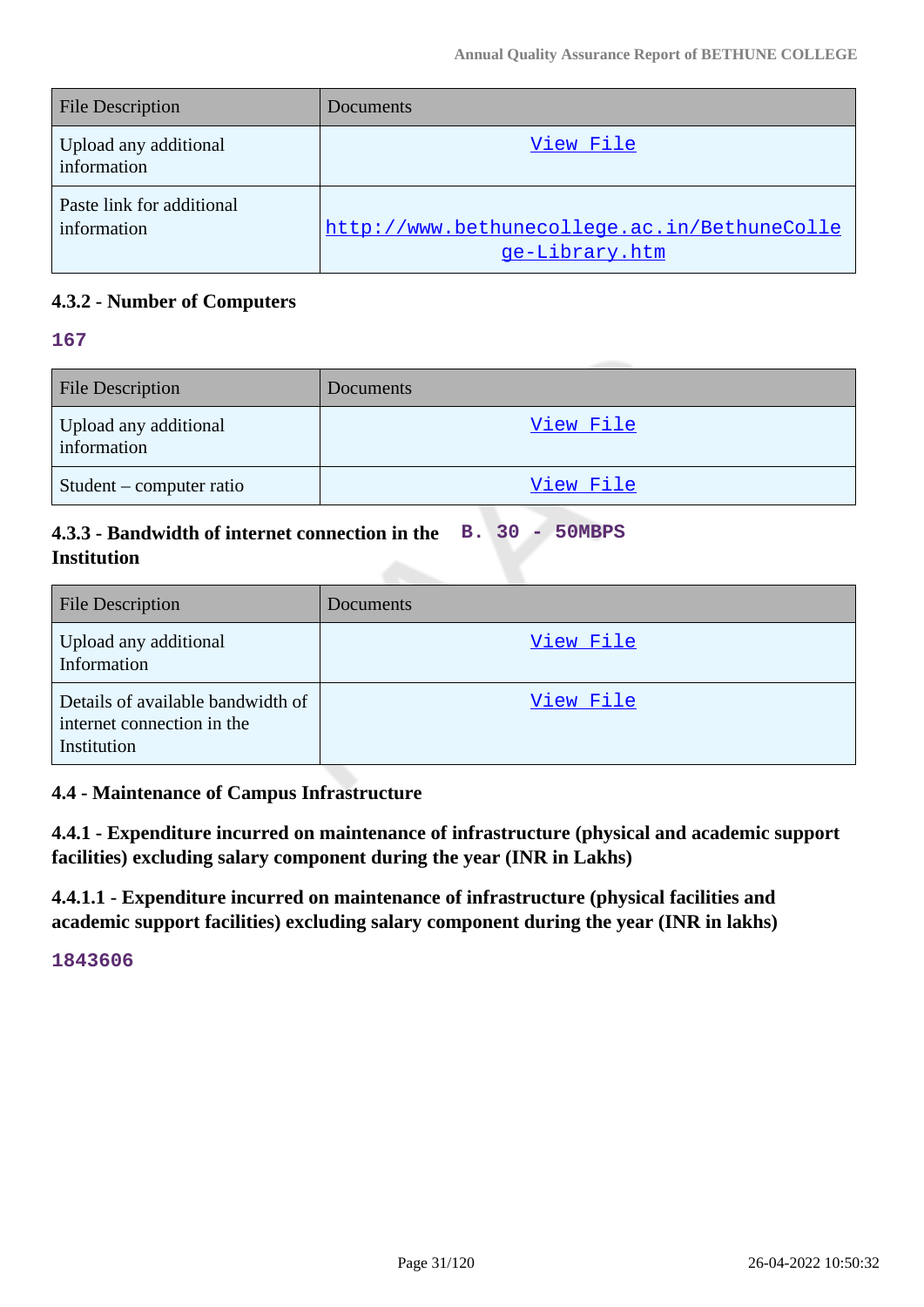| <b>File Description</b>                                                                                                        | Documents |
|--------------------------------------------------------------------------------------------------------------------------------|-----------|
| Upload any additional<br>information                                                                                           | View File |
| Audited statements of accounts.                                                                                                | View File |
| Details about assigned budget<br>and expenditure on physical<br>facilities and academic support<br>facilities (Data Templates) | View File |

4.4.2 - There are established systems and procedures for maintaining and utilizing physical, academic and support facilities - laboratory, library, sports complex, computers, classrooms etc.

**The Institution has started utilising the fund received from DBT STAR College Scheme for purchasing sophisticated instruments for upgradation and setting up of new Laboratories, purchase of high-end books for disciplines involved and carrying out beyond-the-syllabus projects for under-grad students. Because of the closure due to Pandemic, online Teaching-learning, exams related works, conducting certificate courses and other co-curricular and extra-curricular activities continued using latest technologies and apps. E-books and e-journals were accessed through INFLIBNET - N-LIST consortium by students and teachers. In the Website Students' corner, 4-quadrant econtent was developed with contributions from faculty. The physical, academic and support facilities are maintained by College teaching and non-teaching staff Support facilities include a well-maintained canteen, auditorium, sports ground, sports room, Prayer Hall, gymnasium, medicinal plants garden and a newly inaugurated Archive cum library including century old books, documents, journals and monographs. Classrooms are equipped with smart boards, LCD Projectors and wi-fi necessary to keep track with the current trends in teaching learning. Computers and Internet was regularly checked to keep them running during lockdown. The Institution has been sanitised regularly with automated machines by support staff during the period. Sanitizer machines have been installed strategically in the campus.**

| <b>File Description</b>                  | Documents                                                                                                              |
|------------------------------------------|------------------------------------------------------------------------------------------------------------------------|
| Upload any additional<br>information     | View File                                                                                                              |
| Paste link for additional<br>information | http://www.bethunecollege.ac.in/IOAC/campusM<br>aintenance/AQAR-4 4 2-Campus-Maintenance-and-<br>Support-2020-2021.pdf |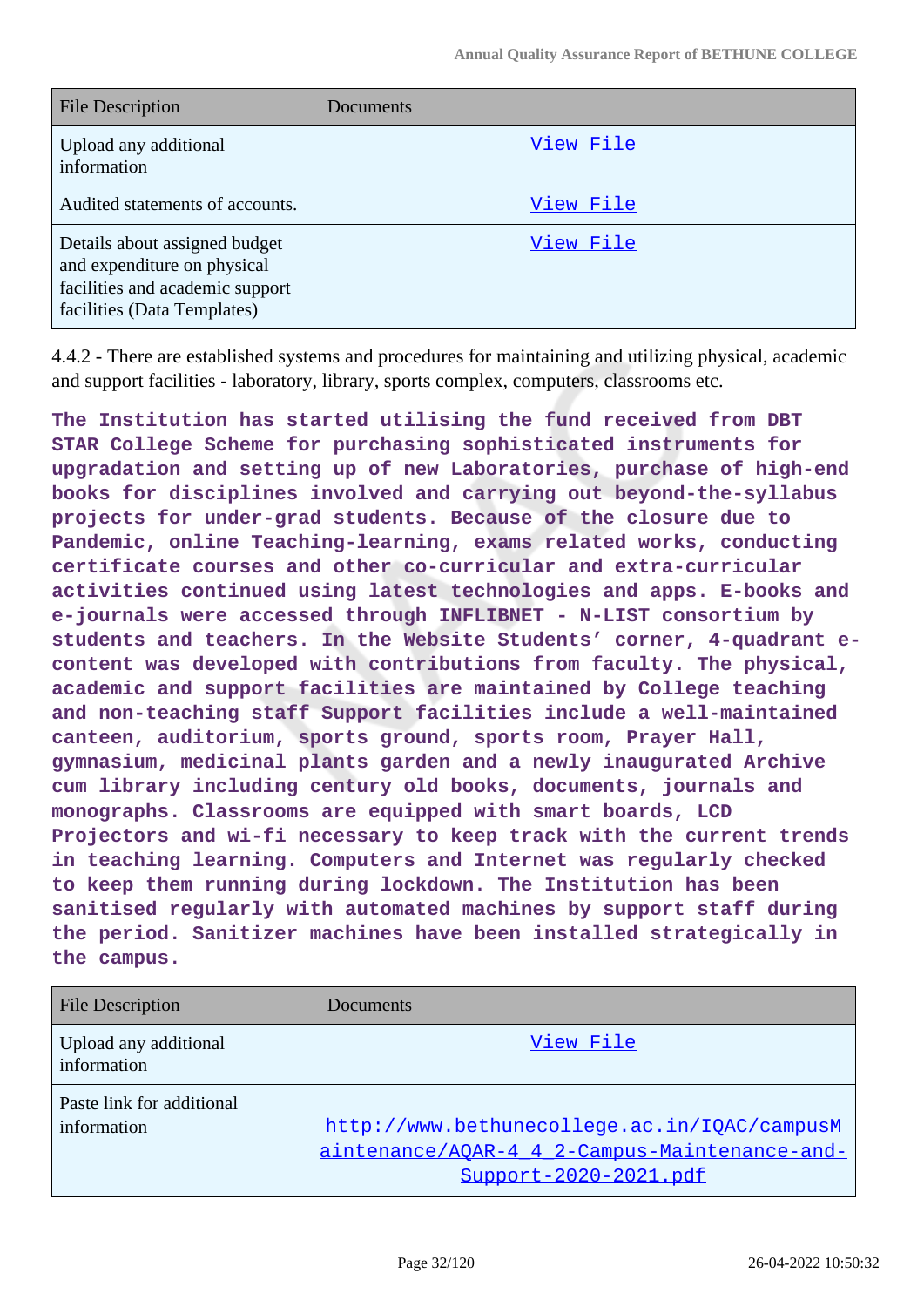#### **STUDENT SUPPORT AND PROGRESSION**

#### **5.1 - Student Support**

**5.1.1 - Number of students benefited by scholarships and free ships provided by the Government during the year**

**5.1.1.1 - Number of students benefited by scholarships and free ships provided by the Government during the year**

#### **402**

| <b>File Description</b>                                                                                                         | Documents |
|---------------------------------------------------------------------------------------------------------------------------------|-----------|
| Upload self attested letter with<br>the list of students sanctioned<br>scholarship                                              | View File |
| Upload any additional<br>information                                                                                            | View File |
| Number of students benefited by<br>scholarships and free ships<br>provided by the Government<br>during the year (Data Template) | View File |

**5.1.2 - Number of students benefitted by scholarships, free ships etc. provided by the institution / non- government agencies during the year**

**5.1.2.1 - Total number of students benefited by scholarships, free ships, etc provided by the institution / non- government agencies during the year**

#### **51**

| <b>File Description</b>                                                                                                                       | <b>Documents</b> |
|-----------------------------------------------------------------------------------------------------------------------------------------------|------------------|
| Upload any additional<br>information                                                                                                          | View File        |
| Number of students benefited by<br>scholarships and free ships<br>institution / non-government<br>agencies in last 5 years (Date<br>Template) | <u>View File</u> |

**5.1.3 - Capacity building and skills enhancement initiatives taken by the institution include the following: Soft skills Language and communication skills Life skills (Yoga, physical fitness, health and hygiene) ICT/computing skills A. All of the above**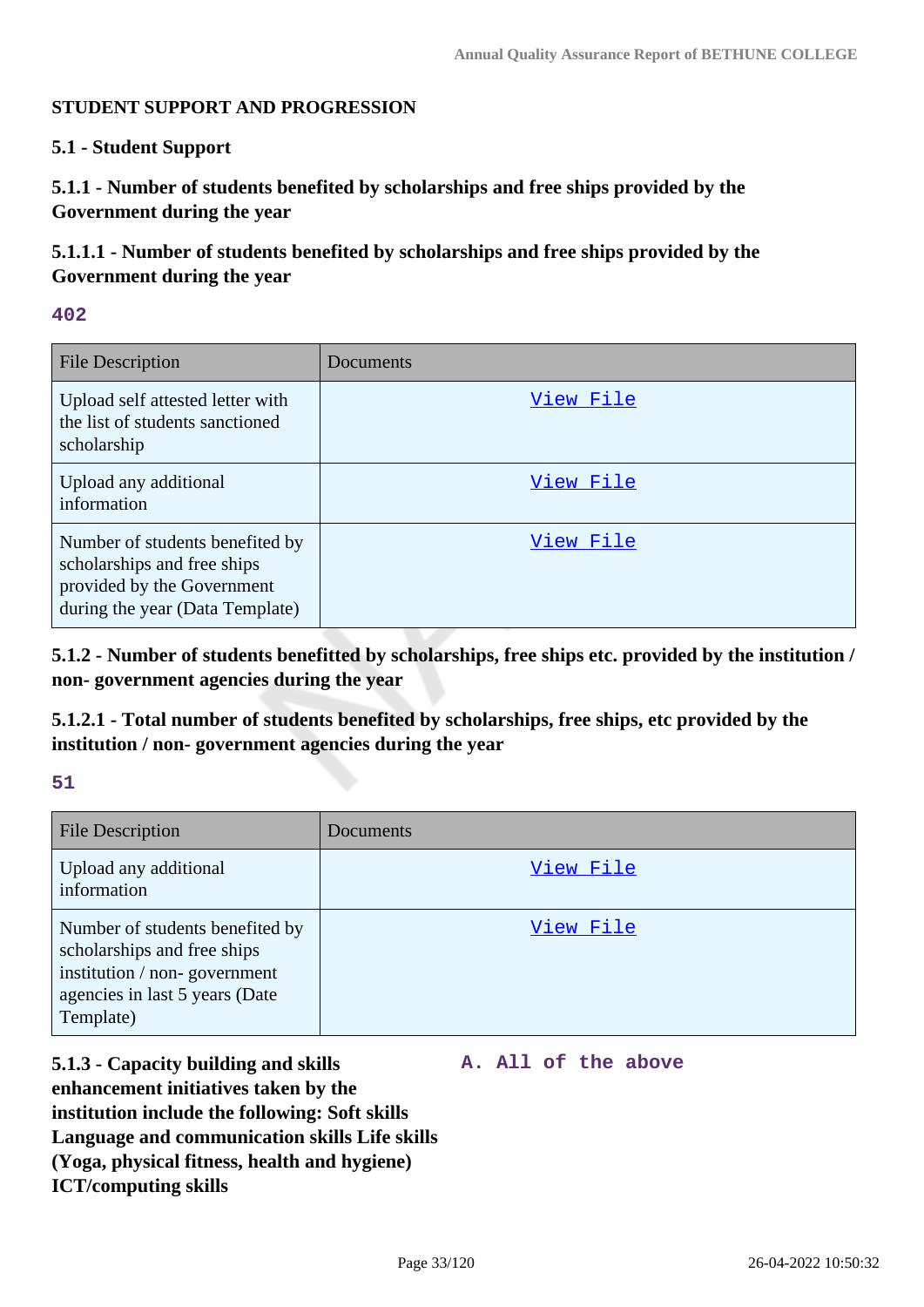| <b>File Description</b>                                                                 | Documents                        |
|-----------------------------------------------------------------------------------------|----------------------------------|
| Link to institutional website                                                           | http://www.bethunecollege.ac.in/ |
| Any additional information                                                              | View File                        |
| Details of capability building and<br>skills enhancement initiatives<br>(Data Template) | View File                        |

**5.1.4 - Number of students benefitted by guidance for competitive examinations and career counseling offered by the institution during the year**

#### **837**

**5.1.4.1 - Number of students benefitted by guidance for competitive examinations and career counseling offered by the institution during the year**

#### **837**

| <b>File Description</b>                                                                                                                 | Documents |
|-----------------------------------------------------------------------------------------------------------------------------------------|-----------|
| Any additional information                                                                                                              | View File |
| Number of students benefited by<br>guidance for competitive<br>examinations and career<br>counseling during the year (Data<br>Template) | View File |

**5.1.5 - The Institution has a transparent mechanism for timely redressal of student grievances including sexual harassment and ragging cases Implementation of guidelines of statutory/regulatory bodies Organization wide awareness and undertakings on policies with zero tolerance Mechanisms for submission of online/offline students' grievances Timely redressal of the grievances through appropriate committees**

**A. All of the above**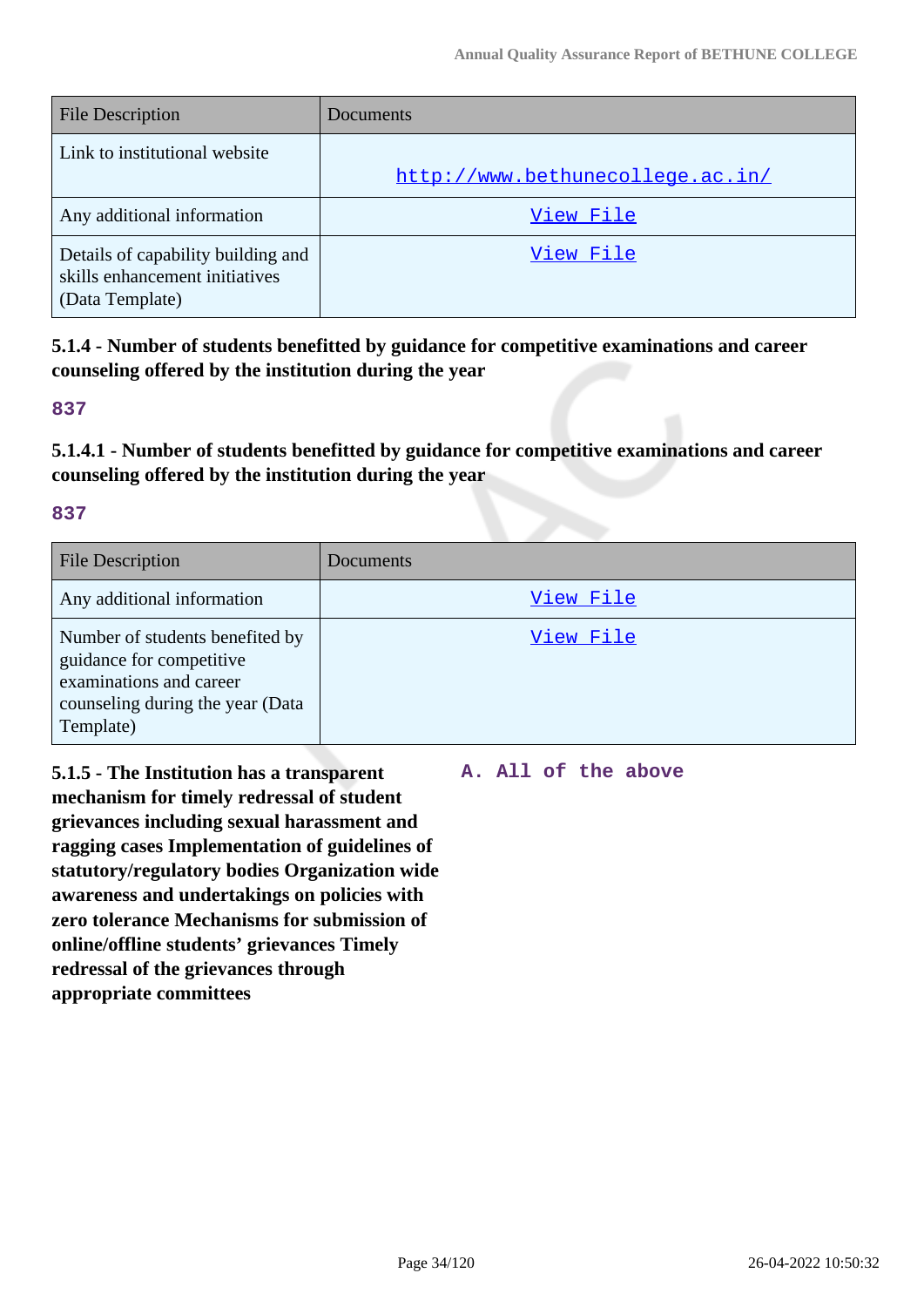| <b>File Description</b>                                                                                                                  | Documents |
|------------------------------------------------------------------------------------------------------------------------------------------|-----------|
| Minutes of the meetings of<br>student redressal committee,<br>prevention of sexual harassment<br>committee and Anti Ragging<br>committee | View File |
| Upload any additional<br>information                                                                                                     | View File |
| Details of student grievances<br>including sexual harassment and<br>ragging cases                                                        | View File |

### **5.2 - Student Progression**

# **5.2.1 - Number of placement of outgoing students during the year**

### **5.2.1.1 - Number of outgoing students placed during the year**

#### **66**

| <b>File Description</b>                  | <b>Documents</b> |
|------------------------------------------|------------------|
| Self-attested list of students<br>placed | View File        |
| Upload any additional<br>information     | View File        |

### **5.2.2 - Number of students progressing to higher education during the year**

### **5.2.2.1 - Number of outgoing student progression to higher education**

#### **356**

| <b>File Description</b>                               | Documents |
|-------------------------------------------------------|-----------|
| Upload supporting data for<br>student/alumni          | View File |
| Any additional information                            | View File |
| Details of student progression to<br>higher education | View File |

# **5.2.3 - Number of students qualifying in state/national/ international level examinations during the year (eg: JAM/CLAT/GATE/ GMAT/CAT/GRE/ TOEFL/ Civil Services/State government examinations)**

**5.2.3.1 - Number of students qualifying in state/ national/ international level examinations (eg: JAM/CLAT/NET/ SLET/ GATE/ GMAT/CAT/GRE/ TOEFL/ Civil Services/ State government**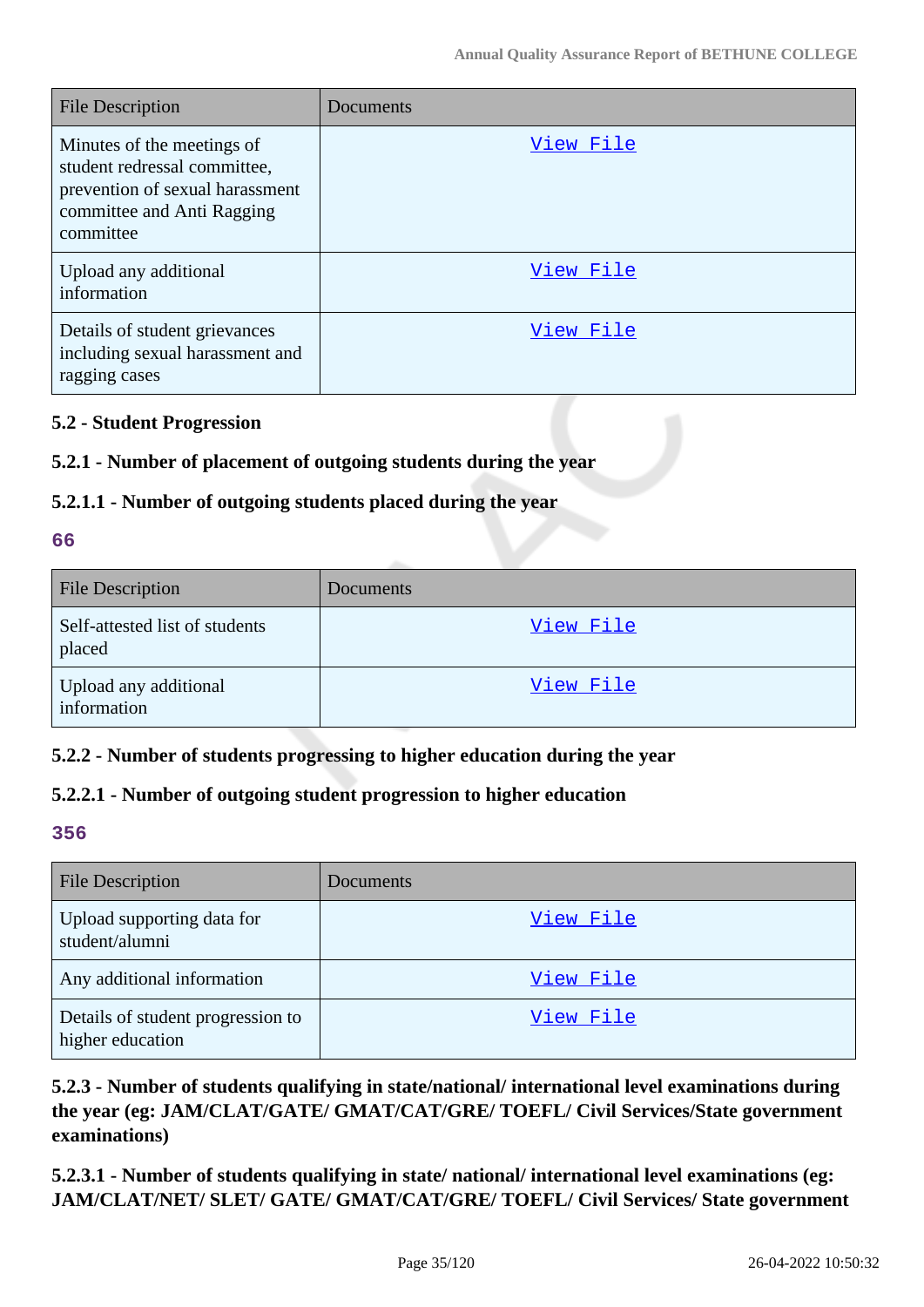### **examinations) during the year**

#### **48**

| <b>File Description</b>                | <b>Documents</b> |
|----------------------------------------|------------------|
| Upload supporting data for the<br>same | View File        |
| Any additional information             | <u>View File</u> |

### **5.3 - Student Participation and Activities**

**5.3.1 - Number of awards/medals for outstanding performance in sports/cultural activities at university/state/national / international level (award for a team event should be counted as one) during the year**

**5.3.1.1 - Number of awards/medals for outstanding performance in sports/cultural activities at university/state/ national / international level (award for a team event should be counted as one) during the year.**

**24**

| <b>File Description</b>                                                                                                                                                              | Documents |
|--------------------------------------------------------------------------------------------------------------------------------------------------------------------------------------|-----------|
| e-copies of award letters and<br>certificates                                                                                                                                        | View File |
| Any additional information                                                                                                                                                           | View File |
| Number of awards/medals for<br>outstanding performance in<br>sports/cultural activities at univer<br>sity/state/national/international<br>level (During the year) (Data<br>Template) | View File |

5.3.2 - Institution facilitates students' representation and engagement in various administrative, cocurricular and extracurricular activities (student council/ students representation on various bodies as per established processes and norms )

**Bethune College Students' Committee (BCSC) is formed in consultation with the Principal and Heads of Departments. The Students' Committee takes part in academic, administrative and other activities of the College. There are student representatives in administrative bodies like the Governing Body, Internal Complaints Committee (ICC), Backward Class Cell, IQAC, Anti-Ragging Cell. The Committee actively participates in the events like Annual Prize Distribution ceremony, Sports, Fest and Intra-college Competitions, Independence Day and Republic Day functions among others. It continuously maintains an effective liaison between the teachers and the students. Student's**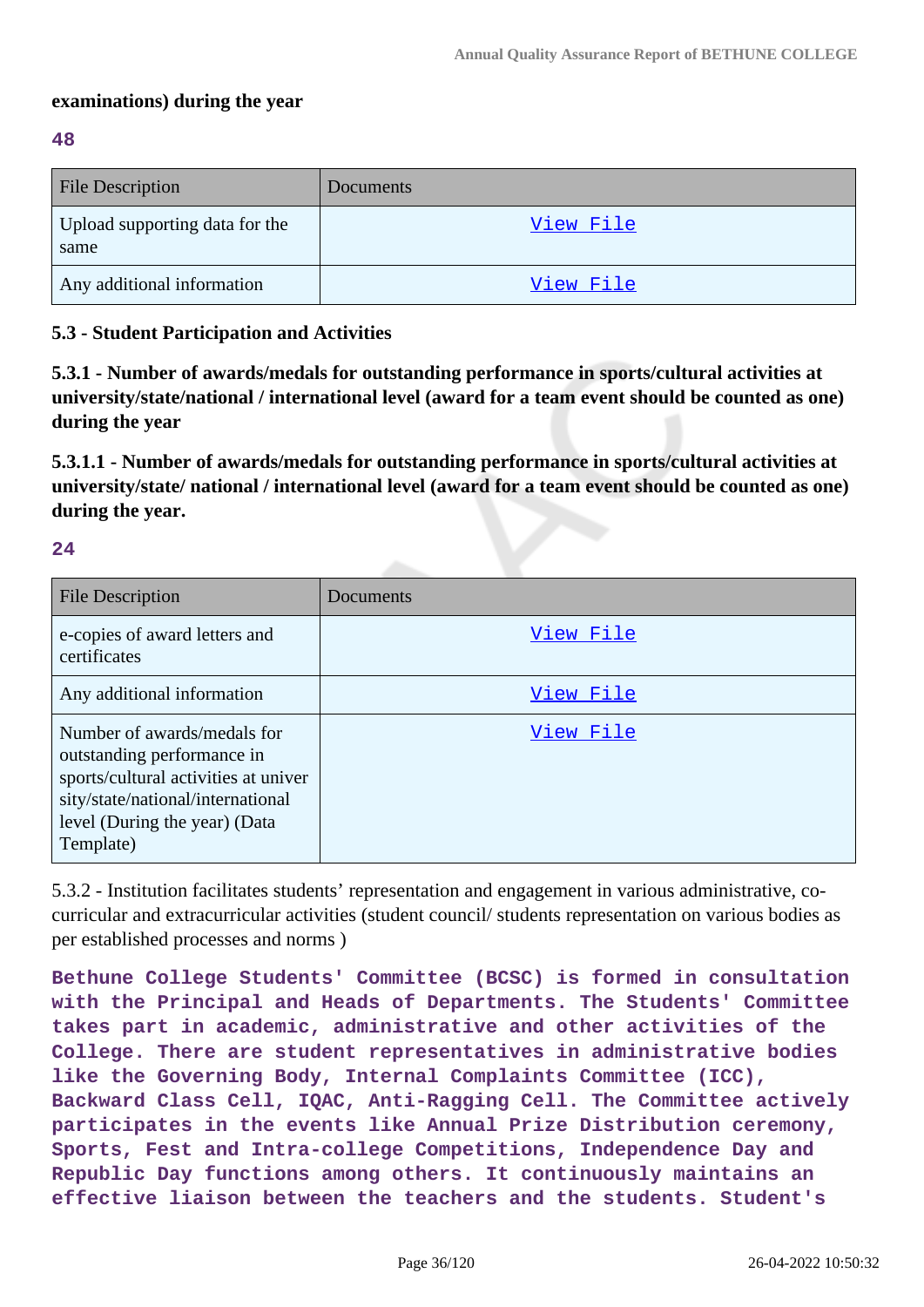**Committee also organizes programmes like, Fresher's Welcome, Farewell for the Third Year students.BCSC organized several workshops in this session on subjects like multimedia, eastern dance, drama, photography, debate, filmmaking etc.**

**During COVID – 19 Pandemic, Bethune College COVID Squad initiative was started under the banner of Students' Activity Cell, Bethune College on 28.04.2021 which helped almost 150 people with support of all kinds from oxygen cylinders, hospital beds, food facilities, RTPCR tests and a lot more to the families of the students and staff of Bethune College. As the group expanded, it started to extend help to people from all over the state.**

| <b>File Description</b>                  | Documents                                                                |
|------------------------------------------|--------------------------------------------------------------------------|
| Paste link for additional<br>information | http://www.bethunecollege.ac.in/BethuneColle<br>ge-StudentsCommittee.htm |
| Upload any additional<br>information     | View File                                                                |

**5.3.3 - Number of sports and cultural events/competitions in which students of the Institution participated during the year (organized by the institution/other institutions)**

**5.3.3.1 - Number of sports and cultural events/competitions in which students of the Institution participated during the year**

#### **382**

| <b>File Description</b>                                                                                                                                                                                | Documents |
|--------------------------------------------------------------------------------------------------------------------------------------------------------------------------------------------------------|-----------|
| Report of the event                                                                                                                                                                                    | View File |
| Upload any additional<br>information                                                                                                                                                                   | View File |
| Number of sports and cultural<br>events/competitions in which<br>students of the Institution<br>participated during the year<br>(organized by the<br>institution/other institutions<br>(Data Template) | View File |

#### **5.4 - Alumni Engagement**

5.4.1 - There is a registered Alumni Association that contributes significantly to the development of the institution through financial and/or other support services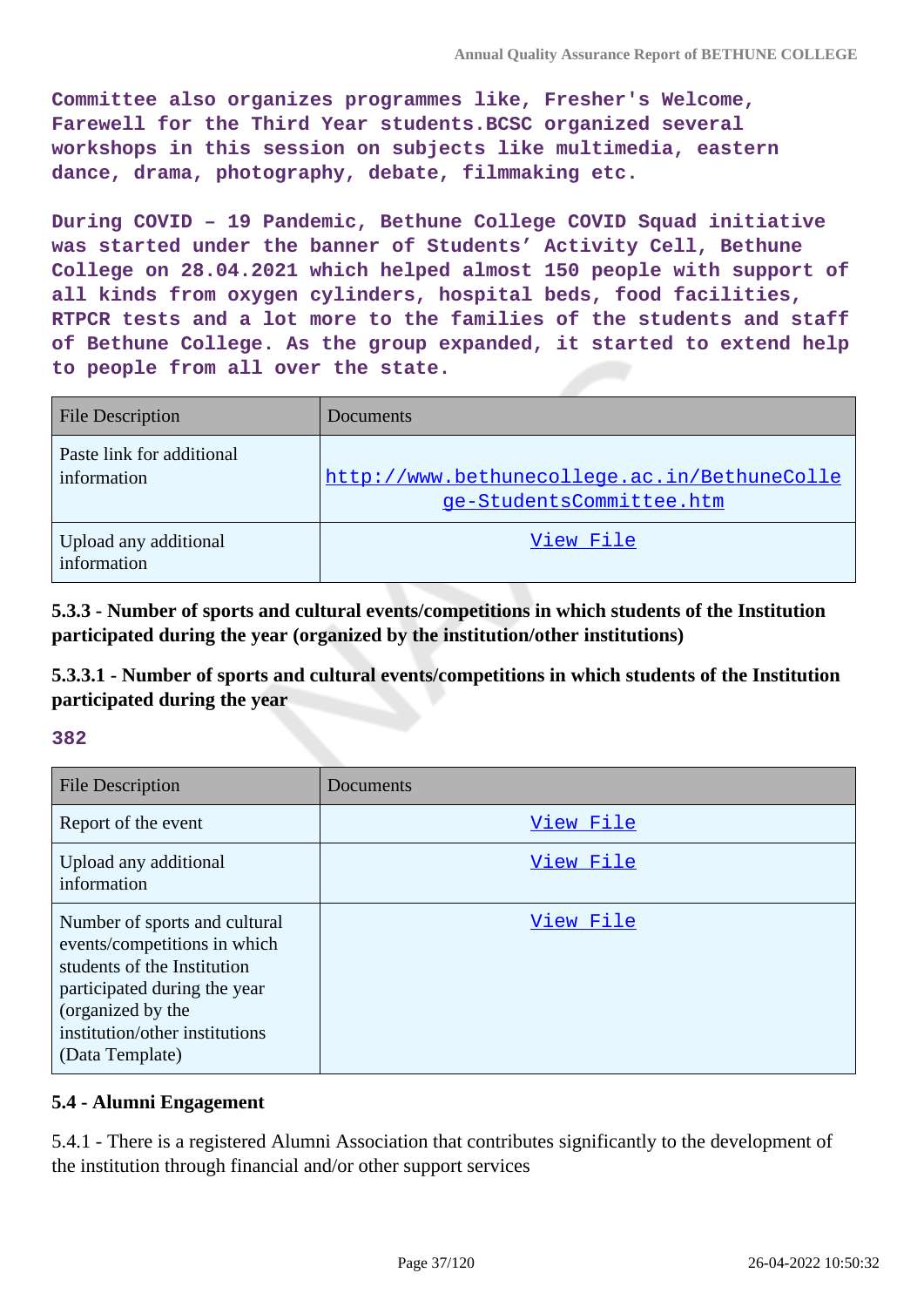**Alumni Association of Bethune College, called Bethune College Sammilani is a registered body under the West Bengal Societies Registration Act, 1961from 10th of March 2015. It started the journey as an 'Old Students Guild' on 3rd September, 1921. Sammilani is a common platform of ex- students, present teachers and exteachers of Bethune College. Sammilani has always taken a keen interest in the activities of College and extends support for its welfare. On Reunion day, the alumna members who have completed 50 years of their graduation are felicitated and are given, by way of gifts, the products of Self-Help groups (SHGOS). This attempt on the part of Sammilani, not only encourages the entrepreneurship of SHGOS, but also helps the weaker sections of women of our society.**

**The Alumni run two Endowment Funds : Jyotsnamoyee Dey Endowment Fund , Tarak Sudha Endowment Fund.**

**From 2017, Kadambini Ganguly Silver Medal has been introduced in the memory of Kadambini Ganguly, the 1st woman graduate and the practicing doctor of the British India.**

**In the Pandemic year 2020-21 some social works like helping AMPHAN victims, distributing handmade masks, donating tree saplings have been done by Sammilani. Special Prize for Bravery has been also announced.**

| <b>File Description</b>                  | Documents                        |
|------------------------------------------|----------------------------------|
| Paste link for additional<br>information | http://www.bethunesammilani.org/ |
| Upload any additional<br>information     | View File                        |

#### **5.4.2 - Alumni contribution during the year (INR in Lakhs) E. <1Lakhs**

| <b>File Description</b>              | Documents |
|--------------------------------------|-----------|
| Upload any additional<br>information | View File |

#### **GOVERNANCE, LEADERSHIP AND MANAGEMENT**

#### **6.1 - Institutional Vision and Leadership**

6.1.1 - The governance of the institution is reflective of and in tune with the vision and mission of the institution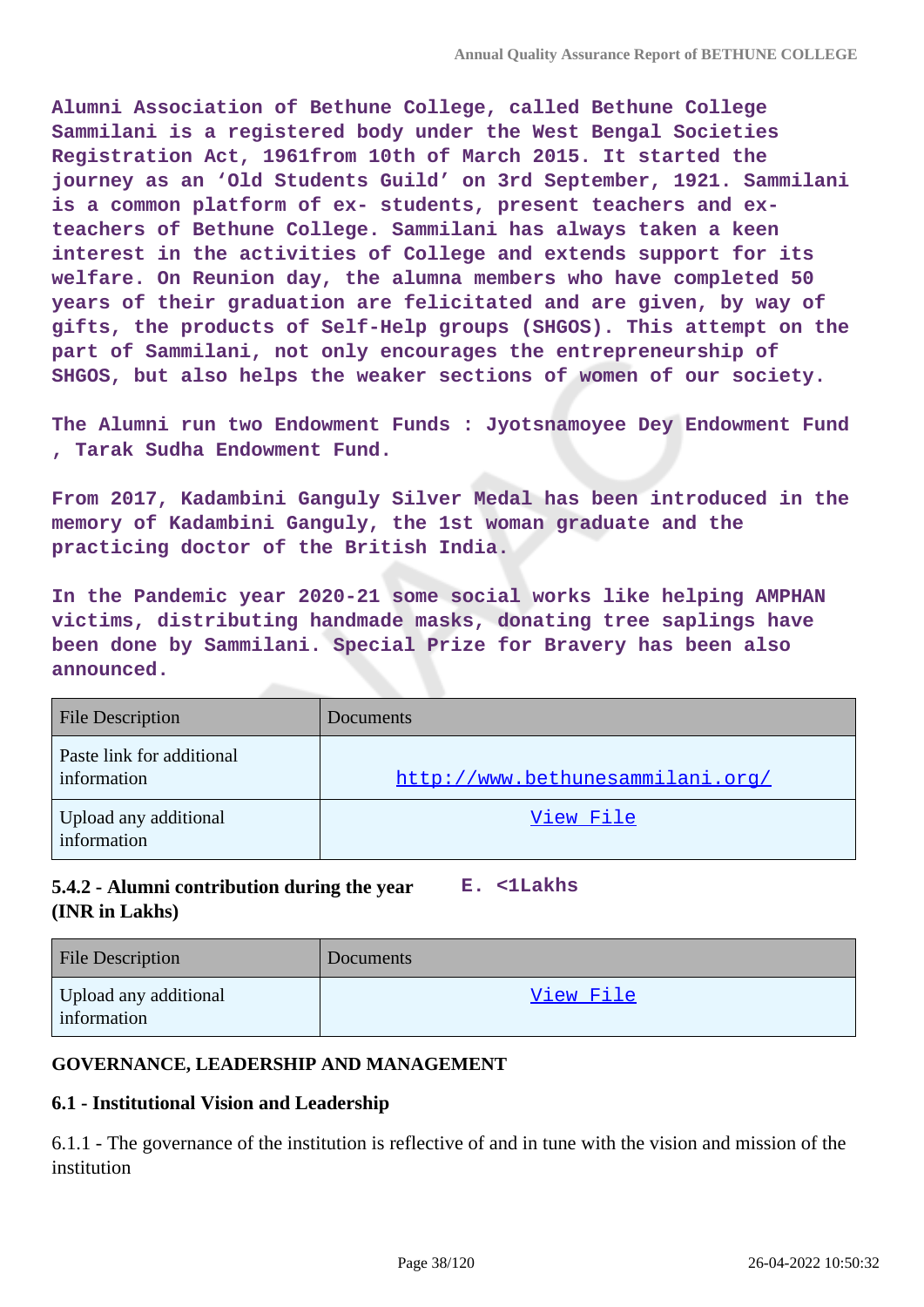**Describe the vision and mission statement of the institution on the nature of governance, perspective plans and participation of the teachers in the decision making bodies of the institution within a maximum of 200 words**

**The college is determined to build an empathetic administration that ensures students' experience relating to the official workhasslefree and less time-consuming, campus-environment becomes cleanlier and safe and the infrastructural facilities become up-to-date.**

**The College wants to ensure a meaningful teaching-learning experience for both the teachers and the students by monitoring the teaching methodology and scrutinizing the teaching-outcome regularly; by upgrading the physical infrastructure, modernizing the teaching-aids and incorporating cutting-the-edge instruments in laboratories on regular basis and finally by prioritizing the placement of the students in higher education and job-market.**

**The college always tries to inculcate a creative, socially aware and ethically sensitive self among the students by emphasizing on the cocurricular activities, focusing on the mental health and well-being of the students, promoting the value-based education and encouraging the students for participating in the extension activities.**

**Teachers have their representation in the Governing Body and IQAC of the college, and thus have their participation in the general and academic administration. Almost all the students-related activities are planned and supervised by the different committees of the teachers' council. Therefore, teachers play a pivotal role in making administrative and academic decisions and a role to execute them as well.**

| <b>File Description</b>                  | <b>Documents</b>                                       |
|------------------------------------------|--------------------------------------------------------|
| Paste link for additional<br>information | http://www.bethunecollege.ac.in/BethuneColle<br>ge.htm |
| Upload any additional<br>information     | View File                                              |

6.1.2 - The effective leadership is visible in various institutional practices such as decentralization and participative management.

**Online Teaching-learning during Pandemic**

**During the lock-down period due to Covid-pandemic, the whole**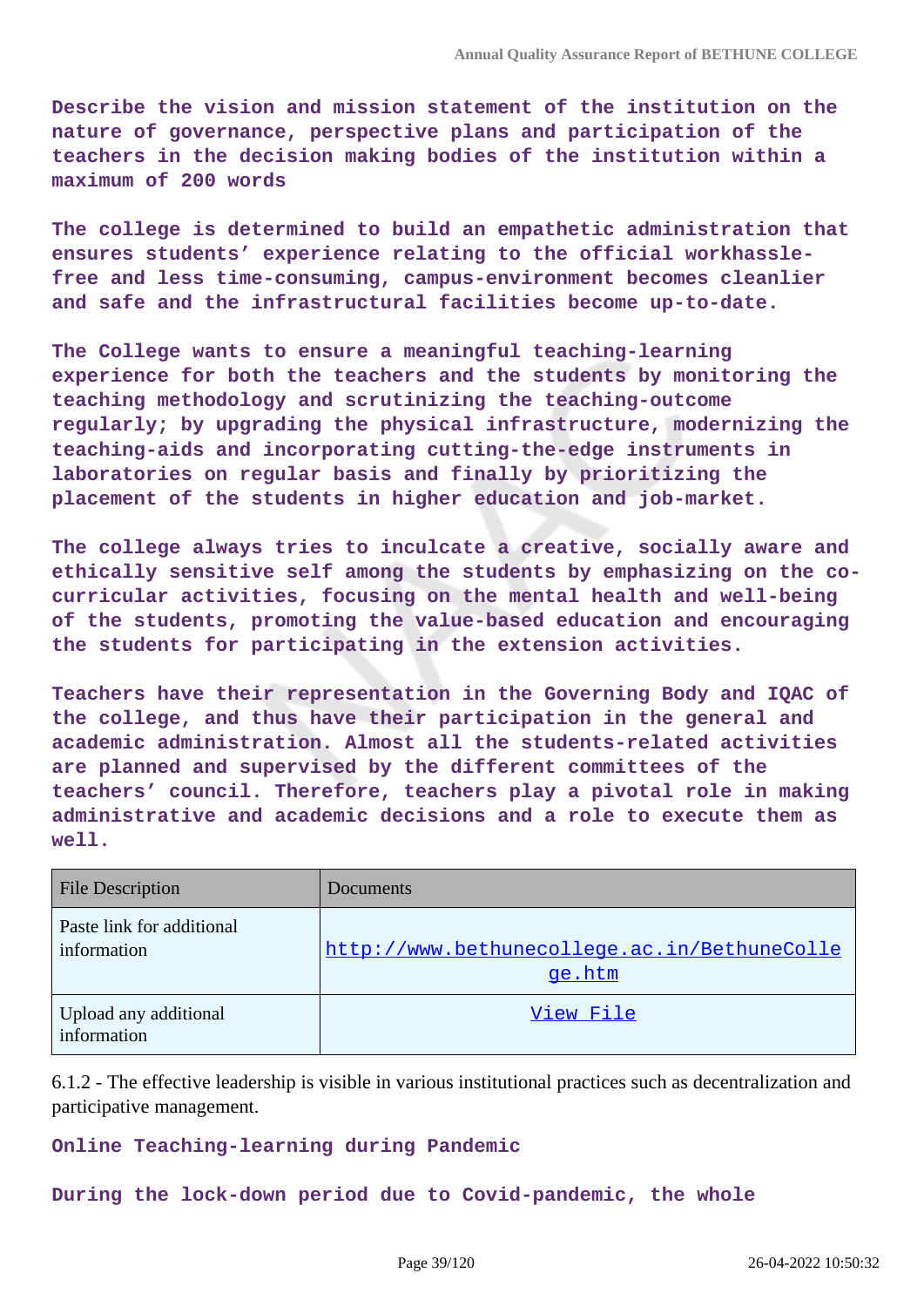**teaching-learning process changed over to online mode under the leadership of Principal and IQAC. To make all the teachers well equipped and effective in this new environment, the IQAC took positive initiatives. It allowed, even encouraged teachers to participate in various online training programmes on e-teaching & elearning. The college arranged webinars and workshops on 'online teaching' in which most of the teachers participated. A 7-days online workshop was also organized by the college on making of econtent and other things associated with e-teaching. Along with the Principal of the college a teacher-representative from each department participated in that workshop with the objective that each participant would act as a resource person in their own department and would share their newly-acquired skills and experience with their departmental colleagues. Apart from this Teachers continued their participation in online Faculty Development Programmes organized by premier Human Resource Development Centres all over India. Analyzing the online feedback of the students, taken centrally by the college authority, some departments successfully extended their helping hands to their students to cultivate the skills necessary in this new mode of teaching-learning process.**

| <b>File Description</b>                  | Documents                                                        |
|------------------------------------------|------------------------------------------------------------------|
| Paste link for additional<br>information | http://www.bethunecollege.ac.in/IQAC/Bethune<br>College-IQAC.htm |
| Upload any additional<br>information     | View File                                                        |

#### **6.2 - Strategy Development and Deployment**

6.2.1 - The institutional Strategic/ perspective plan is effectively deployed

**DBT Star college scheme :The college envisioned an improved teachinglearning environment for the science subjects both in terms of quality of teaching and technical support; more experiments, fieldbase studies, seminars and workshops were aimed at, to make the process of learning more interesting and attractive to the students. DBT Star college scheme has helped in making the plan successful. Even during the lockdown period, 5 departments of the college, namely, Physics, Chemistry. Botany, Zoology and Mathematics have successfully organized several workshops and webinars on diversified scientific issues linked with human-life. Students of the sciencesubjects, denied of the laboratory environment due to the pandemic situation, participated in those virtual programmes with full enthusiasm. Emerging disciplines like Bio-Mathematics, Bio-Statistics or Bioinfomatics were introduced through workshops to the**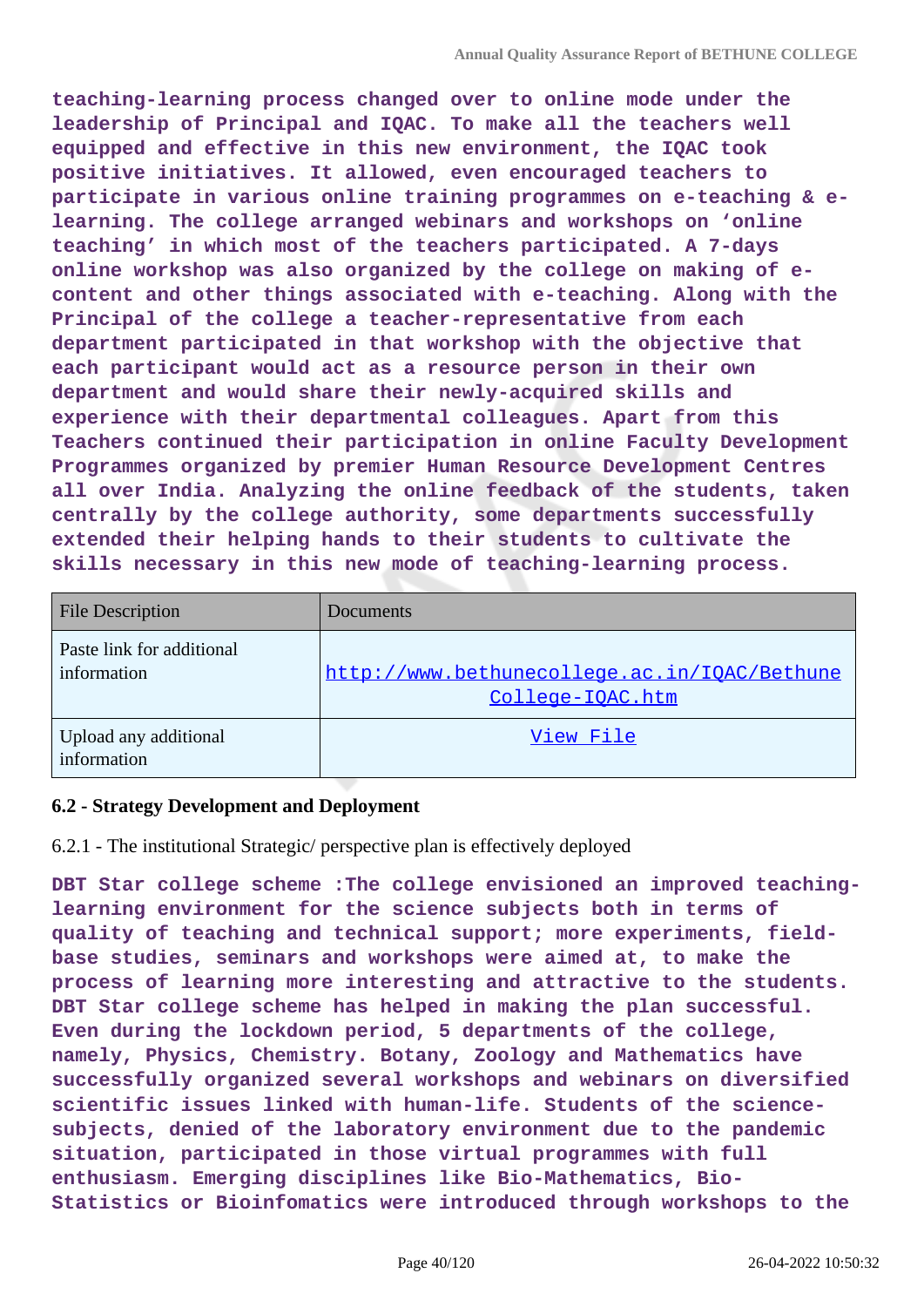**undergraduate students. Even Virtual Field trips were organized. World environment day and National Science Day were organized virtually. Students have participated in the photography contest and poster competitions on relevant topics. They also contributed to review projects and poster presentations. In a stressful mundane situation this new dimension helped the students immensely.**

| <b>File Description</b>                                   | Documents                                                      |
|-----------------------------------------------------------|----------------------------------------------------------------|
| Strategic Plan and deployment<br>documents on the website | View File                                                      |
| Paste link for additional<br>information                  | http://www.bethunecollege.ac.in/BethuneColle<br>ge-DBTstar.htm |
| Upload any additional<br>information                      | View File                                                      |

6.2.2 - The functioning of the institutional bodies is effective and efficient as visible from policies, administrative setup, appointment and service rules, procedures, etc.

**The administration of the college runs as per rules and regulations laid down by the Department of Higher Education, Government of West Bengal.**

**The Governing Body is the highest decision-making body of the college, comprising of the Principal, teaching, non-teaching and student's representatives, government and university's nominees.**

**Principal is the administrative, financial and academic head of the institution. Under her/his stewardship following bodies or cell work.**

**Office of the Principal is engaged in different administrative and financial functions. There are 17 academic departments in the college engaged in the teaching-learning process. Internal Quality Assurance Cell monitors a large number of issues associated with teachers and students, specially focusing on the academic affairs. Teachers' Council comprising of all the teachers of the college is engaged in different administrative, academic and co-curricular activities through various committees. There are some Special Duty Cells, mostly defined or suggested by the constitutional bodies like UGC, such as Students' Grievance Committee, Anti-ragging Cell etc. These cells are engaged in works beyond the regular activities of the college. Library plays a pivotal role in the academic sphere of the college. Students' Body acts as a students' mouthpiece.**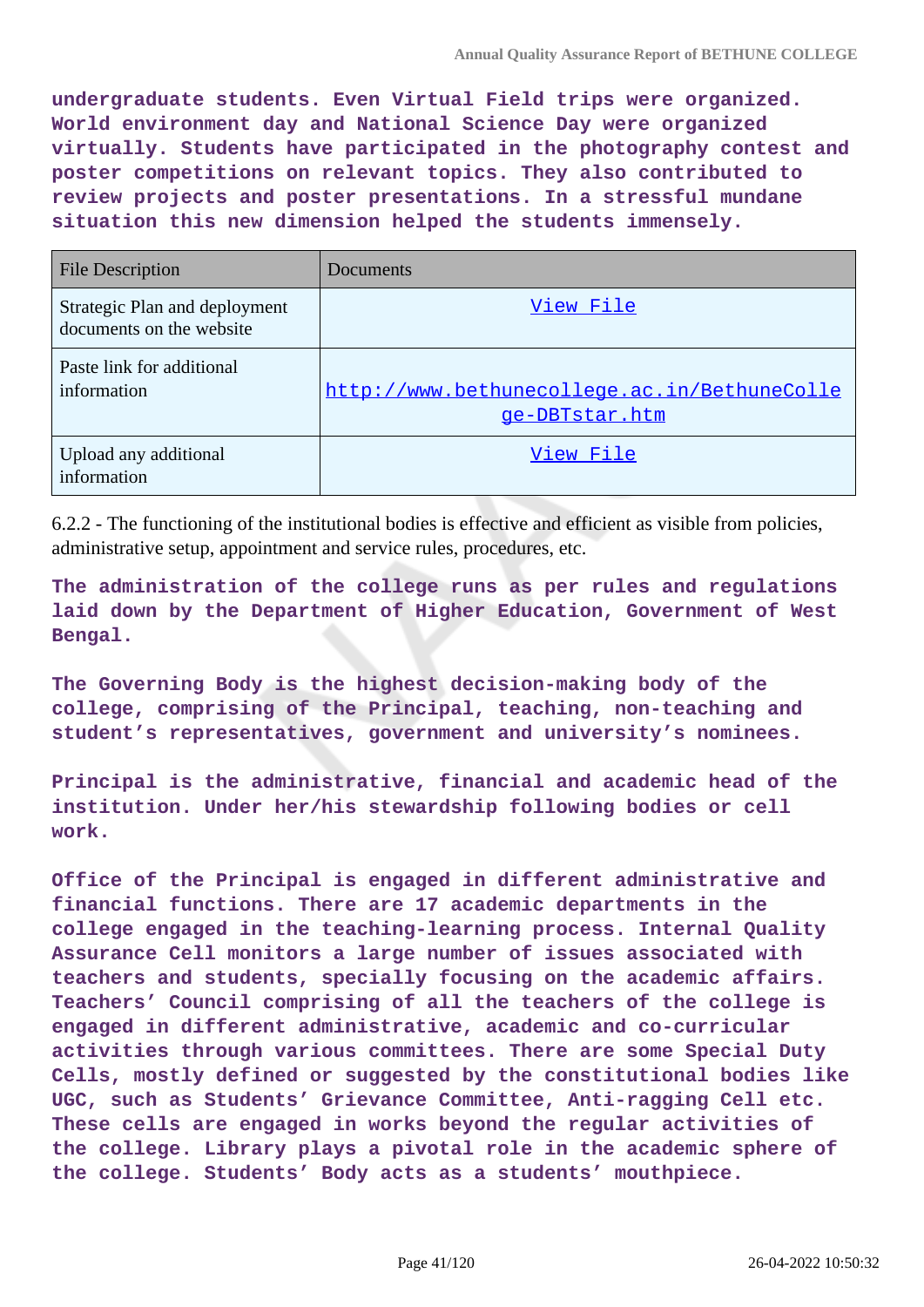| <b>File Description</b>              | Documents                                    |
|--------------------------------------|----------------------------------------------|
| Paste link for additional            | https://wbxpress.com/west-bengal-service-    |
| information                          | rules/                                       |
| Link to Organogram of the            | http://www.bethunecollege.ac.in/bethuneColle |
| Institution webpage                  | ge/BethuneCollege-Organogram.htm             |
| Upload any additional<br>information | View File                                    |

#### **6.2.3 - Implementation of e-governance in areas of operation Administration Finance and Accounts Student Admission and Support Examination A. All of the above**

| <b>File Description</b>                                                                                       | Documents |
|---------------------------------------------------------------------------------------------------------------|-----------|
| <b>ERP</b> (Enterprise Resource)<br>Planning)Document                                                         | View File |
| Screen shots of user interfaces                                                                               | View File |
| Any additional information                                                                                    | View File |
| Details of implementation of e-<br>governance in areas of operation,<br>Administration etc (Data<br>Template) | View File |

#### **6.3 - Faculty Empowerment Strategies**

6.3.1 - The institution has effective welfare measures for teaching and non- teaching staff

**Being the state-government employee, all the teaching and nonteaching staff of the college avail the General Provident Fund (GPF) scheme which presently gives 7.1% interest on the savings. If necessary, employees can take loan or may withdraw money from this account on non-refundable basis.**

**There is also a health insurance policy, West Bengal Health Scheme, maintained by the Government of West Bengal. All the employees serving the college on substantive basis can avail this policy.**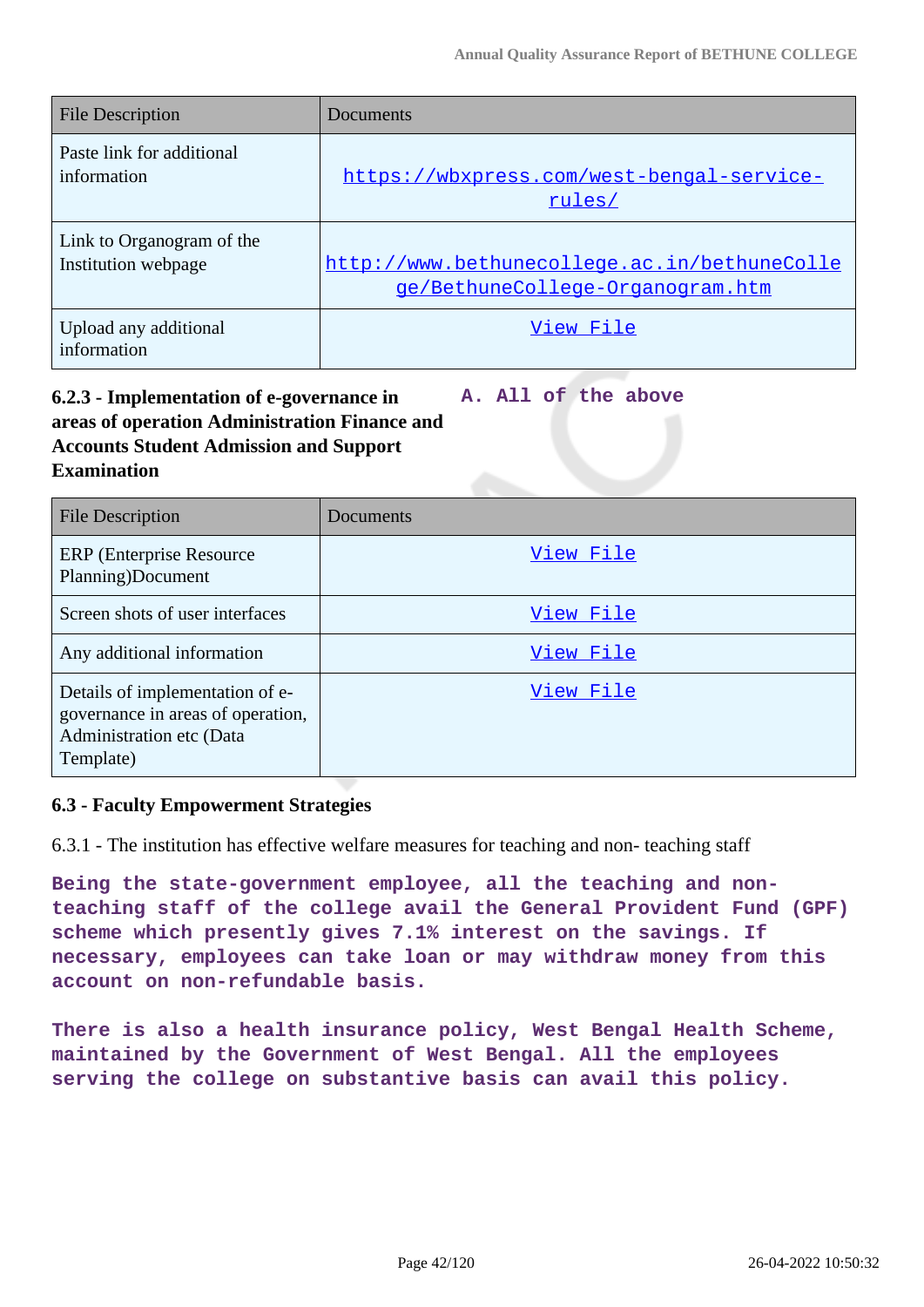| <b>File Description</b>                  | Documents                      |
|------------------------------------------|--------------------------------|
| Paste link for additional<br>information | https://wbhealthscheme.gov.in/ |
| Upload any additional<br>information     | View File                      |

**6.3.2 - Number of teachers provided with financial support to attend conferences/ workshops and towards membership fee of professional bodies during the year**

**6.3.2.1 - Number of teachers provided with financial support to attend conferences/workshops and towards membership fee of professional bodies during the year**

**0**

| <b>File Description</b>                                                                                                          | Documents |
|----------------------------------------------------------------------------------------------------------------------------------|-----------|
| Upload any additional<br>information                                                                                             | View File |
| Details of teachers provided with<br>financial support to attend<br>conference, workshops etc during<br>the year (Data Template) | View File |

**6.3.3 - Number of professional development /administrative training programs organized by the institution for teaching and non-teaching staff during the year**

**6.3.3.1 - Total number of professional development /administrative training Programmes organized by the institution for teaching and non teaching staff during the year**

### **69**

| <b>File Description</b>                                                                                                                                                 | Documents |
|-------------------------------------------------------------------------------------------------------------------------------------------------------------------------|-----------|
| Reports of the Human Resource<br>Development Centres (UGCASC<br>or other relevant centres).                                                                             | View File |
| <b>Reports of Academic Staff</b><br>College or similar centers                                                                                                          | View File |
| Upload any additional<br>information                                                                                                                                    | View File |
| Details of professional<br>development / administrative<br>training Programmes organized<br>by the University for teaching<br>and non teaching staff (Data<br>Template) | View File |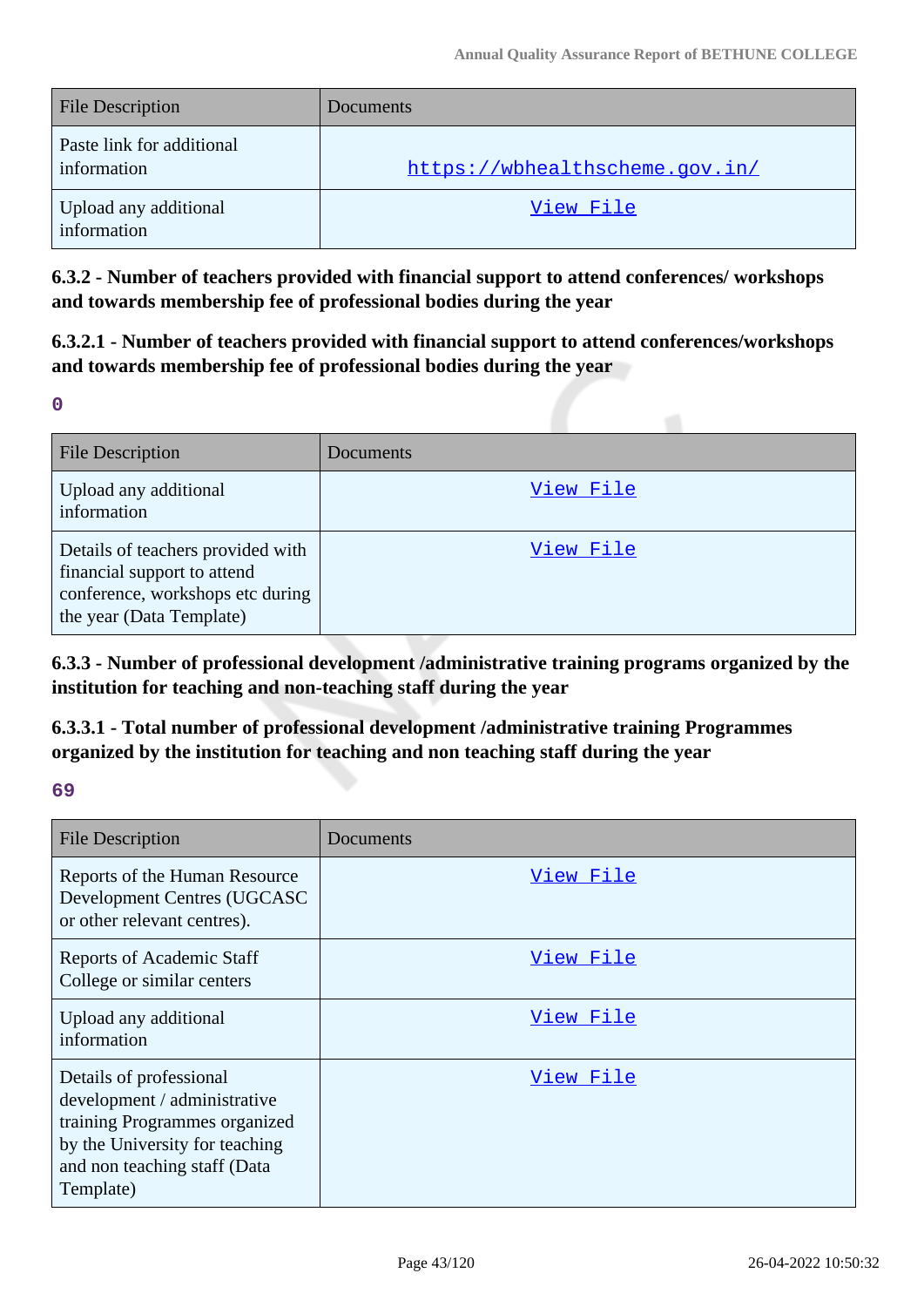**6.3.4 - Number of teachers undergoing online/face-to-face Faculty development Programmes (FDP) during the year (Professional Development Programmes, Orientation / Induction Programmes, Refresher Course, Short Term Course etc.)**

**6.3.4.1 - Total number of teachers attending professional development Programmes viz., Orientation / Induction Programme, Refresher Course, Short Term Course during the year**

#### **185**

| <b>File Description</b>                                                                                    | Documents |
|------------------------------------------------------------------------------------------------------------|-----------|
| <b>IQAC</b> report summary                                                                                 | View File |
| Reports of the Human Resource<br>Development Centres (UGCASC<br>or other relevant centers)                 | View File |
| Upload any additional<br>information                                                                       | View File |
| Details of teachers attending<br>professional development<br>programmes during the year<br>(Data Template) | View File |

6.3.5 - Institutions Performance Appraisal System for teaching and non- teaching staff

**Teaching Staff of the college face two-fold appraisal system. First, there is a self-appraisal system for the teachers. They prepare a self-appraisal document daily, stating all the administrative and academic duties performed and all the leaves taken by them. The Principal prepares a consolidated report on the basis of those selfappraisal report every month and submits it to the Department of Higher Education. Secondly the teachers have to submit a detailed Self-Appraisal Report (SAR) online once every year. These reports are checked by Reporting Officer (Principal), verified by Reviewing Officer (DPI) and are accepted by the Accepting Officer (Principal Secretary). Annual Confidential Report of Teachers are prepared by Principal and sent to higher authority. This is required for Career Advancement of Teachers.**

**There is no such appraisal system for non-teaching staff of the college. But performance of the non-teaching staff posted in the different academic departments is reported by the head of the departments. Performance of the non-teaching staff working in the Principal's office is scrutinized by the head clerk regularly. An overall monitoring and assessment is done by the Principal. Annual Confidential Report of non-teaching staff are also prepared by Principal and sent to higher authority**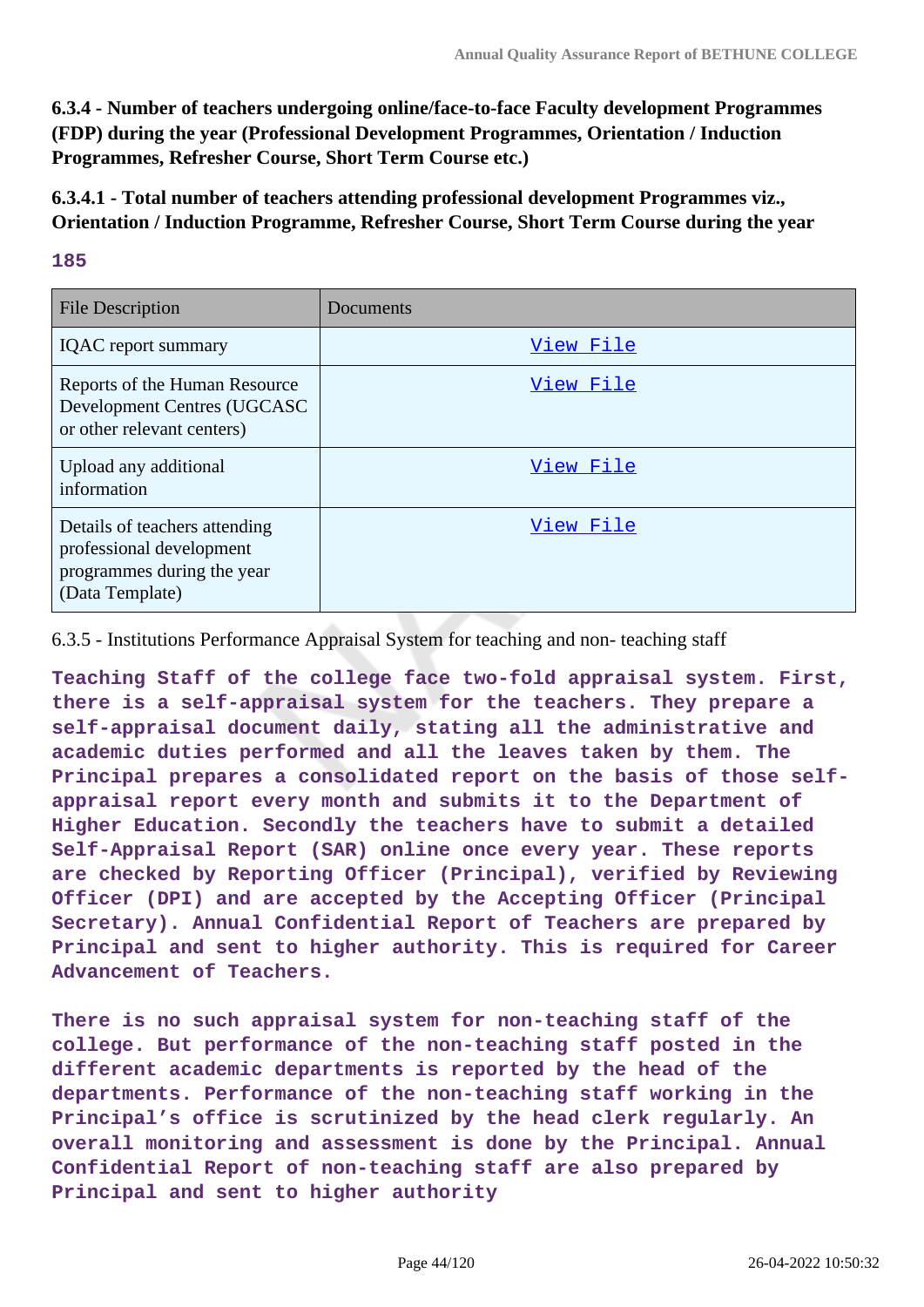| <b>File Description</b>                  | Documents                                                                                                            |
|------------------------------------------|----------------------------------------------------------------------------------------------------------------------|
| Paste link for additional<br>information | https://www.wbifms.qov.in/cas/loqin?service=<br>http%3A%2F%2Fwww.wbifms.gov.in%2Fhrms-<br>ess%2Femployee%2Fhome.html |
| Upload any additional<br>information     | View File                                                                                                            |

#### **6.4 - Financial Management and Resource Mobilization**

6.4.1 - Institution conducts internal and external financial audits regularly Enumerate the various internal and external financial audits carried out during the year with the mechanism for settling audit objections within a maximum of 200 words

**As this college is a government institution, the government conducts audit in regular intervals. The last government-audit was done in 2015.**

**But the college conducts internal audits regularly. Internal audits are done for non-government funds. As the audit of the government funds are prerogative of the state government.**

**Internal Audit has been done on the expenditure of the PG departments and some committees engaged in different administrative, financial, academic and co-curricular activities. All these departments spent money either received from the different nongovernment fund maintained by the office of the Principal or earned on various occasion from subscriptions, donations, advertisements etc.**

**Last year (2020-21) internal audits were conducted for 6 PG departments: Bengali, Botany, English, Mathematics, Psychology and Zoology. Audits for the academic session 2018-19 were conducted by the members of the Internal Audit Committee during the period from December 2020 to March 2021 and for 2019-20 were done during January, 2021.**

**Audits of the committees like Annual Fest, Annual Prize Day, Students' Aid Fund, Sports etc. for the financial session 2019-20 were conducted during the period from January 2021 to March 2021. A consolidated report of the audits was submitted to the Principal.**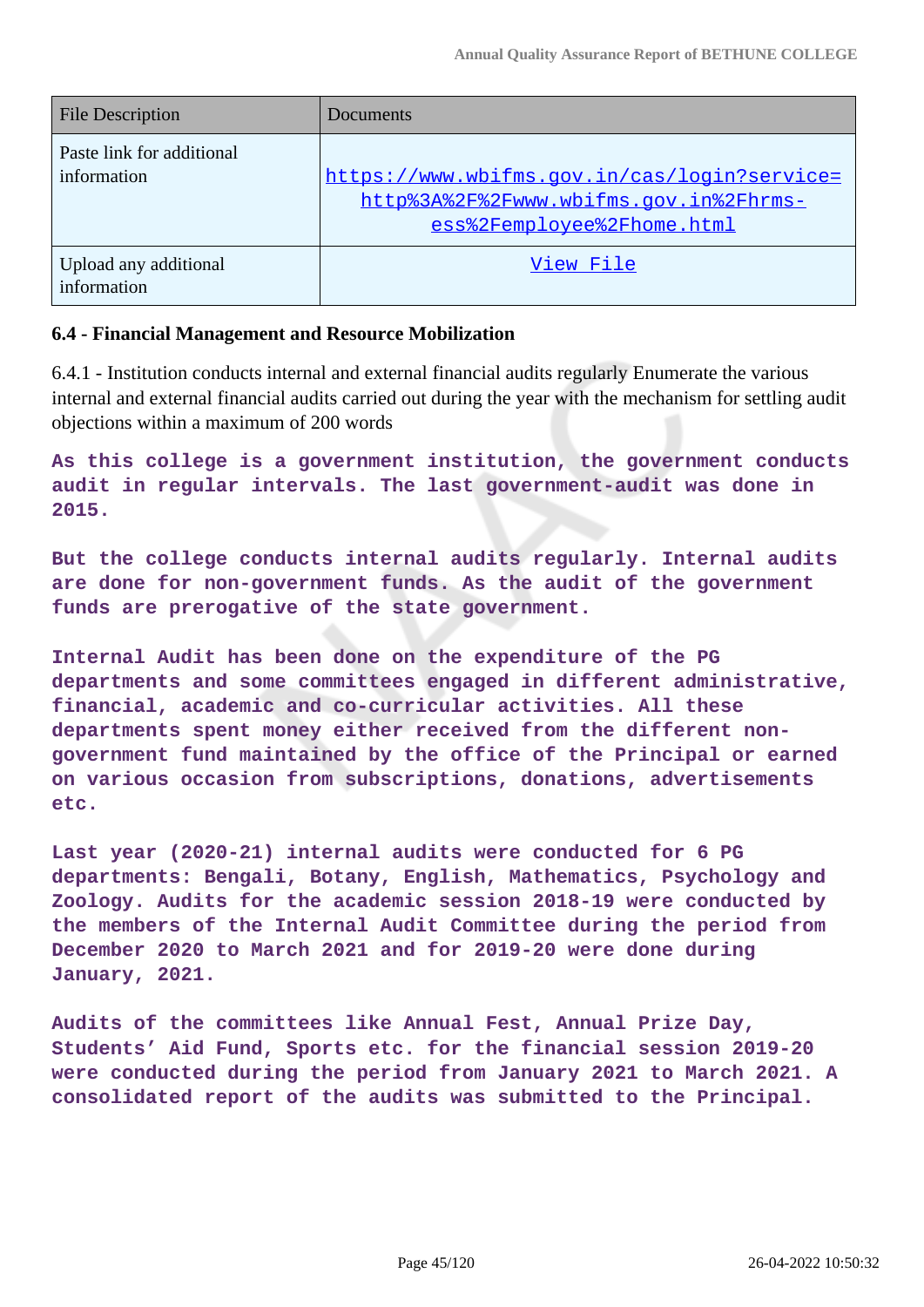| <b>File Description</b>                  | <b>Documents</b>                                                                       |
|------------------------------------------|----------------------------------------------------------------------------------------|
| Paste link for additional<br>information | https://drive.google.com/file/d/110f0b0AhAD4<br>6skYWaIRSj04zeS 00Xq0/view?usp=sharinq |
| Upload any additional<br>information     | View File                                                                              |

**6.4.2 - Funds / Grants received from non-government bodies, individuals, philanthropers during the year (not covered in Criterion III)**

### **6.4.2.1 - Total Grants received from non-government bodies, individuals, Philanthropers during the year (INR in Lakhs)**

#### **17070293**

| <b>File Description</b>                                                                                                                        | Documents |
|------------------------------------------------------------------------------------------------------------------------------------------------|-----------|
| Annual statements of accounts                                                                                                                  | View File |
| Any additional information                                                                                                                     | View File |
| Details of Funds / Grants<br>received from of the non-<br>government bodies, individuals,<br>Philanthropers during the year<br>(Data Template) | View File |

6.4.3 - Institutional strategies for mobilization of funds and the optimal utilization of resources

**Describe the resource mobilization policy and procedures of the Institution within a maximum of 200 words**

**As a government institution the college receives large portion of its fund, Developmental as well as non- developmental from the state government. Developmental grant is distributed amongst departments, Office, PWD etc. for enhancement of Academic and infrastructural facilities. Funds are optimally utilized for procurement of new facilities as well as maintenance of Old ones.**

**As per requirement, the college also seeks financial assistance from different agencies of central government (UGC, RUSA, DBT Star Scheme etc.). Funds received from these sources are spent within stipulated time on specified heads and Utilization certificate is submitted to the concerned authority.**

**Sometimes special Grants are also released by Government for purchase of Books and instruments or to organize Seminars or**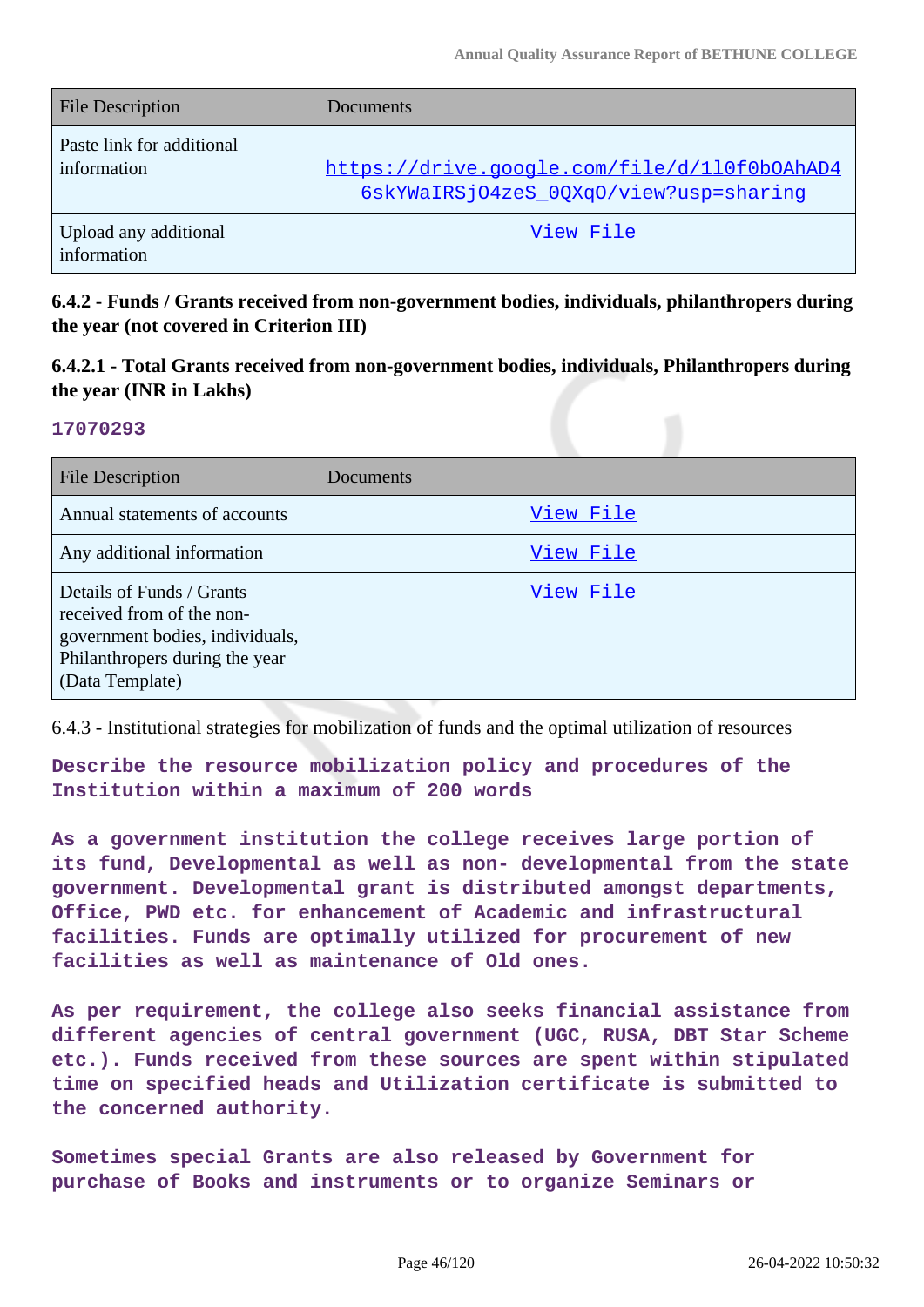**Commemorative programmes. Accordingly the college purchases books and instruments or makes a plan of action for Seminars/ Commemorative functions and implements it.**

**As the college maintains a cordial relationship with its former students, teachers and other associates through bodies like alumni association, it gets regular funding from the members of the larger Bethune College-family.**

**IQAC, with the help of different academic committees functioning under the Teachers' Council, plays a pivotal role in this coordination.**

| <b>File Description</b>                  | Documents                                                      |
|------------------------------------------|----------------------------------------------------------------|
| Paste link for additional<br>information | http://www.bethunecollege.ac.in/BethuneColle<br>ge-DBTstar.htm |
| Upload any additional<br>information     | View File                                                      |

#### **6.5 - Internal Quality Assurance System**

6.5.1 - Internal Quality Assurance Cell (IQAC) has contributed significantly for institutionalizing the quality assurance strategies and processes

**(a)Academic session 2020-21was badly affected by the pandemic. Colleges in the state were closed from 16th March 2020. But the college started its academic activities on the alternative modes from the 3rd week of March 2020. During 2020-21 academic session, classes and examinations were held as per timetable scheduled by the college and the university on the online platforms. Along with online teaching learning e-contents were developed. The whole process was planned, designed and supervised by the IQAC with help of Admission, Examination, Time-table and CBCS Committees of the college.**

**(b) As a parallel process of the regular academic activities the IQAC planned for a series of webinars involving all academic departments. The topics of the Webinars/ workshops covered multifarious dimensions organized by each of the 16 departments of the college either jointly or individually and also by Women studies Centre/ NSS/ Career Counselling Cell etc. Teachers and students were benefitted by these programmes and acquired the skill needed to combat the new situation. Under the supervision of the Students Activity Cell students organized webinars on different topics within or outside their syllabus.**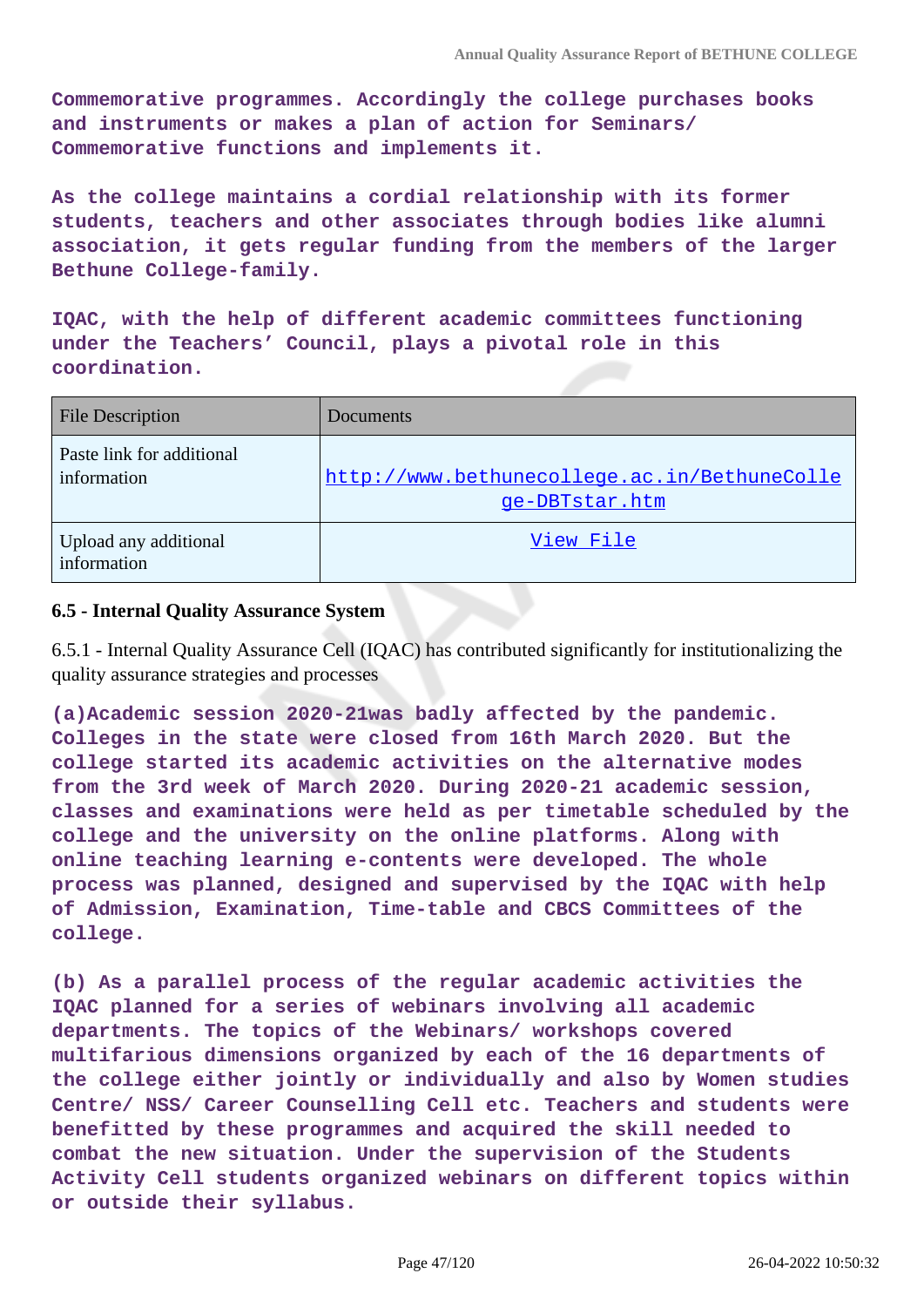| <b>File Description</b>                  | Documents                                                        |
|------------------------------------------|------------------------------------------------------------------|
| Paste link for additional<br>information | http://www.bethunecollege.ac.in/IOAC/Bethune<br>College-IOAC.htm |
| Upload any additional<br>information     | View File                                                        |

6.5.2 - The institution reviews its teaching learning process, structures  $\&$  methodologies of operations and learning outcomes at periodic intervals through IQAC set up as per norms and recorded the incremental improvement in various activities

**For second and subsequent cycles - Incremental improvements made for the preceding year with regard to quality and post accreditation quality initiatives) Describe any two examples of institutional reviews and implementation of teaching learning reforms facilitated by the IQAC within a maximum of 200 words each**

**The following steps have been taken in this direction under the supervision of the IQAC:**

**a) Constitution of academic committee that monitors and reviews the teaching-learning process, infrastructural facilities & methodologies of operations and learning outcomes at regular intervals.** 

**b) The college used to receive feedback of guardians and the students of the 3rd year (annual system) on academic activities and campus condition. From this session the college has started to collect feedback of the students of all the semesters. In the pandemic situation the whole feedback process was organized on online platform. It has given a micro-level picture of the academic situation of the college with more clarity.** 

**c) Necessary steps and remedial measures have been taken by the individual teachers and academic departments on the basis of the students' feedback and recommendations made by the academic committee.**

**d) During the lockdown period due to pandemic students of the college could not avail the library facilities properly. The college took the initiative and arranged an alternative resource for the students. Teachers from various departments made e-contents and study material that were uploaded on the college website.**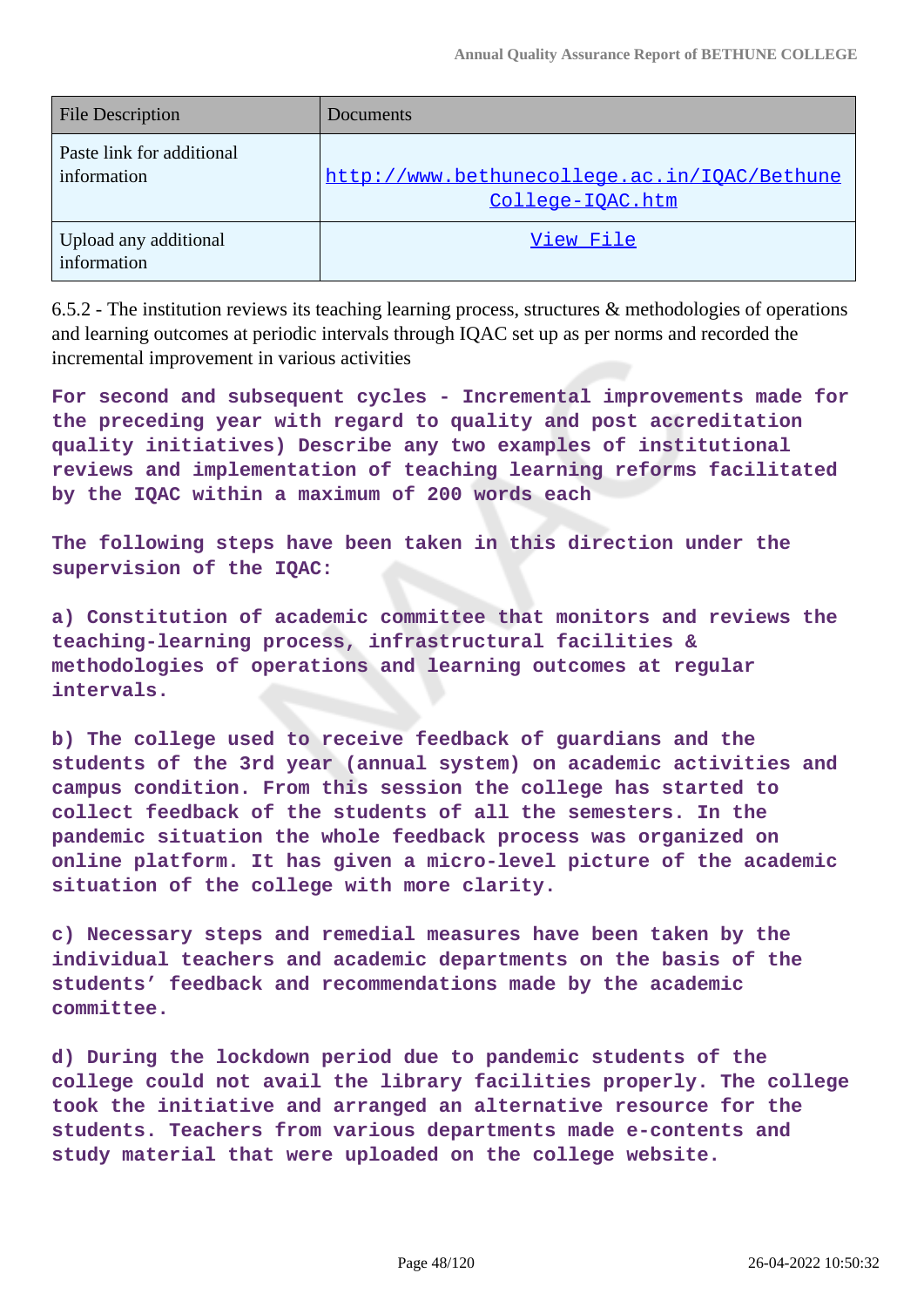| <b>File Description</b>                  | <b>Documents</b>                                                                                   |
|------------------------------------------|----------------------------------------------------------------------------------------------------|
| Paste link for additional<br>information | http://www.bethunecollege.ac.in/IOAC/feedbac<br>ks/202021/IOAC-Teachers-<br>Feedback-2020-2021.pdf |
| Upload any additional<br>information     | View File                                                                                          |

**6.5.3 - Quality assurance initiatives of the institution include: Regular meeting of Internal Quality Assurance Cell (IQAC); Feedback collected, analyzed and used for improvements Collaborative quality initiatives with other institution(s) Participation in NIRF any other quality audit recognized by state, national or international agencies (ISO Certification, NBA)**

**B. Any 3 of the above**

| <b>File Description</b>                                                                  | Documents                                                                                    |
|------------------------------------------------------------------------------------------|----------------------------------------------------------------------------------------------|
| Paste web link of Annual reports<br>of Institution                                       | http://www.bethunecollege.ac.in/IOAC/annualR<br>eports/BethuneCollege-Annual-Report-2021.pdf |
| Upload e-copies of the<br>accreditations and certifications                              | View File                                                                                    |
| Upload any additional<br>information                                                     | View File                                                                                    |
| Upload details of Quality<br>assurance initiatives of the<br>institution (Data Template) | View File                                                                                    |

#### **INSTITUTIONAL VALUES AND BEST PRACTICES**

#### **7.1 - Institutional Values and Social Responsibilities**

7.1.1 - Measures initiated by the Institution for the promotion of gender equity during the year

**Gender sensitization inculcates values of equality, diversity and inclusivity which are essential for creating a safe space for students as well as employees in a higher education institution.**

**The college has on-campus CCTV surveillance and security guards at the gate. There is a strong redressal system in the form of Internal Complaints, Grievance Redressal and Anti- Ragging Committees. The institute also has provisions for psychological counselling for**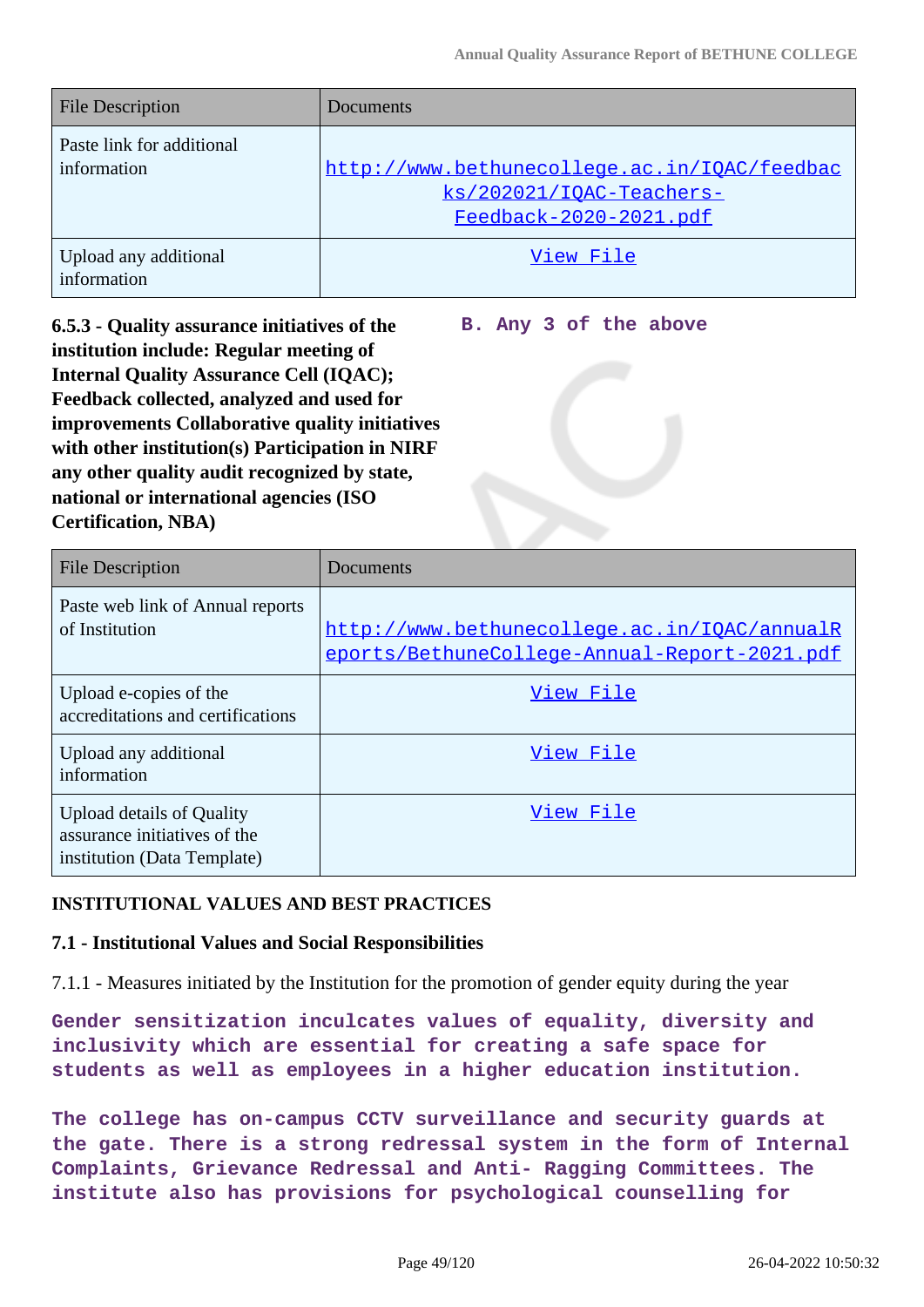**students and staff.**

**The Women's Studies Centre of the college, established in 2010, works actively to promote a gender neutral environment. The centre has recently published two books dedicated to women's issues. Women's Studies as a general course in the undergraduate level since 2012 and special papers of the CBCS curriculum dedicated to women and their issues in subjects like English, Political Science, History and Philosophy have successfully initiated academic conversation on gender equality.**

**A Certificate course in "Ethics and Value Education" has been introduced for under graduate 1st year students. Concepts like Feminist Philosophical Perspectives, Gender Equity and Women's Rights have been incorporated in the course's curriculum (http://www.bethunecollege.ac.in/BethuneCollege-EthicsValue.htm).**

**NSS volunteers are proactive in organizing seminars and gender sensitization programmes both inside and outside the college campus.**

| <b>File Description</b>                                                                                                                                                                         | Documents                                                                                                                 |
|-------------------------------------------------------------------------------------------------------------------------------------------------------------------------------------------------|---------------------------------------------------------------------------------------------------------------------------|
| Annual gender sensitization<br>action plan                                                                                                                                                      | http://www.bethunecollege.ac.in/IOAC/genderS<br>ensitization/7 1 1-Annual-Gender-<br>Sensitization-ActionPlan-2020-21.pdf |
| Specific facilities provided for<br>women in terms of: a. Safety and<br>security b. Counseling c.<br>Common Rooms d. Day care<br>center for young children e. Any<br>other relevant information | https://drive.google.com/drive/folders/15miH<br>vGfAsUv3u66xRMR KqUw13dM1IY2                                              |

**7.1.2 - The Institution has facilities for alternate sources of energy and energy conservation measures Solar energy Biogas plant Wheeling to the Grid Sensorbased energy conservation Use of LED bulbs/ power efficient equipment C. Any 2 of the above**

File Description Documents Geo tagged Photographs The Contract of the [View File](https://assessmentonline.naac.gov.in/storage/app/public/aqar/17856/17856_83_196.pdf?1650993630) Any other relevant information and view File

7.1.3 - Describe the facilities in the Institution for the management of the following types of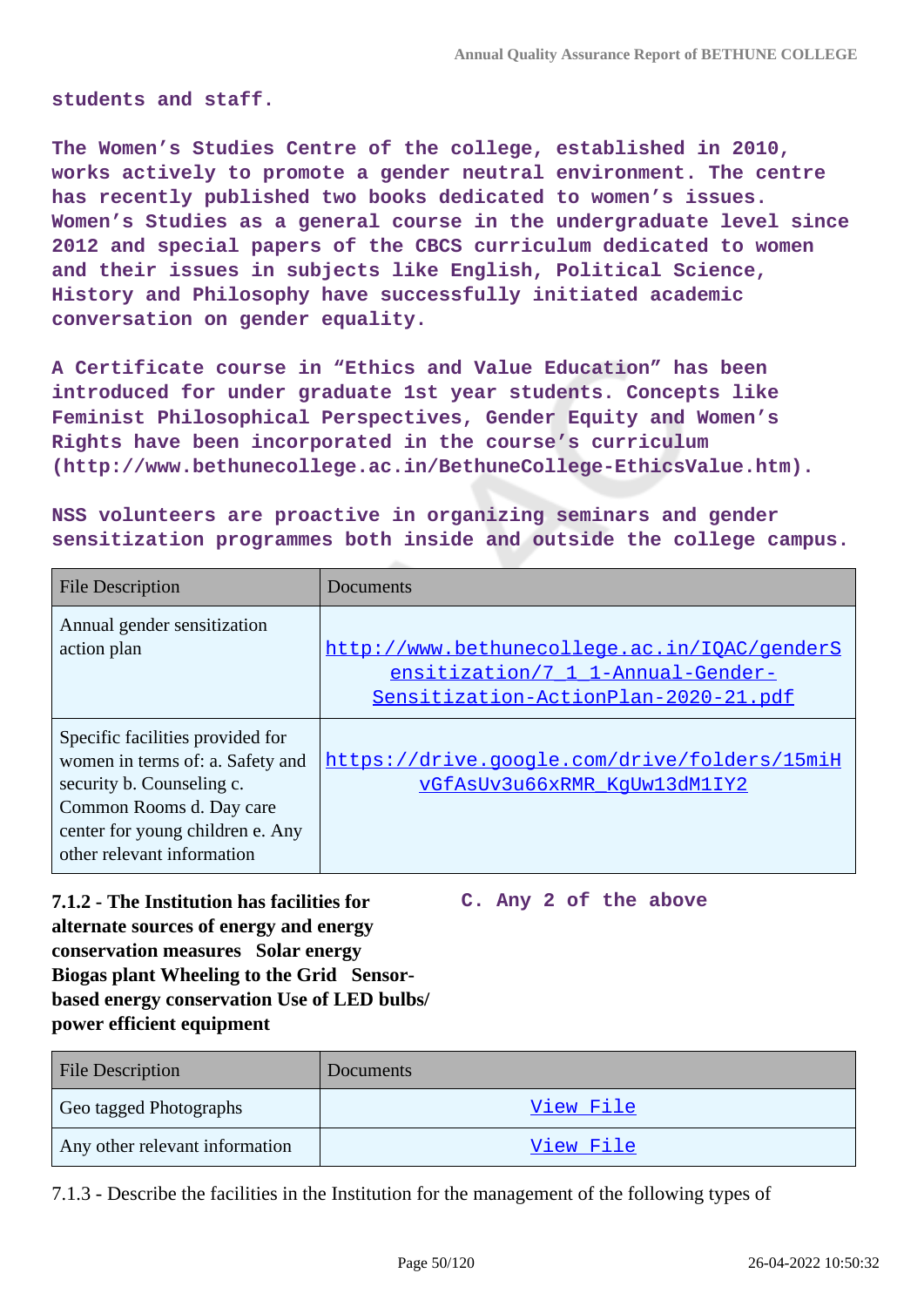degradable and non-degradable waste (within 200 words) Solid waste management Liquid waste management Biomedical waste management E-waste management Waste recycling system Hazardous chemicals and radioactive waste management

**The college takes initiatives to make the campus plastic free. The solid wastes generated in college are segregated based on their biodegradability. We maintain different coloured bins for this purpose.**

**For solid waste management, the basement of the college building is used for temporary storage of junk (which includes out of use instruments and furniture). A committee has been formed to supervise the disposal of these wastes. Very old, out of use, bittered books and journals are identified by the Library committee and are kept separately. The disposal of these items can be done only after seeking permission from government.**

**A lot of physical damage was caused in the college campus due to cyclone Amphan in 2020. According to government norms, the broken trees, walls etc. have been cleaned up with the help of PWD.**

**E-wastes ie, discarded Desktops, laptops, CPUs etc. are identified and kept separately from other solid wastes. This College does not dispose of its electronic wastes without the permission of the Government; out of use electronic items are stored safely.**

**Hazardous chemicals used and harmful waste of laboratories are carefully handled and not allowed to mix with the general waste of college.**

| <b>File Description</b>                                                                      | Documents                                                                    |
|----------------------------------------------------------------------------------------------|------------------------------------------------------------------------------|
| Relevant documents like<br>agreements/MoUs with<br>Government and other approved<br>agencies | View File                                                                    |
| Geo tagged photographs of the<br>facilities                                                  | https://drive.google.com/drive/folders/15YIr<br>a10IC7hqVF8RwOUwqjqWAXtCoxjG |
| Any other relevant information                                                               | View File                                                                    |

**7.1.4 - Water conservation facilities available in the Institution: Rain water harvesting Bore well /Open well recharge Construction of tanks and bunds Waste water recycling Maintenance of water bodies and distribution system in the campus E. None of the above**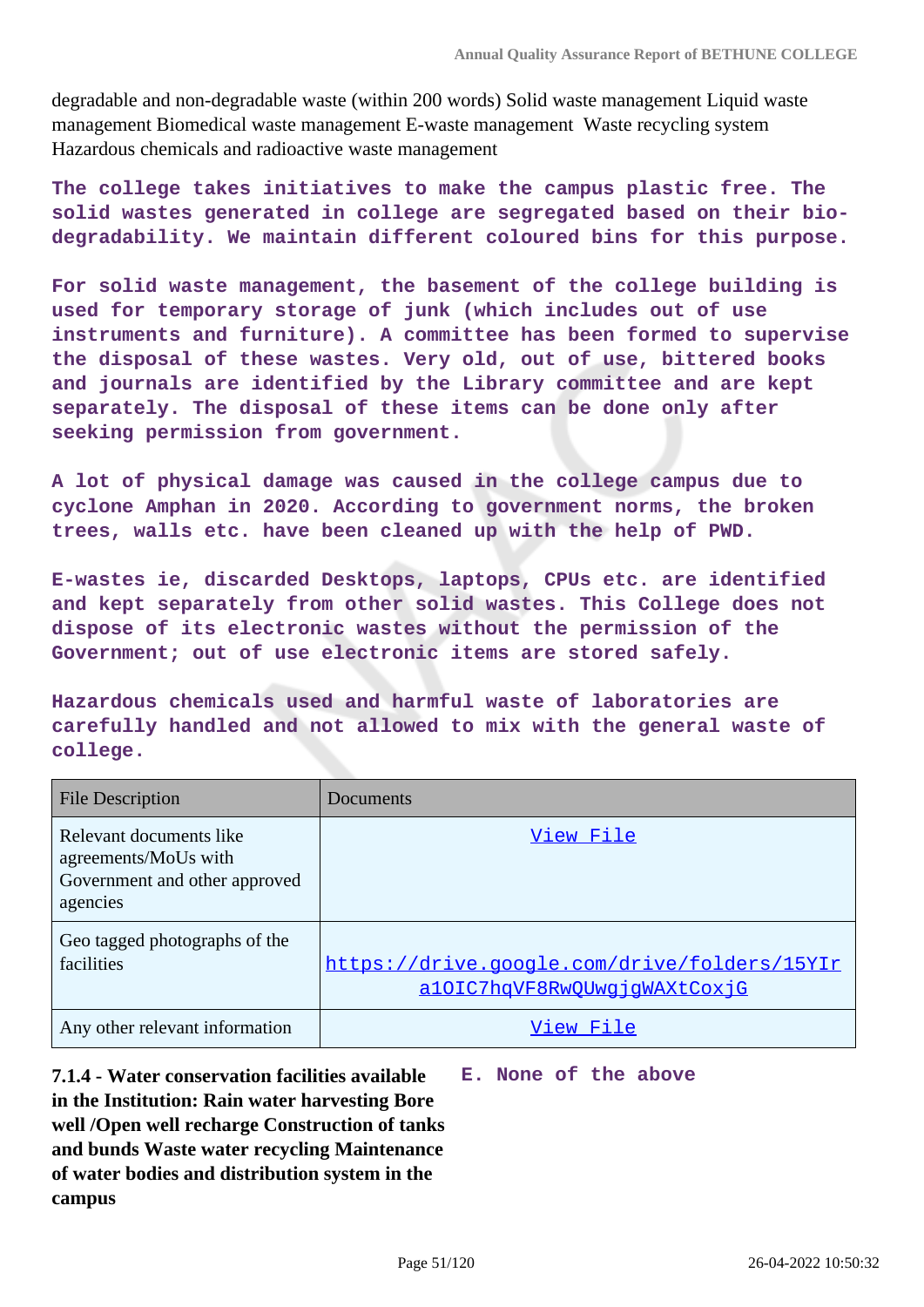| <b>File Description</b>                                                                                            | Documents        |  |
|--------------------------------------------------------------------------------------------------------------------|------------------|--|
| Geo tagged photographs / videos<br>of the facilities                                                               | No File Uploaded |  |
| Any other relevant information                                                                                     | No File Uploaded |  |
| 7.1.5 - Green campus initiatives include                                                                           |                  |  |
| 7.1.5.1 - The institutional initiatives for<br>A. Any 4 or All of the above<br>greening the campus are as follows: |                  |  |
| <b>1. Restricted entry of automobiles</b>                                                                          |                  |  |
| 2. Use of Bicycles/ Battery powered                                                                                |                  |  |
| vehicles<br><b>3. Pedestrian Friendly pathways</b>                                                                 |                  |  |
| <b>4. Ban on use of Plastic</b>                                                                                    |                  |  |
| 5. landscaping with trees and plants                                                                               |                  |  |
| <b>File Description</b>                                                                                            | Documents        |  |

| File Description                                | Documents |
|-------------------------------------------------|-----------|
| Geo tagged photos / videos of the<br>facilities | View File |
| Any other relevant documents                    | View File |

#### **7.1.6 - Quality audits on environment and energy are regularly undertaken by the institution**

**7.1.6.1 - The institutional environment and energy initiatives are confirmed through the following 1.Green audit 2. Energy audit 3.Environment audit 4.Clean and green campus recognitions/awards 5. Beyond the campus environmental promotional activities C. Any 2 of the above**

| <b>File Description</b>                                                         | Documents |
|---------------------------------------------------------------------------------|-----------|
| Reports on environment and<br>energy audits submitted by the<br>auditing agency | View File |
| Certification by the auditing<br>agency                                         | View File |
| Certificates of the awards<br>received                                          | View File |
| Any other relevant information                                                  | View File |

**7.1.7 - The Institution has disabled-friendly, B. Any 3 of the above**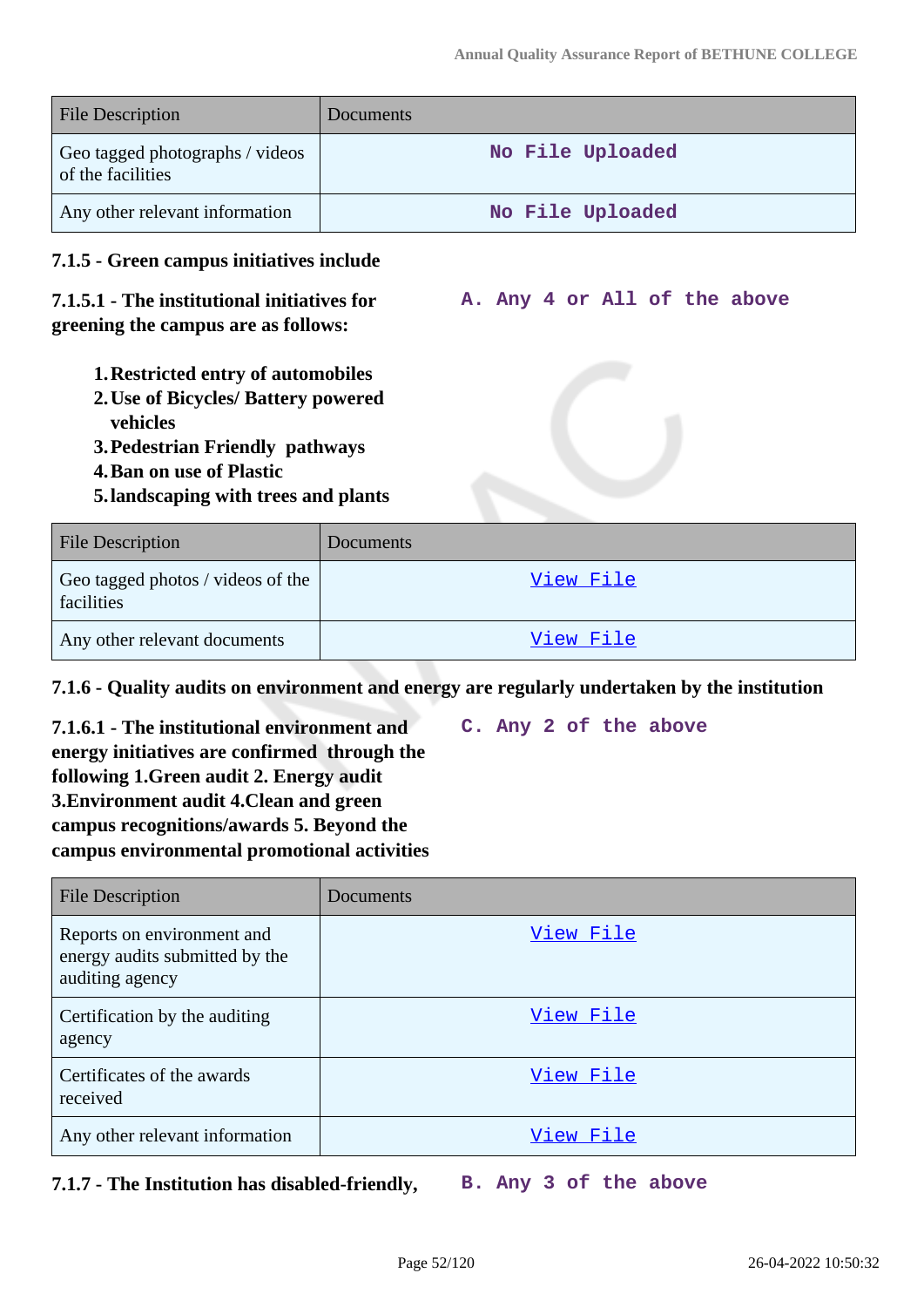**barrier free environment Built environment with ramps/lifts for easy access to classrooms. Disabled-friendly washrooms Signage including tactile path, lights, display boards and signposts Assistive technology and facilities for persons with disabilities (Divyangjan) accessible website, screenreading software, mechanized equipment 5. Provision for enquiry and information : Human assistance, reader, scribe, soft copies of reading material, screen reading**

| <b>File Description</b>                                                        | Documents |
|--------------------------------------------------------------------------------|-----------|
| Geo tagged photographs / videos<br>of the facilities                           | View File |
| Policy documents and<br>information brochures on the<br>support to be provided | View File |
| Details of the Software procured<br>for providing the assistance               | View File |
| Any other relevant information                                                 | View File |

7.1.8 - Describe the Institutional efforts/initiatives in providing an inclusive environment i.e., tolerance and harmony towards cultural, regional, linguistic, communal socioeconomic and other diversities (within 200 words).

**The Institution takes efforts in providing an inclusive environment i.e., tolerance and harmony towards cultural, regional, linguistic, communal socioeconomic and other diversities. International Mother Language Day (21st February), Rabindra Jayanti (8th/9th May) is celebrated every year to foster the minds of young students learning tolerance and respect for different cultures and languages.**

**The Backward Class and Minority Cell has been working actively to guidethe SC, ST, and OBC students to manage their various issues accordingto the directives given by the Central /State Governments and University of Calcutta. The cell recently organized a Webinar, "An overview of the Scheduled Castes and Scheduled Tribes, Prevention of Atrocities Act 1989".**

**Located in the same premises Bethune College and Bethune School worktogether promoting harmony, diversity and inclusion. Students of the school participate in the eventsorganized by the college and vice versa.**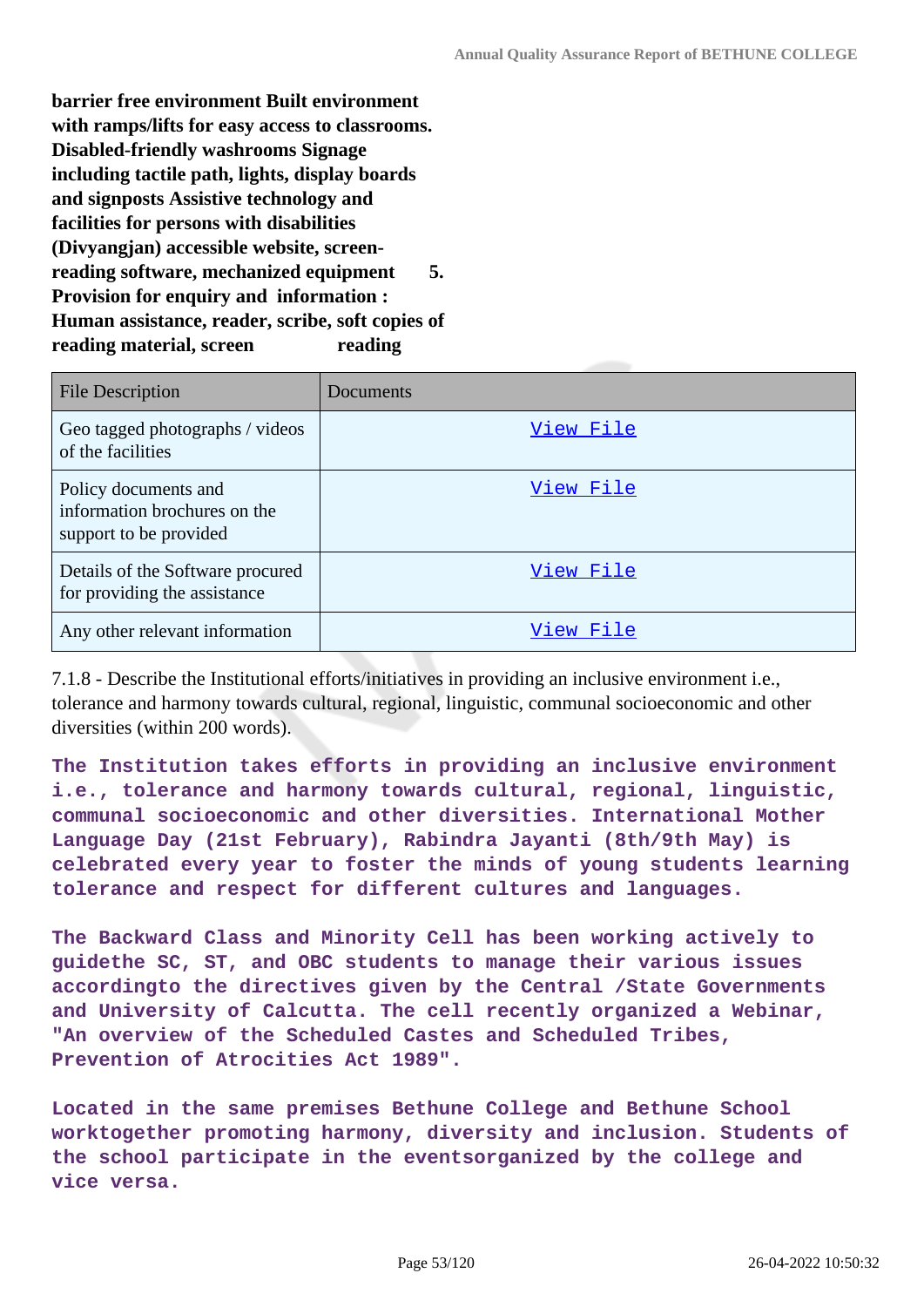**NSS unit of Bethune College is actively involved to aid the socially and economicallyunderprivileged. NSS volunteers visit nearby slums accompanied by teachers to donate old clothes and to sensitize the slum dwellers about social issues.**

**Introducing 'humanity' as religion in admission form was another bold step taken by thecollege which was highly appreciated by the education fraternity.**

| <b>File Description</b>                                                                                                                      | Documents |
|----------------------------------------------------------------------------------------------------------------------------------------------|-----------|
| Supporting documents on the<br>information provided (as<br>reflected in the administrative<br>and academic activities of the<br>Institution) | View File |
| Any other relevant information                                                                                                               | View File |

7.1.9 - Sensitization of students and employees of the Institution to the constitutional obligations: values, rights, duties and responsibilities of citizens

**Bethune College, Asia's first women's college, enjoys international reputation for the legacy of high standard of holistic and empowering women education. Through the curriculum students are taught about constitutional obligations- values, rights, duties and responsibilities of citizens. The following activities among others are undertaken by the College to Sensitize students and employees of the Institution to the constitutional obligations :**

- **Vision , Mission , Motto of the Institution -http://www.bethunecollege.ac.in/BethuneCollege.htm**
- **Code of Conduct http://www.bethunecollege.ac.in/bethuneColle**  $\bullet$ **ge/BethuneCollege-coc.htm**
- **Ethics & Value Education Certificate Course http://www.bethunecollege.ac.in/BethuneCollege-EthicsValue.htm**
- **National Service Scheme: Students are involved in many social activities befitting their social responsibilities like, adoption of a nearby slum, distribution of old clothes, awareness programs, visit to orphanage, old age home are the regular activities.**
	- **http://www.bethunecollege.ac.in/BethuneCollege-NSS.htm**
- **Bratachari course, the famous cultural heritage of Bengal http://www.bethunecollege.ac.in/BethuneCollege-Bratachari.htm**
- **Human Rights Cell- http://www.bethunecollege.ac.in/BethuneColl ege-HumanRightsCell.htm**
- **Seminars on luminaries of Bengal -http://www.bethunecollege.ac**  $\bullet$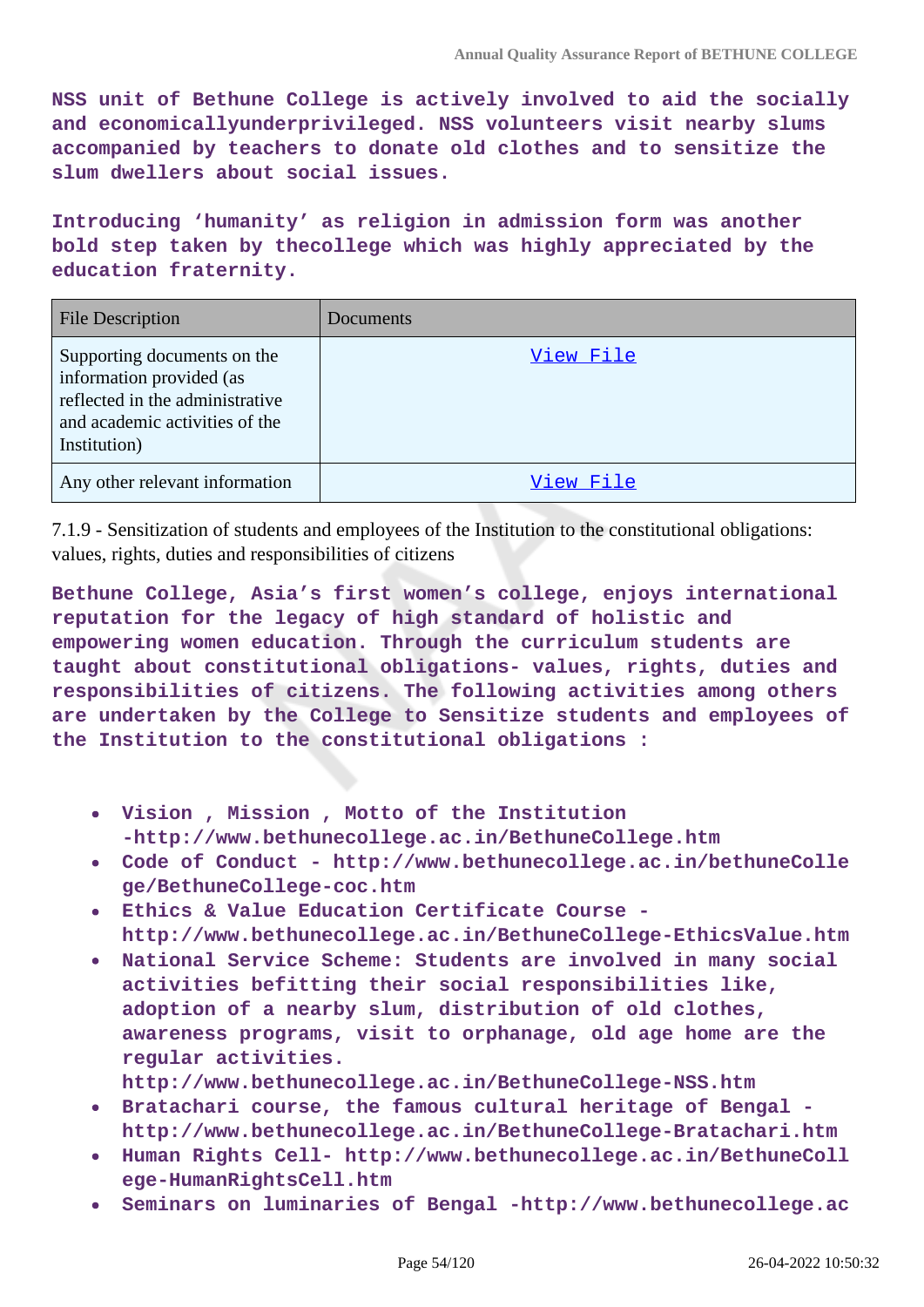**.in/distinctiveness/BestPratice-I-Seminars-luminaries-Bengal%20Renaissance.pdf**

- **The online application form for admission since 2019 has started an option to choose 'Humanism' as a religion among others. https://indianexpress.com/article/education/kolkatas-b ethune-college-introduces-humanity-as-religion-in-admissionform-bethunecollege-ac-in-5759278/lite/**
- **Different programs are arranged throughout the year like Bethune Day, Banmahotsav, Independence Day, Teachers' Day, Republic Day, International Mother Language Day, Rabindra jayanti etc. to inculcate Universal Values.**

| <b>File Description</b>                                                                                    | Documents |
|------------------------------------------------------------------------------------------------------------|-----------|
| Details of activities that inculcate<br>values; necessary to render<br>students in to responsible citizens | View File |
| Any other relevant information                                                                             | View File |

**7.1.10 - The Institution has a prescribed code of conduct for students, teachers, administrators and other staff and conducts periodic programmes in this regard. The Code of Conduct is displayed on the website There is a committee to monitor adherence to the Code of Conduct Institution organizes professional ethics programmes for students, teachers, administrators and other staff 4. Annual awareness programmes on Code of Conduct are organized C. Any 2 of the above**

| <b>File Description</b>                                                                                                                                                                                | Documents |
|--------------------------------------------------------------------------------------------------------------------------------------------------------------------------------------------------------|-----------|
| Code of ethics policy document                                                                                                                                                                         | View File |
| Details of the monitoring<br>committee composition and<br>minutes of the committee<br>meeting, number of programmes<br>organized, reports on the various<br>programs etc., in support of the<br>claims | View File |
| Any other relevant information                                                                                                                                                                         | View File |

7.1.11 - Institution celebrates / organizes national and international commemorative days, events and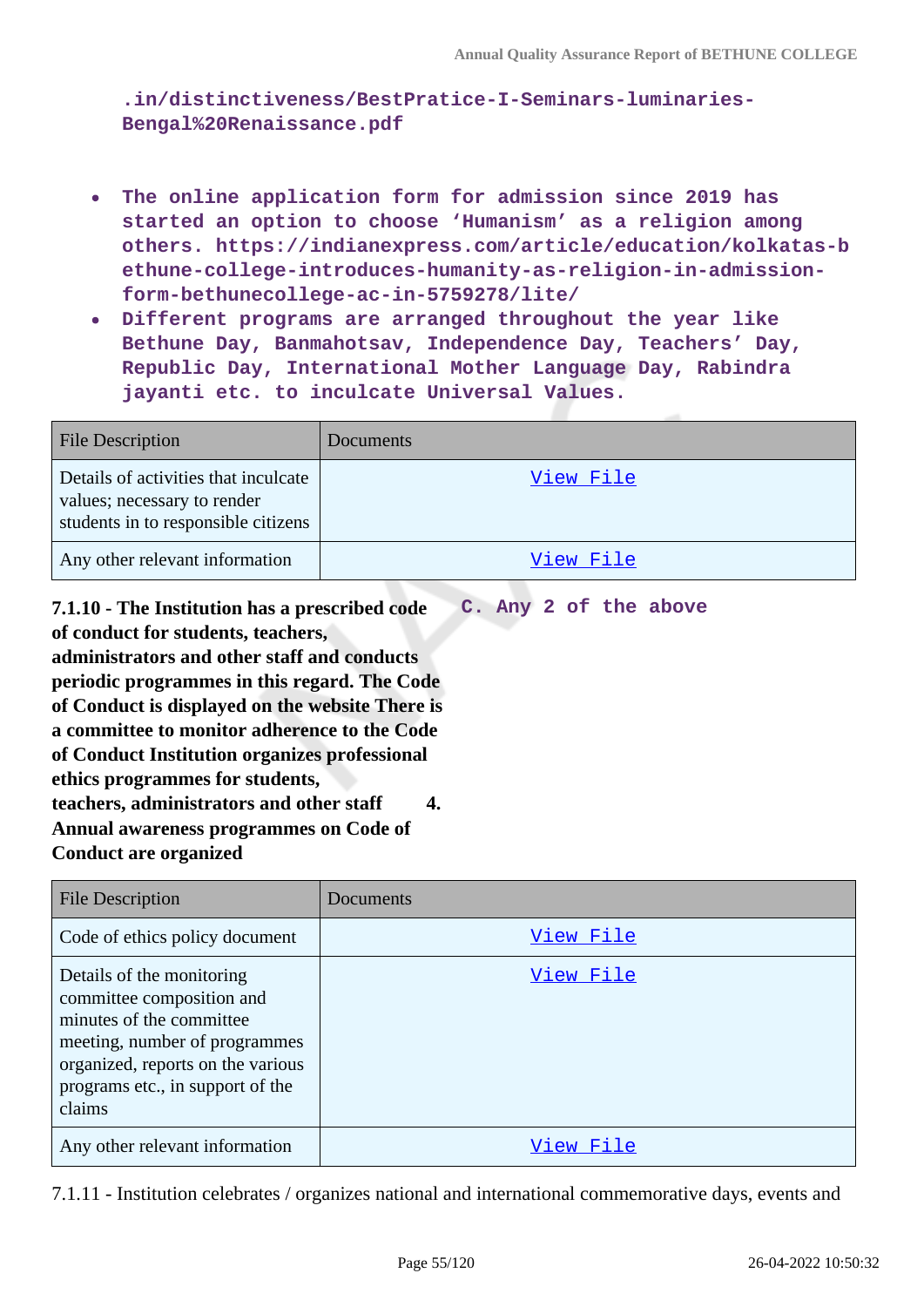#### festivals

**The Institution organizes national and international commemorative days and festivals as best practices and social responsibilities. The students participate enthusiastically in celebration of these events and various cultural activities throughout the year. They actively participate in the drill and march past on theRepublic DayandIndependence Dayevery year. Along with this, every year on these two days, the different clubs in the college, like Photography Club, Art & Craft Club, and Literary Club exhibit their work in the college. Students also celebrateTeacher's day(5th September) andRabindra Jayanti(8th/9thMay) every year. The College pays homage to John Elliot Drinkwater Bethune by observing his death anniversary, Bethune Day, on 12th August each year. On this day a representative section of the students/teachers/ non-teaching staff go to Bethune's tomb and offer flowers. A tree plantation festival known as Banomahotsab is organized on that day. World environment/ earth day, world wildlife day and like is commemorated through seminars, exhibition, photography contests. Special initiatives are taken for year long celebrations to commemorate Centenary, Bi centenary or Sesquicentennial birth anniversaries of famous personalities. Seminars, special lectures, exhibitions, cultural functions, Inter/ intra college competitions are organized. Commemorative volumes are also published.**

| <b>File Description</b>                                                                         | Documents |
|-------------------------------------------------------------------------------------------------|-----------|
| Annual report of the celebrations<br>and commemorative events for<br>the last (During the year) | View File |
| Geo tagged photographs of some<br>of the events                                                 | View File |
| Any other relevant information                                                                  | View File |

#### **7.2 - Best Practices**

7.2.1 - Describe two best practices successfully implemented by the Institution as per NAAC format provided in the Manual.

**Best Practice I**

**Organizing Seminars on luminaries of the Bengal Renaissance : A practice to remember the heroes who change our lives in all aspect [PDF]**

**1. Title of the Practice**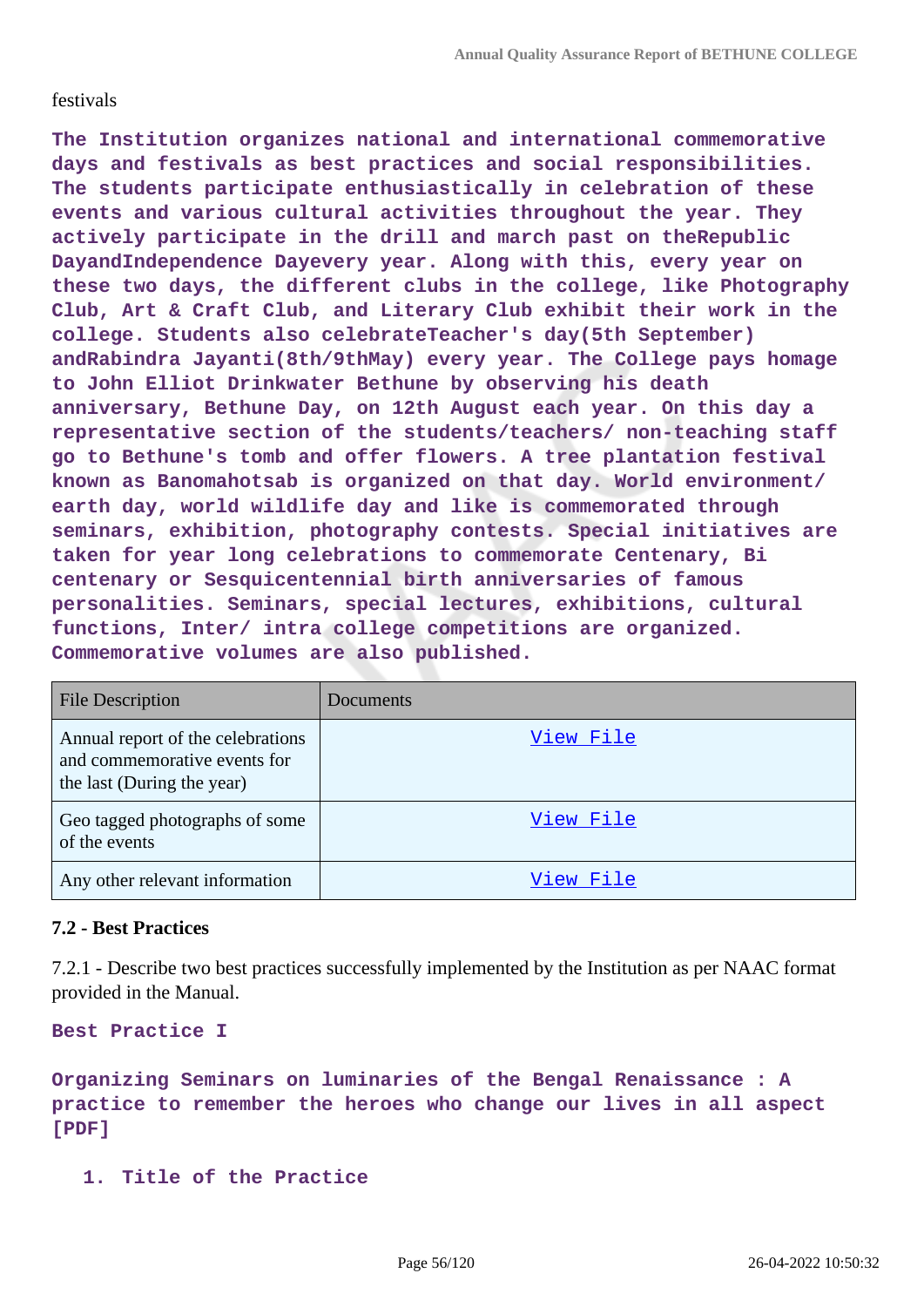**Organising Seminars on luminaries of the Bengal Renaissance.**

#### **1. Objective of the Practice**

**The main objective has been to bring into being a generation of Indian women who, inspired by their glorious heritage would combine dignity with forthrightness, have minds that are truly illuminated, and can become dynamic, mature and large-hearted citizens of the world in the truest sense of the term. It is our goal that the pupils of this College should not only have a deep human commitment, and hearts where there is a place for all, but be able to create a space for themselves transcending their subaltern status.**

#### **1. The Context**

**Change is the only constant thing in the world, and this is truer for the present moment than for any other moment of history. Today, with the technological explosion, India is passing through a crucial transitional phase. Whether in communication or education, in professional opportunities or lifestyle, we witness a radical change. A change is seen even in those basic human values which are non-ephemeral.**

**An uncritical fascination with the Occident is seducing our best brains westward. Nostalgia should never be overpowering but we think the students of Bethune College must be cognizant of the rich heritage of their college and also of West Bengal and India. Since Bethune College is no ordinary institute but the first Women's college in this part of the world it is only natural that its pupils should not only be made aware of their glorious legacy but be encouraged to carry it forward.**

#### **1. The Practice**

**Bethune College organizes commemorative programmes as a tribute to eminent personalities through centenary and sesquicentennial birth anniversary of luminaries, many being leading figures of Bengal Renaissance. Exhibitions are arranged to familiarise students with their lives. Commemorative volumes dedicated to them are regularly published.**

**In the earlier part of this decade, 150th Birth Anniversary of Rabindranath Tagore, Swami Vivekananda, Sir Ashutosh Mukherjee and Acharya Prafulla Chandra have been celebrated.**

**Every year on 12th of August, Bethune College organises a memorial**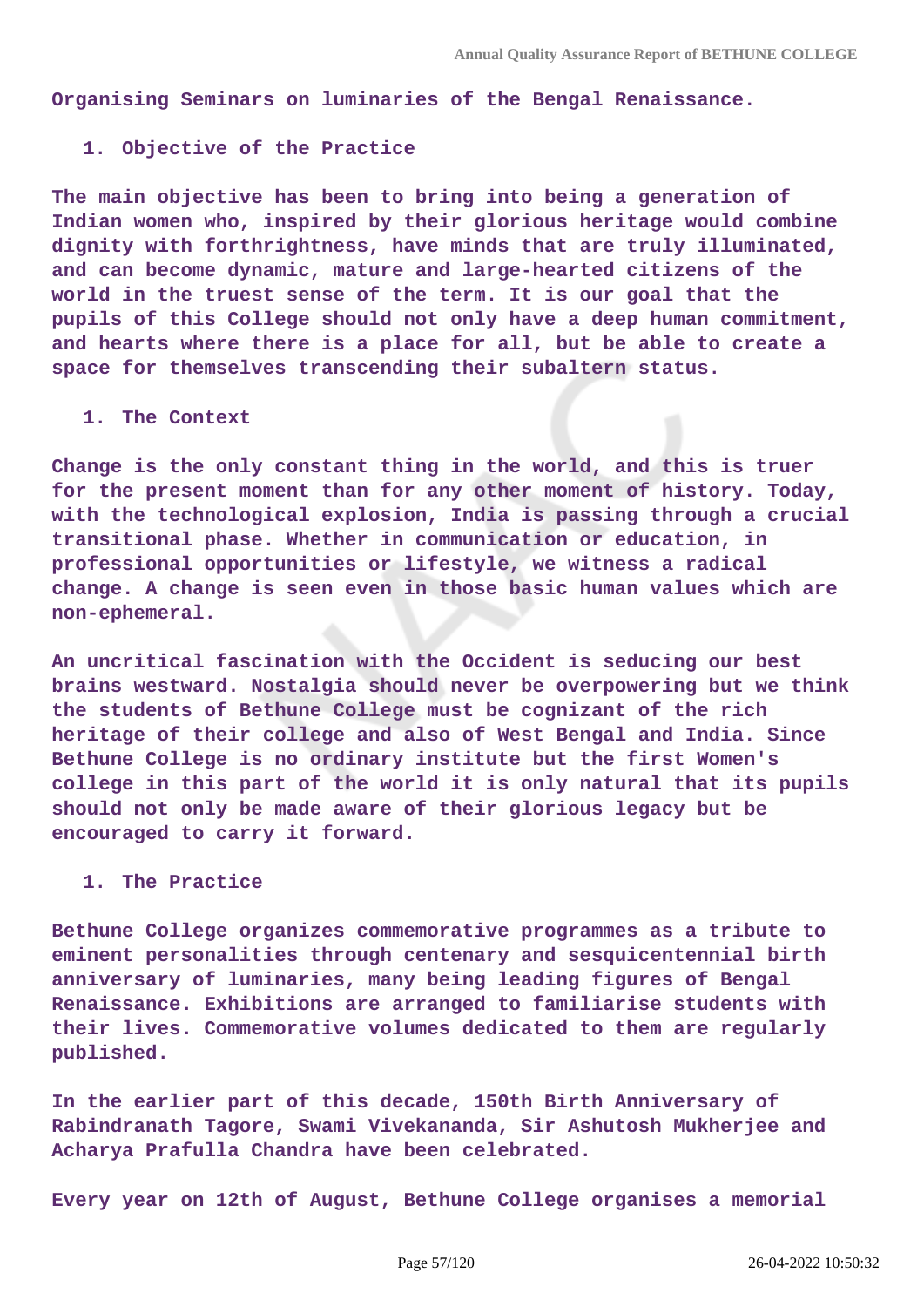**lecture to honour the memory of John Elliot Drinkwater Bethune, founding father of the Institution. Bethune was an immensely important figure during Bengal Renaissance for ushering in the era of women's empowerment through education.**

**Ishwar Parabare, a collection of essays on Vidyasagar, edited by Principal, Bethune College, was formally released by the Minister of Higher Education on 26.9.2020, on 200th Birthday of Pandit Vidyasagar.**

**In academic session 2019-20, theBi-centennial Birth Anniversary of Pandit Ishwarchandra Vidyasagarwas commemorated. Week-long exhibition on "Bridging the Renaissance Era and the Post-Renaissance Freedom Movement of India: Commemorating Vidyasagar and Gandhi" was held. On 26.11.2019, a Paragraph writing competition (participation of 197 students) was held on Vidyasagar's role as an administrator, educationist and social reformer. A One-Day State Level Seminar funded by Higher Education Department, Government of West Bengal onPandit Ishwar Chandra Vidyasagar- Revisiting the Renaissance Manwas organized on 11.2.2020 by departments of Philosophy, History, Sanskrit, Hindi and Bengali. Eminent academicians deliberated on the topic and enriched the audience.**

**During 2018-19, Bethune College acted as nodal college for Kolkata district in celebration of Sampriti Saptaha, an initiative of Government of West Bengal, commemorating 125th anniversary of Chicago speech delivered by Swami Vivekananda. A week-long program was organized from 11.09.2018-17.09.2018 in collaboration with RKM Swami Vivekananda's Ancestral Home and Cultural Centre and participation from over 25 colleges. Various theme-based activities like essay writing, were conducted. Minister of State for Women and Child Development and Social Welfare, Dr. Shashi Panja graced the Valedictory session. A commemorative programme to celebrateSister Nivedita's 150th Birth Anniversarywas held from December 2016 to February 2017. Opening Ceremony along with inauguration of a sevenday long exhibition on life and times of Sister Nivedita was organized. A book dedicated to her,Mahasweta Niveditawas also published.**

**These lectures seminars, exhibitions and commemorative volumes have served and will continue to serve as a rich source of enlightenment and edification for our students.**

#### **1. Evidence of Success**

**Our students have proved that they have been inspired by the**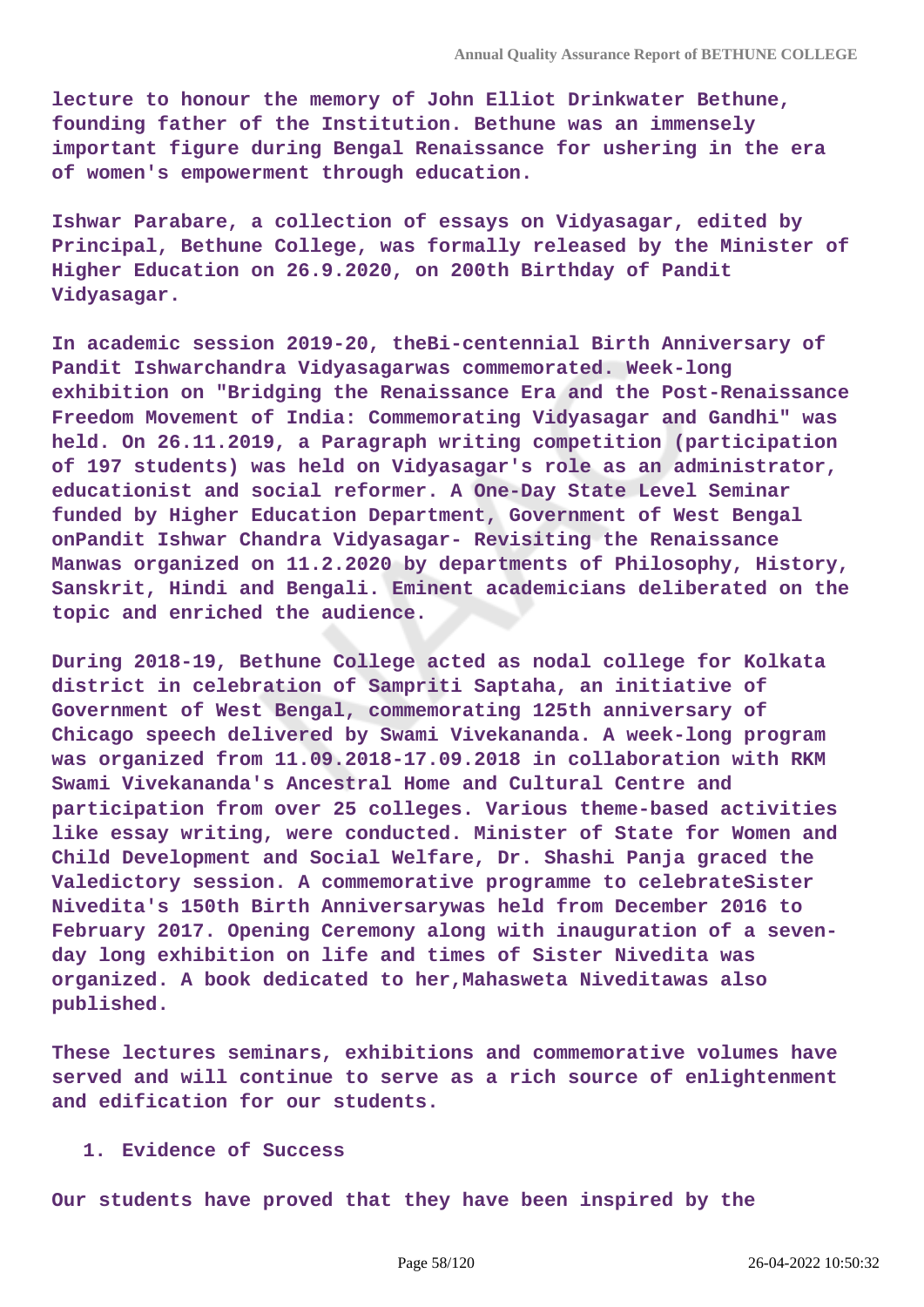**glorious example set by these great men and women. By enthusiastically participating in the various events like creative writing, debate, poster painting, eocution and cultural programmes they have demonstrated that they welcome progress and revere their heritage. The students have internalized the philosophy of these noble personalities to enrich their own lives by emulating their examples as far as possible. We are confident that our pupils will be able to clear a space for themselves transcending their marginalised status as women and amalgamate Western and Eastern values into a new, imaginative synthesis.**

**1. Problems Encountered and Resources Required**

**It is difficult to acquaint the students with their rich historical past in the presence of an ever changing present. The College strives to inculcate the fast disappearing moral values of compassion, humility, industriousness and tolerance in our pupils' minds so that they become better human beings in the truest sense of the term. We require an active participation from the student community; more number of seminar halls fully equipped with audiovisual aids and trained personnel for handling the audio-visual equipments and more generous allocation of funds.**

#### **Best Practice II**

**PEOPLES' BIODIVERSITY REGISTER (PBR) - KOLKATA MUNICIPAL CORPORATION WARD NO. 26 View Documentation [PDF]**

**1. Title of the Practice**

**Conservation and documentation of wild biodiversity in the College campus and establishment of medicinal plant garden within the College campus. Objectives of the Practice**

- **Conservation of wild, ornamental, rare and endangered species. This helps in inculcating the interest, awareness and responsibility towards our environment and its protection for sustainable development and also to maintain greenery in our campus.**
- **Establishment of medicinal plant garden which is beneficial for generating attention and responsiveness among students, to popularise the values of medicinal plants for primary healthcare.**
- **1. The Context**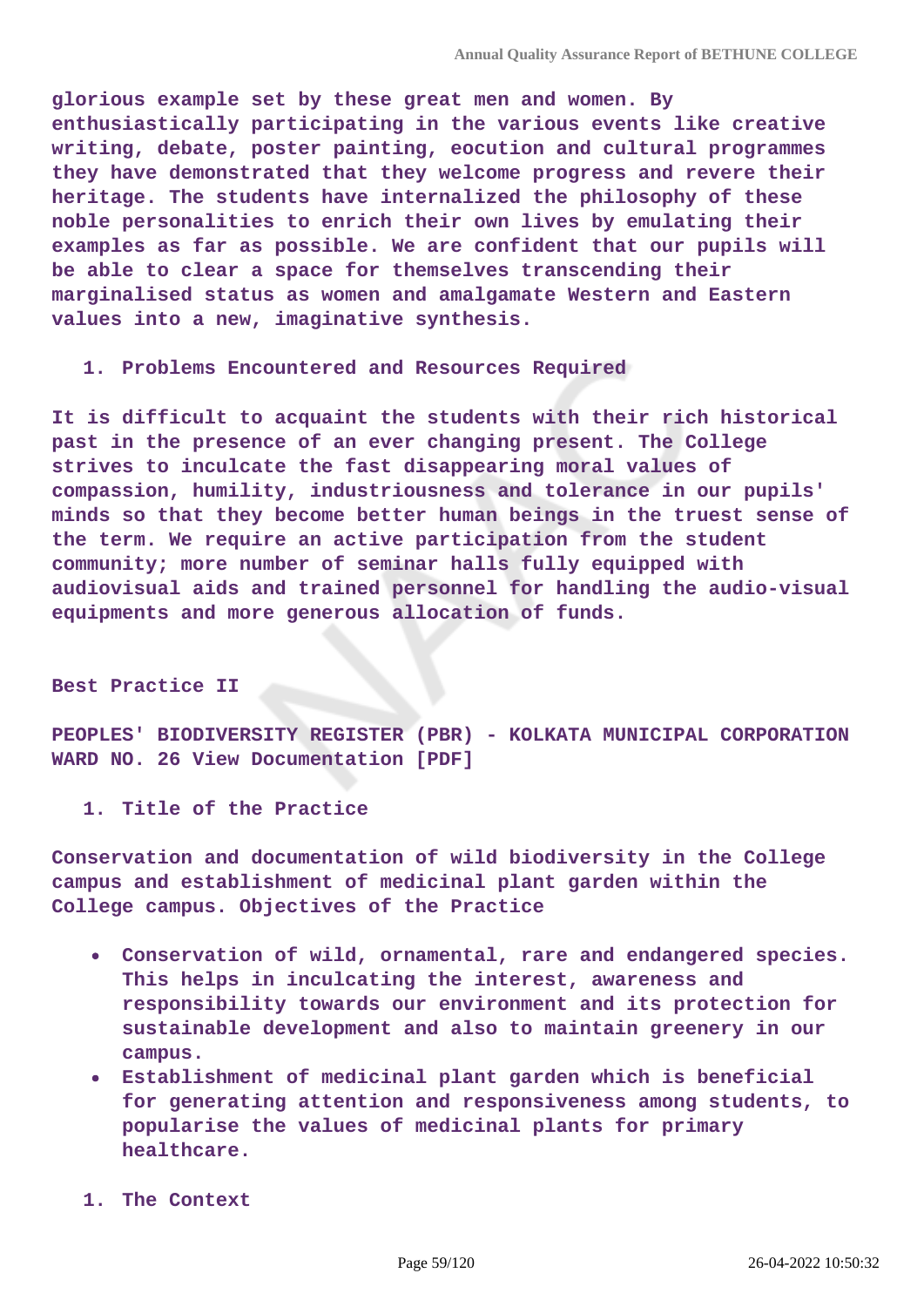- **Qualitative and quantitative study of floral and faunal components in and around the College campus.**
- **Vegetational mapping and tree profiling of Canopy Cover.**
- **Cytological study of a few species of Ficus with Barcoding, some of them is important niche for fruit bat and rock bee population.**
- **Preservation of voucher specimens (plants) in the College Herbarium including photo documentation of biodiversity components identified in the College campus and surroundings.**
- **Endeavour to establish a medicinal plant garden of at least 20 medicinal plants.**

#### **1. The Practice**

**The wild flora and fauna in the College campus and its surroundings have already been documented as a first step towards its conservation. It has always been a continuous effort of Bethune College to add to the greenery of the campus. Voucher specimens (plants) have been preserved in the College herbarium and Digital photo Documentation of Biodiversity components identified in the College campus and its surroundings have been done. An attempt has also been made to utilise tissue culture methods (micropropagation) to develop some over exploited medicinal plants (like Bacopamonnieri, common name Brahmi) which would protect these from getting depleted due to continuous extraction of active principles from such plants. Some important medicinal plants are maintained in flowering pots.**

**In February 2020, UG and PG students of Botany and Zoology along with their faculty members conducted a survey to prepare PEOPLES' BIODIVERSITY REGISTER under the initiative of West Bengal Biodiversity Board (WBBB). Biodiversity Register (PBR) is a document which contains comprehensive information on locally available Bioresources including landscape and demography of a particular area or village. The PBR for Kolkata Municipal Corporation Ward no.26 was documented and prepared by Bethune College. The work was initiated in February 2020 covering Bethune College and its surrounding areas. Landscape, lifescape and peoplescape data were collected for the entire ward no. 26.**

#### **1. Evidence of Success**

**It has been possible to document more than 30 plants, some of which are roosting sites of fruit bats and nesting areas of squirrels, crows, mynas, bees and ants. A medicinal plant garden has been reared within the College campus where some species of medicinal**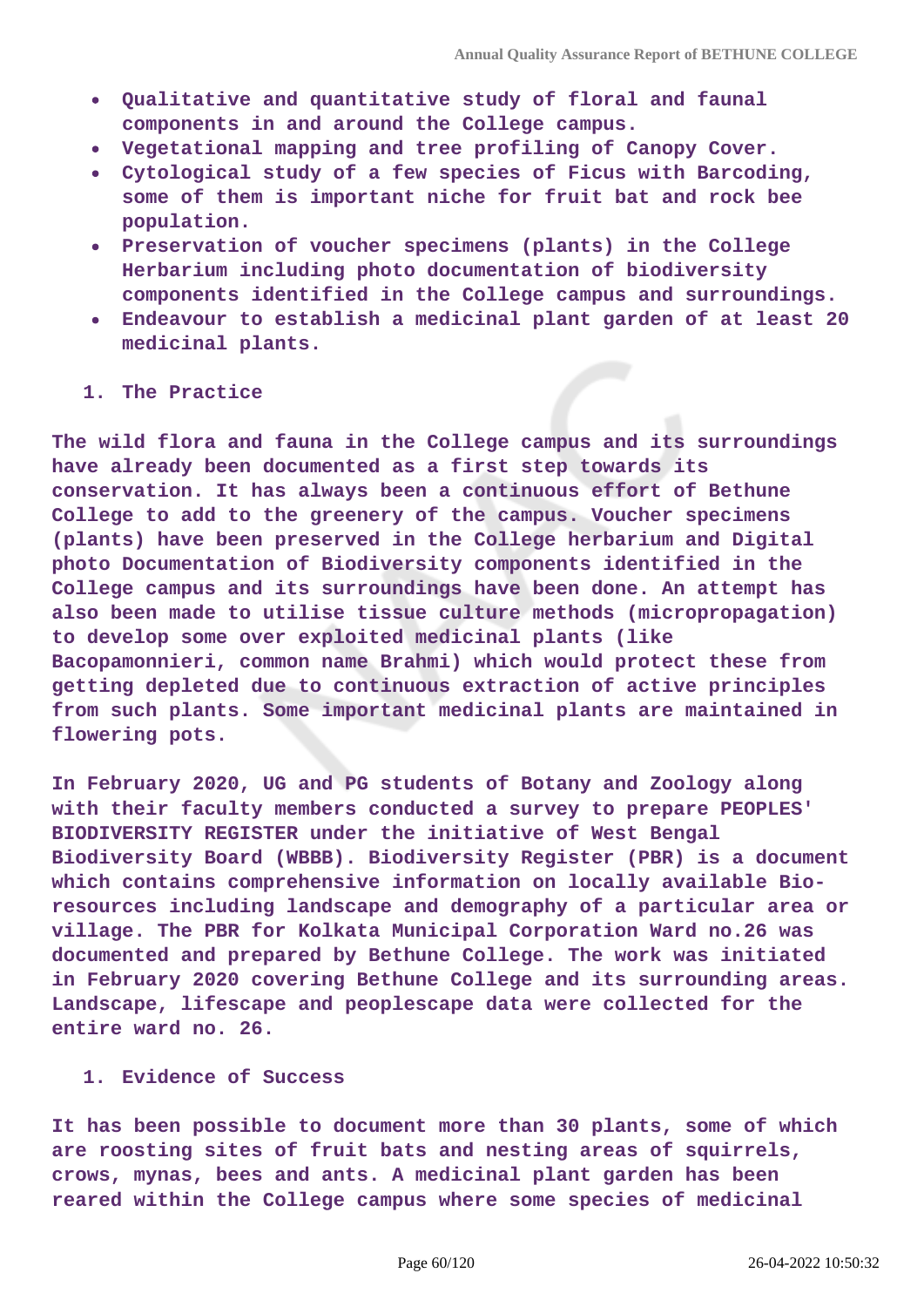**plants like the Murraya exotica L., Herpestes monnieria (L.) Kunth, Rauvolfia serpentina (L) Benth., Rauvolfiatetraphylla L., Kaempferia galanga L., Rhoeo discolor L. are maintained. The data for PBR survey was finally documented and the report was submitted to WBBB in August 2020.**

- **1. Problems Encountered and Resources Required**
- **Lack of land areas with proper sunlight throughout the day is an impediment for proper growth of the plants.**
- **More number of skilled labour and fund to develop and maintain the medicinal plant garden in a large scale is required by the College.**
- **Up gradation of the Tissue Culture laboratory in the college is required on a large scale which would be beneficial for invitro conservation of the plants.**

**Other Best Practices: During Lockdown**

- **Bethune College COVID RELIEF SQUAD- The country has been severely affected by the second wave of the COVID-19 pandemic. With thousands of people being infected daily in our state itself, standing by people and helping them was the need of the hour. Keeping such a thought in mind, the Bethune College COVID Squad initiative was started under the banner of Students' Activity Cell, Bethune College, on 28 April, 2021, with roughly twelve students from semesters four and six. We had started with the purpose of providing help to the families of the students and staff of our college. However, as the group expanded, it started to extend help to people from all over the state. Ultimately, the group consisting of 60 student volunteers has been able to help almost 150 people till date with help of all kind, from oxygen cylinders and hospital beds to food facilities and RTPCR tests and lot more. http://www.be thunecollege.ac.in/studentsSection/documents/2021/covidrelief/ BCSC-CovidSquad-Report-28Jun2021.pdf**
- **Sanitizer Preparation: During 2020, with the breaking of the**  $\circ$ **pandemic, preparation and distribution of sanitizers was the need of the hour. Bethune College took a special drive in this regard and prepared sanitizers in the laboratory of the department of Chemistry under the able leadership of the faculty members with the help of the non teaching staff of the department. Sanitizers were distributed among the Teaching and Non teaching staff of Bethune College. However, the college**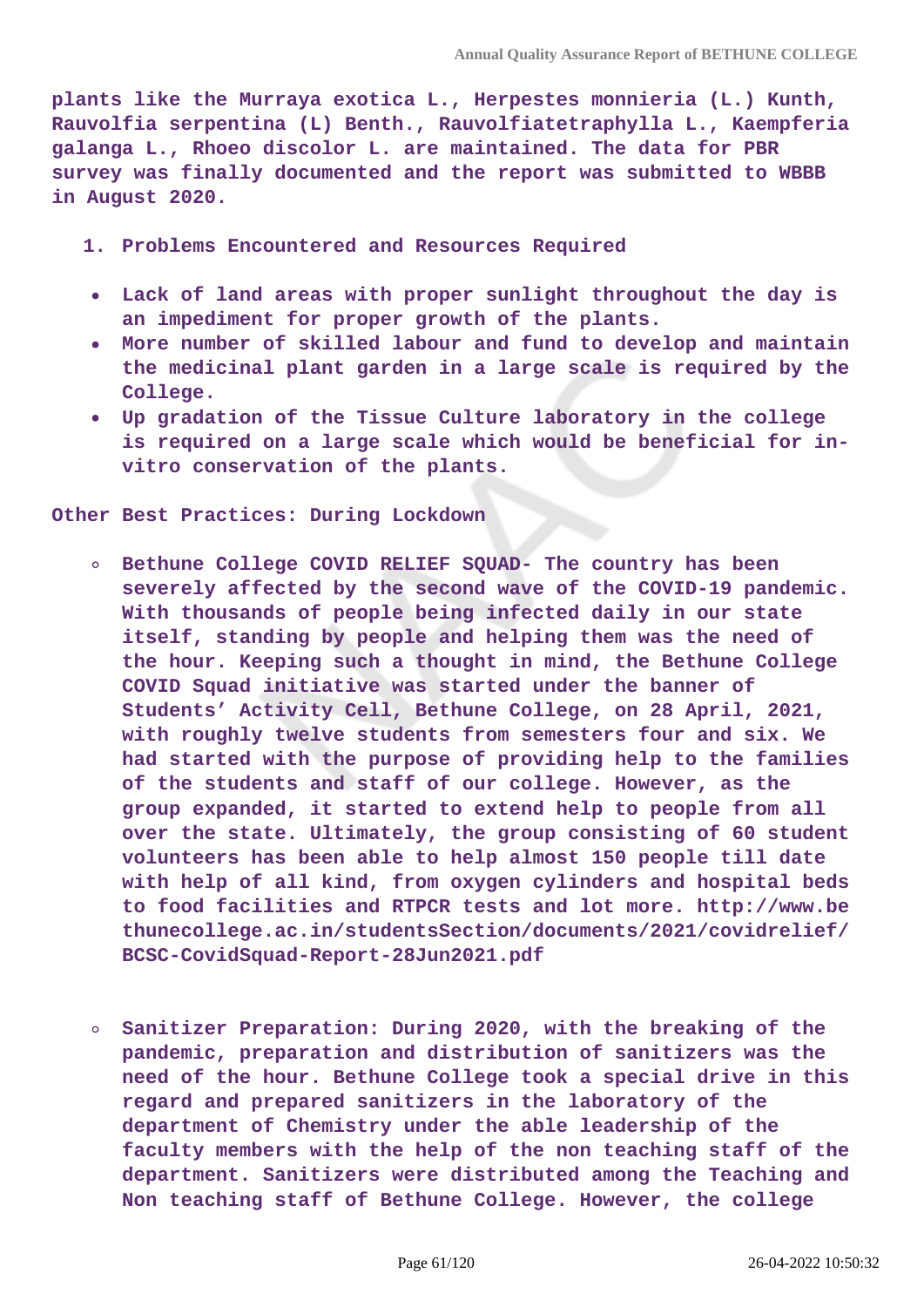**did not restrict itself in distributing the sanitizers to only the staff only; an initiative was also taken to distribute the bottles to the local people in the surrounding neighbourhood.**

| <b>File Description</b>                         | Documents |
|-------------------------------------------------|-----------|
| Best practices in the Institutional<br>web site | View File |
| Any other relevant information                  | View File |

#### **7.3 - Institutional Distinctiveness**

7.3.1 - Portray the performance of the Institution in one area distinctive to its priority and thrust within 200 words

**Bethune College has always had students at its core, defining and distinctively shaping an institution of national repute in its long journey of 142 years. Students, past and present, give to this heritage institution its unique character.**

**Bethune College Alumni Association, Sammilani, has always taken a keen interest in the activities of the College and extends its best efforts for the betterment of the Institution and its learners. The members also come forward with financial assistance whenever needed and participate in the cultural and academic activities of the college. In the recent past, we had students like Dr Aditi Sen De and Dr. Neena Gupta who have won the Shanti Swarup Bhatnagar Prize. Our students achieve several ranks at the University level examinations every year and excel in Sports as well, carrying forward the legacy of their illustrious seniors. The college that was established with a vision of empowering women with education has indeed shaped generations of students equipped not only to engage with the world around them but to effect changes for the better. Students work harmoniously with the College administration and the Teacher's Council for the sustenance and enhancement of the academic and cultural ethos of the College.**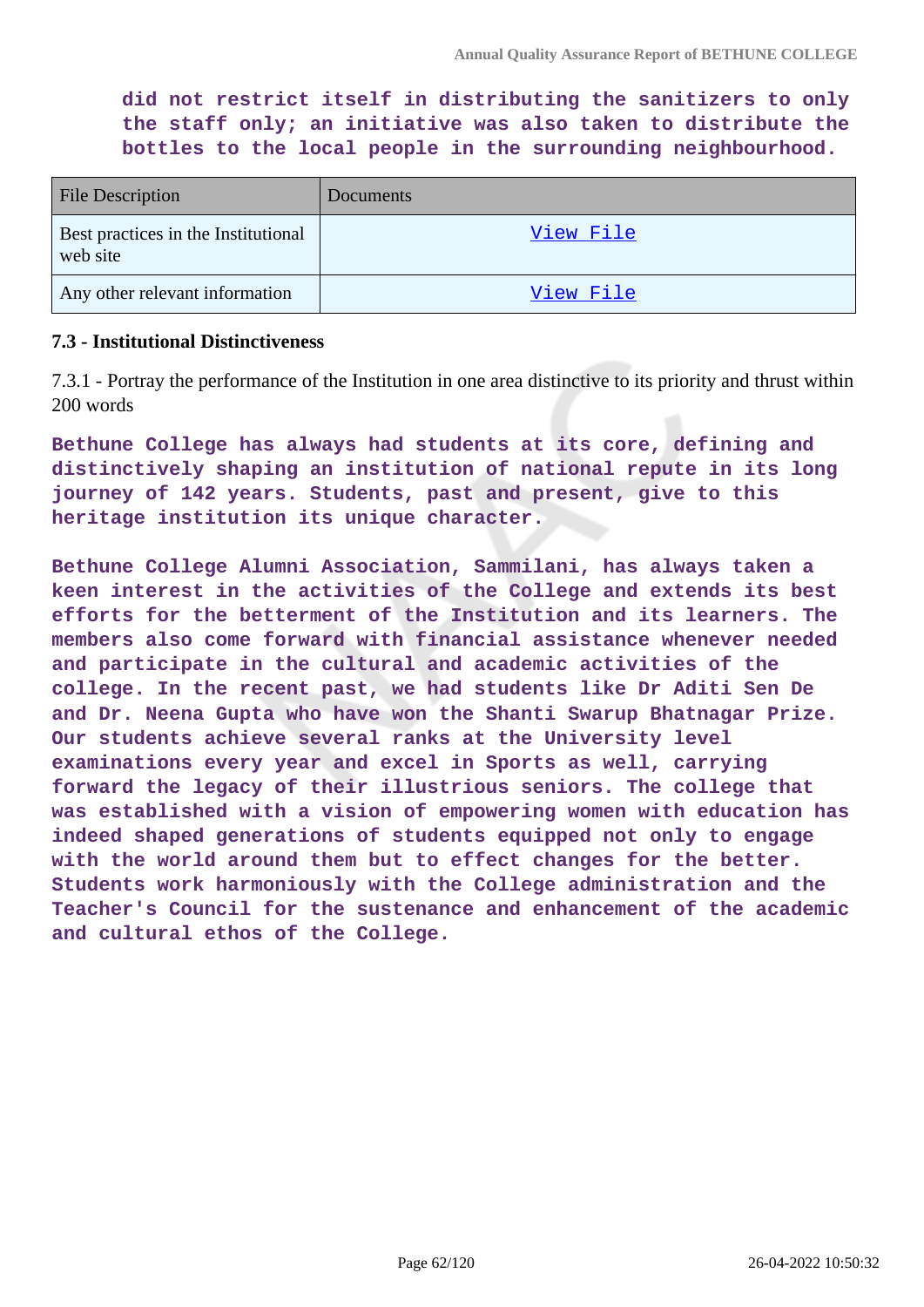# **Part B**

#### **CURRICULAR ASPECTS**

### **1.1 - Curricular Planning and Implementation**

1.1.1 - The Institution ensures effective curriculum delivery through a well planned and documented process

**The College makes very sincere efforts to ensure that the curriculum of each and every course is effectively and timely delivered. At the outset, a routine is shared with every department mentioning the exact time and venue of classes. Classes are allotted keeping in mind the credit requirements of Choice Based Credit System. Next, every department also shares a Teaching Plan with students which mention the topics to be taught by different teachers and the approximate number of classes that are allotted for completion of each topic. This helps students to understand in advance how the teaching learning process for each paper will progress during the course of the semester. Regular assignments, tutorials, tests, Remedial and Mentoring classes help in the process of deeper understanding of topics taught and in clarification of doubts. Seminars and Invited Lectures related to topics mentioned in the curriculum are also organized by the Departments from time to time to ensure exhaustive discussions on new or relatively difficult topics in the syllabus.**

| <b>File Description</b>                | Documents                                                                                |
|----------------------------------------|------------------------------------------------------------------------------------------|
| Upload relevant supporting<br>document | View File                                                                                |
| Link for Additional information        | https://drive.google.com/drive/folders/1Ro<br>a1mN6n_VejGSGoPK1jGhV-qVtxqS22?usp=sharing |

1.1.2 - The institution adheres to the academic calendar including for the conduct of Continuous Internal Evaluation (CIE)

**The Academic Calendar is one of the most important documents published on a regular basis by the College at the beginning of each academic session in order to give students an idea of the upcoming major curricular, co-curricular and extra-curricular activities in advance. This Academic Calendar outlines the tentative dates of (a) commencement of classes, (b) dates of Tutorial submissions, (c ) dates of Internal Assessments, (d) dates of University Examinations, (d) list of holidays, (e ) major College events, like Annual Sports, annual Prize, Annual**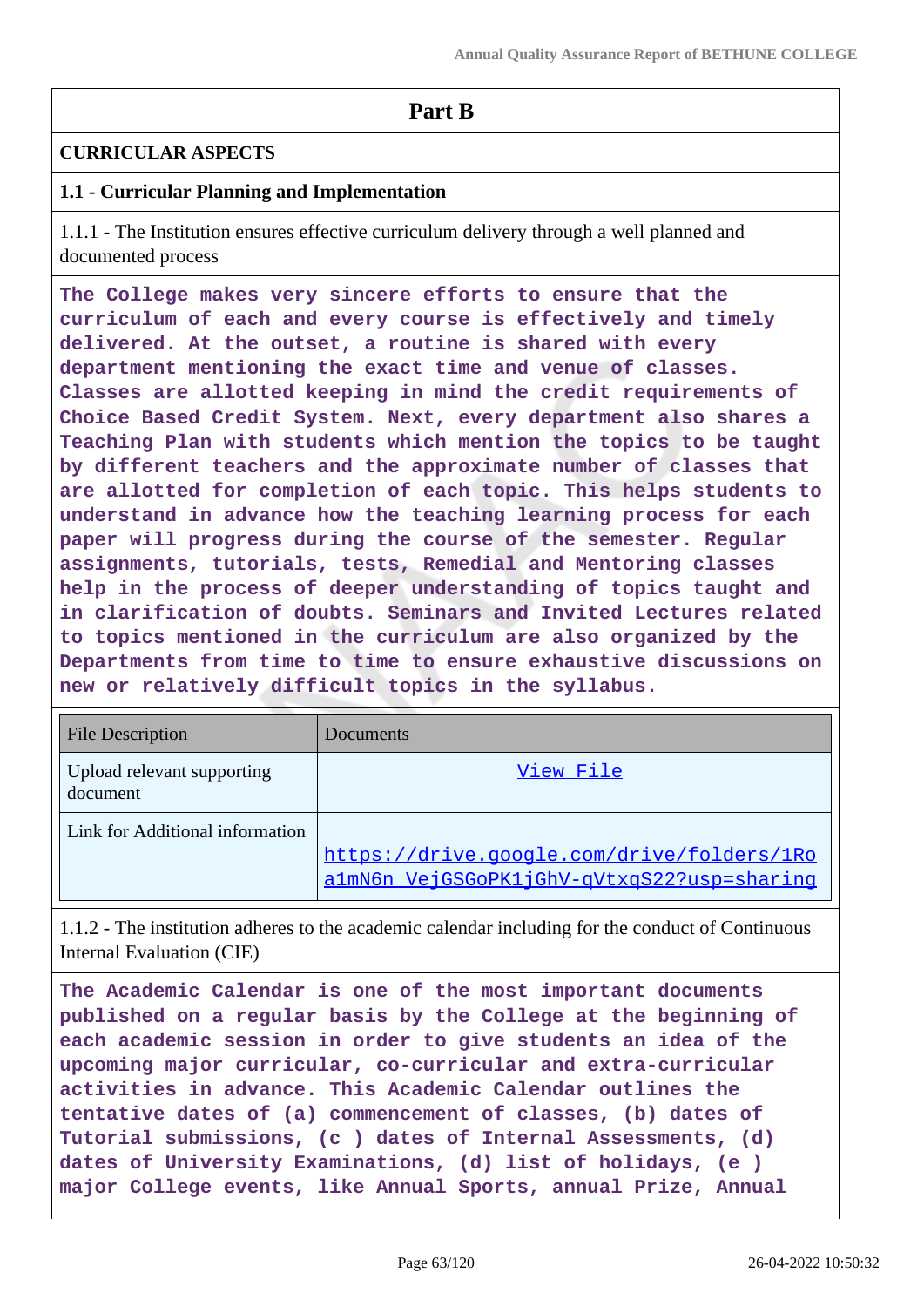**Fest, Intra- College Competition and other Cultural events, (f) Parent-Teacher Meetings. The College makes every effort to ensure maximum compliance to the schedule mentioned in this Academic Calendar.**

**Besides the Tutorial and Internal Assessments that are a part of the CBCS-based Term-End Examinations, individual teachers take revision tests, quizzes, assignments in order to evaluate the understanding of students on topics taught. Remedial Classes are arranged for students to improve their performance. During Mentorship classes too, students approach their mentors to seek advance references, clarify doubts. Thus, every pro-active effort is made to create an ambience in which students can constantly interact with all teachers to enrich the teaching-learning process.**

| <b>File Description</b>                                                                                                                                                                                                                                                                                                                                                                                                                                                                                                 | Documents                                                                      |
|-------------------------------------------------------------------------------------------------------------------------------------------------------------------------------------------------------------------------------------------------------------------------------------------------------------------------------------------------------------------------------------------------------------------------------------------------------------------------------------------------------------------------|--------------------------------------------------------------------------------|
| Upload relevant supporting<br>documents                                                                                                                                                                                                                                                                                                                                                                                                                                                                                 | View File                                                                      |
| Link for Additional information                                                                                                                                                                                                                                                                                                                                                                                                                                                                                         | http://www.bethunecollege.ac.in/BethuneCol<br><u>lege-AcademicCalendar.htm</u> |
| 1.1.3 - Teachers of the Institution participate<br>in following activities related to curriculum<br>development and assessment of the affiliating<br>University and/are represented on the<br>following academic bodies during the year.<br><b>Academic council/BoS of Affiliating</b><br>University Setting of question papers for<br><b>UG/PG programs Design and Development</b><br>of Curriculum for Add on/certificate/<br><b>Diploma Courses Assessment / evaluation</b><br>process of the affiliating University | A. All of the above                                                            |

| <b>File Description</b>                                                                                         | Documents |
|-----------------------------------------------------------------------------------------------------------------|-----------|
| Details of participation of<br>teachers in various<br>bodies/activities provided as a<br>response to the metric | View File |
| Any additional information                                                                                      | View File |

### **1.2 - Academic Flexibility**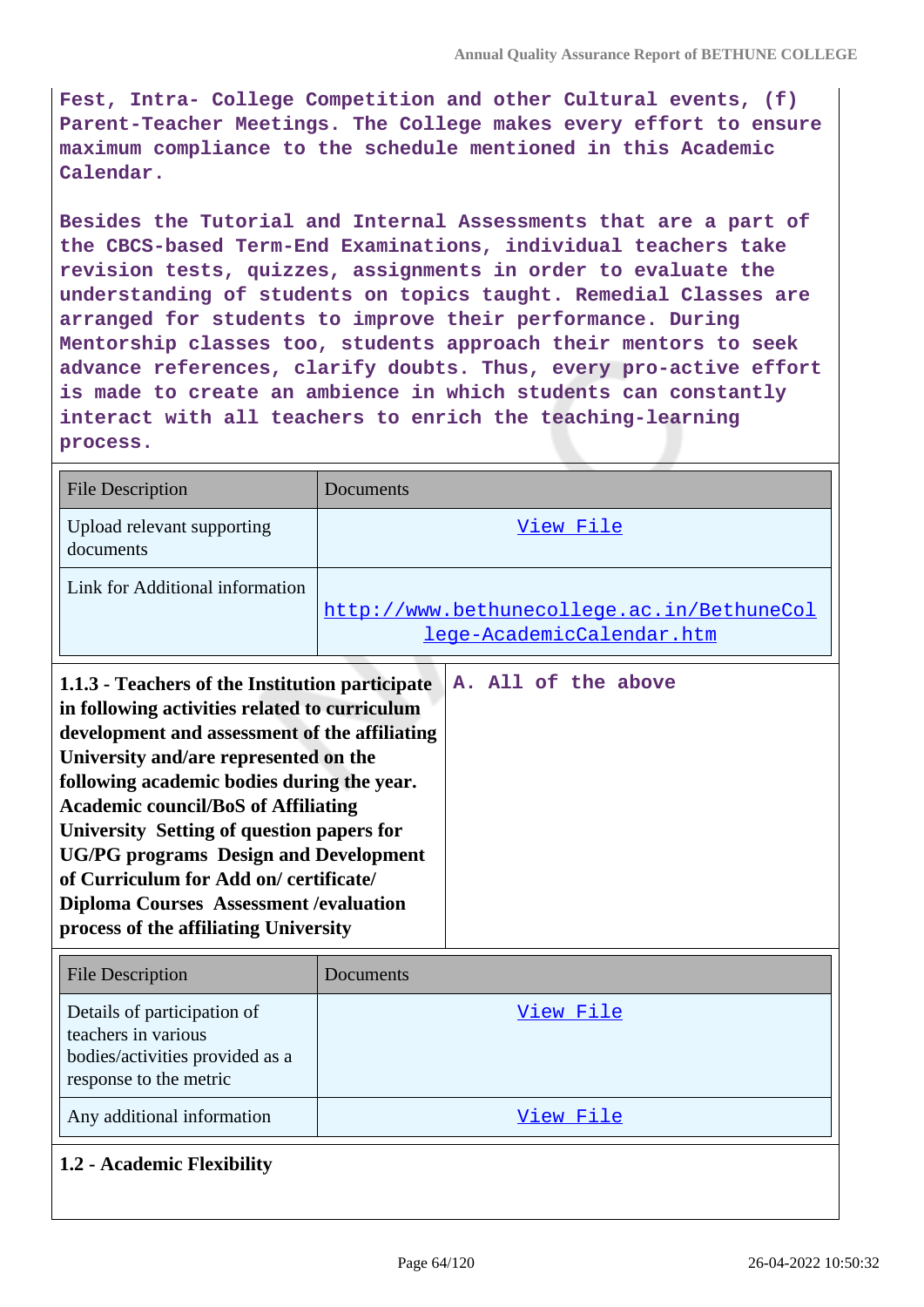# **1.2.1 - Number of Programmes in which Choice Based Credit System (CBCS)/ elective course system has been implemented**

### **1.2.1.1 - Number of Programmes in which CBCS/ Elective course system implemented**

#### **40**

| <b>File Description</b>                                    | Documents |
|------------------------------------------------------------|-----------|
| Any additional information                                 | View File |
| Minutes of relevant Academic<br>Council/BOS meetings       | View File |
| Institutional data in prescribed<br>format (Data Template) | View File |

### **1.2.2 - Number of Add on /Certificate programs offered during the year**

### **1.2.2.1 - How many Add on /Certificate programs are added during the year. Data requirement for year: (As per Data Template)**

**3**

| <b>File Description</b>                                                       | Documents |
|-------------------------------------------------------------------------------|-----------|
| Any additional information                                                    | View File |
| Brochure or any other<br>document relating to Add on<br>/Certificate programs | View File |
| List of Add on /Certificate<br>programs (Data Template)                       | View File |

### **1.2.3 - Number of students enrolled in Certificate/ Add-on programs as against the total number of students during the year**

### **598**

# **1.2.3.1 - Number of students enrolled in subject related Certificate or Add-on programs during the year**

#### **417**

| <b>File Description</b>                                                                   | Documents |
|-------------------------------------------------------------------------------------------|-----------|
| Any additional information                                                                | View File |
| Details of the students enrolled<br>in Subjects related to<br>certificate/Add-on programs | View File |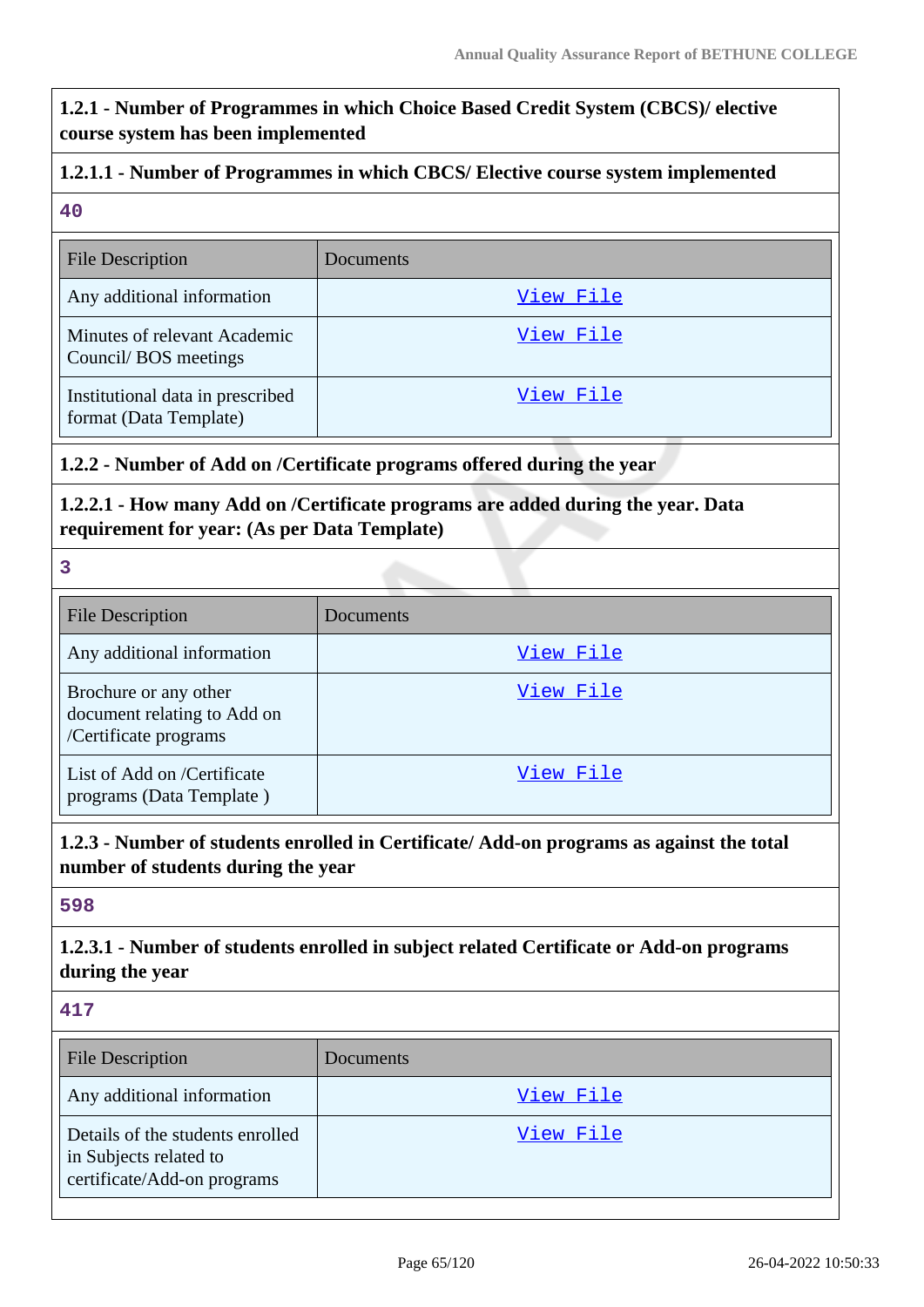### **1.3 - Curriculum Enrichment**

1.3.1 - Institution integrates crosscutting issues relevant to Professional Ethics, Gender, Human Values, Environment and Sustainability into the Curriculum

**The College lays immense emphasis upon imparting holistic education to its students. The teaching-learning process is further enriched by laying emphasis upon incorporating discourses on Ethics, Gender sensitivity, importance of conservation of Environment and the need for Sustainability. This is effectively done in two ways: (a) Apart from Core courses related to the mentioned topics some departments have opted for Discipline Specific Electives and skill enhancement courses that have the afore-mentioned points directly as part of the CBCS curriculum and (b) departments organize seminars/webinars, lectures, that impart knowledge about the afore-mentioned values.**

**Besides the CBCS syllabus prescribed content delivered by different departments of the College, a Certificate Course in Ethics & Value Education has also been introduced. All UG 1 students enroll in this programme and attend lectures, take examinations, make seminar presentations, submit projects at the end of which they are awarded certificates based on their performance throughout the course.**

**A Human Rights Cell also functions in the College which has organized lectures on the issue of Human Rights. The Cell has launched an Online Bulletin Board, named Jagriti, where students make contributions in the form of write-ups, photographs, posters, short bio-notes of Human Rights activists.**

| <b>File Description</b>                                                                                                                                                   | Documents |
|---------------------------------------------------------------------------------------------------------------------------------------------------------------------------|-----------|
| Any additional information                                                                                                                                                | View File |
| Upload the list and description<br>of courses which address the<br>Professional Ethics, Gender,<br>Human Values, Environment<br>and Sustainability into the<br>Curriculum | View File |

### **1.3.2 - Number of courses that include experiential learning through project work/field work/internship during the year**

**10**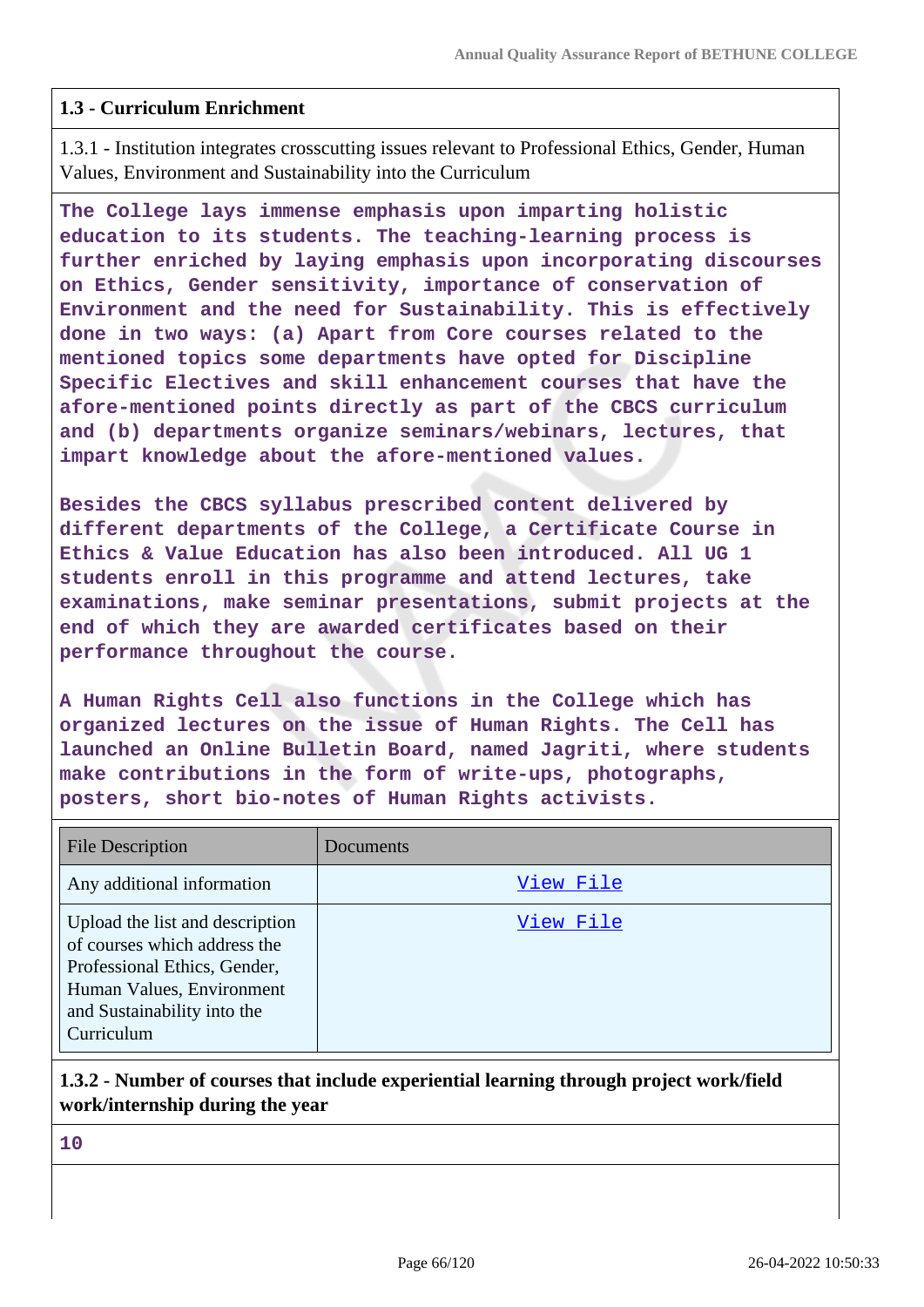| <b>File Description</b>                                                                                                     | Documents        |
|-----------------------------------------------------------------------------------------------------------------------------|------------------|
| Any additional information                                                                                                  | <u>View File</u> |
| Programme / Curriculum/<br>Syllabus of the courses                                                                          | <u>View File</u> |
| Minutes of the Boards of<br>Studies/Academic Council<br>meetings with approvals for<br>these courses                        | View File        |
| MoU's with relevant<br>organizations for these courses,<br>if any                                                           | View File        |
| Number of courses that include<br>experiential learning through<br>project work/field<br>work/internship (Data<br>Template) | <u>View File</u> |

## **1.3.3 - Number of students undertaking project work/field work/ internships**

**163**

| <b>File Description</b>                                                                                             | Documents |
|---------------------------------------------------------------------------------------------------------------------|-----------|
| Any additional information                                                                                          | View File |
| List of programmes and number<br>of students undertaking project<br>work/field work//internships<br>(Data Template) | View File |

# **1.4 - Feedback System**

| 1.4.1 - Institution obtains feedback on the     |  |  | B. Any 3 of the above |
|-------------------------------------------------|--|--|-----------------------|
| syllabus and its transaction at the institution |  |  |                       |
| from the following stakeholders Students        |  |  |                       |
| <b>Teachers Employers Alumni</b>                |  |  |                       |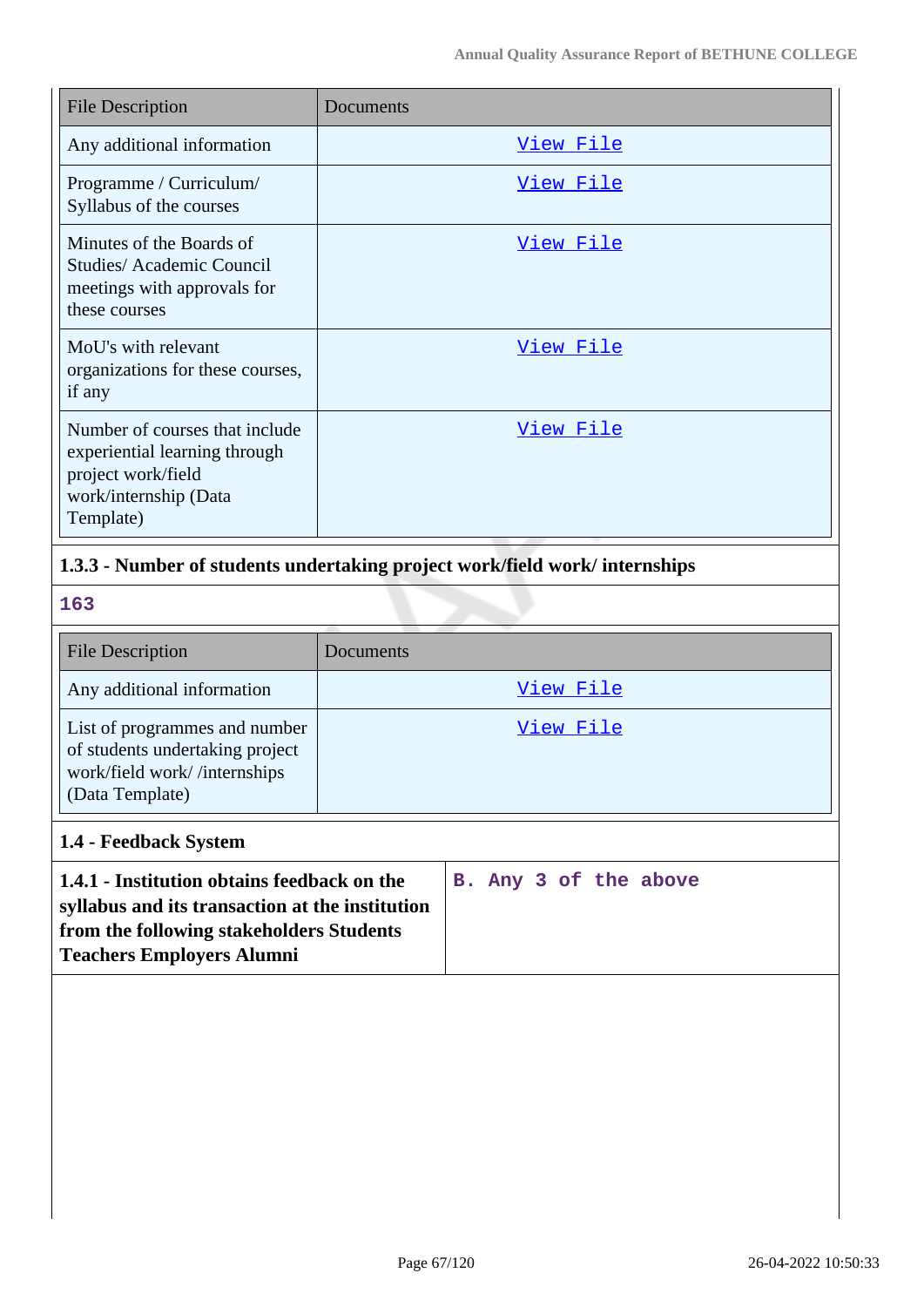| <b>File Description</b>                                                                                                                                          | Documents                                                                 |                                                                                                                                                                                   |  |  |
|------------------------------------------------------------------------------------------------------------------------------------------------------------------|---------------------------------------------------------------------------|-----------------------------------------------------------------------------------------------------------------------------------------------------------------------------------|--|--|
| URL for stakeholder feedback<br>report                                                                                                                           | <u>View File</u>                                                          |                                                                                                                                                                                   |  |  |
| Action taken report of the<br>Institution on feedback report as<br>stated in the minutes of the<br>Governing Council, Syndicate,<br>Board of Management (Upload) | View File                                                                 |                                                                                                                                                                                   |  |  |
| Any additional<br>information(Upload)                                                                                                                            | View File                                                                 |                                                                                                                                                                                   |  |  |
| 1.4.2 - Feedback process of the Institution<br>may be classified as follows                                                                                      |                                                                           | A. Feedback collected, analyzed<br>and action taken and feedback<br>available on website                                                                                          |  |  |
| <b>File Description</b>                                                                                                                                          | Documents                                                                 |                                                                                                                                                                                   |  |  |
| Upload any additional<br>information                                                                                                                             | View File                                                                 |                                                                                                                                                                                   |  |  |
| URL for feedback report                                                                                                                                          | http://www.bethunecollege.ac.in/IQAC/Bethu<br>neCollege-IQAC.htm#Feedback |                                                                                                                                                                                   |  |  |
| <b>TEACHING-LEARNING AND EVALUATION</b>                                                                                                                          |                                                                           |                                                                                                                                                                                   |  |  |
| <b>2.1 - Student Enrollment and Profile</b>                                                                                                                      |                                                                           |                                                                                                                                                                                   |  |  |
| 2.1.1 - Enrolment Number Number of students admitted during the year                                                                                             |                                                                           |                                                                                                                                                                                   |  |  |
| 2.1.1.1 - Number of sanctioned seats during the year                                                                                                             |                                                                           |                                                                                                                                                                                   |  |  |
| 664                                                                                                                                                              |                                                                           |                                                                                                                                                                                   |  |  |
| <b>File Description</b>                                                                                                                                          | Documents                                                                 |                                                                                                                                                                                   |  |  |
| Any additional information                                                                                                                                       |                                                                           | View File                                                                                                                                                                         |  |  |
| Institutional data in prescribed<br>format                                                                                                                       | <u>View File</u>                                                          |                                                                                                                                                                                   |  |  |
|                                                                                                                                                                  |                                                                           | 2.1.2 - Number of seats filled against seats reserved for various categories (SC, ST, OBC,<br>Divyangjan, etc. as per applicable reservation policy during the year (exclusive of |  |  |

**supernumerary seats)**

# **2.1.2.1 - Number of actual students admitted from the reserved categories during the year**

**186**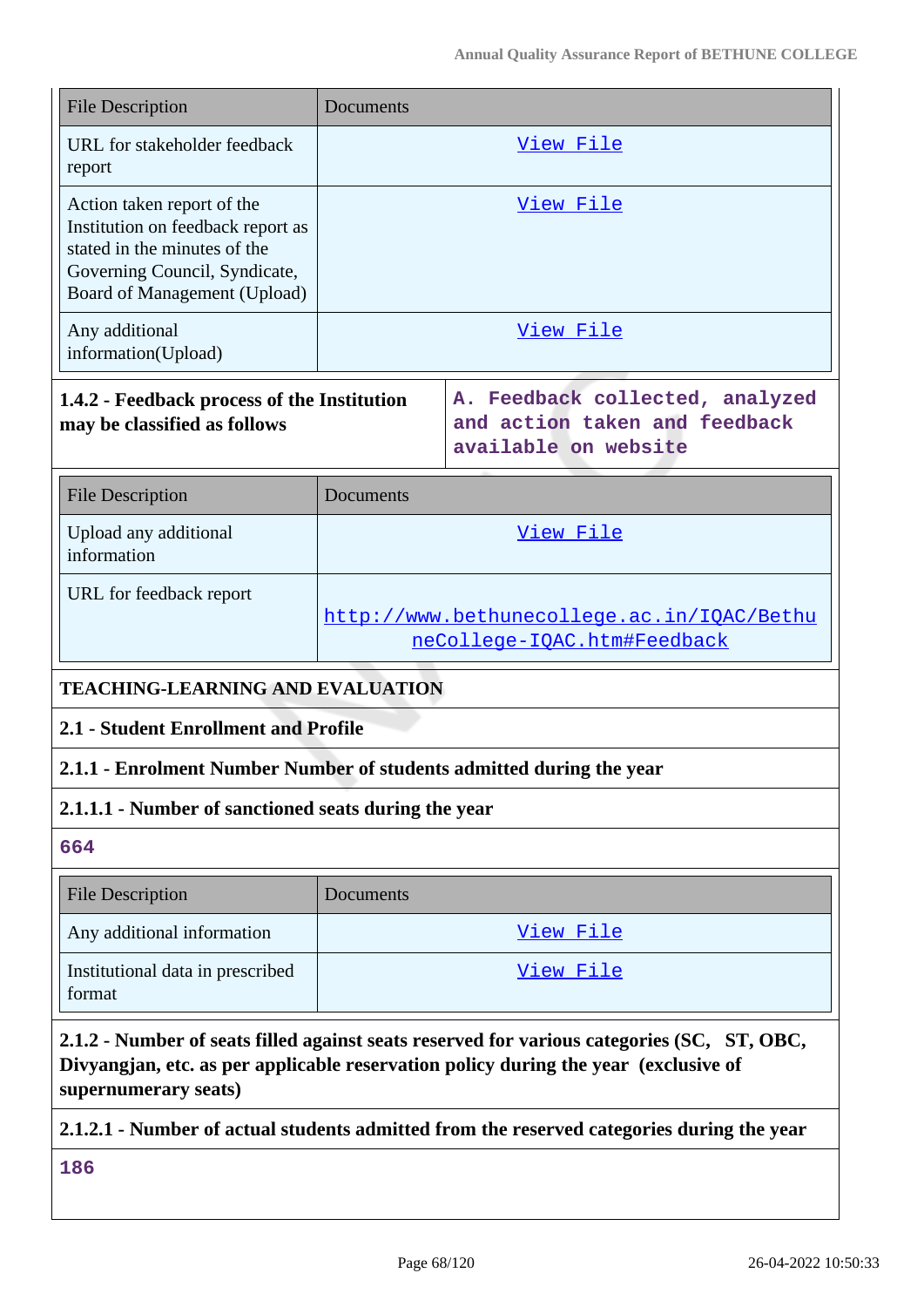| <b>File Description</b>                                          | Documents |
|------------------------------------------------------------------|-----------|
| Any additional information                                       | View File |
| Number of seats filled against<br>seats reserved (Data Template) | View File |

#### **2.2 - Catering to Student Diversity**

2.2.1 - The institution assesses the learning levels of the students and organizes special Programmes for advanced learners and slow learners

**For assessing the learning levels of slow learners regular remedial classes were being organized on google meet, Zoom, Google Classroom etc. Remedial assignments were set and corrected by the departmental teachers via email , Whatsapp and Google Classroom for their improvement and rectification of their mistakes. Scopes of improvement have also been discussed with the students as well as with the parents. Doubt clearing sessions were also arranged for them.**

**Advanced learners were encouraged to take part in various webinars, workshops and online courses so that they can listen to eminent scholars and enhanced their knowledge as well as skill. Advanced learners of different departments were motivated to present their research papers in various students seminars, they were guided to participate in different literary meet ,they were encouraged to join online internship under different organizations and often they were provided with advanced research articles and book chapters so that they can frame better answers to the questions. They were also motivated to participate in group discussion, essay, poster, quiz competitions organized by the college and other institutions and they were also inspired to make their contributions for college magazines.**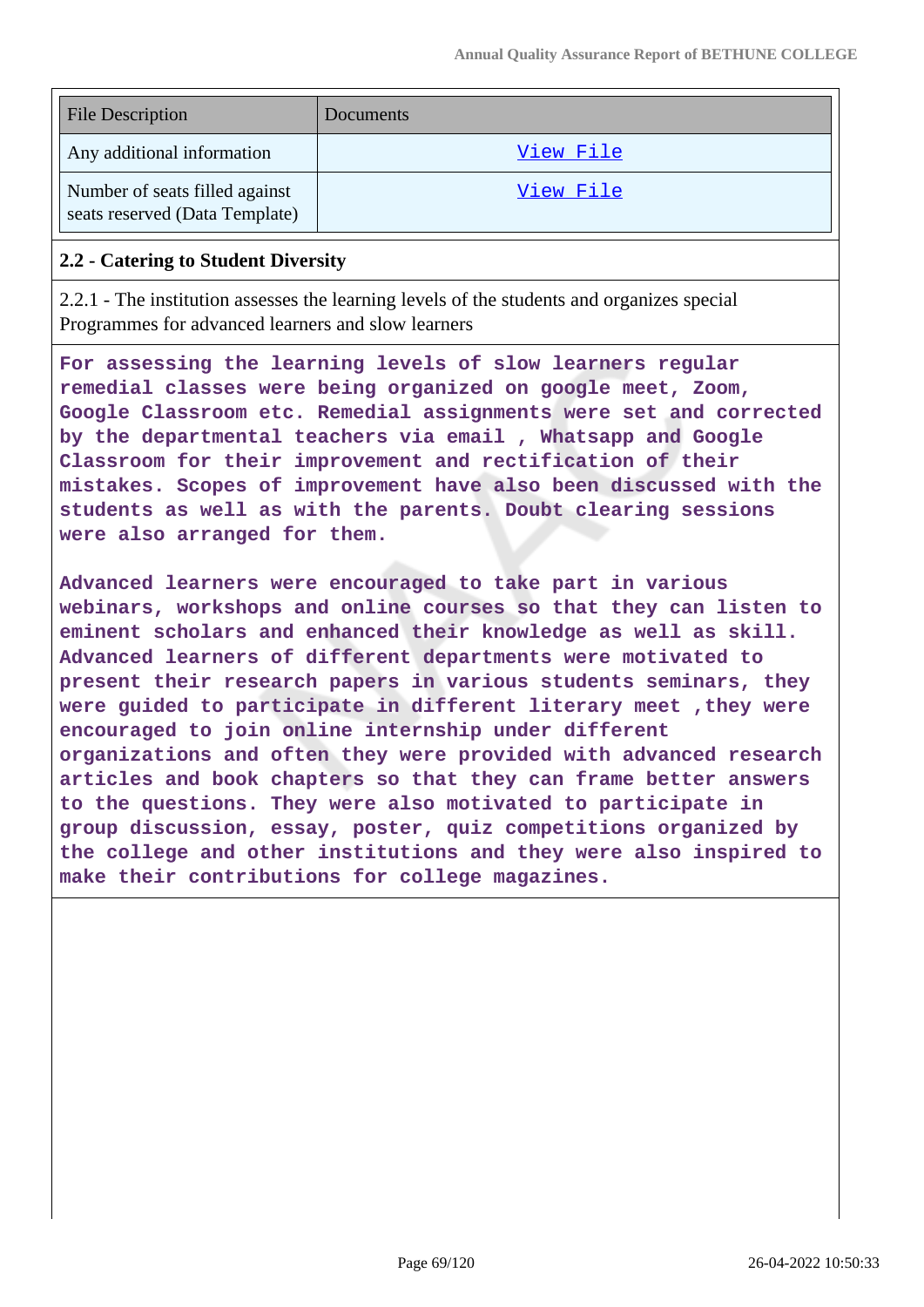| <b>File Description</b>              | Documents                                  |
|--------------------------------------|--------------------------------------------|
| Link for additional Information      |                                            |
|                                      | https://classroom.google.com/c/MTYzMzI3ODk |
|                                      | 50DY5/p/MjI5MTOxODY50DIx/details https://c |
|                                      | lassroom.google.com/c/MTYzMzI3ODk5ODY5/a/M |
|                                      | iE4MTk3MTM5MzE4/details https://classroom. |
|                                      | google.com/c/MTYzMzI3ODk5ODY5/a/MTc2MDq0OT |
|                                      | g5NDk0/details https://classroom.google.co |
|                                      | m/c/MTYzMzI3ODk5ODY5/a/MTYzMzU1NTA2OTE1/de |
|                                      | tails                                      |
| Upload any additional<br>information | View File                                  |

### **2.2.2 - Student- Full time teacher ratio (Data for the latest completed academic year)**

| Number of Students | <b>Number of Teachers</b> |
|--------------------|---------------------------|
| 1448               | 97                        |

| <b>File Description</b>    | Documents |
|----------------------------|-----------|
| Any additional information | View File |

### **2.3 - Teaching- Learning Process**

2.3.1 - Student centric methods, such as experiential learning, participative learning and problem solving methodologies are used for enhancing learning experiences

**Students of the college are regularly encouraged in experiential and participative learning as well as methods are devised to solve their problems. Although in 2020-21 due to the covid 19 pandemic, field trips and excursions with students were not possible like normal academic sessions, yet students of various departments had online internship which enhanced their experiences. As far as participative learning was concerned, various webinars , workshops, awareness programmes poster presentations, review projects etc. have been organized throughout the session where students are encouraged to join and actively participate and in the interactive sessions where their queries and problems were raised and resolved . Under the leadership of Career Counselling Cell , Student Activity cell and Ethics & Value Education Certificate Course , different workshops and webinars are conducted which contributed in enhancing students' learning experiences through participative learning. As the problem solving methodologies, different tutorial projects, dissertation and online presentation of papers (departmentally)**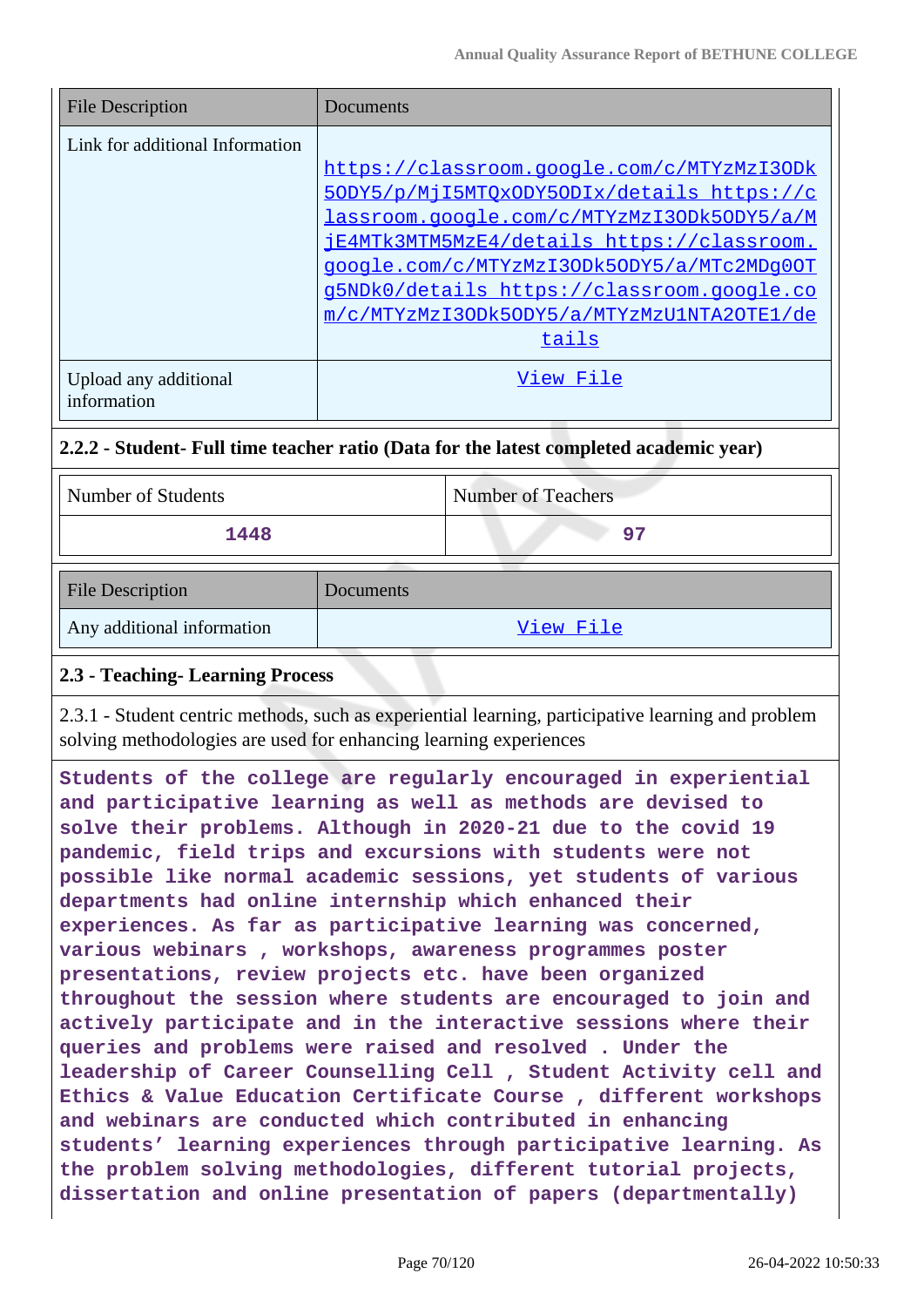**of value and ethics certificate course and ENVS projects were assigned to the students and evaluated through online mode.**

| <b>File Description</b>              | Documents                                                                                                                                                                         |
|--------------------------------------|-----------------------------------------------------------------------------------------------------------------------------------------------------------------------------------|
| Upload any additional<br>information | View File                                                                                                                                                                         |
| Link for additional information      | https://drive.google.com/file/d/1J7UWNRjF7<br>Eoz3zHqXeuzfPmfx7SW1rVV/view?usp=sharing h<br>ttps://drive.google.com/file/d/1SW45i4h4Jz<br>dEMOsLEV1Zkn jvb1jnSu1/view?usp=sharinq |

2.3.2 - Teachers use ICT enabled tools for effective teaching-learning process. Write description in maximum of 200 words

**To facilitate the teaching learning process, the faculty of the college always attempt to make best use of ICT enabled tools. ICT provides an effective way for acquiring and disseminating information from various sources which provides better knowledge and swifter communication.**

**In this session 2020-21 due to the pandemic , teachers started taking online classes on platforms like Google Meet, Zoom, Teamlink, Skype etc. Teachers also attended special training programmes and workshops on the use of ICT tools for making themselves well- equipped in LMS. Teachers used power point presentation for elaborating different topics. They shared ebooks through email, whatsapp and Google Classroom which became very useful to the students as visiting libraries was impossible for them in the lockdown period. Teachers also regularly uploaded e- content and learning materials in Google Classroom and College website. Videos from Open Educational Platform and different documentaries from online archives were shared with students and you tube assisted learning was also being practised. Audio lectures recorded by teachers in voice recorders were also shared with students via whatsapp, email , Google Classroom and Google Drive. Google Forms were used to take examination like Internal Assessments.**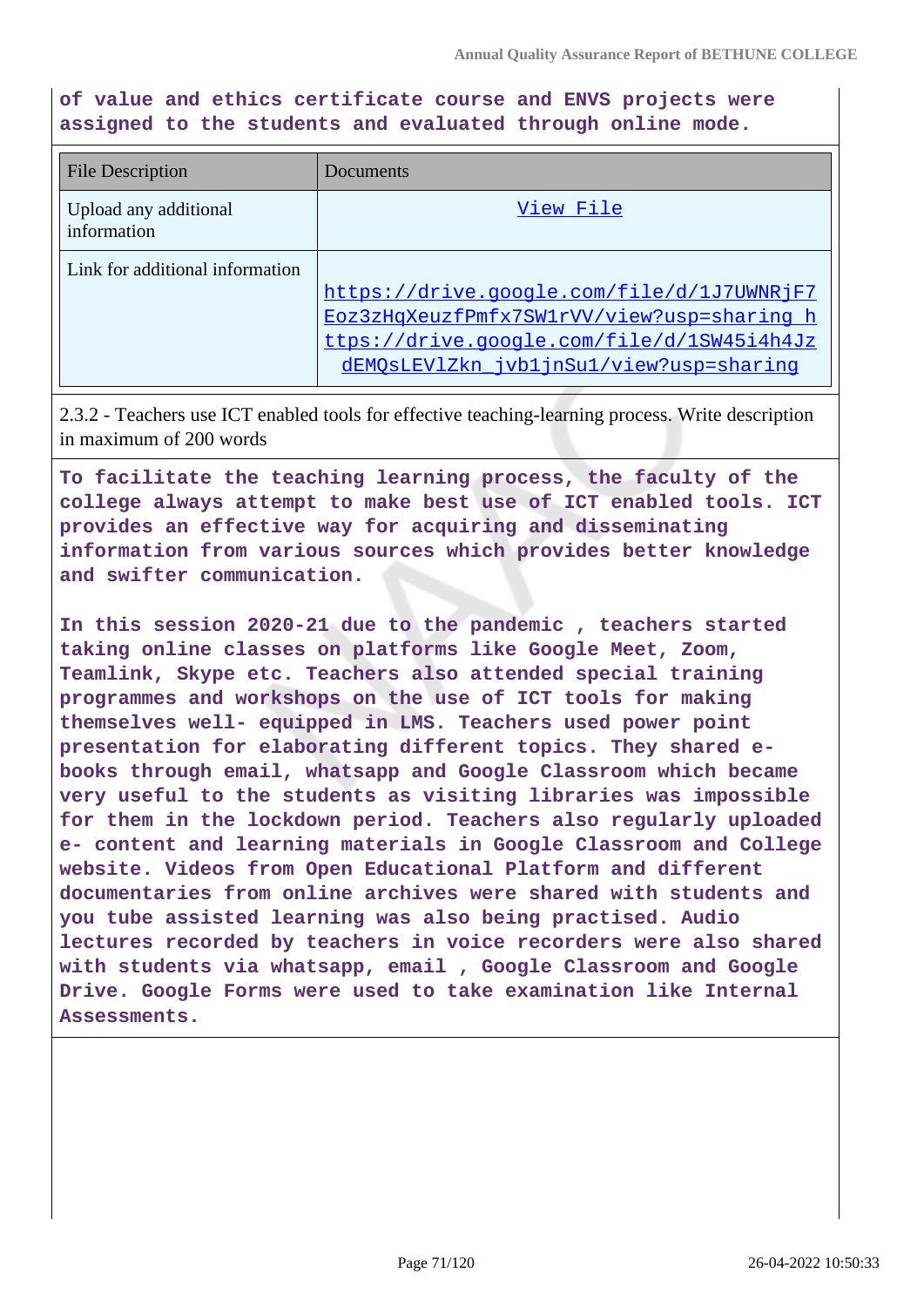| <b>File Description</b>                                                                                     | <b>Documents</b>                                           |
|-------------------------------------------------------------------------------------------------------------|------------------------------------------------------------|
| Upload any additional<br>information                                                                        | View File                                                  |
| Provide link for webpage<br>describing the ICT enabled<br>tools for effective teaching-<br>learning process | http://www.bethunecollege.ac.in/BethuneCol<br>lege-ICT.htm |

# **2.3.3 - Ratio of mentor to students for academic and other related issues (Data for the latest completed academic year )**

### **2.3.3.1 - Number of mentors**

#### **93**

| <b>File Description</b>                                                   | Documents |
|---------------------------------------------------------------------------|-----------|
| Upload, number of students<br>enrolled and full time teachers<br>on roll. | View File |
| Circulars pertaining to<br>assigning mentors to mentees                   | View File |
| mentor/mentee ratio                                                       | View File |

# **2.4 - Teacher Profile and Quality**

### **2.4.1 - Number of full time teachers against sanctioned posts during the year**

**97**

| <b>File Description</b>                                                   | <b>Documents</b> |
|---------------------------------------------------------------------------|------------------|
| Full time teachers and<br>sanctioned posts for year (Data<br>Template)    | View File        |
| Any additional information                                                | View File        |
| List of the faculty members<br>authenticated by the Head of<br><b>HEI</b> | View File        |

**2.4.2 - Number of full time teachers with Ph. D. / D.M. / M.Ch. /D.N.B Superspeciality / D.Sc. / D.Litt. during the year (consider only highest degree for count)**

**2.4.2.1 - Number of full time teachers with Ph. D. / D.M. / M.Ch. /D.N.C Superspeciality / D.Sc. / D.Litt. during the year**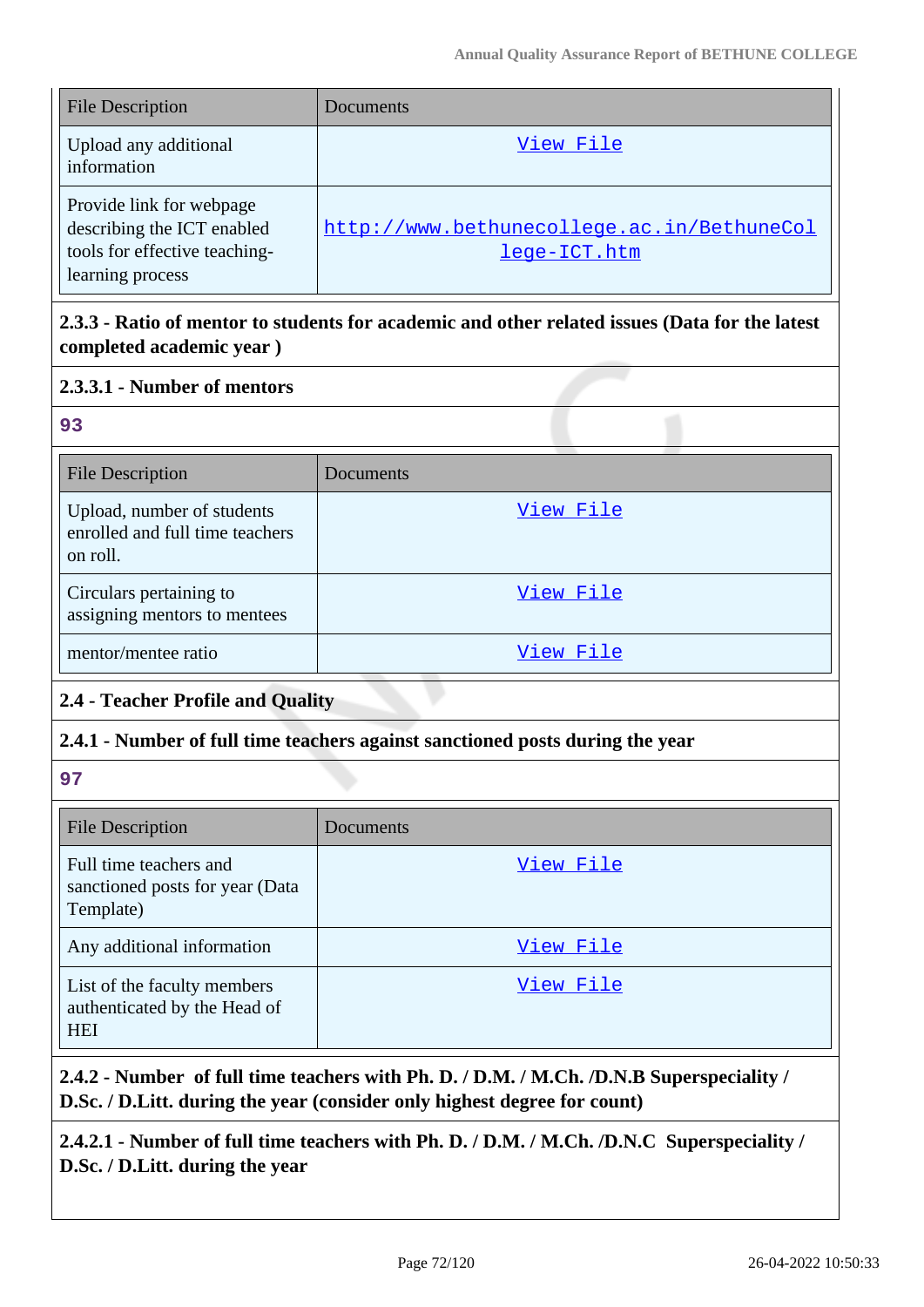| 66                                                                                                                                                                                    |           |
|---------------------------------------------------------------------------------------------------------------------------------------------------------------------------------------|-----------|
| <b>File Description</b>                                                                                                                                                               | Documents |
| Any additional information                                                                                                                                                            | View File |
| List of number of full time<br>teachers with Ph. D. $/$ D.M. $/$<br>M.Ch./ D.N.B Super specialty /<br>D.Sc. / D.Litt. and number of<br>full time teachers for year (Data<br>Template) | View File |

**2.4.3 - Number of years of teaching experience of full time teachers in the same institution (Data for the latest completed academic year)**

## **2.4.3.1 - Total experience of full-time teachers**

**97**

| <b>File Description</b>                                                                                 | Documents |
|---------------------------------------------------------------------------------------------------------|-----------|
| Any additional information                                                                              | View File |
| List of Teachers including their<br>PAN, designation, dept. and<br>experience details(Data<br>Template) | View File |

#### **2.5 - Evaluation Process and Reforms**

2.5.1 - Mechanism of internal assessment is transparent and robust in terms of frequency and mode. Write description within 200 words.

**Rules and regulations regarding the Internal Assessments of the College were clearly discussed with the students at the commencement of academic session. Time schedule and the duration of Internal Examinations were also clearly informed. In all examinations like class tests, prior to the University Level Theory Exams, results were duly intimated to the examinees and they were informed about the correct answers as well as improvements needed in their answer writing. Doubts of students were clarified by the teachers. Students were regularly made aware of their mistakes so that they do not repeat the mistakes. Students are often advised to rewrite answers and send it to the concerned teacher so that he /she is able to check whether the mistakes are properly understood and rectified by the students.**

**For the University Level Internal Assessments, again a robust and transparent mechanism is maintained .Here the question pattern**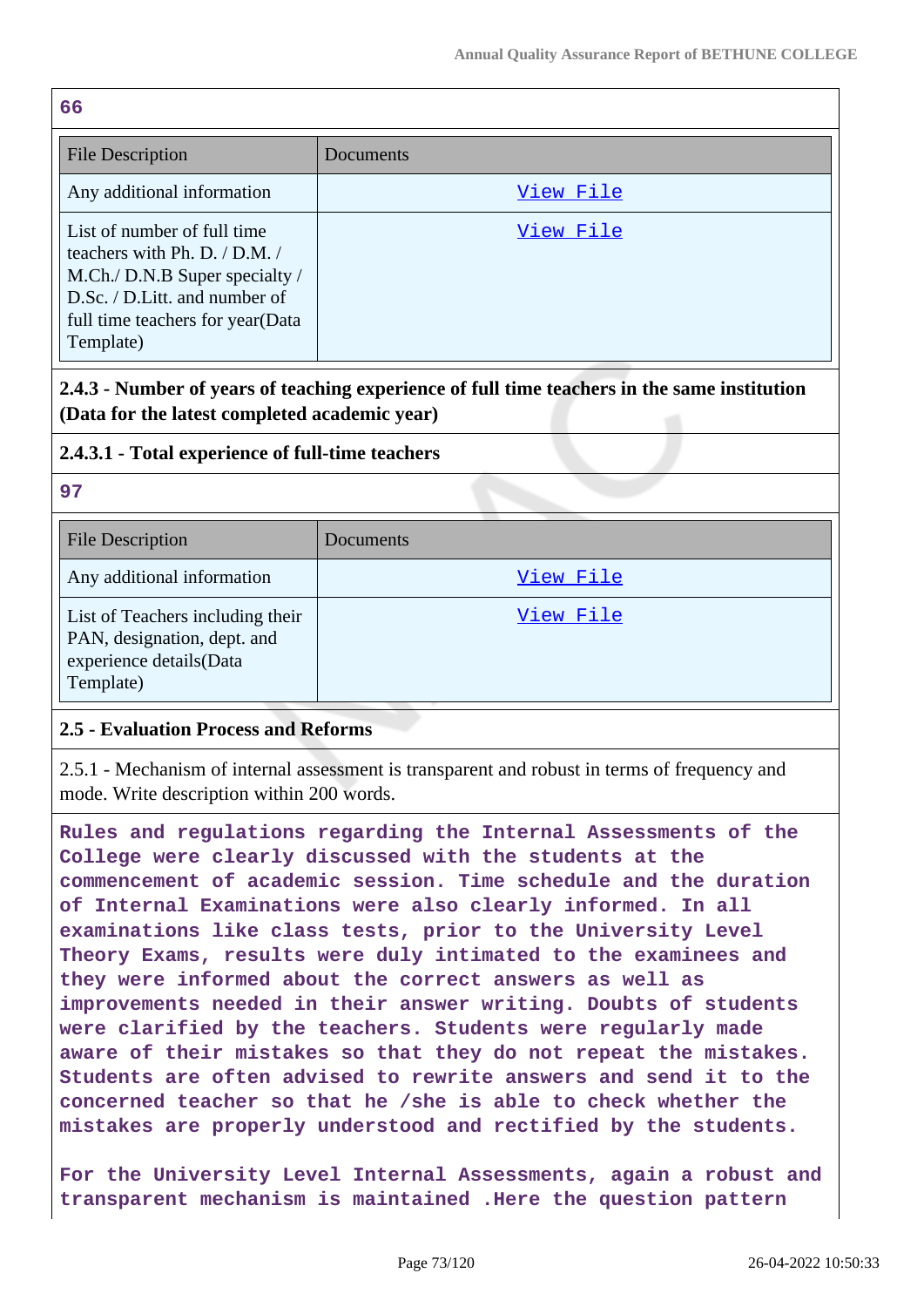**and marking system are explained to students beforehand. If a student fails to appear in any internal examination for some valid and inadvertent causes, necessary preparations then are made by teachers to conduct a separate evaluation of absentee candidate. Transparency and security of evaluation are ensured at every step of Internal Assessment.**

| File Description                | Documents                                                                                                                                                                                                                                                                                                                                                                                                                                                          |
|---------------------------------|--------------------------------------------------------------------------------------------------------------------------------------------------------------------------------------------------------------------------------------------------------------------------------------------------------------------------------------------------------------------------------------------------------------------------------------------------------------------|
| Any additional information      | View File                                                                                                                                                                                                                                                                                                                                                                                                                                                          |
| Link for additional information | https://drive.google.com/file/d/1k876rWi5E<br>P4r379tOU1pNxQb9GZc2I82/view?usp=sharing h<br>ttps://drive.google.com/file/d/1-lFrVe3ILD<br>DK4YVH0mxCsEkj7MVTVPcm/view?usp=sharing ht<br>tps://drive.google.com/file/d/1L8XWjvNcEjb<br>poVWValigMDk8UaYvo2Jn/view?usp=sharing htt<br>ps://drive.google.com/file/d/1TrTvCWRmbv4H<br>P274dzJ1UDj940EVBEd /view?usp=sharing http<br>s://drive.google.com/file/d/13aeY1-RxNLtmB<br>0z07zctCDD3uPK0i71R/view?usp=sharing |

2.5.2 - Mechanism to deal with internal examination related grievances is transparent, time- bound and efficient

**The college has developed a proper and efficient mechanism to deal with any kind of examination related grievance. If any error or discrepancy in students' result is reported , teachers and administrative staff take immediate care of it and efforts are constantly made to redress students' grievances. The College provides all necessary supports if a student wants to apply for review at University Level Examinations. Following the RTI Act, students under the aegis of University of Calcutta, can also apply for a self – evaluative scope of looking at the photocopy of answers scripts. In case, any marked difference is found in students' class performance and exam results, teachers endeavour to find out the cause and discuss the matter. There is also a Grievance Redressal Cell at College where students' grievances can be reported and immediately taken care of. Principal of the College and Academic Committee also hold special meeting on results and discuss if any grievance had been found. Feedback is also collected from students and parents and their suggestions are noted. Mentoring system has also been evolved where studentmentees are encouraged to share their problems with teachermentors to take proper measures to redress grievances.**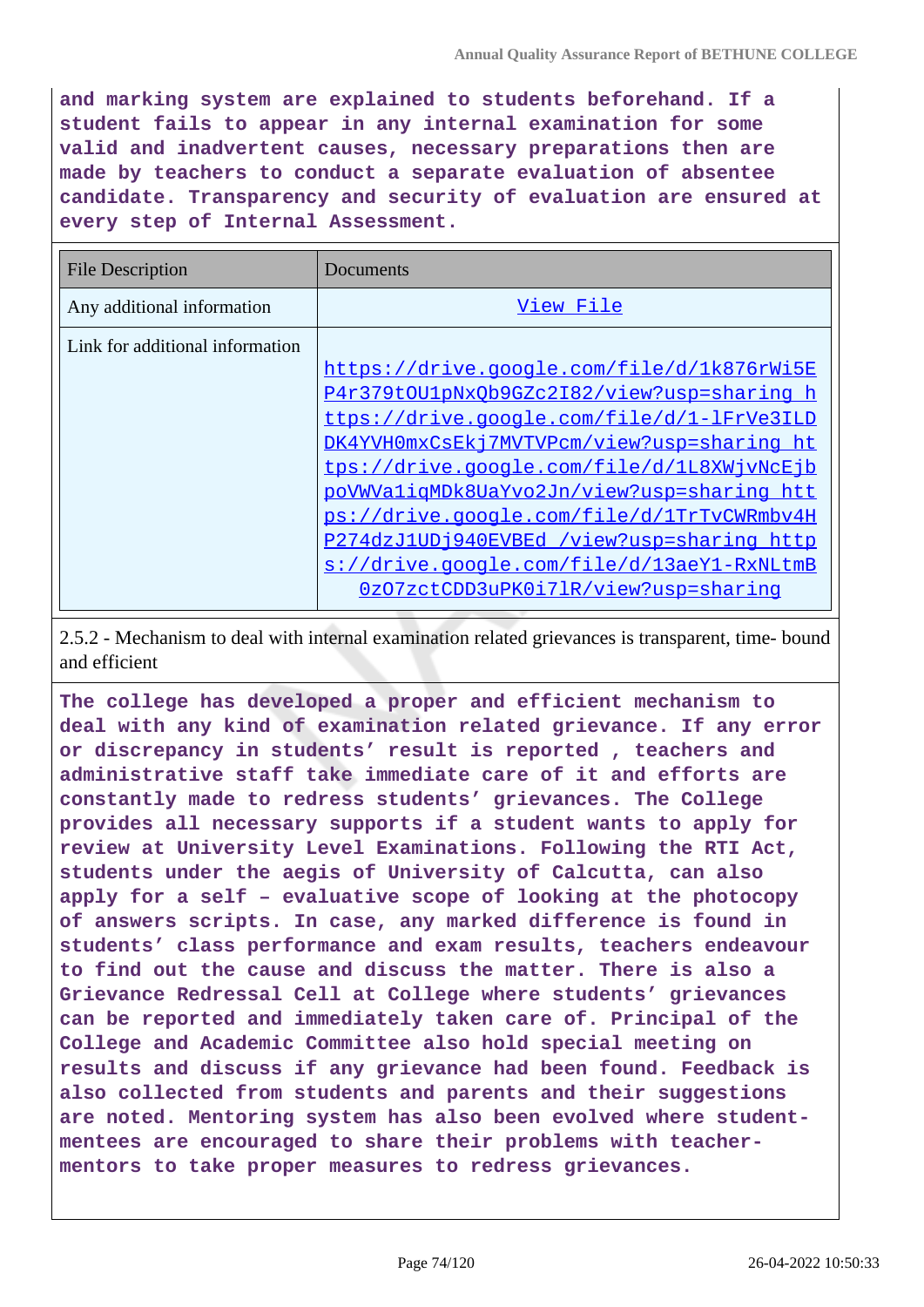| <b>File Description</b>         | Documents                                  |
|---------------------------------|--------------------------------------------|
| Any additional information      | View File                                  |
| Link for additional information |                                            |
|                                 | http://www.bethunecollege.ac.in/BethuneCol |
|                                 | lege-RTI.htm                               |

#### **2.6 - Student Performance and Learning Outcomes**

2.6.1 - Teachers and students are aware of the stated Programme and course outcomes of the Programmes offered by the institution.

**For an improved teaching-learning, it becomes extremely necessary that both the teachers and students are informed clearly about the programme outcomes, programme specific outcomes and course outcomes of the programmes offered. The clarity in understanding contents, scope and limitations (if any) of programme or course enables the faculty to plan for entire teaching process and to execute the lecture delivery in an efficient manner. These outcomes, when explained and communicated properly to the students, help them to comprehend what they are studying and what will be their final learning outcomes after completing the entire course.**

**In session 2020-21, due to Pandemic, each department of the college communicated the Programme Outcomes, Programme Specific Outcomes in Online mode at the commencement of classes, and it is clearly displayed on college website. The individual course outcomes of all subjects are also properly stated on the college website and discussed in online classes. Parents are also informed about PSOs at Parent- Teacher meetings. At the Orientation Programme and Principal's Address to 1st Semester students, Programme outcomes are also communicated. The college also motivated and sent teachers to attend special workshops, symposia on course development and programme outcome so that better result can be achieved.**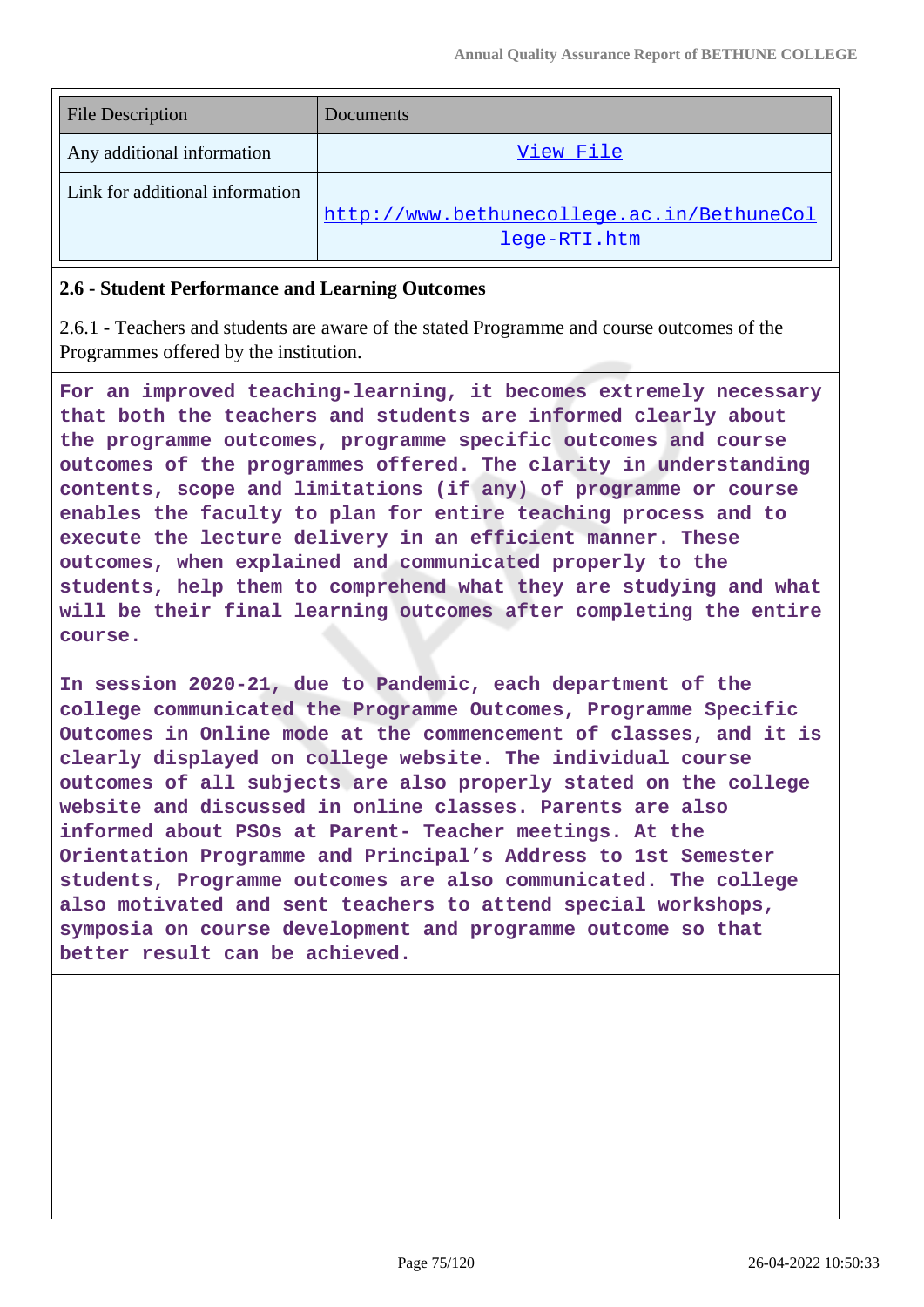| <b>File Description</b>                                 | Documents                                                                                                                      |
|---------------------------------------------------------|--------------------------------------------------------------------------------------------------------------------------------|
| Upload any additional<br>information                    | View File                                                                                                                      |
| Paste link for Additional<br>information                | https://docs.google.com/forms/d/e/1FAIpOLS<br>db278HWOEliFRhYuzCEmpmcL5H5qp4bzZnjuN8-GfX<br>PZP3dw/viewform?vc=0&c=0&w=1&flr=0 |
| Upload COs for all courses<br>(exemplars from Glossary) | View File                                                                                                                      |

2.6.2 - Attainment of Programme outcomes and course outcomes are evaluated by the institution.

**The college assigns prime importance to the evaluation of performance of the students. By monitoring the attainment of program outcomes, program specific outcomes, course outcomes, this college regularly attempts to evaluate whether the students are able to achieve their goals. Throughout the year the departmental faculty record the performance of each student. Remedial lectures are also provided so that students could make pace with the expected outcome . Class tests, internal assessments, tutorials, group discussions, Viva voce - all have their role in evaluation of attainment of learning outcomes. Finally university level theory and practical examinations help in measuring the attainment level. Each department endeavors to monitor if there is any marked difference in class test results and university level performance. College also takes feedbacks from students and parents which serve as important method of measuring the attainment of program goals. Students' placement survey and analysis of their progression into higher education also help the college to evaluate the attainment of PO, PSO. Moreover, the college has an active Career Counselling Cell which organizers seminars, webinars, workshops on job opportunities and arranges campus placements so that students can receive proper guidance and be more successful in future.**

| <b>File Description</b>                  | Documents                                                                    |
|------------------------------------------|------------------------------------------------------------------------------|
| Upload any additional<br>information     | View File                                                                    |
| Paste link for Additional<br>information | http://www.bethunecollege.ac.in/bethuneCol<br>lege/BethuneCollege-PSO-CO.htm |

**2.6.3 - Pass percentage of Students during the year**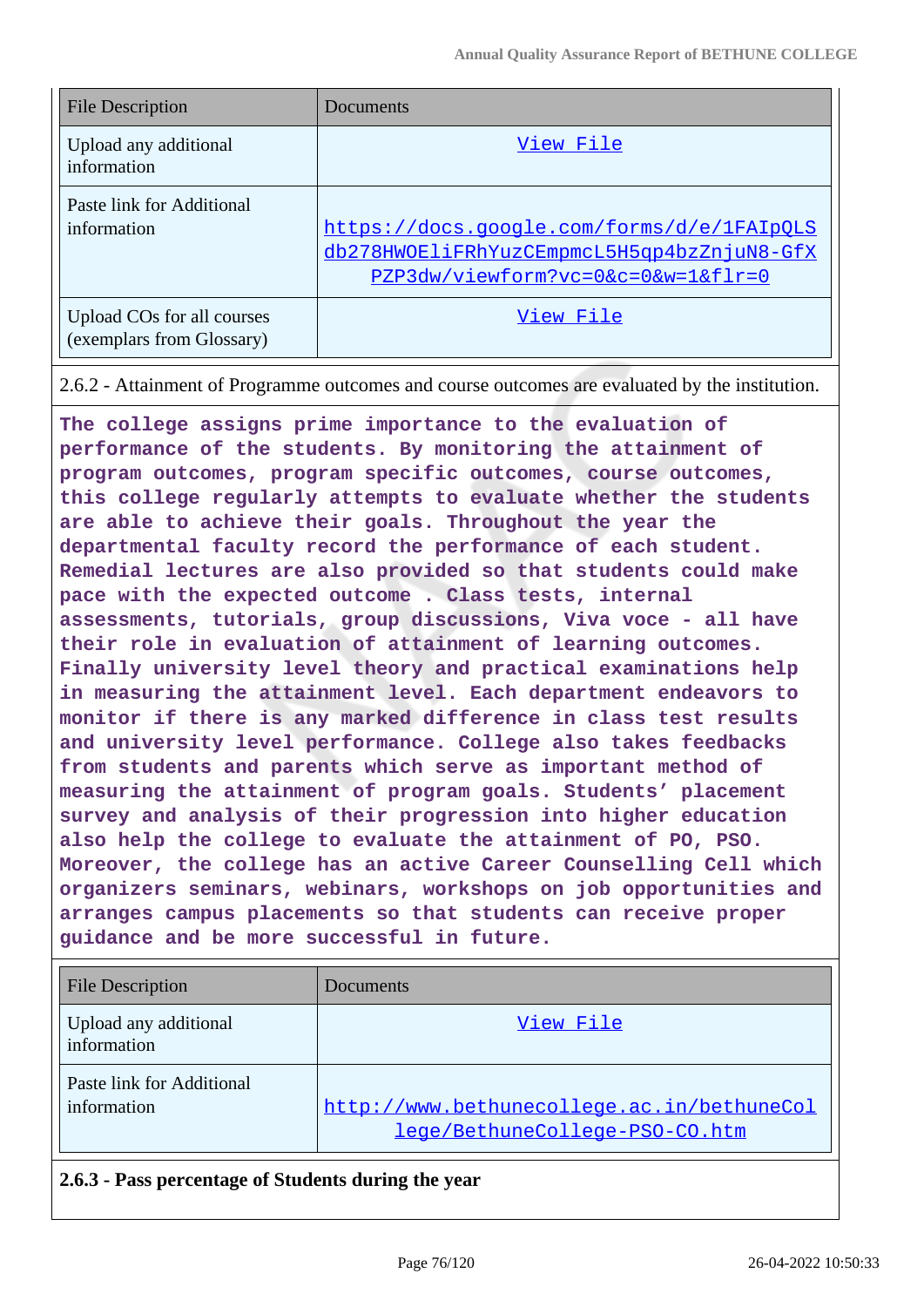## **2.6.3.1 - Total number of final year students who passed the university examination during the year**

#### **549**

| File Description                                                                                                            | Documents                                                                                        |
|-----------------------------------------------------------------------------------------------------------------------------|--------------------------------------------------------------------------------------------------|
| Upload list of Programmes and<br>number of students passed and<br>appeared in the final year<br>examination (Data Template) | View File                                                                                        |
| Upload any additional<br>information                                                                                        | View File                                                                                        |
| Paste link for the annual report                                                                                            | http://www.bethunecollege.ac.in/IQAC/annua<br>IReports/BethuneCollege-Annual-<br>Report-2021.pdf |

**2.7 - Student Satisfaction Survey**

**2.7.1 - Student Satisfaction Survey (SSS) on overall institutional performance (Institution may design its own questionnaire) (results and details need to be provided as a weblink)**

[http://www.bethunecollege.ac.in/IQAC/sss/StudentsSatisfactionSurv](http://www.bethunecollege.ac.in/IQAC/sss/StudentsSatisfactionSurvey-2021.pdf) [ey-2021.pdf](http://www.bethunecollege.ac.in/IQAC/sss/StudentsSatisfactionSurvey-2021.pdf)

**RESEARCH, INNOVATIONS AND EXTENSION**

**3.1 - Resource Mobilization for Research**

**3.1.1 - Grants received from Government and non-governmental agencies for research projects / endowments in the institution during the year (INR in Lakhs)**

**3.1.1.1 - Total Grants from Government and non-governmental agencies for research projects / endowments in the institution during the year (INR in Lakhs)**

**Grants are not received during the financial year.**

| <b>File Description</b>                                                              | Documents |
|--------------------------------------------------------------------------------------|-----------|
| Any additional information                                                           | View File |
| e-copies of the grant award<br>letters for sponsored research<br>projects/endowments | View File |
| List of endowments / projects<br>with details of grants (Data<br>Template)           | View File |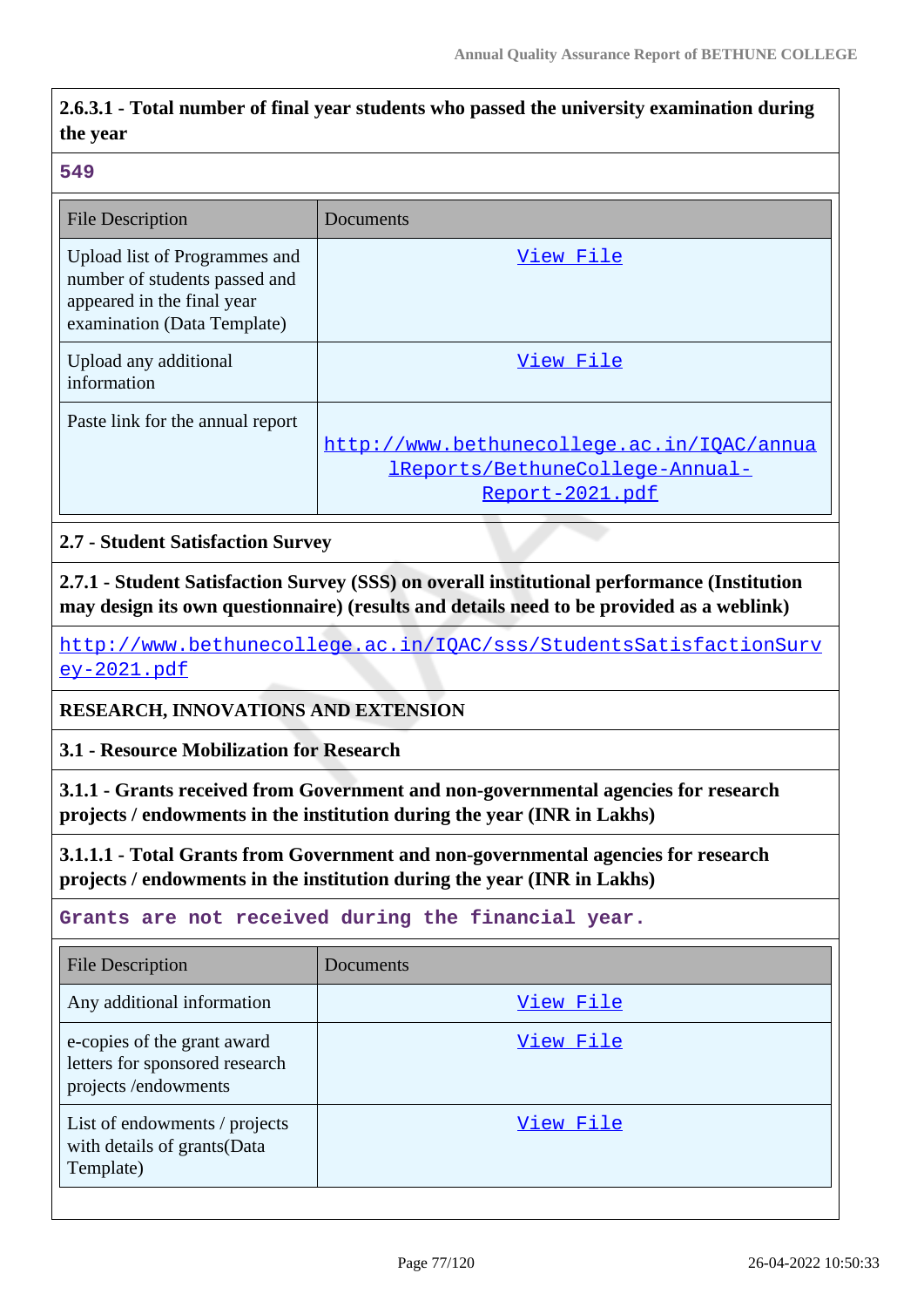## **3.1.2 - Number of departments having Research projects funded by government and non government agencies during the year**

## **3.1.2.1 - Number of departments having Research projects funded by government and nongovernment agencies during the year**

| $\overline{2}$                                                   |                    |
|------------------------------------------------------------------|--------------------|
| <b>File Description</b>                                          | Documents          |
| List of research projects and<br>funding details (Data Template) | View File          |
| Any additional information                                       | View File          |
| Supporting document from<br><b>Funding Agency</b>                | View File          |
| Paste link to funding agency<br>website                          | https://icssr.org/ |

**3.1.3 - Number of Seminars/conferences/workshops conducted by the institution during the year**

**3.1.3.1 - Total number of Seminars/conferences/workshops conducted by the institution during the year**

#### **81**

| <b>File Description</b>                                              | Documents |
|----------------------------------------------------------------------|-----------|
| Report of the event                                                  | View File |
| Any additional information                                           | View File |
| List of workshops/seminars<br>during last 5 years (Data<br>Template) | View File |

### **3.2 - Research Publications and Awards**

**3.2.1 - Number of papers published per teacher in the Journals notified on UGC website during the year**

**3.2.1.1 - Number of research papers in the Journals notified on UGC website during the year**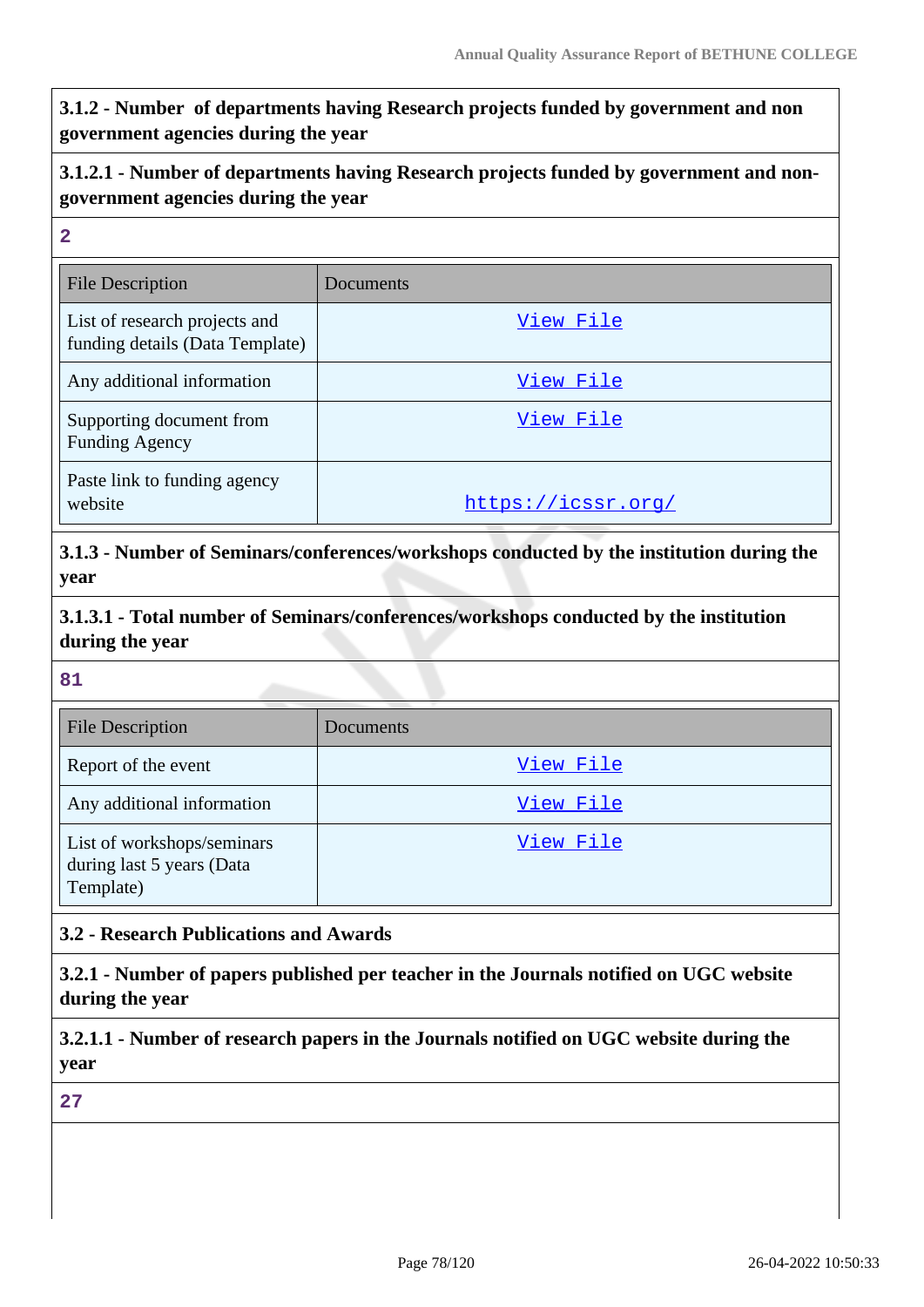| <b>File Description</b>                                                                                     | Documents |
|-------------------------------------------------------------------------------------------------------------|-----------|
| Any additional information                                                                                  | View File |
| List of research papers by title,<br>author, department, name and<br>year of publication (Data<br>Template) | View File |

**3.2.2 - Number of books and chapters in edited volumes/books published and papers published in national/ international conference proceedings per teacher during the year**

**3.2.2.1 - Total number of books and chapters in edited volumes/books published and papers in national/ international conference proceedings during the year**

#### **184**

| <b>File Description</b>                                                      | Documents |
|------------------------------------------------------------------------------|-----------|
| Any additional information                                                   | View File |
| List books and chapters edited<br>volumes/books published (Data<br>Template) | View File |

### **3.3 - Extension Activities**

3.3.1 - Extension activities are carried out in the neighborhood community, sensitizing students to social issues, for their holistic development, and impact thereof during the year

**During the pandemic, Bethune College COVID Squad initiative was started under Students' Activity Cell on 28.04.2021, for providing help to the families of the students and staff. However, by the end of May, it was able to help almost 150 people of the state by providing oxygen-cylinders, hospital-beds, foodfacilities, RTPCR-tests etc.**

**In 2020-21 session, students participated in several activities organized by NSS unit of the college. Workshops on Rabindra Sangeet, Photography, Eastern Dance etc. were organized by Student Activity Cell throughout the session. Students celebrated Independence Day, Republic Day, World Environment Day, Teachers Day, Rabindra Jayanti. 10 students participated in online Yogasana competition (19.03.2021). All the videos were sent to the Honorable Judge Dr. Malay Kumar Mukhopadhyay, Joint DPI, Bikash Bhavan, Saltlake, Kolkata for preparing positional ranks.**

**Other programmes worth mentioning :**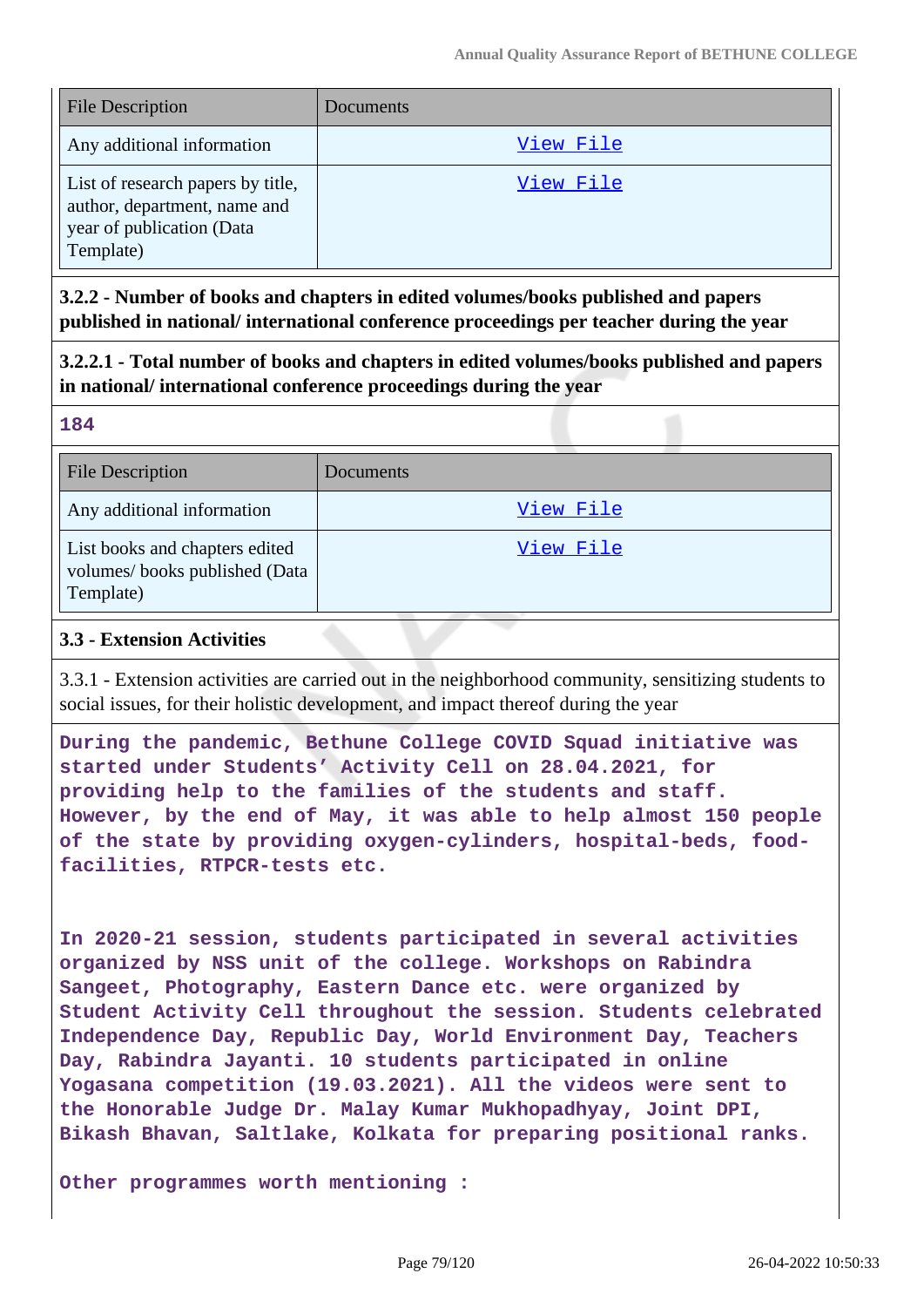**•Awareness Programme on "Biodiversity: Conservation and Commitment" organized by Department of Botany (UG Semester-V) under DBT Star College Scheme.**

**•Photography Contest on World Wildlife Day organized by Department of Botany under DBT Star College Scheme from 3rd March to 31st March, 2021**

**•Sanskrit Day organized by Department of Sanskrit on 03.08.2020.**

**•International Mother Language Day organized by the UG and PG Botany students on 21.02.2021 (online).**

| <b>File Description</b>                  | Documents                                                                                                                         |
|------------------------------------------|-----------------------------------------------------------------------------------------------------------------------------------|
| Paste link for additional<br>information | https://voutu.be/Vnvpj-SFnt<br>https://www.youtube.com/watch?v=d435Ek02I9<br>A<br>https://www.youtube.com/watch?v=CLlWOPKUj-<br>W |
| Upload any additional<br>information     | View File                                                                                                                         |

**3.3.2 - Number of awards and recognitions received for extension activities from government / government recognized bodies during the year**

**3.3.2.1 - Total number of awards and recognition received for extension activities from Government/ government recognized bodies during the year**

**13**

| <b>File Description</b>                                                       | Documents |
|-------------------------------------------------------------------------------|-----------|
| Any additional information                                                    | View File |
| Number of awards for extension<br>activities in last 5 year(Data<br>Template) | View File |
| e-copy of the award letters                                                   | View File |

**3.3.3 - Number of extension and outreach programs conducted by the institution through NSS/NCC/Red cross/YRC etc., ( including the programmes such as Swachh Bharat, AIDS awareness, Gender issues etc. and/or those organized in collaboration with industry, community and NGOs ) during the year**

**3.3.3.1 - Number of extension and outreach Programs conducted in collaboration with industry, community and Non- Government Organizations through NSS/ NCC/ Red Cross/**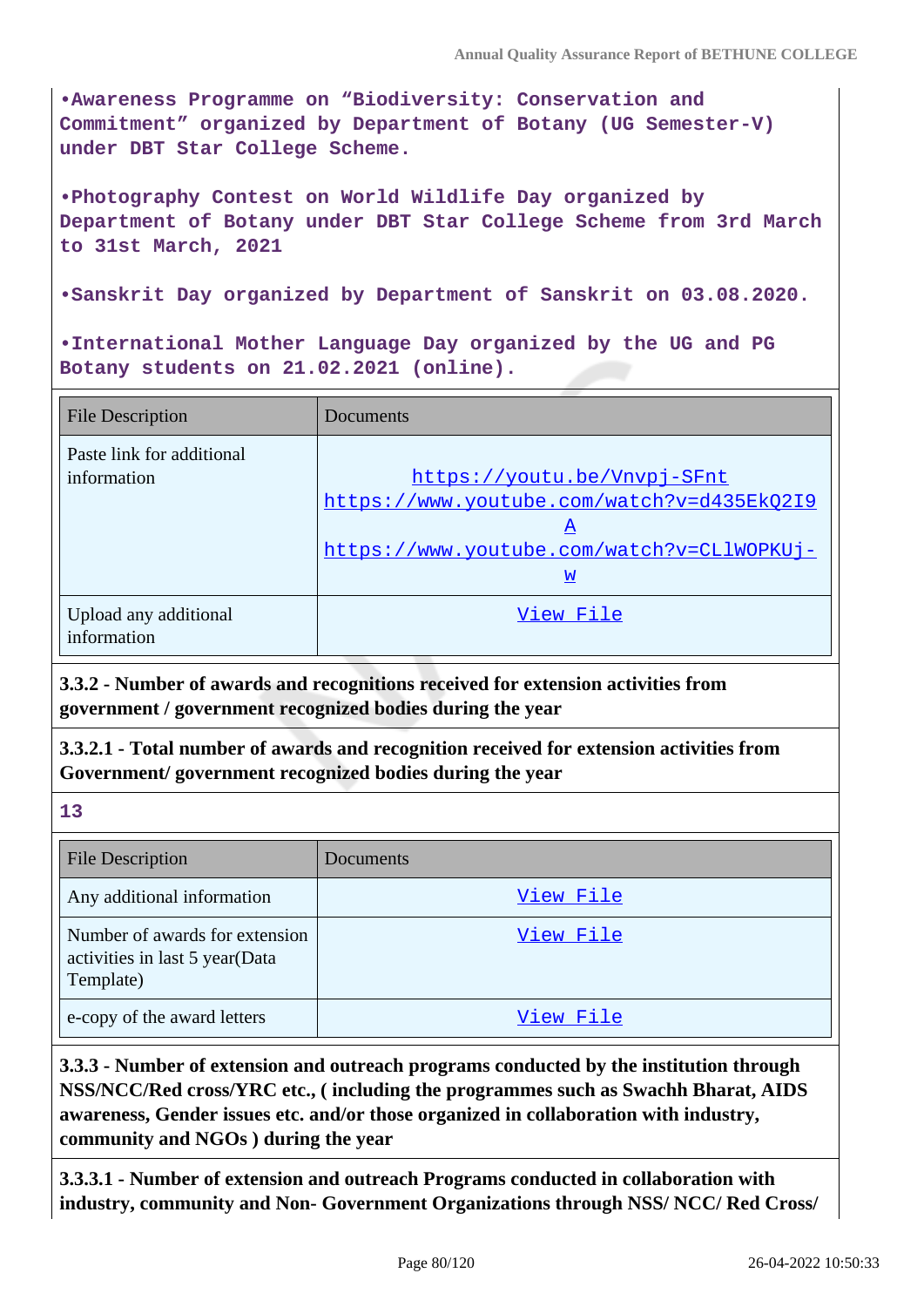## **YRC etc., during the year**

## **10** File Description Documents Reports of the event organized | [View File](https://assessmentonline.naac.gov.in/storage/app/public/aqar/17856/17856_36_79.docx?1650993629) Any additional information and the state of the [View File](https://assessmentonline.naac.gov.in/storage/app/public/aqar/17856/17856_36_80.pdf?1650993629) Number of extension and outreach Programmes conducted with industry, community etc for the last year (Data Template) [View File](https://assessmentonline.naac.gov.in/storage/app/public/aqar/17856/17856_36_81.xlsx?1650993629)

**3.3.4 - Number of students participating in extension activities at 3.3.3. above during the year**

**3.3.4.1 - Total number of Students participating in extension activities conducted in collaboration with industry, community and Non- Government Organizations through NSS/ NCC/ Red Cross/ YRC etc., during the year**

|  | ۰.<br>w |
|--|---------|
|  |         |

| <b>File Description</b>                                                                                 | Documents |
|---------------------------------------------------------------------------------------------------------|-----------|
| Report of the event                                                                                     | View File |
| Any additional information                                                                              | View File |
| Number of students<br>participating in extension<br>activities with Govt. or NGO<br>etc (Data Template) | View File |

#### **3.4 - Collaboration**

**3.4.1 - The Institution has several collaborations/linkages for Faculty exchange, Student exchange, Internship, Field trip, On-the- job training, research etc during the year**

| 4                                                                                     |           |
|---------------------------------------------------------------------------------------|-----------|
| <b>File Description</b>                                                               | Documents |
| e-copies of linkage related<br>Document                                               | View File |
| Details of linkages with<br>institutions/industries for<br>internship (Data Template) | View File |
| Any additional information                                                            | View File |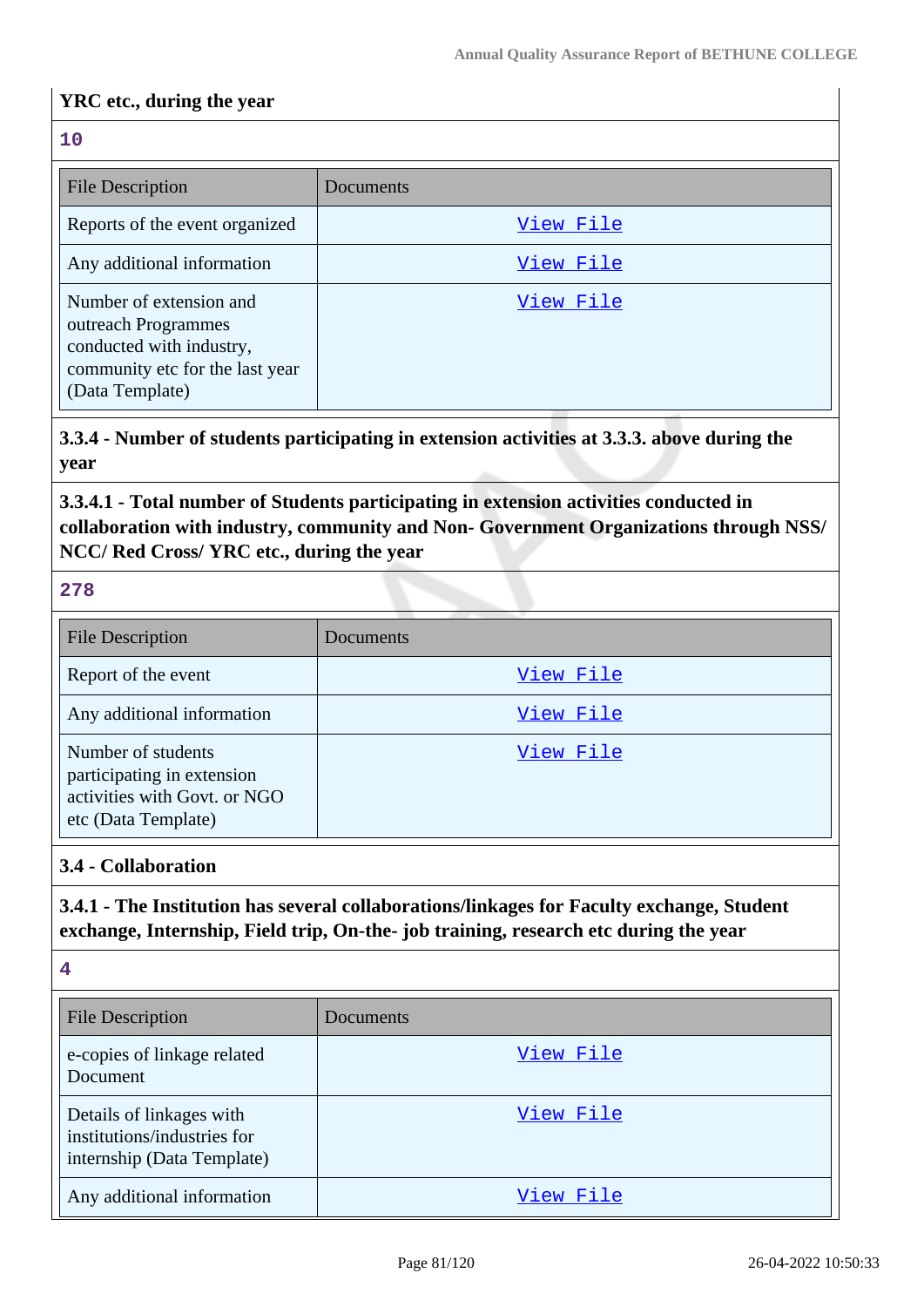**3.4.2 - Number of functional MoUs with national and international institutions, universities, industries, corporate houses etc. during the year**

## **3.4.2.1 - Number of functional MoUs with Institutions of national, international importance, other universities, industries, corporate houses etc. during the year**

| 1                                                                                                                                   |           |
|-------------------------------------------------------------------------------------------------------------------------------------|-----------|
| <b>File Description</b>                                                                                                             | Documents |
| e-Copies of the MoUs with<br>institution./industry/corporate<br>houses                                                              | View File |
| Any additional information                                                                                                          | View File |
| Details of functional MoUs<br>with institutions of national,<br>international importance, other<br>universities etc during the year | View File |

## **INFRASTRUCTURE AND LEARNING RESOURCES**

#### **4.1 - Physical Facilities**

4.1.1 - The Institution has adequate infrastructure and physical facilities for teaching- learning. viz., classrooms, laboratories, computing equipment etc.

**The College has a well-developed campus of 8926 sq. metres with six buildings dedicated towards updated teaching learning process. It is equipped with modern facilities and learning resources in terms of library, laboratories, computer centre, class room teaching, seminars, conferences and workshop to achieve academic excellence according to its vision and strategic objectives. Sharing of laboratory facilities is also encouraged between faculties. Multi Facility Centre for Arts and Science facilitate higher studies and research activities among students. Laboratories are equipped with necessary instruments, chemicals, softwares for the interest of students in resonance with the current syllabus. Libraries are Open access and fully computerized with multi-user Linux-Fedora based library software Libsys 7.0 Web Version. Library Automation is enabled by RFID technology since 2019. Computer centres are updated with current version of softwares and required hardwares. Support facilities include a well-maintained canteen, auditorium, sports ground, sports room, Prayer Hall, gymnasium, medicinal plants garden and a newly inaugurated Archive cum library including century old books, documents, journals and monographs. Classes are scheduled for optimal utilization of the available physical infrastructure**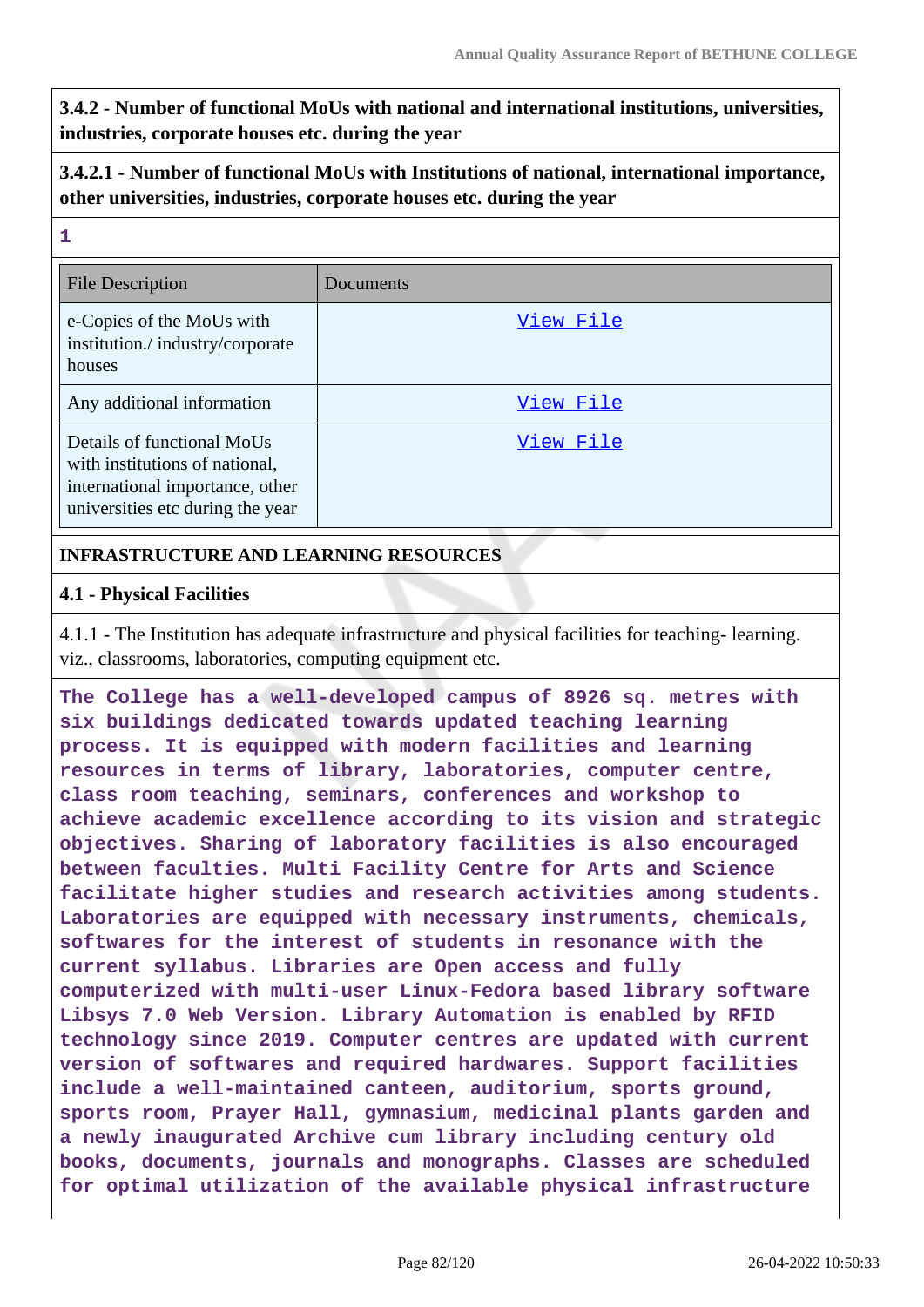**which include smart boards, LCD Projectors and wi-fi necessary to keep track with the current trends in teaching-learning.**

| <b>File Description</b>                  | Documents                                                             |
|------------------------------------------|-----------------------------------------------------------------------|
| Upload any additional<br>information     | View File                                                             |
| Paste link for additional<br>information | http://www.bethunecollege.ac.in/BethuneCol<br>lege-Infrastructure.htm |

4.1.2 - The Institution has adequate facilities for cultural activities, sports, games (indoor, outdoor), gymnasium, yoga centre etc.

**The institution gives utmost importance to the overall development of the students and organizes various sports, games, and cultural activities on campus regularly. The Institution maintains a big field for sports and games, a Badminton Court and a Gymnasium with some necessary instruments. The college holds its Annual Sports Meet in the month of December or January every year. The college games room has indoor games like Carom and Chess, a table tennis board and other sports equipments purchased from the Development Grant. The college also provides for regular practicing of various throw and jump events. As far as the physical fitness section is concerned, the games room offers the students with bi- cycle, agro meter, twister, chest-expander, and ladies' cycle. Besides this the college also participates in various inter- college sports meets and has many prizes to its credit.**

**To encourage the cultural activities the institution hosts an inter college meet and intra college competitions as a prelude, where western and eastern classical and contemporary music, dance, elocution, drama, non-fire cooking, painting is performed by students. The students participate in year-round celebration of national festivals , important dates, of the calendar and birth anniversaries of stalwarts.**

| <b>File Description</b>                  | <b>Documents</b>                                |
|------------------------------------------|-------------------------------------------------|
| Upload any additional<br>information     | View File                                       |
| Paste link for additional<br>information | http://www.bethunecollege.ac.in/default.ht<br>m |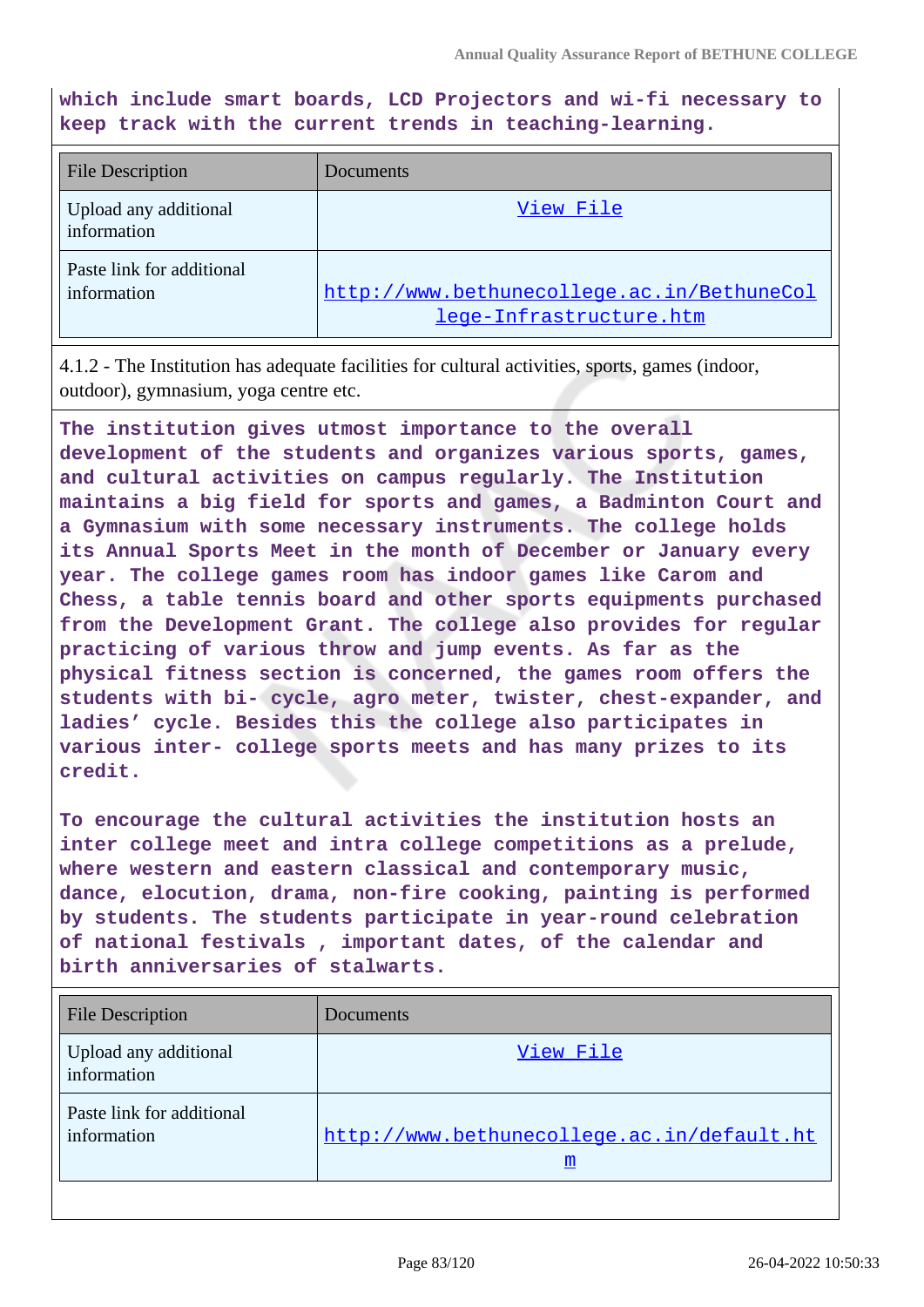**4.1.3 - Number of classrooms and seminar halls with ICT- enabled facilities such as smart class, LMS, etc.**

#### **28**

#### **4.1.3.1 - Number of classrooms and seminar halls with ICT facilities**

**28**

| <b>File Description</b>                                                                                   | Documents                                                  |
|-----------------------------------------------------------------------------------------------------------|------------------------------------------------------------|
| Upload any additional<br>information                                                                      | View File                                                  |
| Paste link for additional<br>information                                                                  | http://www.bethunecollege.ac.in/BethuneCol<br>lege-ICT.htm |
| <b>Upload Number of classrooms</b><br>and seminar halls with ICT<br>enabled facilities (Data<br>Template) | View File                                                  |

**4.1.4 - Expenditure, excluding salary for infrastructure augmentation during the year (INR in Lakhs)**

## **4.1.4.1 - Expenditure for infrastructure augmentation, excluding salary during the year (INR in lakhs)**

#### **9359251**

| <b>File Description</b>                                                                            | Documents |
|----------------------------------------------------------------------------------------------------|-----------|
| Upload any additional<br>information                                                               | View File |
| Upload audited utilization<br>statements                                                           | View File |
| <b>Upload Details of budget</b><br>allocation, excluding salary<br>during the year (Data Template) | View File |

#### **4.2 - Library as a Learning Resource**

4.2.1 - Library is automated using Integrated Library Management System (ILMS)

```
· Name of ILMS software: Libsys
```

```
· Nature of automation (fully or partially): Fully
```
**· Version: Web Version 7.0**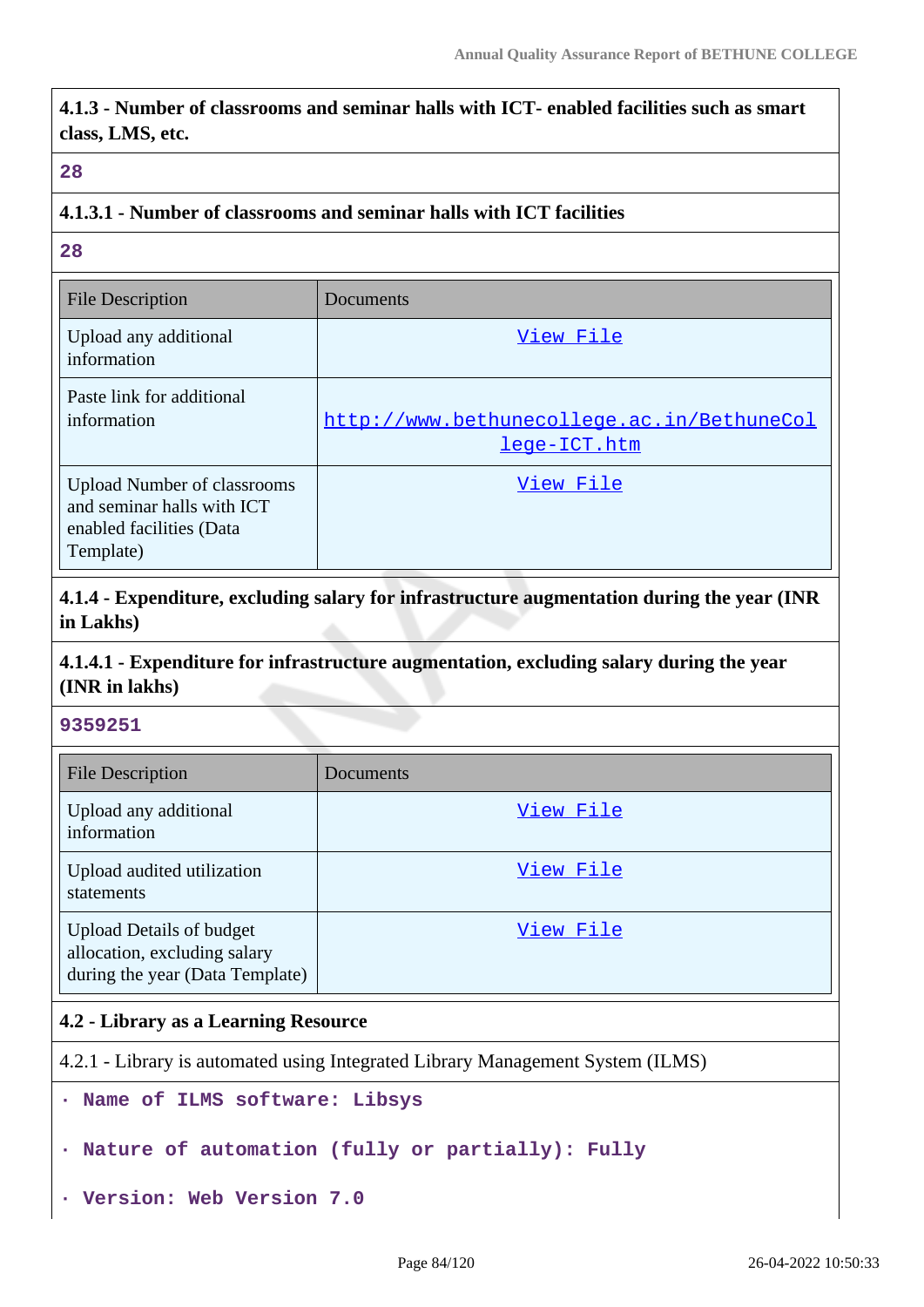## **· Year of Automation: 2019**

| Documents                                                                                                                                                                                                     |
|---------------------------------------------------------------------------------------------------------------------------------------------------------------------------------------------------------------|
| View File                                                                                                                                                                                                     |
| http://www.bethunecollege.ac.in/BethuneCol<br>lege-Library.htm                                                                                                                                                |
| A. Any 4 or more of the above<br>4.2.2 - The institution has subscription for<br>the following e-resources e-journals e-<br>ShodhSindhu Shodhganga Membership e-<br><b>books Databases Remote access toe-</b> |
| Documents                                                                                                                                                                                                     |
| View File                                                                                                                                                                                                     |
| View File                                                                                                                                                                                                     |
|                                                                                                                                                                                                               |

#### **4.2.3 - Expenditure for purchase of books/e-books and subscription to journals/e- journals during the year (INR in Lakhs)**

**4.2.3.1 - Annual expenditure of purchase of books/e-books and subscription to journals/ejournals during the year (INR in Lakhs)**

#### **313910**

| <b>File Description</b>                                                                                                       | Documents |
|-------------------------------------------------------------------------------------------------------------------------------|-----------|
| Any additional information                                                                                                    | View File |
| Audited statements of accounts                                                                                                | View File |
| Details of annual expenditure<br>for purchase of books/e-books<br>and journals/e- journals during<br>the year (Data Template) | View File |

**4.2.4 - Number per day usage of library by teachers and students ( foot falls and login data for online access) (Data for the latest completed academic year)**

**4.2.4.1 - Number of teachers and students using library per day over last one year**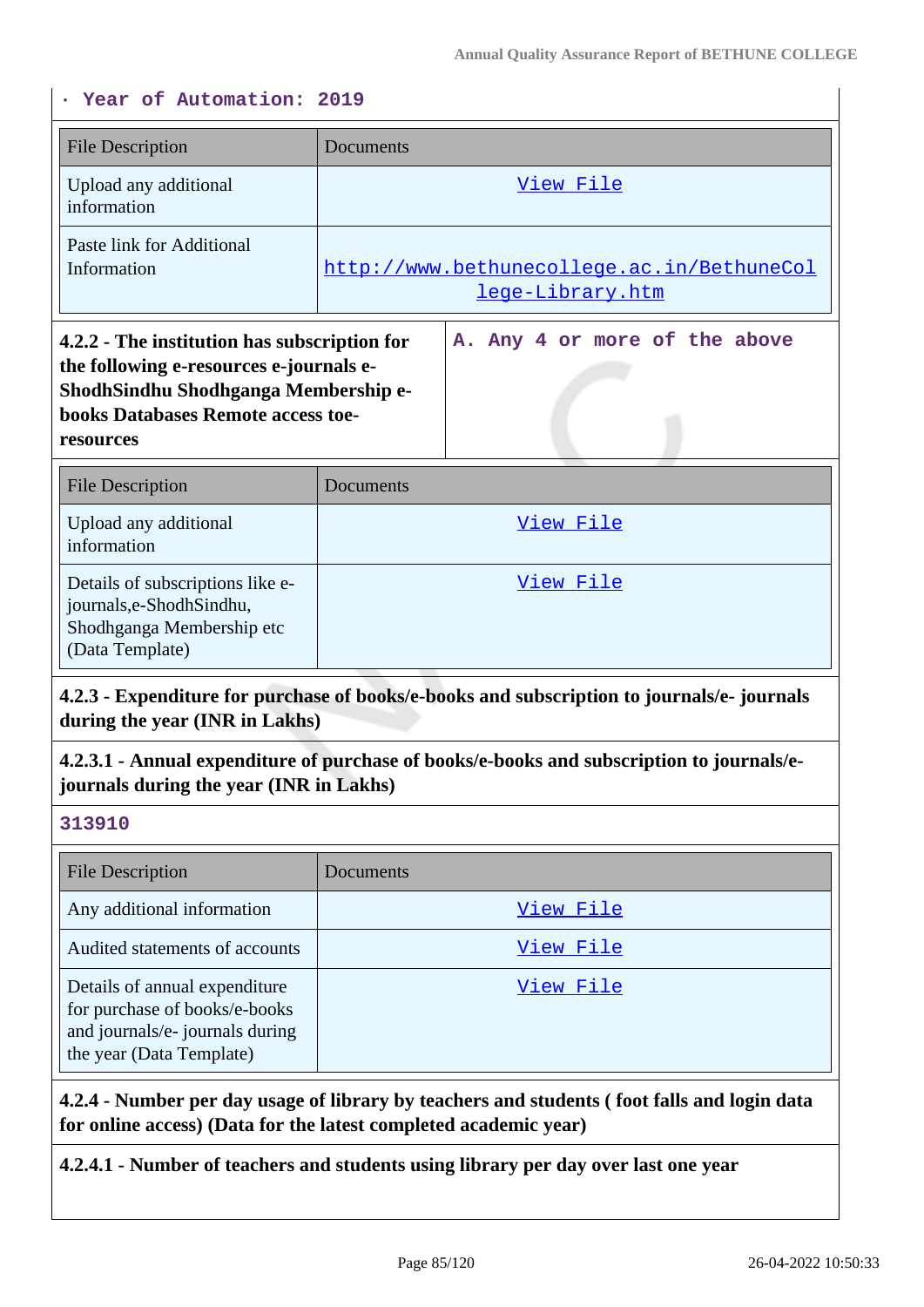| 456                                                  |           |
|------------------------------------------------------|-----------|
| <b>File Description</b>                              | Documents |
| Any additional information                           | View File |
| Details of library usage by<br>teachers and students | View File |

## **4.3 - IT Infrastructure**

4.3.1 - Institution frequently updates its IT facilities including Wi-Fi

**IT facilities have been updated on regular basis. Also, new IT equipment has been purchased as per the requirements. Overall in every year, our computer laboratories were upgraded or new laboratories set up for new requirements. Initially the college was using 32 mbps bandwidth in the campus. In 2018-2019 it was updated to 40 mbps bandwidth. Faculty and Students can avail the Wi-Fi facilities 24x7, 365 days with a common user-Id. Internet facility is provided in many of the classrooms, laboratories and the offices through Wi-Fi. Where high speed connectivity is required, wired connection through optical cable LAN services is provided to the departments. A dedicated computer center with 14 desktops is provided for browsing & accessing e-resources besides computer labs in Mathematics and Statistics department.**

| <b>File Description</b>                  | Documents                                                      |
|------------------------------------------|----------------------------------------------------------------|
| Upload any additional<br>information     | View File                                                      |
| Paste link for additional<br>information | http://www.bethunecollege.ac.in/BethuneCol<br>lege-Library.htm |

## **4.3.2 - Number of Computers**

# **167** File Description Documents Upload any additional information [View File](https://assessmentonline.naac.gov.in/storage/app/public/aqar/17856/17856_49_111.pdf?1650993630) Student – computer ratio and a view File **4.3.3 - Bandwidth of internet connection in the Institution B. 30 - 50MBPS**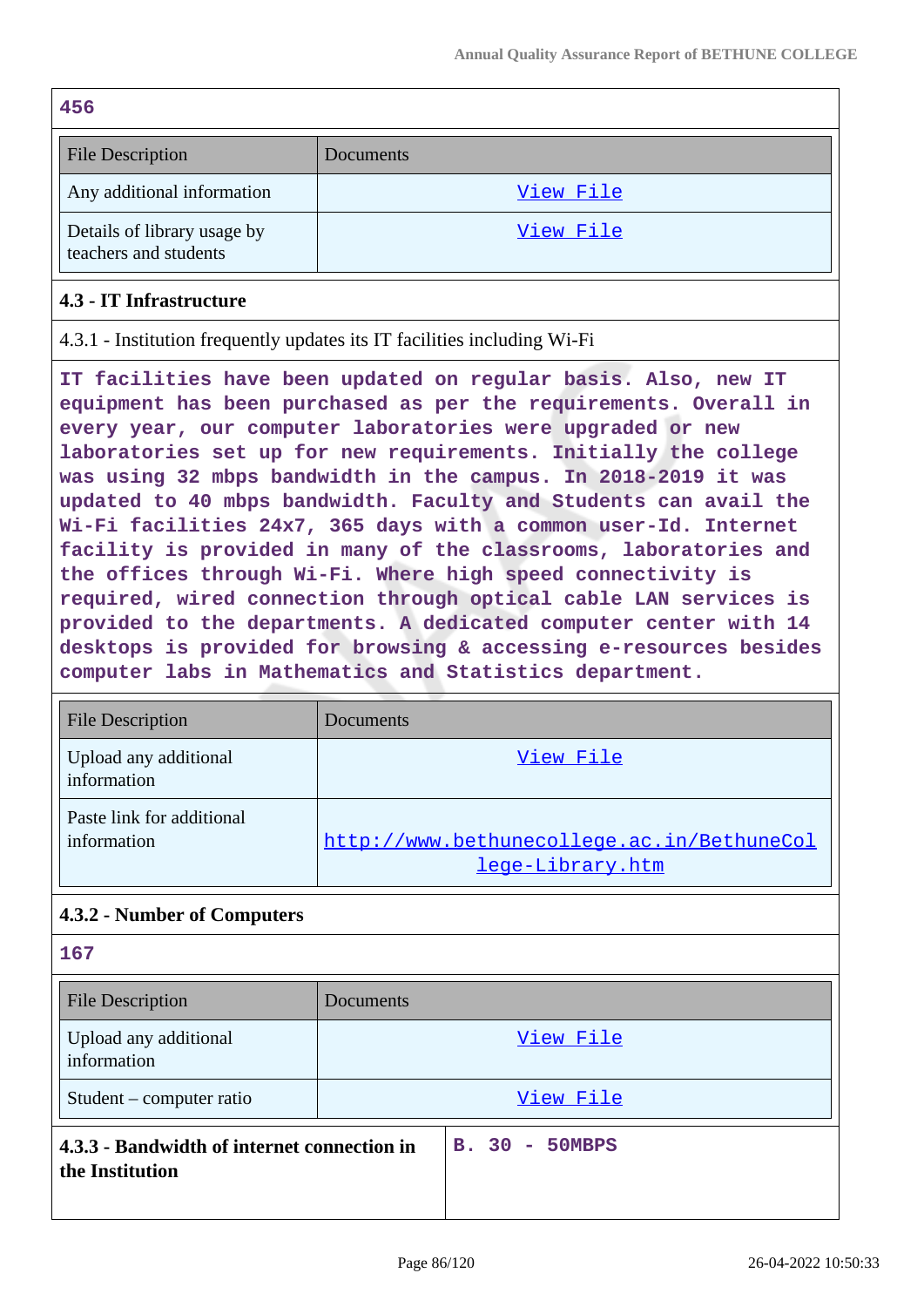| <b>File Description</b>                                                        | Documents |
|--------------------------------------------------------------------------------|-----------|
| Upload any additional<br>Information                                           | View File |
| Details of available bandwidth<br>of internet connection in the<br>Institution | View File |

## **4.4 - Maintenance of Campus Infrastructure**

**4.4.1 - Expenditure incurred on maintenance of infrastructure (physical and academic support facilities) excluding salary component during the year (INR in Lakhs)**

**4.4.1.1 - Expenditure incurred on maintenance of infrastructure (physical facilities and academic support facilities) excluding salary component during the year (INR in lakhs)**

#### **1843606**

| <b>File Description</b>                                                                                                        | Documents |
|--------------------------------------------------------------------------------------------------------------------------------|-----------|
| Upload any additional<br>information                                                                                           | View File |
| Audited statements of accounts.                                                                                                | View File |
| Details about assigned budget<br>and expenditure on physical<br>facilities and academic support<br>facilities (Data Templates) | View File |

4.4.2 - There are established systems and procedures for maintaining and utilizing physical, academic and support facilities - laboratory, library, sports complex, computers, classrooms etc.

**The Institution has started utilising the fund received from DBT STAR College Scheme for purchasing sophisticated instruments for upgradation and setting up of new Laboratories, purchase of highend books for disciplines involved and carrying out beyond-thesyllabus projects for under-grad students. Because of the closure due to Pandemic, online Teaching-learning, exams related works, conducting certificate courses and other co-curricular and extracurricular activities continued using latest technologies and apps. E-books and e-journals were accessed through INFLIBNET - N-LIST consortium by students and teachers. In the Website Students' corner, 4-quadrant e-content was developed with contributions from faculty. The physical, academic and support facilities are maintained by College teaching and non-teaching staff Support facilities include a well-maintained canteen, auditorium, sports ground, sports room, Prayer Hall, gymnasium, medicinal plants garden and a newly inaugurated Archive cum**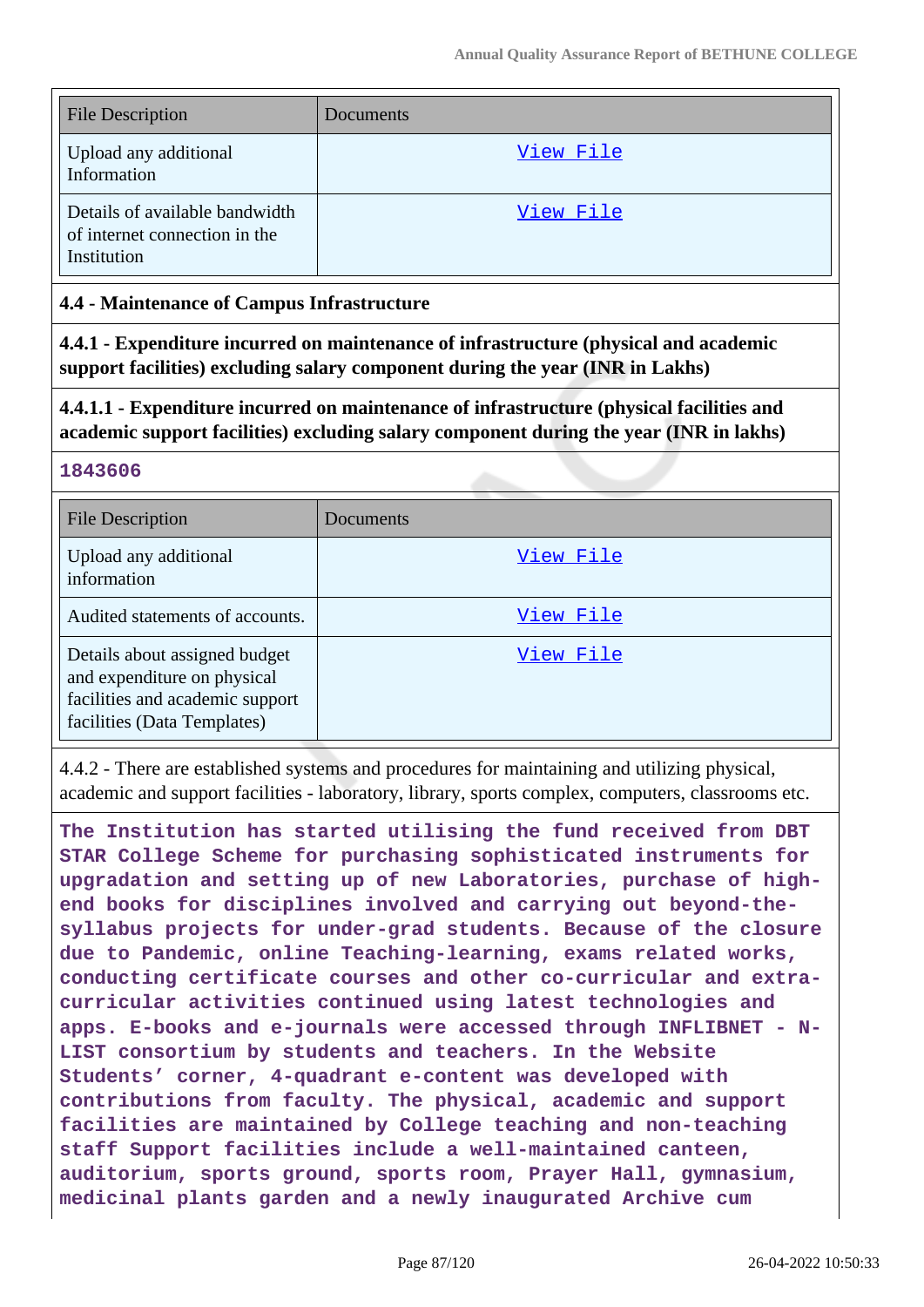**library including century old books, documents, journals and monographs. Classrooms are equipped with smart boards, LCD Projectors and wi-fi necessary to keep track with the current trends in teaching learning. Computers and Internet was regularly checked to keep them running during lockdown. The Institution has been sanitised regularly with automated machines by support staff during the period. Sanitizer machines have been installed strategically in the campus.**

| <b>File Description</b>                  | Documents                                                                                                              |
|------------------------------------------|------------------------------------------------------------------------------------------------------------------------|
| Upload any additional<br>information     | View File                                                                                                              |
| Paste link for additional<br>information | http://www.bethunecollege.ac.in/IQAC/campu<br>sMaintenance/AQAR-4 4 2-Campus-Maintenance-<br>and-Support-2020-2021.pdf |

## **STUDENT SUPPORT AND PROGRESSION**

#### **5.1 - Student Support**

**5.1.1 - Number of students benefited by scholarships and free ships provided by the Government during the year**

**5.1.1.1 - Number of students benefited by scholarships and free ships provided by the Government during the year**

#### **402**

| <b>File Description</b>                                                                                                         | Documents |
|---------------------------------------------------------------------------------------------------------------------------------|-----------|
| Upload self attested letter with<br>the list of students sanctioned<br>scholarship                                              | View File |
| Upload any additional<br>information                                                                                            | View File |
| Number of students benefited<br>by scholarships and free ships<br>provided by the Government<br>during the year (Data Template) | View File |

**5.1.2 - Number of students benefitted by scholarships, free ships etc. provided by the institution / non- government agencies during the year**

**5.1.2.1 - Total number of students benefited by scholarships, free ships, etc provided by the institution / non- government agencies during the year**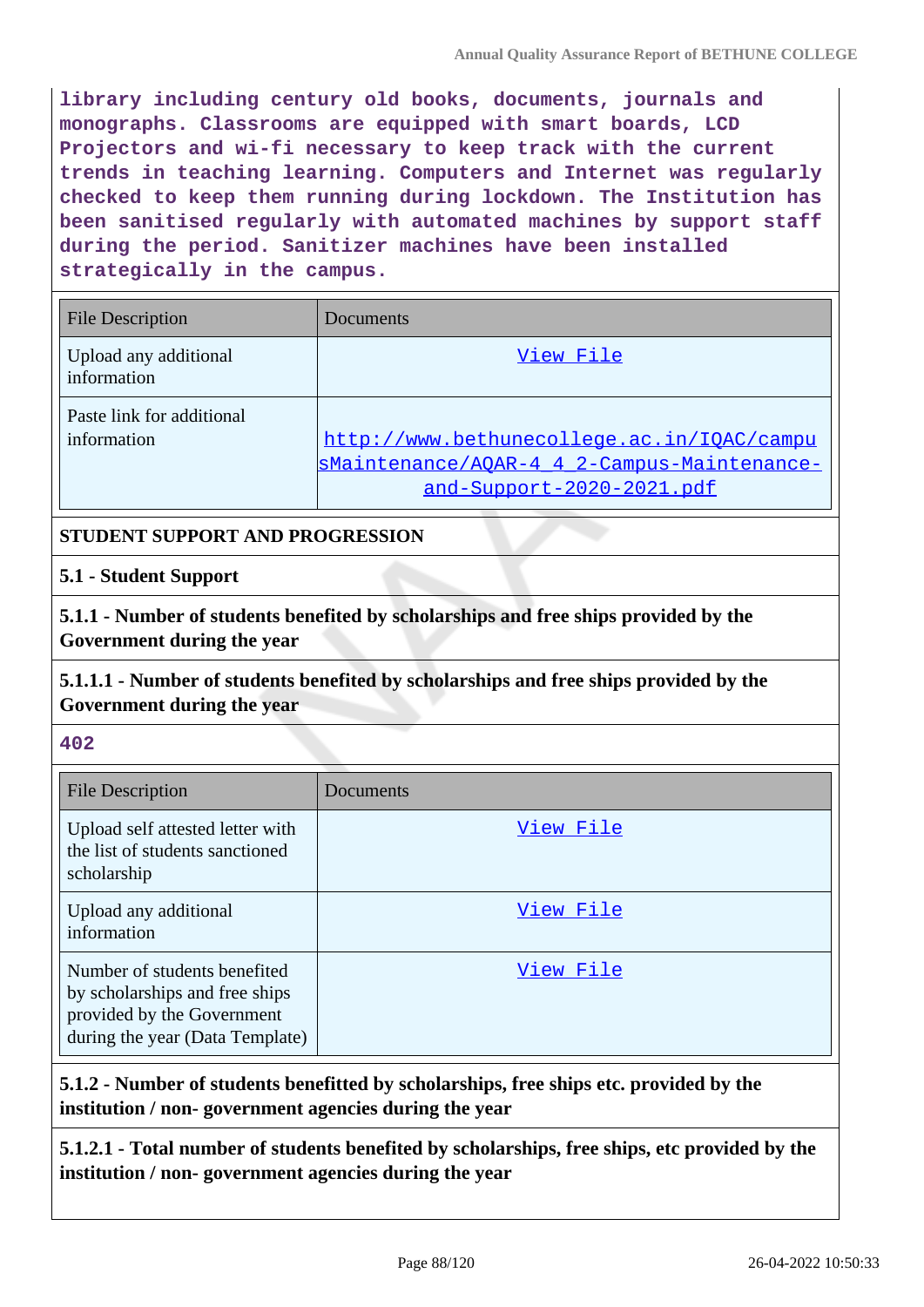| 51                                                                                                                                                                                                                                                      |                                  |  |  |
|---------------------------------------------------------------------------------------------------------------------------------------------------------------------------------------------------------------------------------------------------------|----------------------------------|--|--|
| <b>File Description</b>                                                                                                                                                                                                                                 | Documents                        |  |  |
| Upload any additional<br>information                                                                                                                                                                                                                    | <u>View File</u>                 |  |  |
| Number of students benefited<br>by scholarships and free ships<br>institution / non-government<br>agencies in last 5 years (Date<br>Template)                                                                                                           | View File                        |  |  |
| 5.1.3 - Capacity building and skills<br>enhancement initiatives taken by the<br>institution include the following: Soft skills<br>Language and communication skills Life<br>skills (Yoga, physical fitness, health and<br>hygiene) ICT/computing skills | A. All of the above              |  |  |
| <b>File Description</b>                                                                                                                                                                                                                                 | Documents                        |  |  |
| Link to institutional website                                                                                                                                                                                                                           | http://www.bethunecollege.ac.in/ |  |  |
| Any additional information                                                                                                                                                                                                                              | <u>View File</u>                 |  |  |
| Details of capability building<br>and skills enhancement<br>initiatives (Data Template)                                                                                                                                                                 | <u>View File</u>                 |  |  |
| 5.1.4 - Number of students benefitted by guidance for competitive examinations and career<br>counseling offered by the institution during the year                                                                                                      |                                  |  |  |
| 837                                                                                                                                                                                                                                                     |                                  |  |  |
| 5.1.4.1 - Number of students benefitted by guidance for competitive examinations and career<br>counseling offered by the institution during the year                                                                                                    |                                  |  |  |
| 837                                                                                                                                                                                                                                                     |                                  |  |  |
| <b>File Description</b>                                                                                                                                                                                                                                 | Documents                        |  |  |
| Any additional information                                                                                                                                                                                                                              | View File                        |  |  |
| Number of students benefited<br>by guidance for competitive<br>examinations and career<br>counseling during the year<br>(Data Template)                                                                                                                 | View File                        |  |  |
|                                                                                                                                                                                                                                                         |                                  |  |  |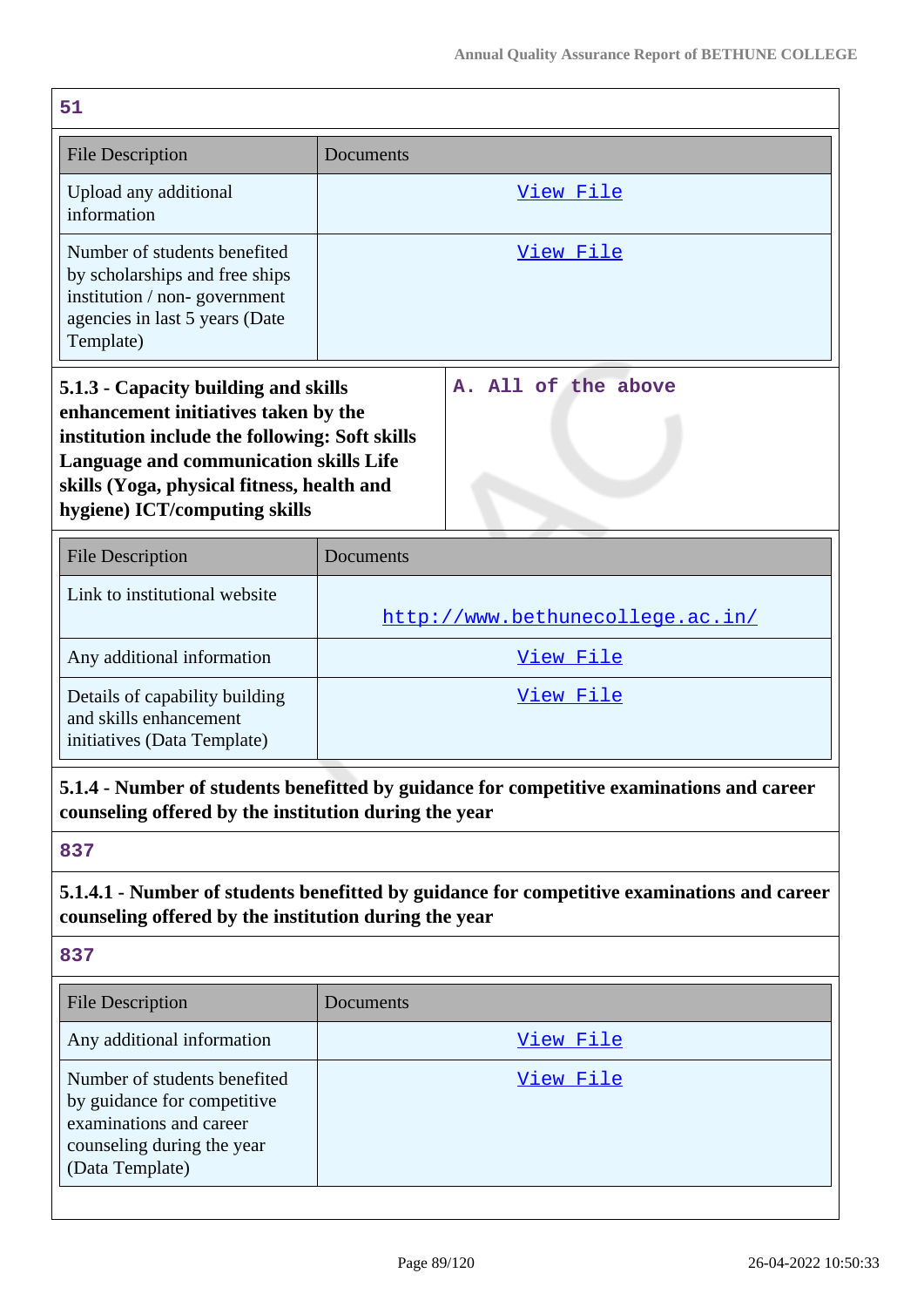| 5.1.5 - The Institution has a transparent<br>mechanism for timely redressal of student<br>grievances including sexual harassment and<br>ragging cases Implementation of guidelines<br>of statutory/regulatory bodies Organization |  |  | A. All of the above |
|-----------------------------------------------------------------------------------------------------------------------------------------------------------------------------------------------------------------------------------|--|--|---------------------|
| wide awareness and undertakings on policies<br>with zero tolerance Mechanisms for<br>submission of online/offline students'<br>grievances Timely redressal of the grievances<br>through appropriate committees                    |  |  |                     |

| <b>File Description</b>                                                                                                                  | Documents |
|------------------------------------------------------------------------------------------------------------------------------------------|-----------|
| Minutes of the meetings of<br>student redressal committee,<br>prevention of sexual harassment<br>committee and Anti Ragging<br>committee | View File |
| Upload any additional<br>information                                                                                                     | View File |
| Details of student grievances<br>including sexual harassment<br>and ragging cases                                                        | View File |

#### **5.2 - Student Progression**

## **5.2.1 - Number of placement of outgoing students during the year**

#### **5.2.1.1 - Number of outgoing students placed during the year**

**66**

| <b>File Description</b>                  | Documents |
|------------------------------------------|-----------|
| Self-attested list of students<br>placed | View File |
| Upload any additional<br>information     | View File |

## **5.2.2 - Number of students progressing to higher education during the year**

## **5.2.2.1 - Number of outgoing student progression to higher education**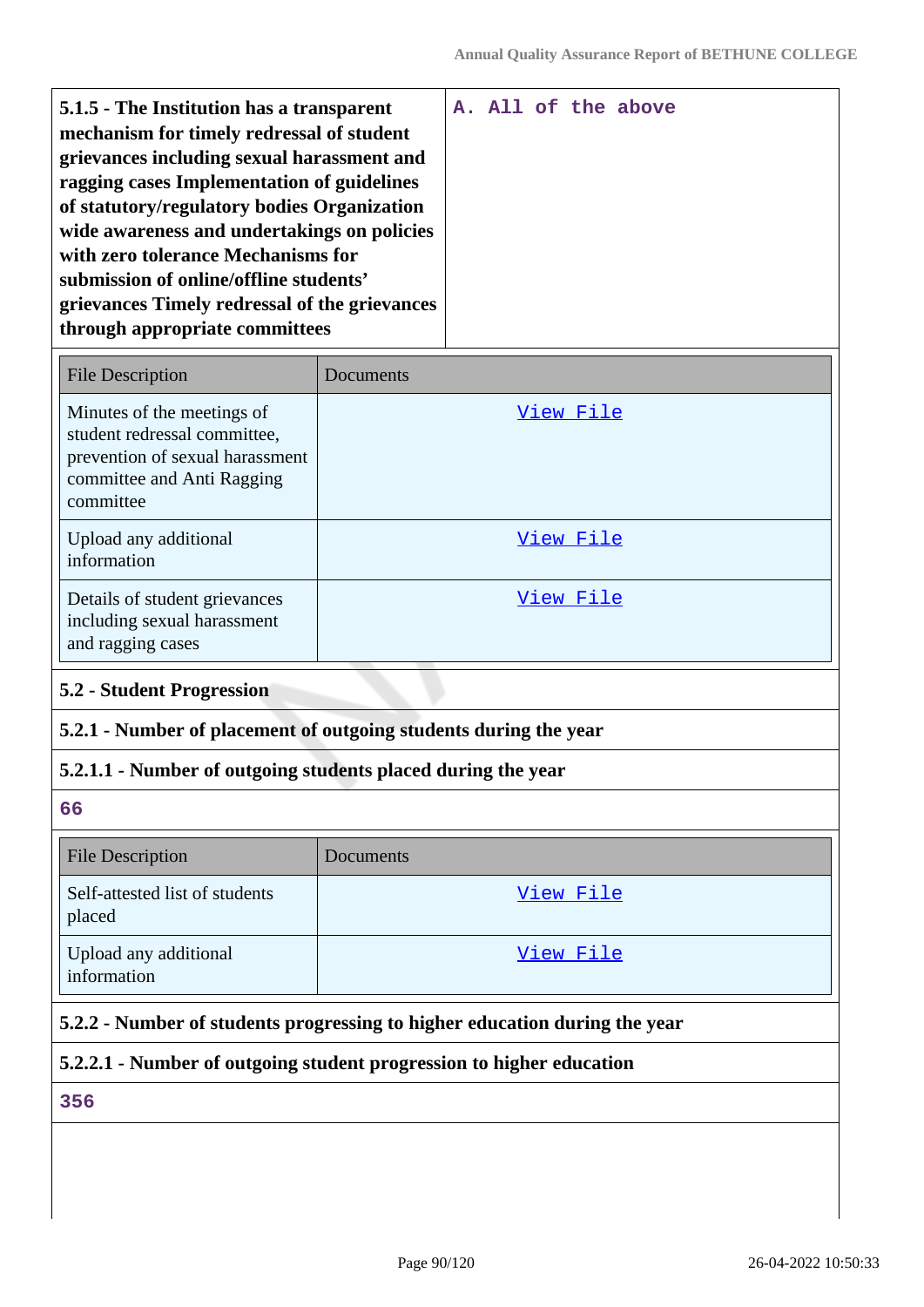| <b>File Description</b>                               | Documents |
|-------------------------------------------------------|-----------|
| Upload supporting data for<br>student/alumni          | View File |
| Any additional information                            | View File |
| Details of student progression<br>to higher education | View File |

**5.2.3 - Number of students qualifying in state/national/ international level examinations during the year (eg: JAM/CLAT/GATE/ GMAT/CAT/GRE/ TOEFL/ Civil Services/State government examinations)**

**5.2.3.1 - Number of students qualifying in state/ national/ international level examinations (eg: JAM/CLAT/NET/ SLET/ GATE/ GMAT/CAT/GRE/ TOEFL/ Civil Services/ State government examinations) during the year**

**48**

| <b>File Description</b>                | <b>Documents</b> |
|----------------------------------------|------------------|
| Upload supporting data for the<br>same | View File        |
| Any additional information             | View File        |

## **5.3 - Student Participation and Activities**

**5.3.1 - Number of awards/medals for outstanding performance in sports/cultural activities at university/state/national / international level (award for a team event should be counted as one) during the year**

**5.3.1.1 - Number of awards/medals for outstanding performance in sports/cultural activities at university/state/ national / international level (award for a team event should be counted as one) during the year.**

| <b>File Description</b>                                                                                                                                                               | Documents |
|---------------------------------------------------------------------------------------------------------------------------------------------------------------------------------------|-----------|
| e-copies of award letters and<br>certificates                                                                                                                                         | View File |
| Any additional information                                                                                                                                                            | View File |
| Number of awards/medals for<br>outstanding performance in<br>sports/cultural activities at univ<br>ersity/state/national/internationa<br>1 level (During the year) (Data<br>Template) | View File |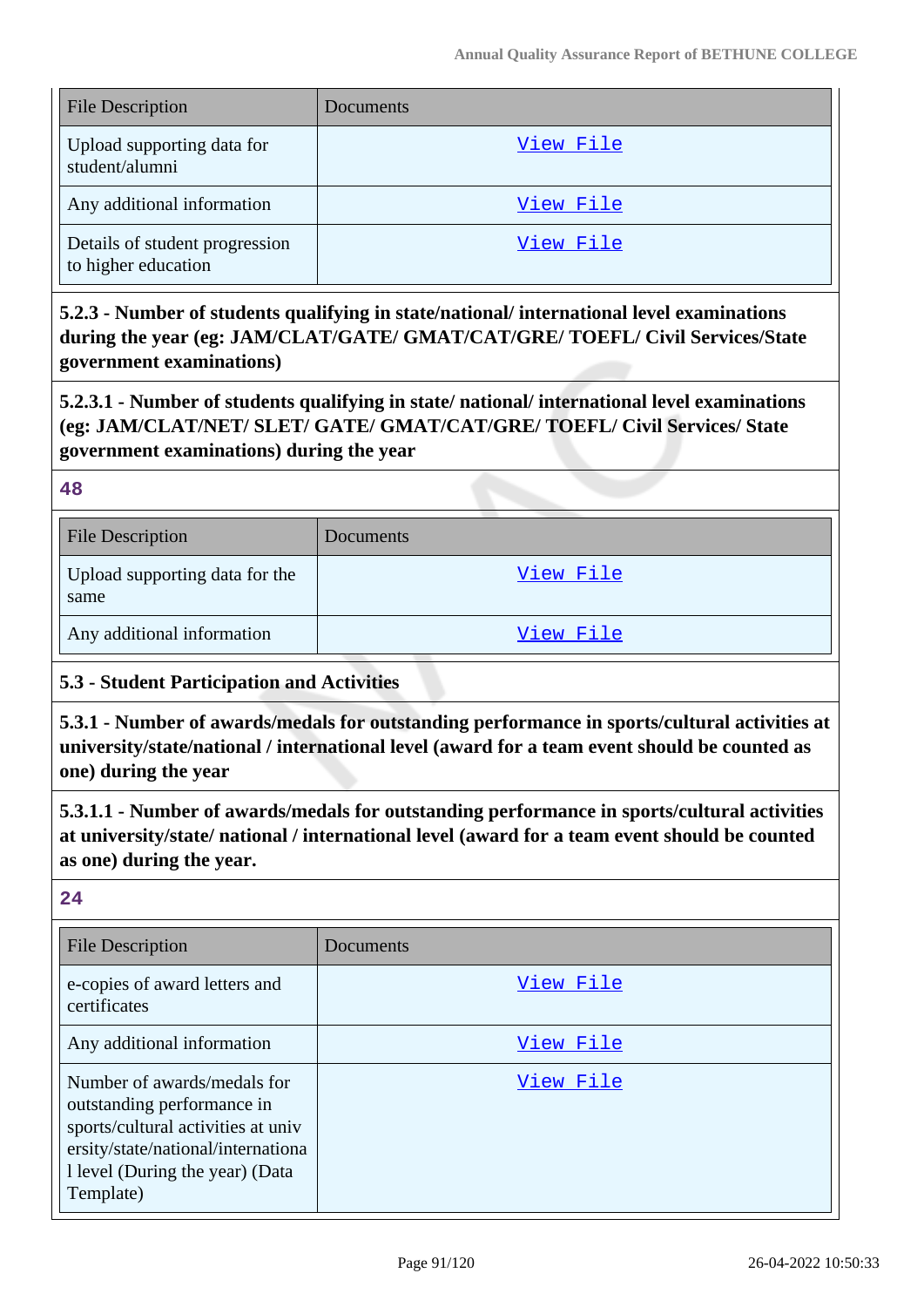5.3.2 - Institution facilitates students' representation and engagement in various administrative, cocurricular and extracurricular activities (student council/ students representation on various bodies as per established processes and norms )

**Bethune College Students' Committee (BCSC) is formed in consultation with the Principal and Heads of Departments. The Students' Committee takes part in academic, administrative and other activities of the College. There are student representatives in administrative bodies like the Governing Body, Internal Complaints Committee (ICC), Backward Class Cell, IQAC, Anti-Ragging Cell. The Committee actively participates in the events like Annual Prize Distribution ceremony, Sports, Fest and Intra-college Competitions, Independence Day and Republic Day functions among others. It continuously maintains an effective liaison between the teachers and the students. Student's Committee also organizes programmes like, Fresher's Welcome, Farewell for the Third Year students.BCSC organized several workshops in this session on subjects like multimedia, eastern dance, drama, photography, debate, filmmaking etc.**

**During COVID – 19 Pandemic, Bethune College COVID Squad initiative was started under the banner of Students' Activity Cell, Bethune College on 28.04.2021 which helped almost 150 people with support of all kinds from oxygen cylinders, hospital beds, food facilities, RTPCR tests and a lot more to the families of the students and staff of Bethune College. As the group expanded, it started to extend help to people from all over the state.**

| <b>File Description</b>                  | Documents                                                                |
|------------------------------------------|--------------------------------------------------------------------------|
| Paste link for additional<br>information | http://www.bethunecollege.ac.in/BethuneCol<br>lege-StudentsCommittee.htm |
| Upload any additional<br>information     | View File                                                                |

**5.3.3 - Number of sports and cultural events/competitions in which students of the Institution participated during the year (organized by the institution/other institutions)**

**5.3.3.1 - Number of sports and cultural events/competitions in which students of the Institution participated during the year**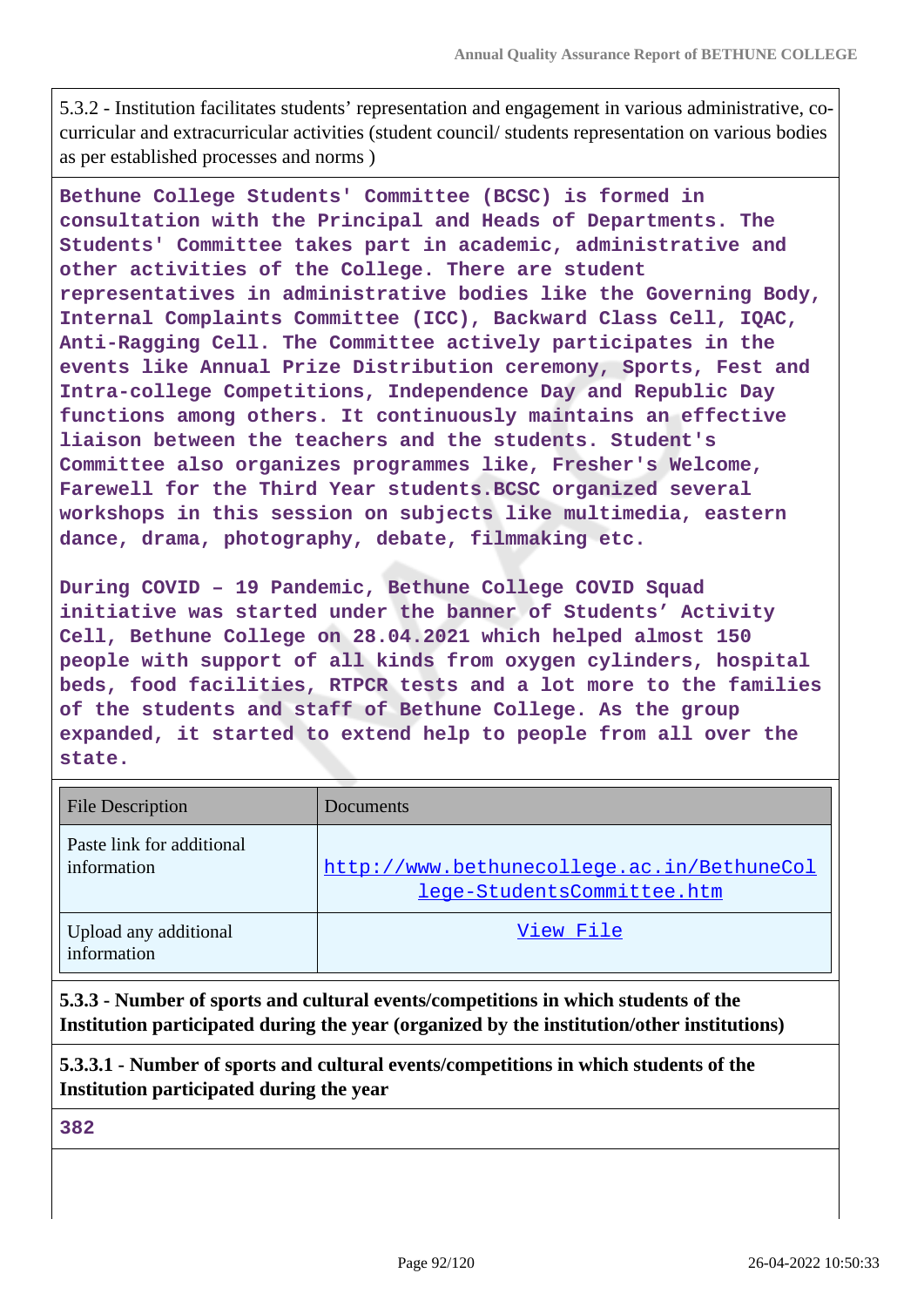| <b>File Description</b>                                                                                                                                                                                | Documents |
|--------------------------------------------------------------------------------------------------------------------------------------------------------------------------------------------------------|-----------|
| Report of the event                                                                                                                                                                                    | View File |
| Upload any additional<br>information                                                                                                                                                                   | View File |
| Number of sports and cultural<br>events/competitions in which<br>students of the Institution<br>participated during the year<br>(organized by the<br>institution/other institutions<br>(Data Template) | View File |

#### **5.4 - Alumni Engagement**

5.4.1 - There is a registered Alumni Association that contributes significantly to the development of the institution through financial and/or other support services

**Alumni Association of Bethune College, called Bethune College Sammilani is a registered body under the West Bengal Societies Registration Act, 1961from 10th of March 2015. It started the journey as an 'Old Students Guild' on 3rd September, 1921. Sammilani is a common platform of ex- students, present teachers and ex-teachers of Bethune College. Sammilani has always taken a keen interest in the activities of College and extends support for its welfare. On Reunion day, the alumna members who have completed 50 years of their graduation are felicitated and are given, by way of gifts, the products of Self-Help groups (SHGOS). This attempt on the part of Sammilani, not only encourages the entrepreneurship of SHGOS, but also helps the weaker sections of women of our society.**

**The Alumni run two Endowment Funds : Jyotsnamoyee Dey Endowment Fund , Tarak Sudha Endowment Fund.**

**From 2017, Kadambini Ganguly Silver Medal has been introduced in the memory of Kadambini Ganguly, the 1st woman graduate and the practicing doctor of the British India.**

**In the Pandemic year 2020-21 some social works like helping AMPHAN victims, distributing handmade masks, donating tree saplings have been done by Sammilani. Special Prize for Bravery has been also announced.**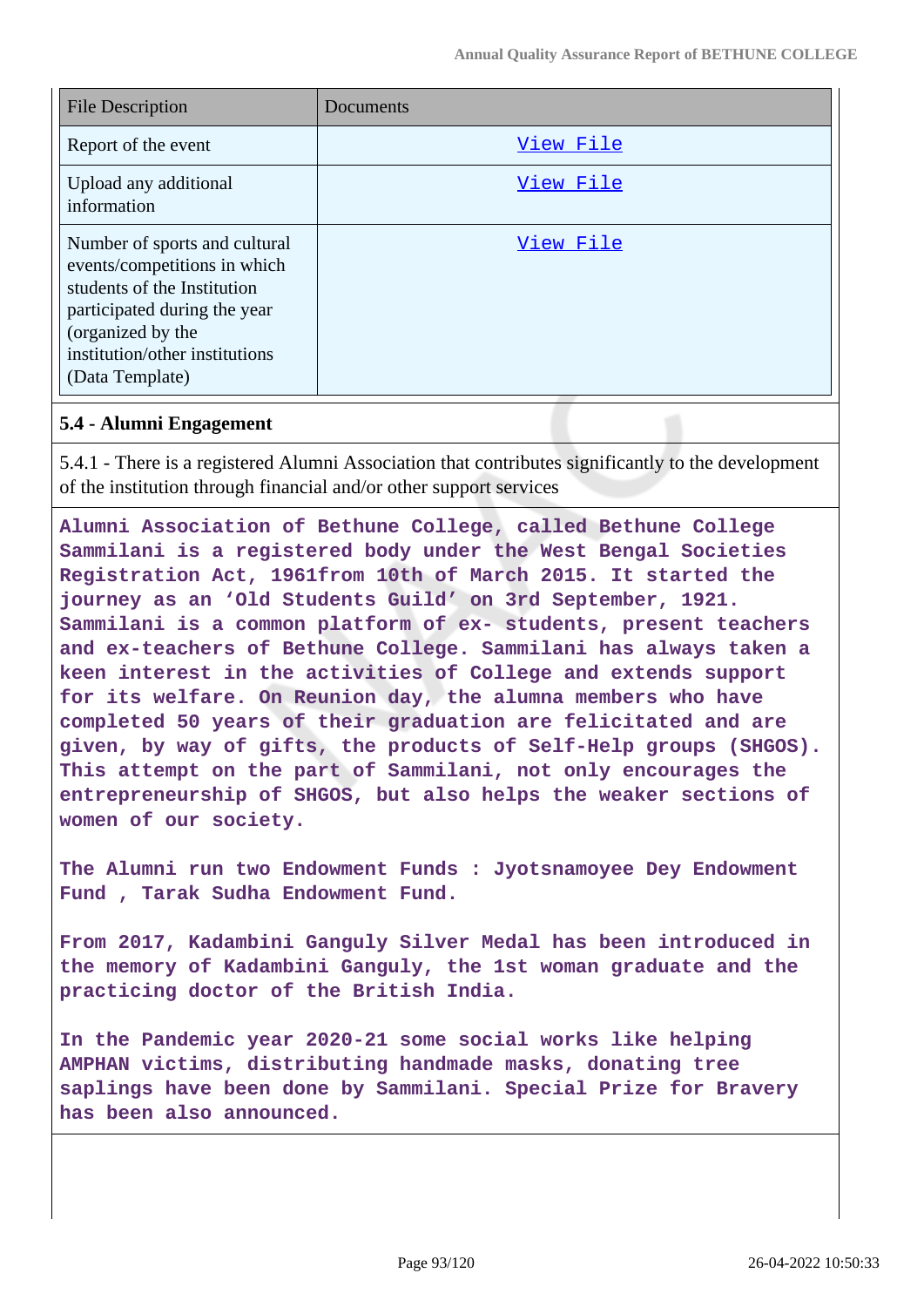| <b>File Description</b>                                       | Documents                        |
|---------------------------------------------------------------|----------------------------------|
| Paste link for additional<br>information                      | http://www.bethunesammilani.org/ |
| Upload any additional<br>information                          | View File                        |
| 5.4.2 - Alumni contribution during the year<br>(INR in Lakhs) | E. <1Lakhs                       |
| <b>File Description</b>                                       | Documents                        |
| Upload any additional<br>information                          | View File                        |
| GOVERNANCE, LEADERSHIP AND MANAGEMENT                         |                                  |
| 6.1 - Institutional Vision and Leadership                     |                                  |

6.1.1 - The governance of the institution is reflective of and in tune with the vision and mission of the institution

**Describe the vision and mission statement of the institution on the nature of governance, perspective plans and participation of the teachers in the decision making bodies of the institution within a maximum of 200 words**

**The college is determined to build an empathetic administration that ensures students' experience relating to the official workhassle-free and less time-consuming, campus-environment becomes cleanlier and safe and the infrastructural facilities become up-to-date.**

**The College wants to ensure a meaningful teaching-learning experience for both the teachers and the students by monitoring the teaching methodology and scrutinizing the teaching-outcome regularly; by upgrading the physical infrastructure, modernizing the teaching-aids and incorporating cutting-the-edge instruments in laboratories on regular basis and finally by prioritizing the placement of the students in higher education and job-market.**

**The college always tries to inculcate a creative, socially aware and ethically sensitive self among the students by emphasizing on the co-curricular activities, focusing on the mental health and well-being of the students, promoting the value-based education and encouraging the students for participating in the extension activities.**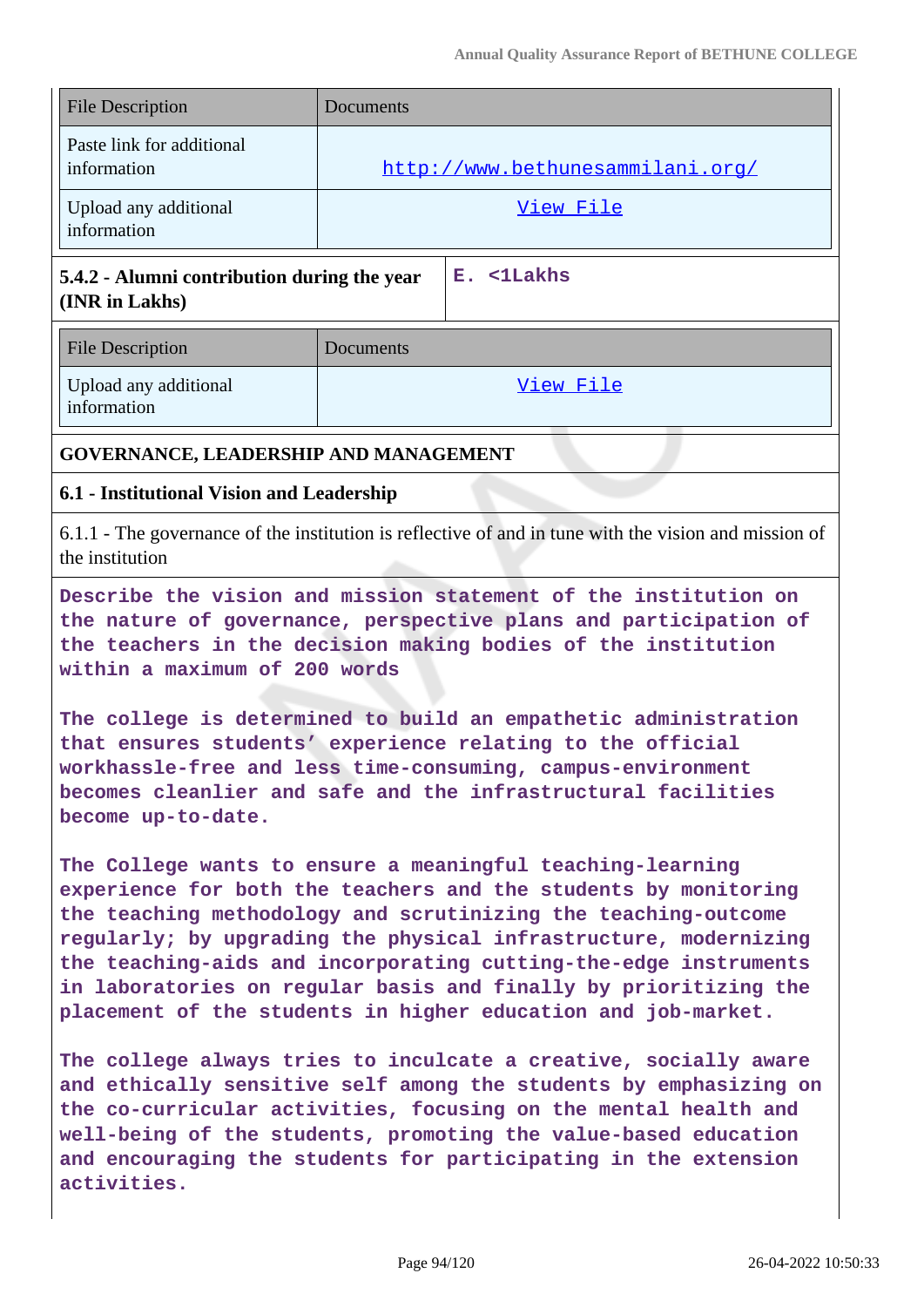**Teachers have their representation in the Governing Body and IQAC of the college, and thus have their participation in the general and academic administration. Almost all the students-related activities are planned and supervised by the different committees of the teachers' council. Therefore, teachers play a pivotal role in making administrative and academic decisions and a role to execute them as well.**

| <b>File Description</b>                  | Documents                                              |
|------------------------------------------|--------------------------------------------------------|
| Paste link for additional<br>information | http://www.bethunecollege.ac.in/BethuneCol<br>lege.htm |
| Upload any additional<br>information     | View File                                              |

6.1.2 - The effective leadership is visible in various institutional practices such as decentralization and participative management.

**Online Teaching-learning during Pandemic**

**During the lock-down period due to Covid-pandemic, the whole teaching-learning process changed over to online mode under the leadership of Principal and IQAC. To make all the teachers well equipped and effective in this new environment, the IQAC took positive initiatives. It allowed, even encouraged teachers to participate in various online training programmes on e-teaching & e-learning. The college arranged webinars and workshops on 'online teaching' in which most of the teachers participated. A 7-days online workshop was also organized by the college on making of e-content and other things associated with e-teaching. Along with the Principal of the college a teacher-representative from each department participated in that workshop with the objective that each participant would act as a resource person in their own department and would share their newly-acquired skills and experience with their departmental colleagues. Apart from this Teachers continued their participation in online Faculty Development Programmes organized by premier Human Resource Development Centres all over India. Analyzing the online feedback of the students, taken centrally by the college authority, some departments successfully extended their helping hands to their students to cultivate the skills necessary in this new mode of teaching-learning process.**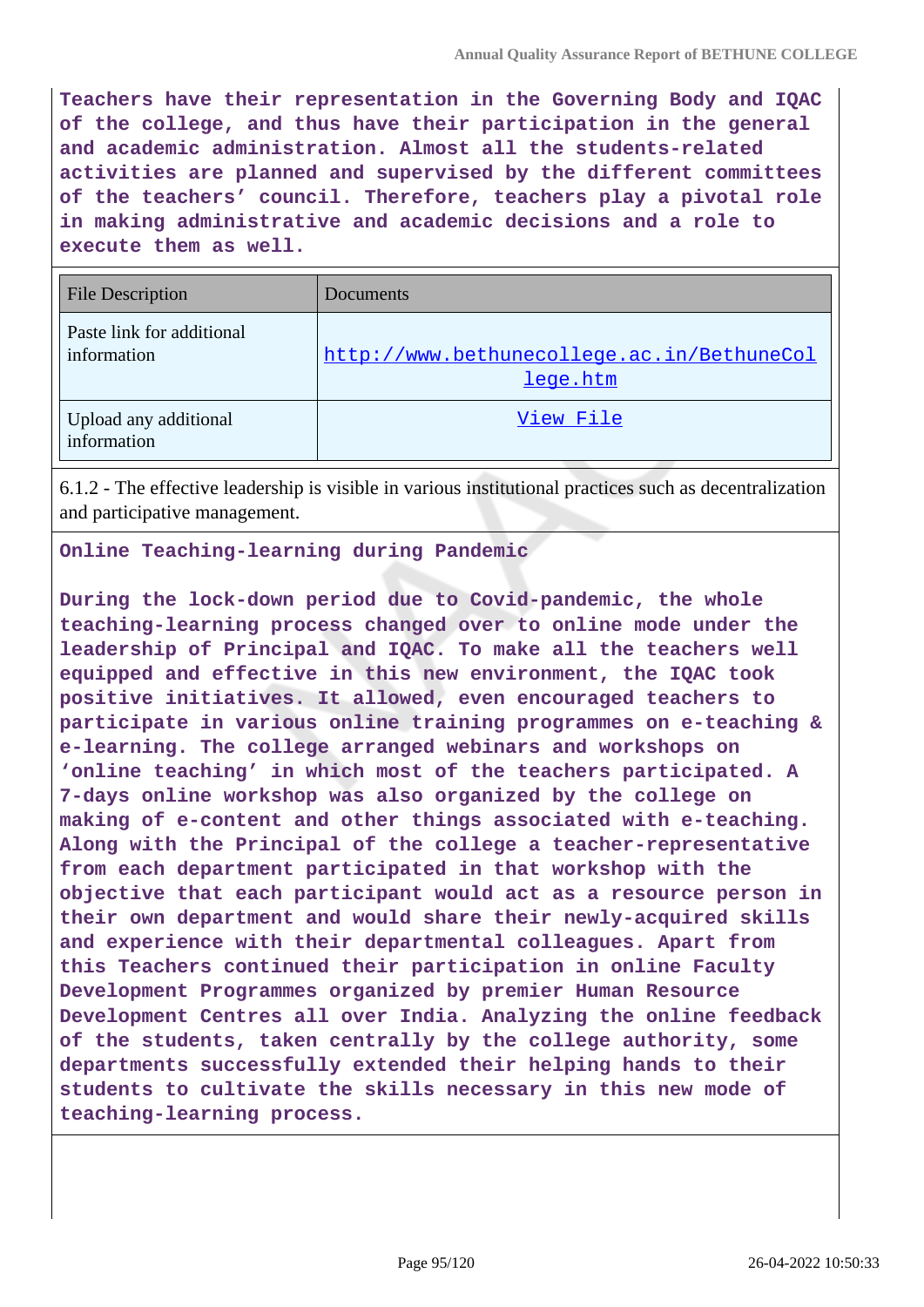| <b>File Description</b>                  | Documents                                                        |
|------------------------------------------|------------------------------------------------------------------|
| Paste link for additional<br>information | http://www.bethunecollege.ac.in/IOAC/Bethu<br>neCollege-IOAC.htm |
| Upload any additional<br>information     | View File                                                        |

#### **6.2 - Strategy Development and Deployment**

6.2.1 - The institutional Strategic/ perspective plan is effectively deployed

**DBT Star college scheme :The college envisioned an improved teaching-learning environment for the science subjects both in terms of quality of teaching and technical support; more experiments, field-base studies, seminars and workshops were aimed at, to make the process of learning more interesting and attractive to the students. DBT Star college scheme has helped in making the plan successful. Even during the lockdown period, 5 departments of the college, namely, Physics, Chemistry. Botany, Zoology and Mathematics have successfully organized several workshops and webinars on diversified scientific issues linked with human-life. Students of the science-subjects, denied of the laboratory environment due to the pandemic situation, participated in those virtual programmes with full enthusiasm. Emerging disciplines like Bio-Mathematics, Bio-Statistics or Bioinfomatics were introduced through workshops to the undergraduate students. Even Virtual Field trips were organized. World environment day and National Science Day were organized virtually. Students have participated in the photography contest and poster competitions on relevant topics. They also contributed to review projects and poster presentations. In a stressful mundane situation this new dimension helped the students immensely.**

| <b>File Description</b>                                   | Documents                                                      |
|-----------------------------------------------------------|----------------------------------------------------------------|
| Strategic Plan and deployment<br>documents on the website | View File                                                      |
| Paste link for additional<br>information                  | http://www.bethunecollege.ac.in/BethuneCol<br>lege-DBTstar.htm |
| Upload any additional<br>information                      | View File                                                      |

6.2.2 - The functioning of the institutional bodies is effective and efficient as visible from policies,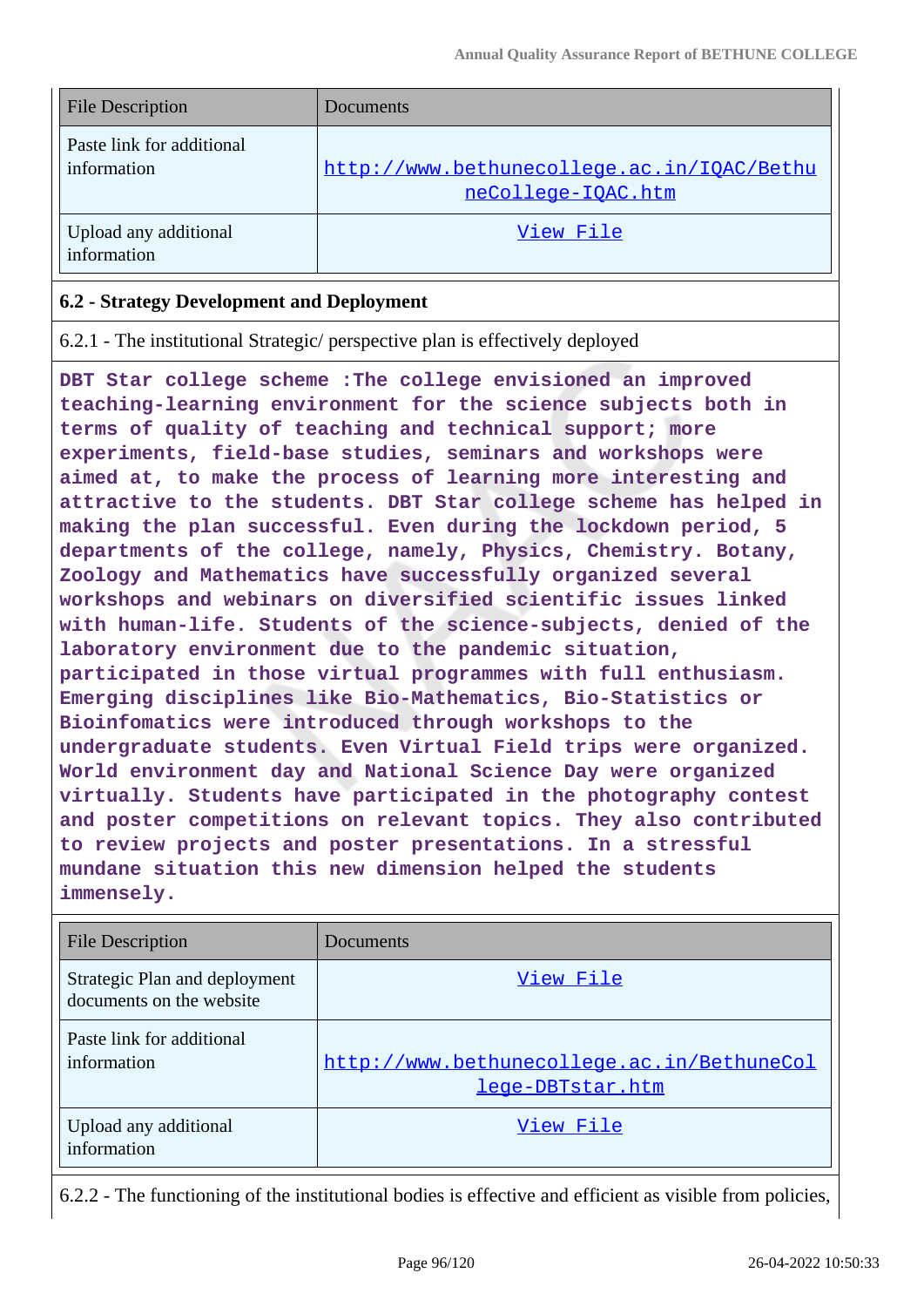administrative setup, appointment and service rules, procedures, etc.

**The administration of the college runs as per rules and regulations laid down by the Department of Higher Education, Government of West Bengal.**

**The Governing Body is the highest decision-making body of the college, comprising of the Principal, teaching, non-teaching and student's representatives, government and university's nominees.**

**Principal is the administrative, financial and academic head of the institution. Under her/his stewardship following bodies or cell work.**

**Office of the Principal is engaged in different administrative and financial functions. There are 17 academic departments in the college engaged in the teaching-learning process. Internal Quality Assurance Cell monitors a large number of issues associated with teachers and students, specially focusing on the academic affairs. Teachers' Council comprising of all the teachers of the college is engaged in different administrative, academic and co-curricular activities through various committees. There are some Special Duty Cells, mostly defined or suggested by the constitutional bodies like UGC, such as Students' Grievance Committee, Anti-ragging Cell etc. These cells are engaged in works beyond the regular activities of the college. Library plays a pivotal role in the academic sphere of the college. Students' Body acts as a students' mouthpiece.**

| <b>File Description</b>                                                                                                                                    | Documents                                                                        |
|------------------------------------------------------------------------------------------------------------------------------------------------------------|----------------------------------------------------------------------------------|
| Paste link for additional<br>information                                                                                                                   | https://wbxpress.com/west-bengal-service-<br>rules/                              |
| Link to Organogram of the<br>Institution webpage                                                                                                           | http://www.bethunecollege.ac.in/bethuneCol<br>lege/BethuneCollege-Organogram.htm |
| Upload any additional<br>information                                                                                                                       | View File                                                                        |
| 6.2.3 - Implementation of e-governance in<br>areas of operation Administration Finance<br>and Accounts Student Admission and<br><b>Support Examination</b> | A. All of the above                                                              |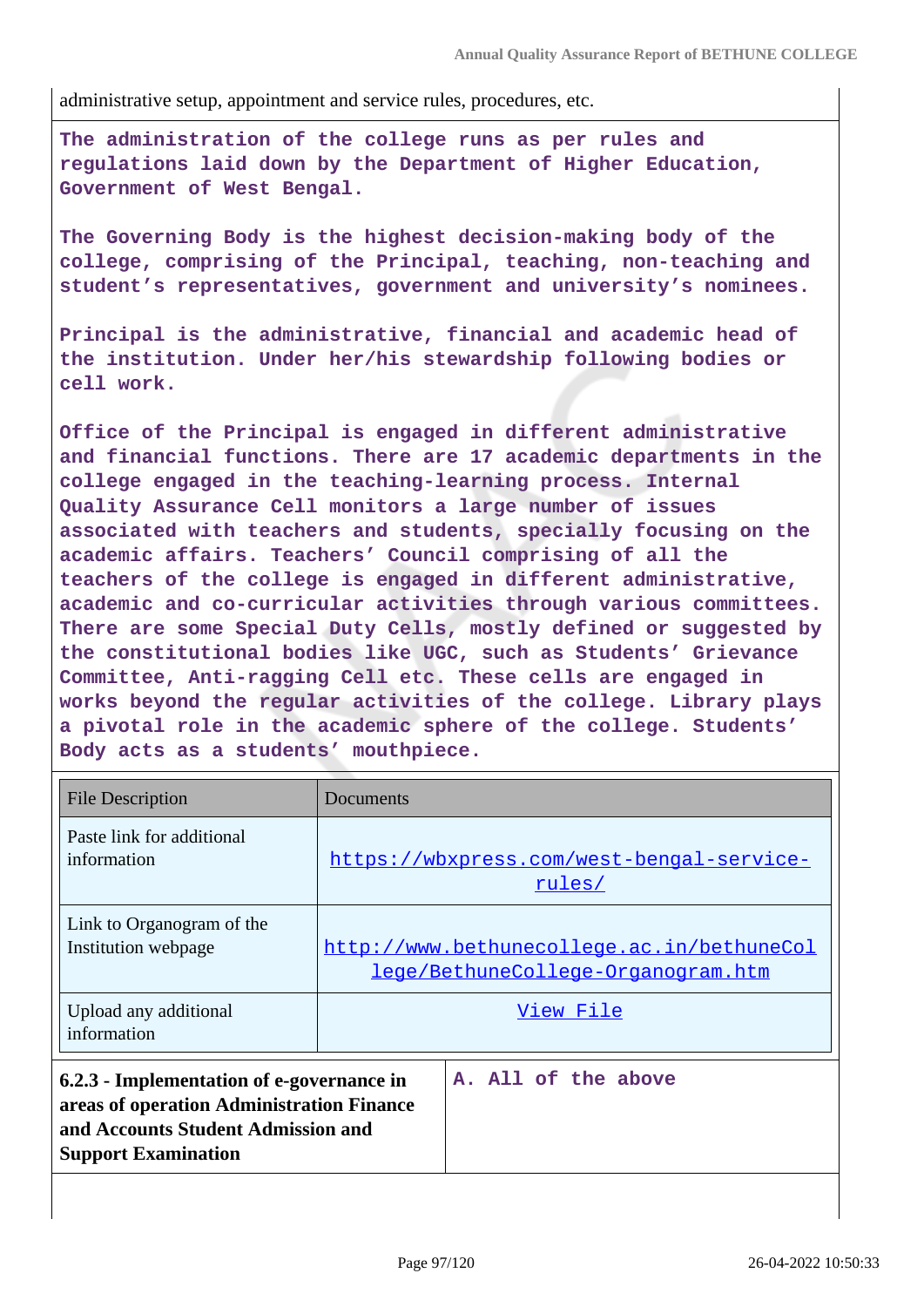| <b>File Description</b>                                                                                       | Documents |
|---------------------------------------------------------------------------------------------------------------|-----------|
| ERP (Enterprise Resource)<br>Planning)Document                                                                | View File |
| Screen shots of user interfaces                                                                               | View File |
| Any additional information                                                                                    | View File |
| Details of implementation of e-<br>governance in areas of<br>operation, Administration etc<br>(Data Template) | View File |

#### **6.3 - Faculty Empowerment Strategies**

6.3.1 - The institution has effective welfare measures for teaching and non- teaching staff

**Being the state-government employee, all the teaching and nonteaching staff of the college avail the General Provident Fund (GPF) scheme which presently gives 7.1% interest on the savings. If necessary, employees can take loan or may withdraw money from this account on non-refundable basis.**

**There is also a health insurance policy, West Bengal Health Scheme, maintained by the Government of West Bengal. All the employees serving the college on substantive basis can avail this policy.**

| <b>File Description</b>                  | Documents                      |
|------------------------------------------|--------------------------------|
| Paste link for additional<br>information | https://wbhealthscheme.gov.in/ |
| Upload any additional<br>information     | View File                      |

**6.3.2 - Number of teachers provided with financial support to attend conferences/ workshops and towards membership fee of professional bodies during the year**

**6.3.2.1 - Number of teachers provided with financial support to attend conferences/workshops and towards membership fee of professional bodies during the year**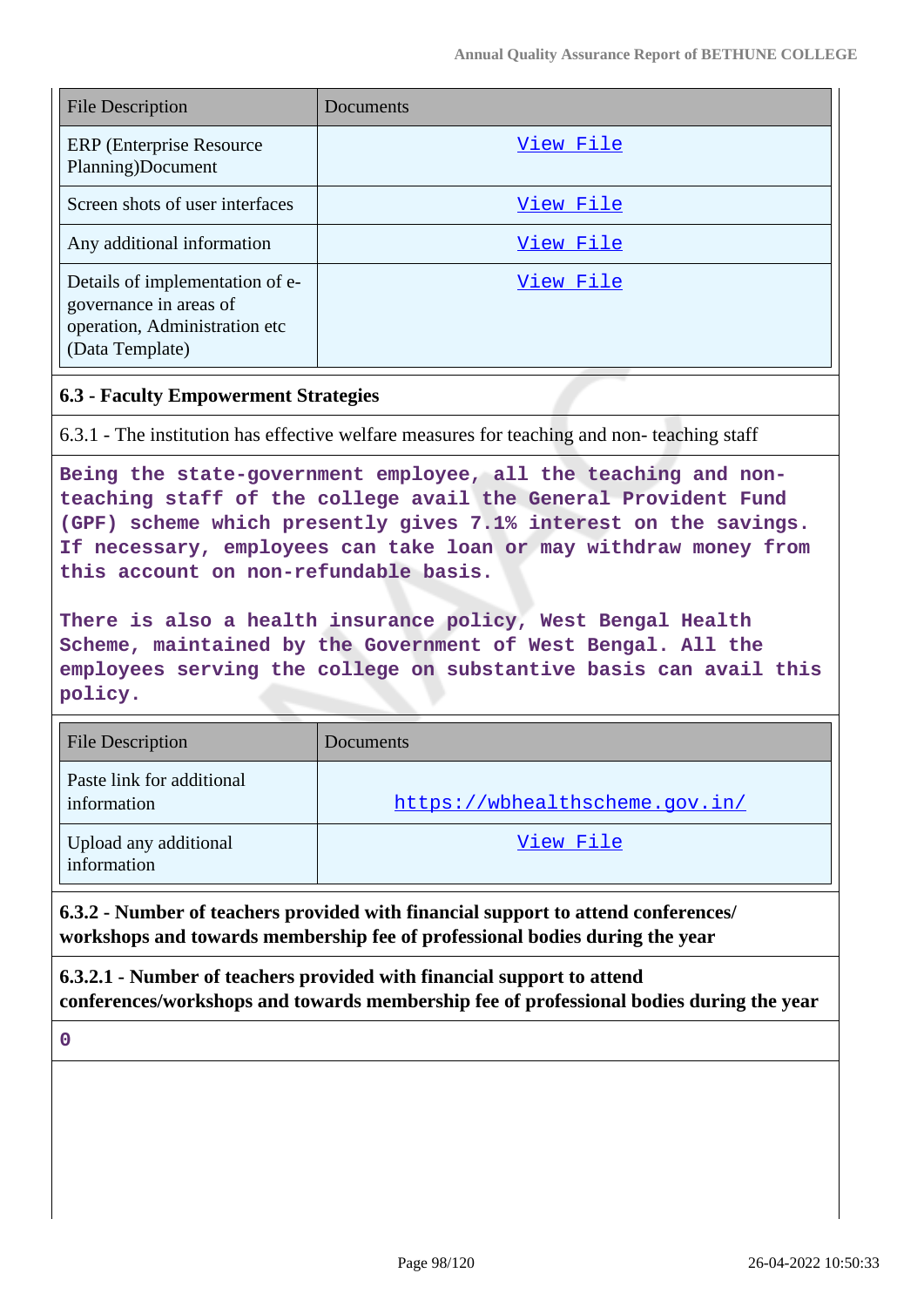| <b>File Description</b>                                                                                                          | Documents |
|----------------------------------------------------------------------------------------------------------------------------------|-----------|
| Upload any additional<br>information                                                                                             | View File |
| Details of teachers provided<br>with financial support to attend<br>conference, workshops etc<br>during the year (Data Template) | View File |

**6.3.3 - Number of professional development /administrative training programs organized by the institution for teaching and non-teaching staff during the year**

**6.3.3.1 - Total number of professional development /administrative training Programmes organized by the institution for teaching and non teaching staff during the year**

#### **69**

| <b>File Description</b>                                                                                                                                                 | Documents        |
|-------------------------------------------------------------------------------------------------------------------------------------------------------------------------|------------------|
| Reports of the Human Resource<br><b>Development Centres</b><br>(UGCASC or other relevant<br>centres).                                                                   | <u>View File</u> |
| <b>Reports of Academic Staff</b><br>College or similar centers                                                                                                          | <u>View File</u> |
| Upload any additional<br>information                                                                                                                                    | View File        |
| Details of professional<br>development / administrative<br>training Programmes organized<br>by the University for teaching<br>and non teaching staff (Data<br>Template) | View File        |

**6.3.4 - Number of teachers undergoing online/face-to-face Faculty development Programmes (FDP) during the year (Professional Development Programmes, Orientation / Induction Programmes, Refresher Course, Short Term Course etc.)**

**6.3.4.1 - Total number of teachers attending professional development Programmes viz., Orientation / Induction Programme, Refresher Course, Short Term Course during the year**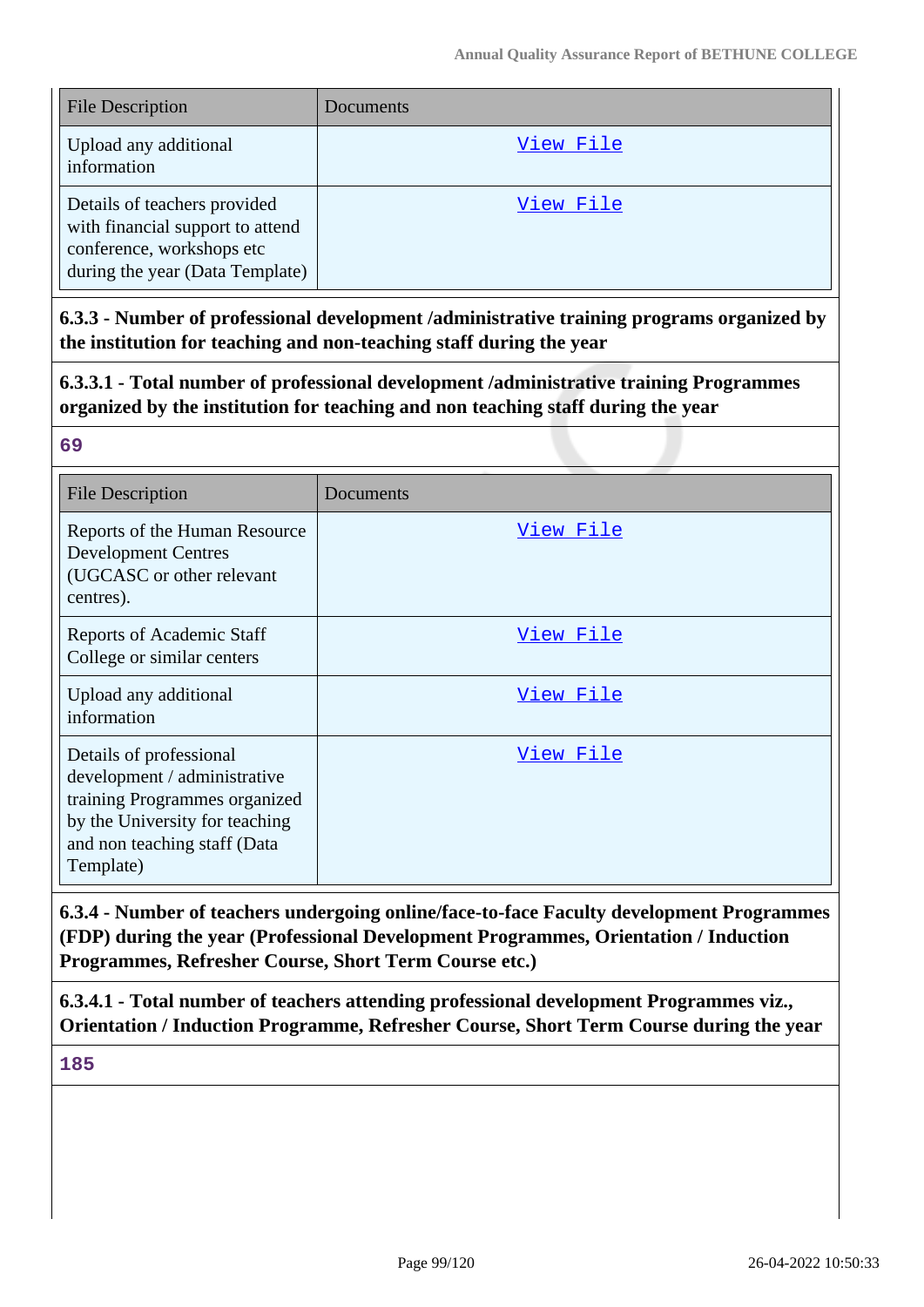| <b>File Description</b>                                                                                    | Documents |
|------------------------------------------------------------------------------------------------------------|-----------|
| <b>IQAC</b> report summary                                                                                 | View File |
| Reports of the Human Resource<br><b>Development Centres</b><br>(UGCASC or other relevant<br>centers)       | View File |
| Upload any additional<br>information                                                                       | View File |
| Details of teachers attending<br>professional development<br>programmes during the year<br>(Data Template) | View File |

6.3.5 - Institutions Performance Appraisal System for teaching and non- teaching staff

**Teaching Staff of the college face two-fold appraisal system. First, there is a self-appraisal system for the teachers. They prepare a self-appraisal document daily, stating all the administrative and academic duties performed and all the leaves taken by them. The Principal prepares a consolidated report on the basis of those self-appraisal report every month and submits it to the Department of Higher Education. Secondly the teachers have to submit a detailed Self-Appraisal Report (SAR) online once every year. These reports are checked by Reporting Officer (Principal), verified by Reviewing Officer (DPI) and are accepted by the Accepting Officer (Principal Secretary). Annual Confidential Report of Teachers are prepared by Principal and sent to higher authority. This is required for Career Advancement of Teachers.**

**There is no such appraisal system for non-teaching staff of the college. But performance of the non-teaching staff posted in the different academic departments is reported by the head of the departments. Performance of the non-teaching staff working in the Principal's office is scrutinized by the head clerk regularly. An overall monitoring and assessment is done by the Principal. Annual Confidential Report of non-teaching staff are also prepared by Principal and sent to higher authority**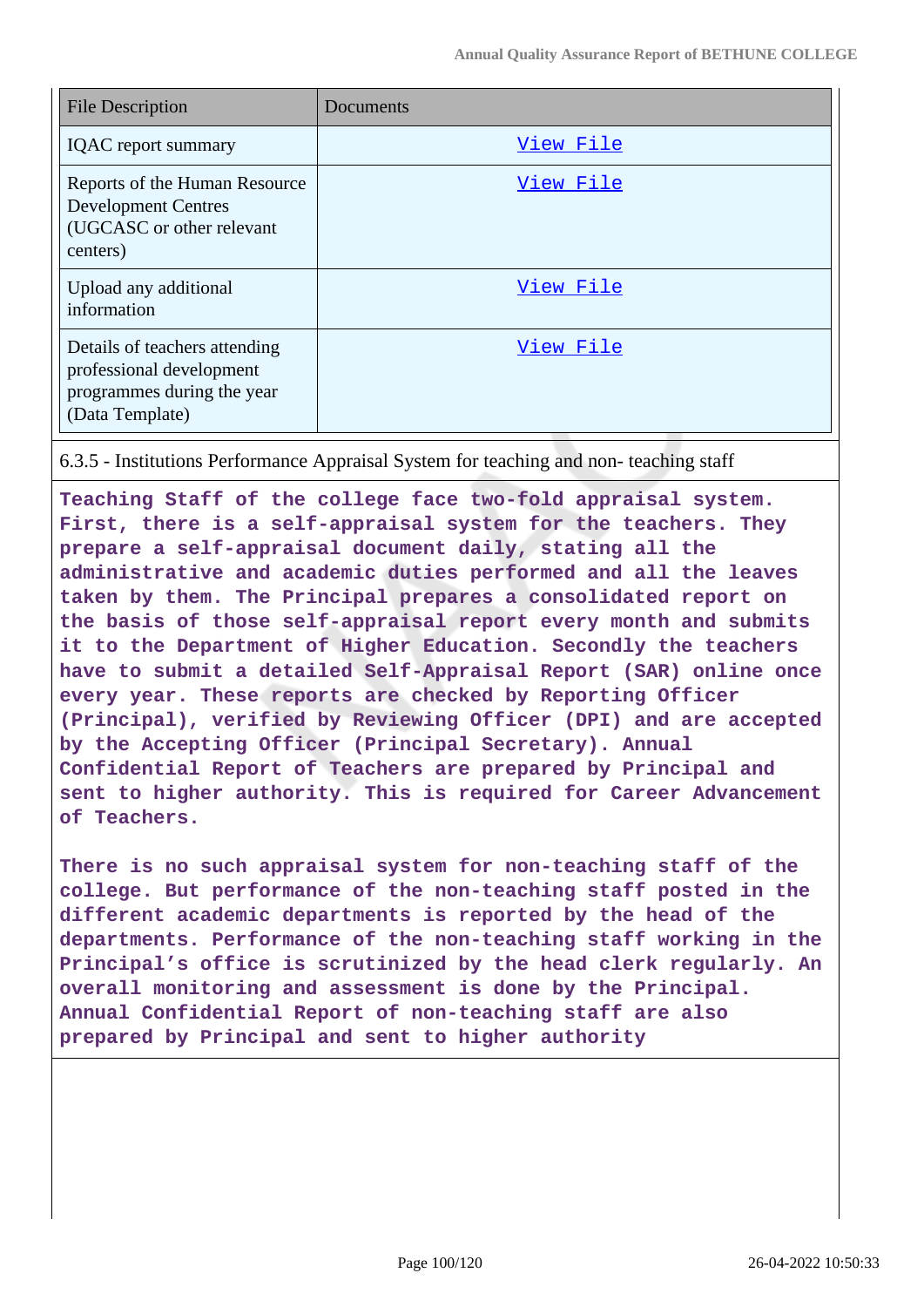| <b>File Description</b>                  | Documents                                                                                                            |
|------------------------------------------|----------------------------------------------------------------------------------------------------------------------|
| Paste link for additional<br>information | https://www.wbifms.gov.in/cas/login?servic<br>e=http%3A%2F%2Fwww.wbifms.gov.in%2Fhrms-<br>ess%2Femployee%2Fhome.html |
| Upload any additional<br>information     | View File                                                                                                            |

#### **6.4 - Financial Management and Resource Mobilization**

6.4.1 - Institution conducts internal and external financial audits regularly Enumerate the various internal and external financial audits carried out during the year with the mechanism for settling audit objections within a maximum of 200 words

**As this college is a government institution, the government conducts audit in regular intervals. The last government-audit was done in 2015.**

**But the college conducts internal audits regularly. Internal audits are done for non-government funds. As the audit of the government funds are prerogative of the state government.**

**Internal Audit has been done on the expenditure of the PG departments and some committees engaged in different administrative, financial, academic and co-curricular activities. All these departments spent money either received from the different non-government fund maintained by the office of the Principal or earned on various occasion from subscriptions, donations, advertisements etc.**

**Last year (2020-21) internal audits were conducted for 6 PG departments: Bengali, Botany, English, Mathematics, Psychology and Zoology. Audits for the academic session 2018-19 were conducted by the members of the Internal Audit Committee during the period from December 2020 to March 2021 and for 2019-20 were done during January, 2021.**

**Audits of the committees like Annual Fest, Annual Prize Day, Students' Aid Fund, Sports etc. for the financial session 2019-20 were conducted during the period from January 2021 to March 2021. A consolidated report of the audits was submitted to the Principal.**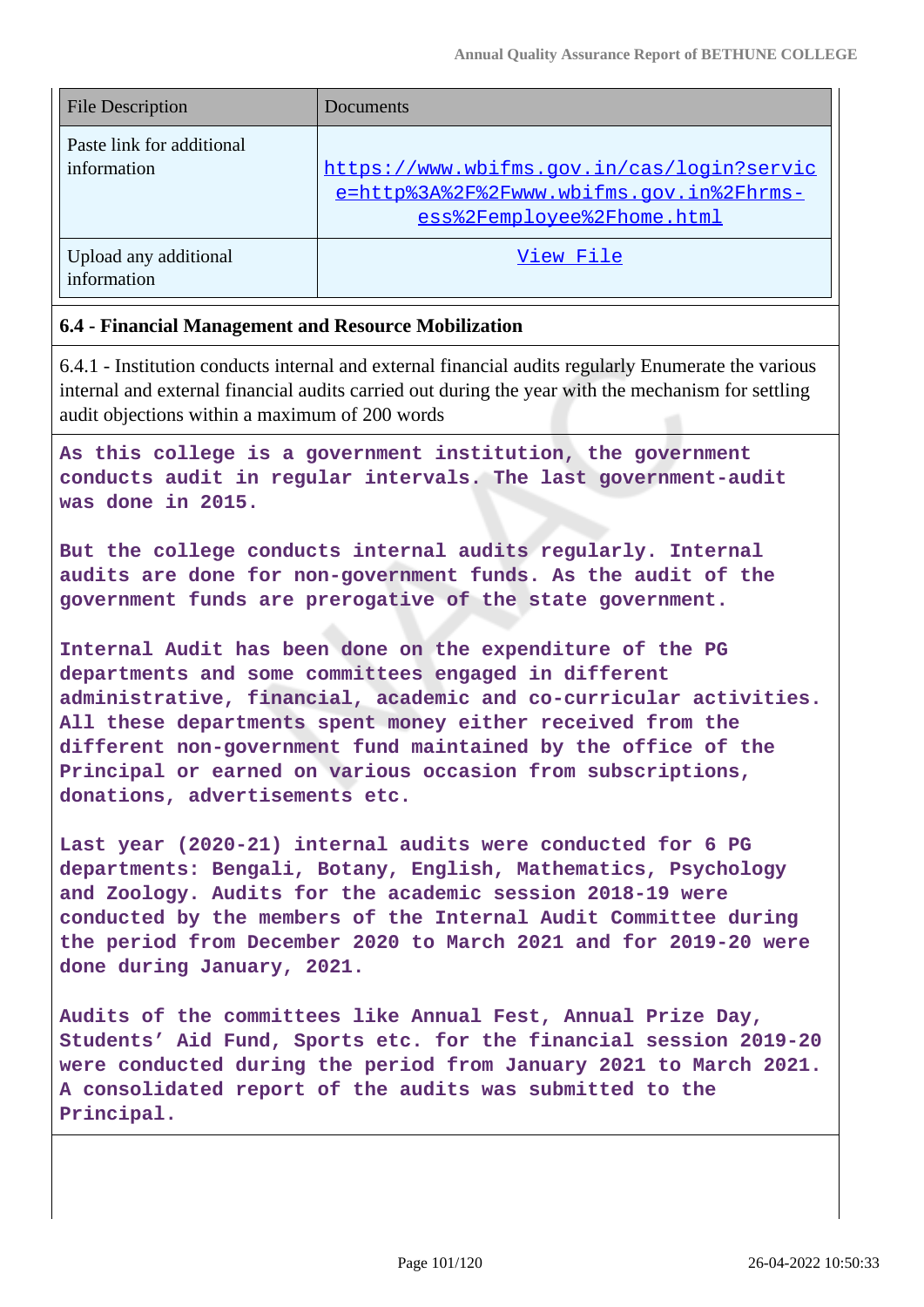| <b>File Description</b>                  | Documents                                                                              |
|------------------------------------------|----------------------------------------------------------------------------------------|
| Paste link for additional<br>information | https://drive.google.com/file/d/110f0b0AhA<br>D46skYWaIRSjO4zeS_0QXqO/view?usp=sharing |
| Upload any additional<br>information     | View File                                                                              |

**6.4.2 - Funds / Grants received from non-government bodies, individuals, philanthropers during the year (not covered in Criterion III)**

**6.4.2.1 - Total Grants received from non-government bodies, individuals, Philanthropers during the year (INR in Lakhs)**

#### **17070293**

| <b>File Description</b>                                                                                                                        | Documents |
|------------------------------------------------------------------------------------------------------------------------------------------------|-----------|
| Annual statements of accounts                                                                                                                  | View File |
| Any additional information                                                                                                                     | View File |
| Details of Funds / Grants<br>received from of the non-<br>government bodies, individuals,<br>Philanthropers during the year<br>(Data Template) | View File |

6.4.3 - Institutional strategies for mobilization of funds and the optimal utilization of resources

**Describe the resource mobilization policy and procedures of the Institution within a maximum of 200 words**

**As a government institution the college receives large portion of its fund, Developmental as well as non- developmental from the state government. Developmental grant is distributed amongst departments, Office, PWD etc. for enhancement of Academic and infrastructural facilities. Funds are optimally utilized for procurement of new facilities as well as maintenance of Old ones.**

**As per requirement, the college also seeks financial assistance from different agencies of central government (UGC, RUSA, DBT Star Scheme etc.). Funds received from these sources are spent within stipulated time on specified heads and Utilization certificate is submitted to the concerned authority.**

**Sometimes special Grants are also released by Government for purchase of Books and instruments or to organize Seminars or**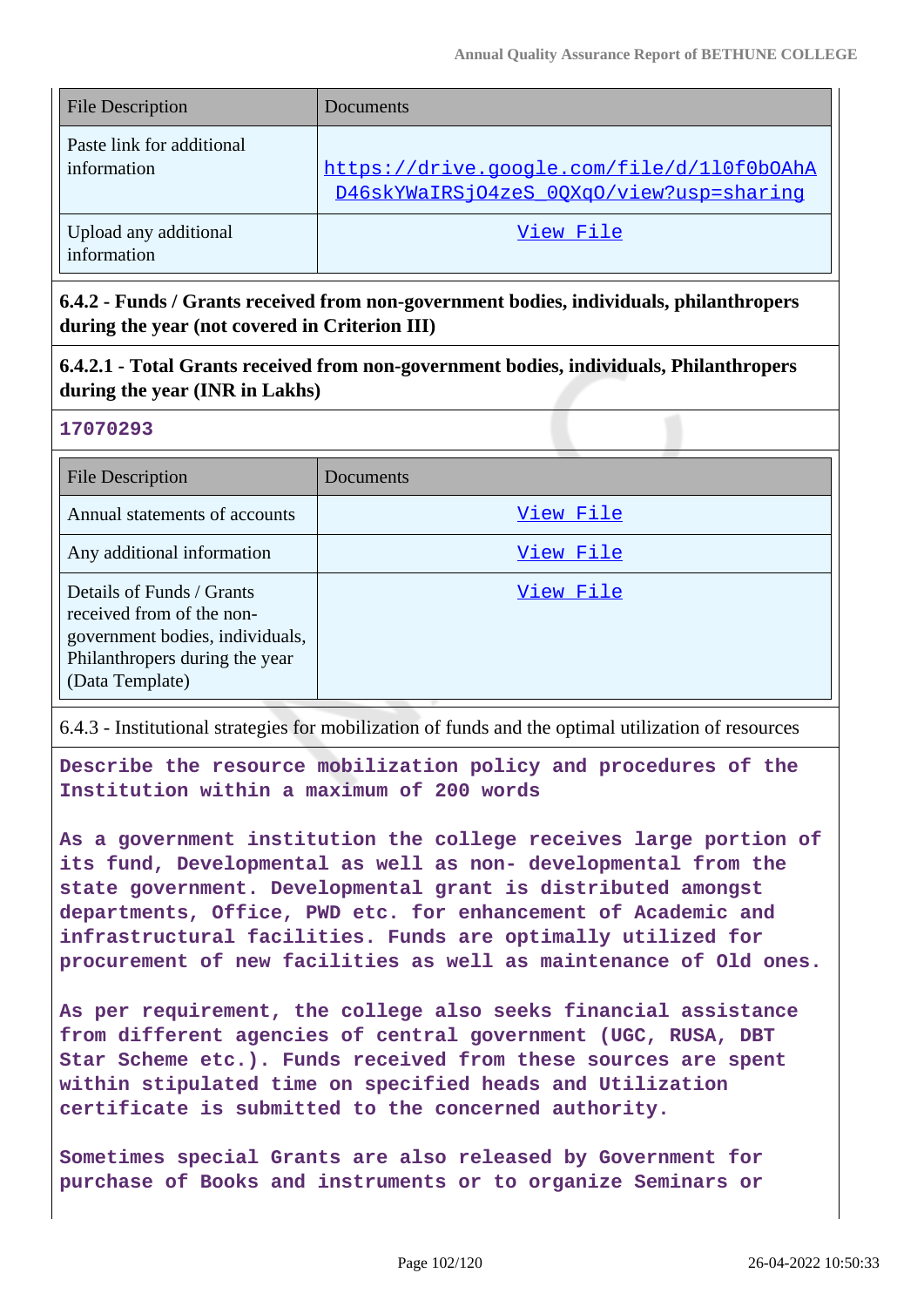**Commemorative programmes. Accordingly the college purchases books and instruments or makes a plan of action for Seminars/ Commemorative functions and implements it.**

**As the college maintains a cordial relationship with its former students, teachers and other associates through bodies like alumni association, it gets regular funding from the members of the larger Bethune College-family.**

**IQAC, with the help of different academic committees functioning under the Teachers' Council, plays a pivotal role in this coordination.**

| <b>File Description</b>                  | Documents                                                      |
|------------------------------------------|----------------------------------------------------------------|
| Paste link for additional<br>information | http://www.bethunecollege.ac.in/BethuneCol<br>lege-DBTstar.htm |
| Upload any additional<br>information     | View File                                                      |

#### **6.5 - Internal Quality Assurance System**

6.5.1 - Internal Quality Assurance Cell (IQAC) has contributed significantly for institutionalizing the quality assurance strategies and processes

**(a)Academic session 2020-21was badly affected by the pandemic. Colleges in the state were closed from 16th March 2020. But the college started its academic activities on the alternative modes from the 3rd week of March 2020. During 2020-21 academic session, classes and examinations were held as per timetable scheduled by the college and the university on the online platforms. Along with online teaching learning e-contents were developed. The whole process was planned, designed and supervised by the IQAC with help of Admission, Examination, Time-table and CBCS Committees of the college.**

**(b) As a parallel process of the regular academic activities the IQAC planned for a series of webinars involving all academic departments. The topics of the Webinars/ workshops covered multifarious dimensions organized by each of the 16 departments of the college either jointly or individually and also by Women studies Centre/ NSS/ Career Counselling Cell etc. Teachers and students were benefitted by these programmes and acquired the skill needed to combat the new situation. Under the supervision of the Students Activity Cell students organized webinars on different topics within or outside their syllabus.**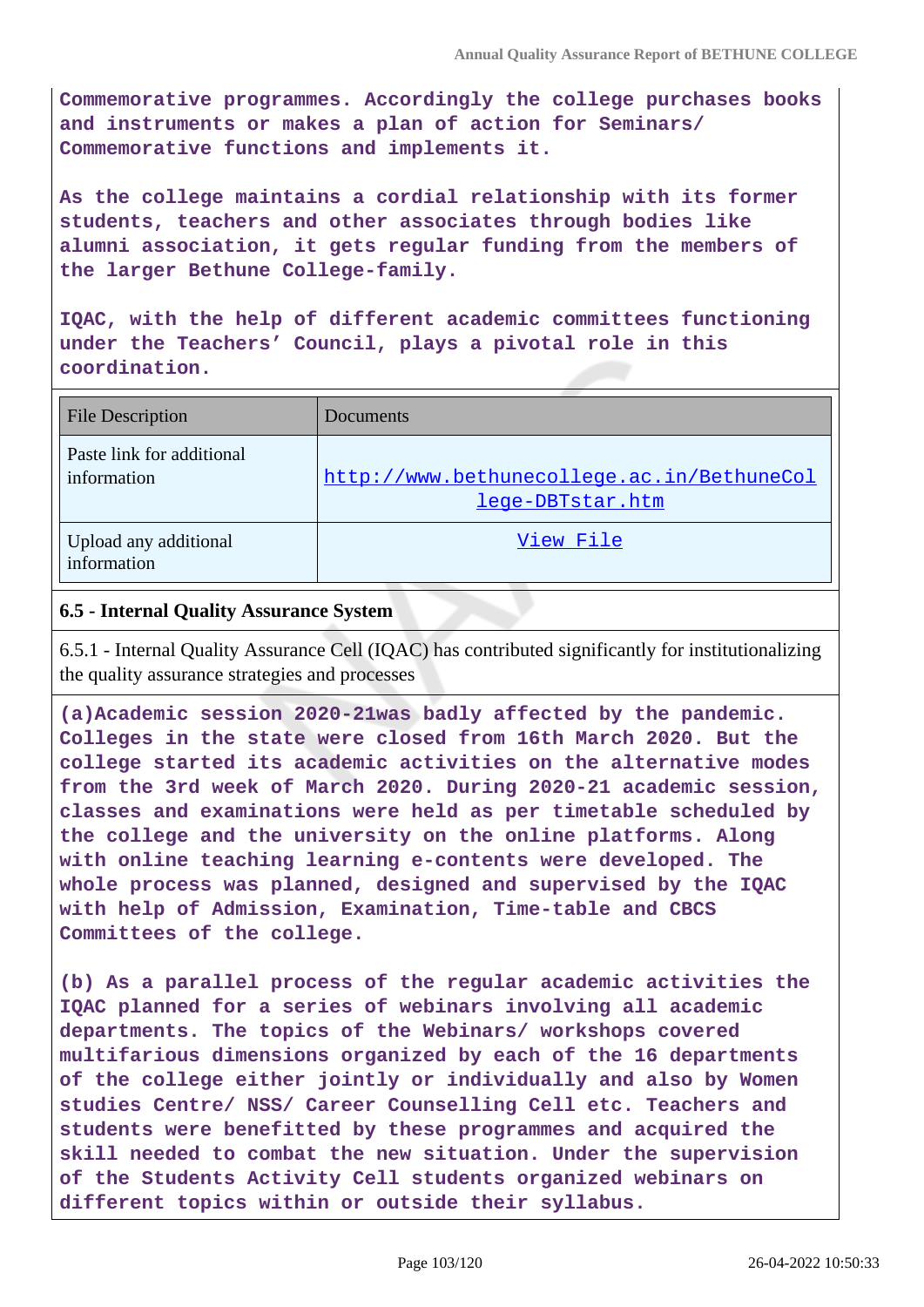| <b>File Description</b>                  | Documents                                                        |
|------------------------------------------|------------------------------------------------------------------|
| Paste link for additional<br>information | http://www.bethunecollege.ac.in/IOAC/Bethu<br>neCollege-IOAC.htm |
| Upload any additional<br>information     | View File                                                        |

6.5.2 - The institution reviews its teaching learning process, structures & methodologies of operations and learning outcomes at periodic intervals through IQAC set up as per norms and recorded the incremental improvement in various activities

**For second and subsequent cycles - Incremental improvements made for the preceding year with regard to quality and post accreditation quality initiatives) Describe any two examples of institutional reviews and implementation of teaching learning reforms facilitated by the IQAC within a maximum of 200 words each**

**The following steps have been taken in this direction under the supervision of the IQAC:**

**a) Constitution of academic committee that monitors and reviews the teaching-learning process, infrastructural facilities & methodologies of operations and learning outcomes at regular intervals.** 

**b) The college used to receive feedback of guardians and the students of the 3rd year (annual system) on academic activities and campus condition. From this session the college has started to collect feedback of the students of all the semesters. In the pandemic situation the whole feedback process was organized on online platform. It has given a micro-level picture of the academic situation of the college with more clarity.** 

**c) Necessary steps and remedial measures have been taken by the individual teachers and academic departments on the basis of the students' feedback and recommendations made by the academic committee.**

**d) During the lockdown period due to pandemic students of the college could not avail the library facilities properly. The college took the initiative and arranged an alternative resource for the students. Teachers from various departments made econtents and study material that were uploaded on the college website.**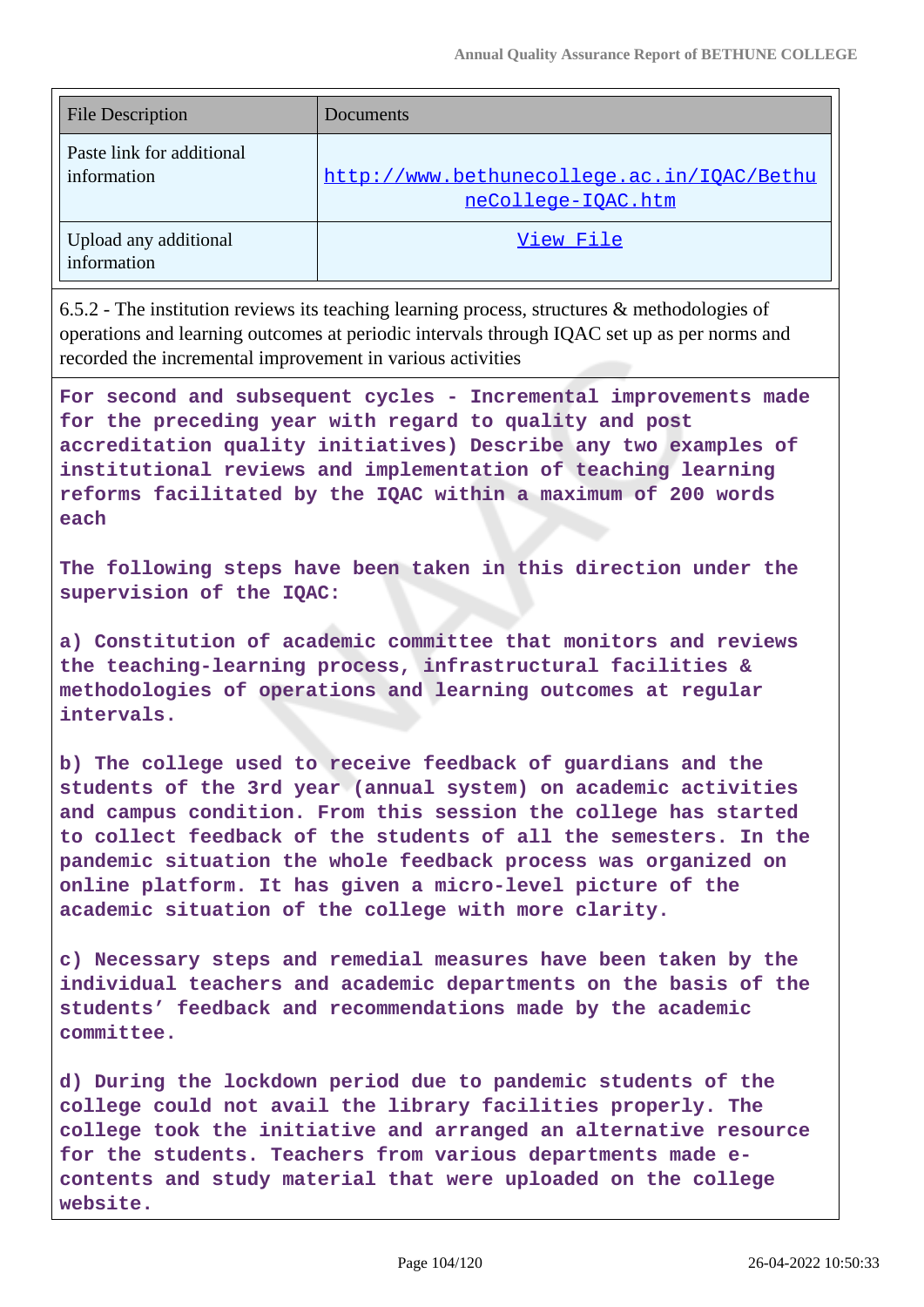| <b>File Description</b>                                                                                                                                                                                                                                                                                                                                                                                                         | Documents                                                                                                 |
|---------------------------------------------------------------------------------------------------------------------------------------------------------------------------------------------------------------------------------------------------------------------------------------------------------------------------------------------------------------------------------------------------------------------------------|-----------------------------------------------------------------------------------------------------------|
| Paste link for additional<br>information                                                                                                                                                                                                                                                                                                                                                                                        | http://www.bethunecollege.ac.in/IQAC/feedb<br>acks/202021/IQAC-Teachers-<br><u>Feedback-2020-2021.pdf</u> |
| Upload any additional<br>information                                                                                                                                                                                                                                                                                                                                                                                            | <u>View File</u>                                                                                          |
| 6.5.3 - Quality assurance initiatives of the<br>institution include: Regular meeting of<br><b>Internal Quality Assurance Cell (IQAC);</b><br>Feedback collected, analyzed and used for<br><b>improvements Collaborative quality</b><br>initiatives with other institution(s)<br>Participation in NIRF any other quality<br>audit recognized by state, national or<br>international agencies (ISO Certification,<br><b>NBA</b> ) | B. Any 3 of the above                                                                                     |

| <b>File Description</b>                                                                         | Documents                                                                                                |
|-------------------------------------------------------------------------------------------------|----------------------------------------------------------------------------------------------------------|
| Paste web link of Annual<br>reports of Institution                                              | http://www.bethunecollege.ac.in/IQAC/annua<br><u> 1Reports/BethuneCollege-Annual-</u><br>Report-2021.pdf |
| Upload e-copies of the<br>accreditations and certifications                                     | View File                                                                                                |
| Upload any additional<br>information                                                            | View File                                                                                                |
| <b>Upload details of Quality</b><br>assurance initiatives of the<br>institution (Data Template) | View File                                                                                                |

#### **INSTITUTIONAL VALUES AND BEST PRACTICES**

#### **7.1 - Institutional Values and Social Responsibilities**

7.1.1 - Measures initiated by the Institution for the promotion of gender equity during the year

**Gender sensitization inculcates values of equality, diversity and inclusivity which are essential for creating a safe space for students as well as employees in a higher education institution.**

**The college has on-campus CCTV surveillance and security guards at the gate. There is a strong redressal system in the form of**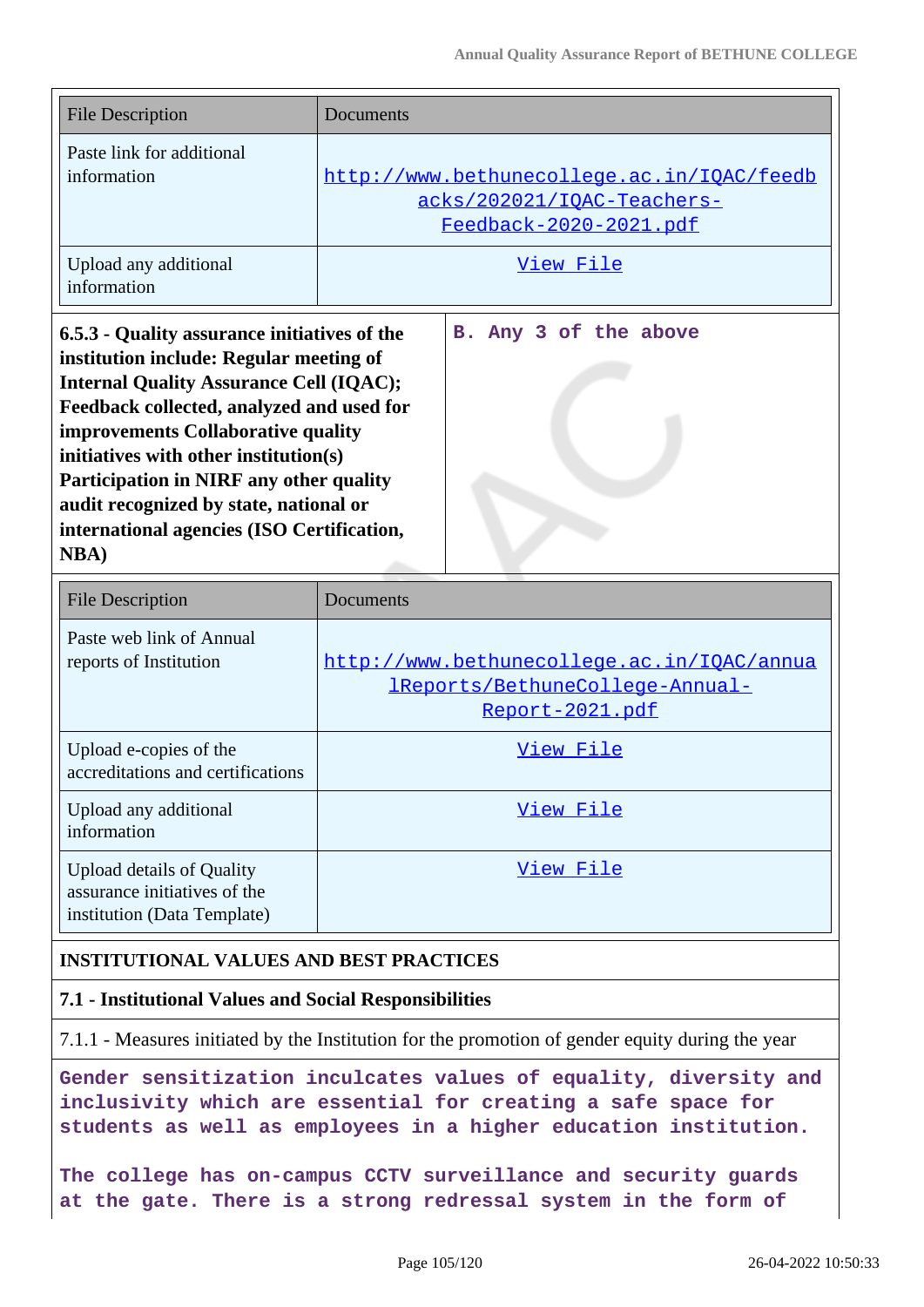**Internal Complaints, Grievance Redressal and Anti- Ragging Committees. The institute also has provisions for psychological counselling for students and staff.**

**The Women's Studies Centre of the college, established in 2010, works actively to promote a gender neutral environment. The centre has recently published two books dedicated to women's issues. Women's Studies as a general course in the undergraduate level since 2012 and special papers of the CBCS curriculum dedicated to women and their issues in subjects like English, Political Science, History and Philosophy have successfully initiated academic conversation on gender equality.**

**A Certificate course in "Ethics and Value Education" has been introduced for under graduate 1st year students. Concepts like Feminist Philosophical Perspectives, Gender Equity and Women's Rights have been incorporated in the course's curriculum (http://www.bethunecollege.ac.in/BethuneCollege-EthicsValue.htm).**

**NSS volunteers are proactive in organizing seminars and gender sensitization programmes both inside and outside the college campus.**

| <b>File Description</b>                                                                                                                                                                                                                             | Documents |                                                                                                                           |
|-----------------------------------------------------------------------------------------------------------------------------------------------------------------------------------------------------------------------------------------------------|-----------|---------------------------------------------------------------------------------------------------------------------------|
| Annual gender sensitization<br>action plan                                                                                                                                                                                                          |           | http://www.bethunecollege.ac.in/IQAC/gende<br>rSensitization/7 1 1-Annual-Gender-<br>Sensitization-ActionPlan-2020-21.pdf |
| Specific facilities provided for<br>women in terms of: a. Safety<br>and security b. Counseling c.<br>Common Rooms d. Day care<br>center for young children e.<br>Any other relevant information                                                     |           | https://drive.google.com/drive/folders/15m<br>iHvGfAsUv3u66xRMR KqUw13dM1IY2                                              |
| 7.1.2 - The Institution has facilities for<br>alternate sources of energy and energy<br>conservation measures Solar energy<br>Biogas plant Wheeling to the Grid Sensor-<br>based energy conservation Use of LED bulbs/<br>power efficient equipment |           | C. Any 2 of the above                                                                                                     |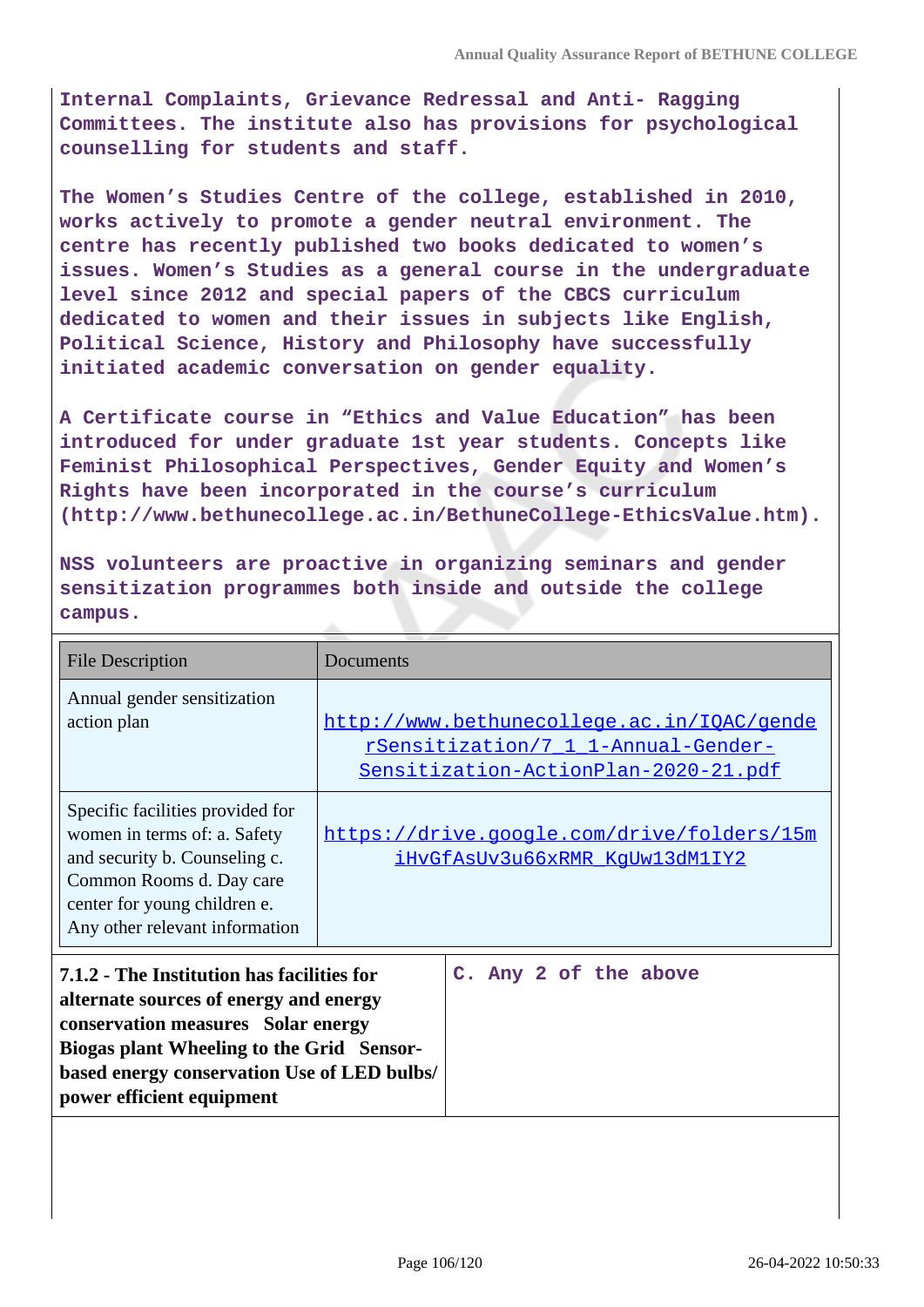| <b>File Description</b>        | Documents |
|--------------------------------|-----------|
| Geo tagged Photographs         | View File |
| Any other relevant information | View File |

7.1.3 - Describe the facilities in the Institution for the management of the following types of degradable and non-degradable waste (within 200 words) Solid waste management Liquid waste management Biomedical waste management E-waste management Waste recycling system Hazardous chemicals and radioactive waste management

**The college takes initiatives to make the campus plastic free. The solid wastes generated in college are segregated based on their bio-degradability. We maintain different coloured bins for this purpose.**

**For solid waste management, the basement of the college building is used for temporary storage of junk (which includes out of use instruments and furniture). A committee has been formed to supervise the disposal of these wastes. Very old, out of use, bittered books and journals are identified by the Library committee and are kept separately. The disposal of these items can be done only after seeking permission from government.**

**A lot of physical damage was caused in the college campus due to cyclone Amphan in 2020. According to government norms, the broken trees, walls etc. have been cleaned up with the help of PWD.**

**E-wastes ie, discarded Desktops, laptops, CPUs etc. are identified and kept separately from other solid wastes. This College does not dispose of its electronic wastes without the permission of the Government; out of use electronic items are stored safely.**

**Hazardous chemicals used and harmful waste of laboratories are carefully handled and not allowed to mix with the general waste of college.**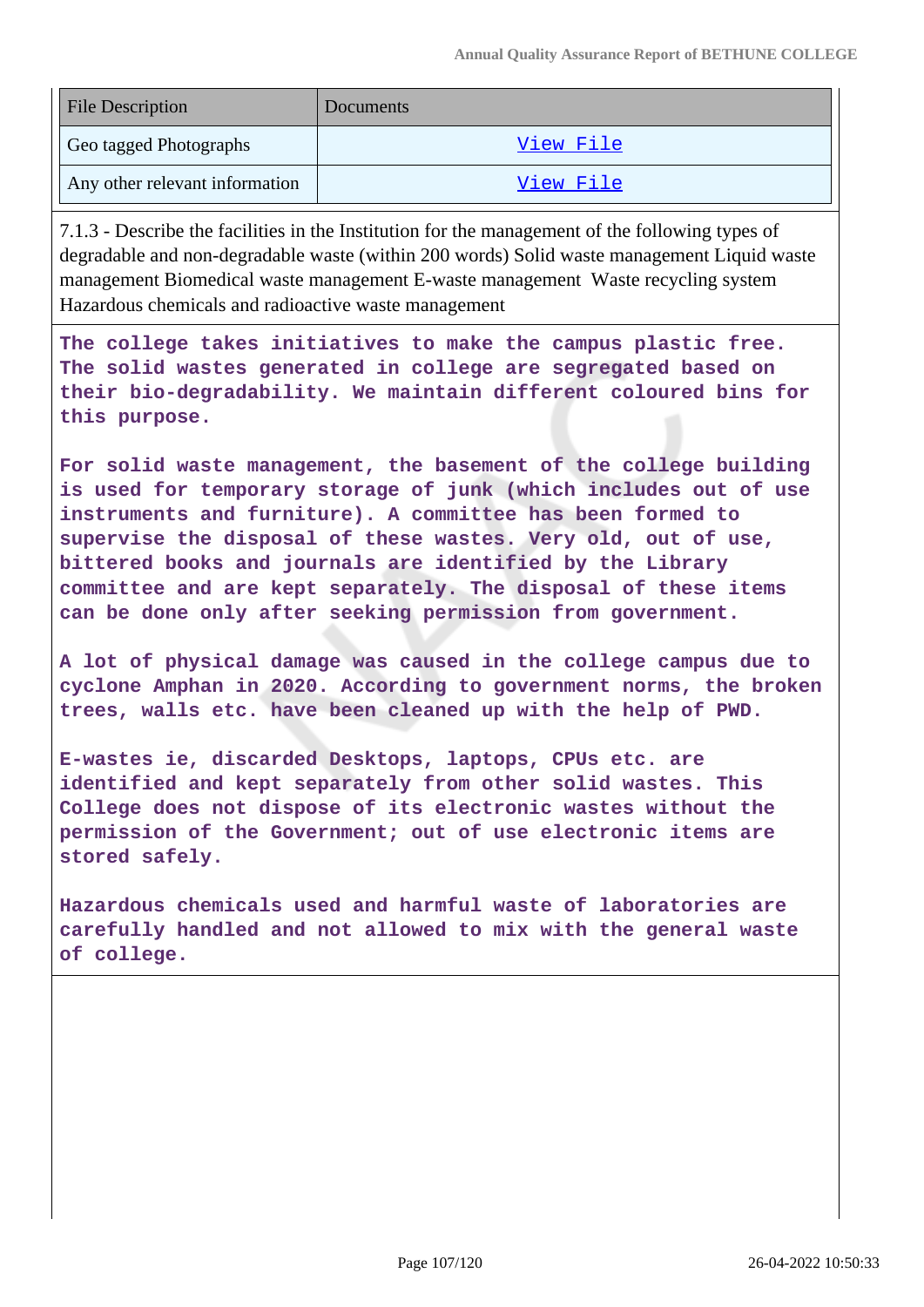| <b>File Description</b>                                                                                                                                                                                                                                                      | Documents                                                                    |  |
|------------------------------------------------------------------------------------------------------------------------------------------------------------------------------------------------------------------------------------------------------------------------------|------------------------------------------------------------------------------|--|
| Relevant documents like<br>agreements/MoUs with<br>Government and other approved<br>agencies                                                                                                                                                                                 | View File                                                                    |  |
| Geo tagged photographs of the<br>facilities                                                                                                                                                                                                                                  | https://drive.google.com/drive/folders/15Y<br>IralOIC7hqVF8RwQUwgjgWAXtCoxjG |  |
| Any other relevant information                                                                                                                                                                                                                                               | View File                                                                    |  |
| 7.1.4 - Water conservation facilities available<br>in the Institution: Rain water harvesting<br><b>Bore well /Open well recharge Construction</b><br>of tanks and bunds Waste water recycling<br><b>Maintenance of water bodies and</b><br>distribution system in the campus | E. None of the above                                                         |  |
| <b>File Description</b>                                                                                                                                                                                                                                                      | Documents                                                                    |  |
| Geo tagged photographs /<br>videos of the facilities                                                                                                                                                                                                                         | No File Uploaded                                                             |  |
| Any other relevant information                                                                                                                                                                                                                                               | No File Uploaded                                                             |  |
| 7.1.5 - Green campus initiatives include                                                                                                                                                                                                                                     |                                                                              |  |
| A. Any 4 or All of the above<br>7.1.5.1 - The institutional initiatives for<br>greening the campus are as follows:                                                                                                                                                           |                                                                              |  |
| 1. Restricted entry of automobiles<br>2. Use of Bicycles/ Battery powered<br>vehicles<br>3. Pedestrian Friendly pathways<br><b>4. Ban on use of Plastic</b><br>5. landscaping with trees and plants                                                                          |                                                                              |  |
| <b>File Description</b>                                                                                                                                                                                                                                                      | Documents                                                                    |  |
| Geo tagged photos / videos of<br>the facilities                                                                                                                                                                                                                              | <u>View File</u>                                                             |  |
| Any other relevant documents                                                                                                                                                                                                                                                 | View File                                                                    |  |
| 7.1.6 - Quality audits on environment and energy are regularly undertaken by the institution                                                                                                                                                                                 |                                                                              |  |

**7.1.6.1 - The institutional environment and energy initiatives are confirmed through the**

**C. Any 2 of the above**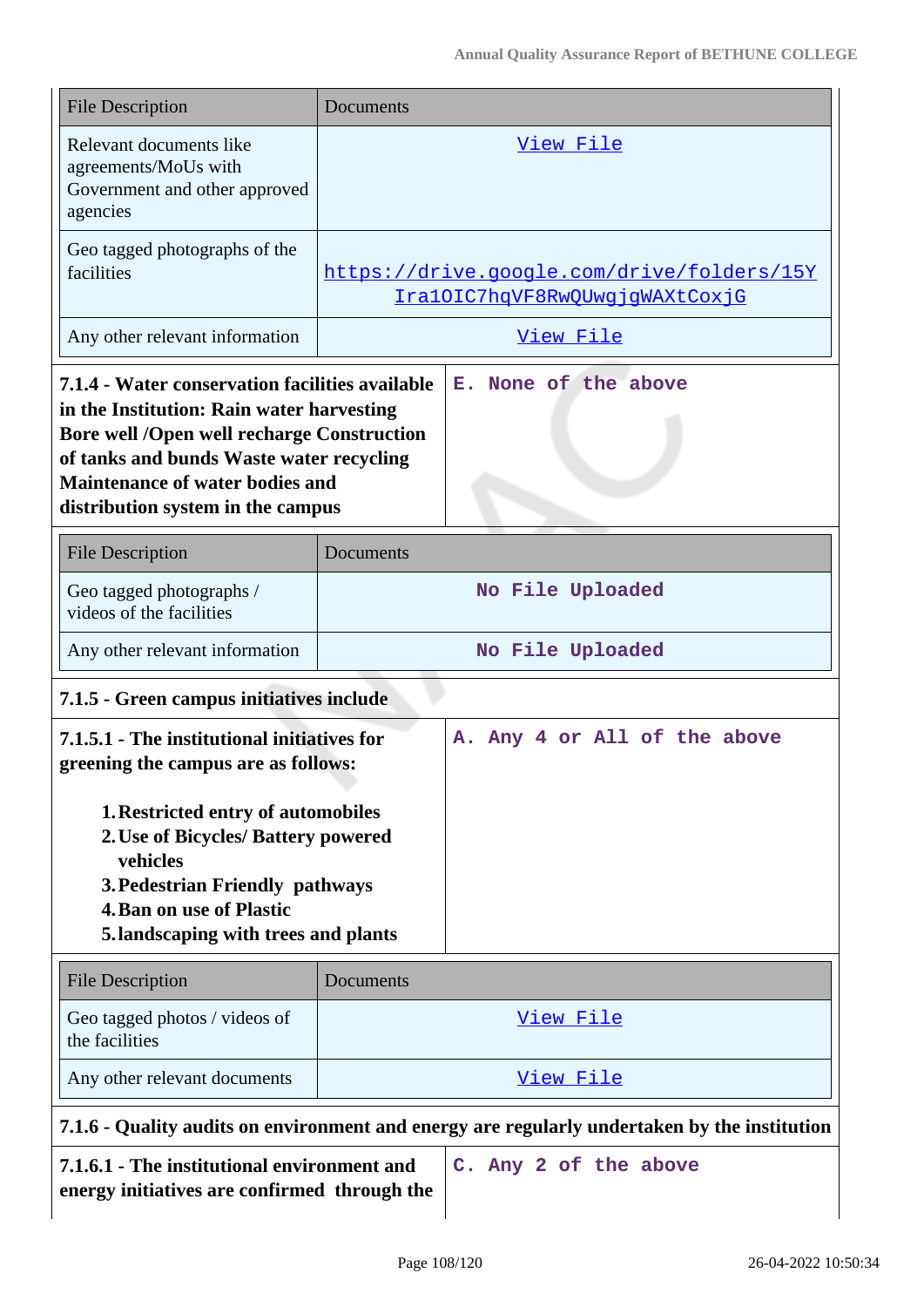| following 1. Green audit 2. Energy audit    |  |
|---------------------------------------------|--|
| 3. Environment audit 4. Clean and green     |  |
| campus recognitions/awards 5. Beyond the    |  |
| campus environmental promotional activities |  |
|                                             |  |

| <b>File Description</b>                                                                                                                                                                                                                                                                                                                                                                                                                                                                                                                            | Documents                        |
|----------------------------------------------------------------------------------------------------------------------------------------------------------------------------------------------------------------------------------------------------------------------------------------------------------------------------------------------------------------------------------------------------------------------------------------------------------------------------------------------------------------------------------------------------|----------------------------------|
| Reports on environment and<br>energy audits submitted by the<br>auditing agency                                                                                                                                                                                                                                                                                                                                                                                                                                                                    | View File                        |
| Certification by the auditing<br>agency                                                                                                                                                                                                                                                                                                                                                                                                                                                                                                            | View File                        |
| Certificates of the awards<br>received                                                                                                                                                                                                                                                                                                                                                                                                                                                                                                             | View File                        |
| Any other relevant information                                                                                                                                                                                                                                                                                                                                                                                                                                                                                                                     | View File                        |
| 7.1.7 - The Institution has disabled-friendly,<br>barrier free environment Built environment<br>with ramps/lifts for easy access to<br>classrooms. Disabled-friendly washrooms<br>Signage including tactile path, lights, display<br>boards and signposts Assistive technology<br>and facilities for persons with disabilities<br>(Divyangjan) accessible website, screen-<br>reading software, mechanized equipment<br>5. Provision for enquiry and information :<br>Human assistance, reader, scribe, soft copies<br>of reading material, screen | B. Any 3 of the above<br>reading |

| <b>File Description</b>                                                        | Documents |
|--------------------------------------------------------------------------------|-----------|
| Geo tagged photographs /<br>videos of the facilities                           | View File |
| Policy documents and<br>information brochures on the<br>support to be provided | View File |
| Details of the Software<br>procured for providing the<br>assistance            | View File |
| Any other relevant information                                                 | View File |

7.1.8 - Describe the Institutional efforts/initiatives in providing an inclusive environment i.e., tolerance and harmony towards cultural, regional, linguistic, communal socioeconomic and other diversities (within 200 words).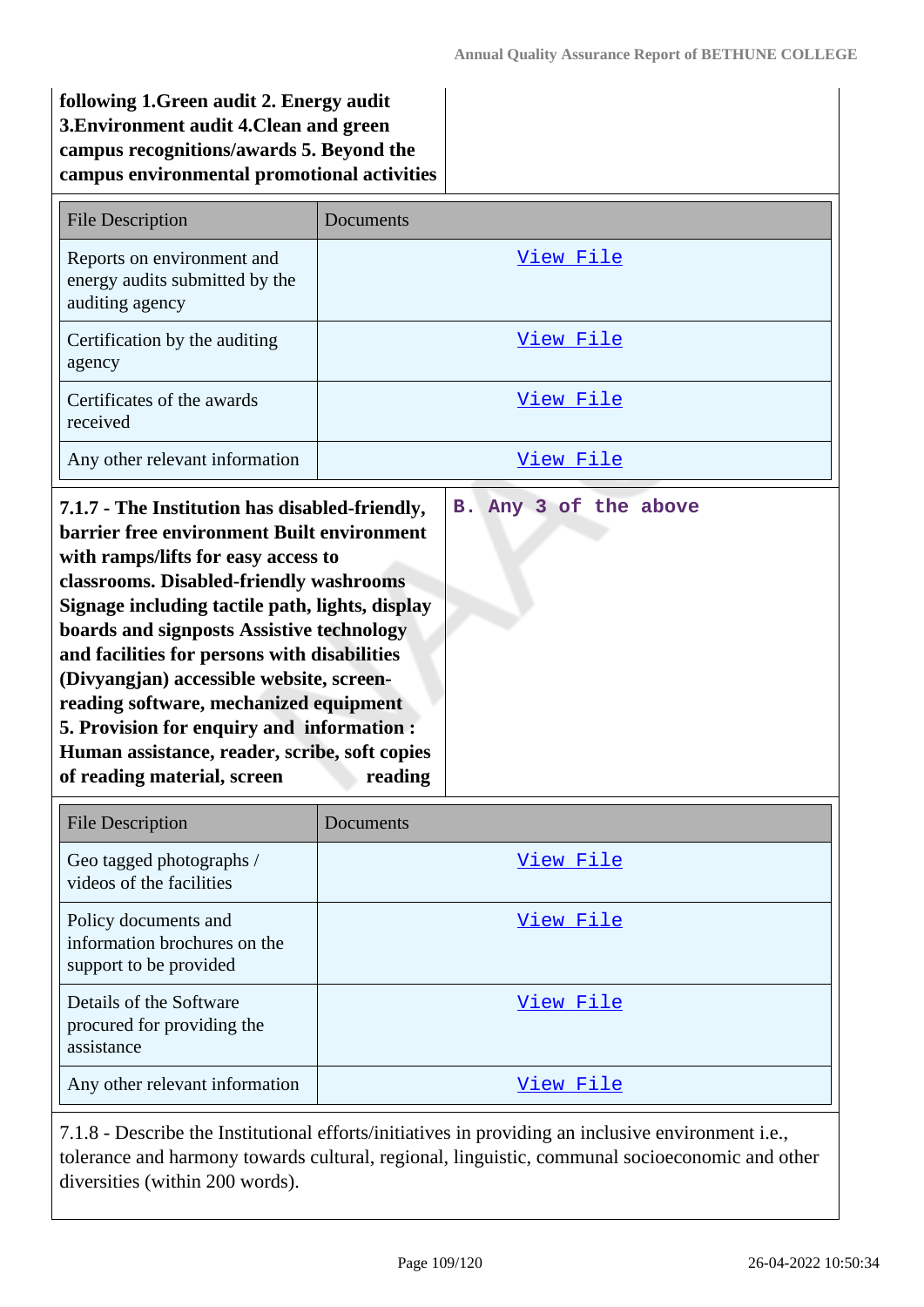**The Institution takes efforts in providing an inclusive environment i.e., tolerance and harmony towards cultural, regional, linguistic, communal socioeconomic and other diversities. International Mother Language Day (21st February), Rabindra Jayanti (8th/9th May) is celebrated every year to foster the minds of young students learning tolerance and respect for different cultures and languages.**

**The Backward Class and Minority Cell has been working actively to guidethe SC, ST, and OBC students to manage their various issues accordingto the directives given by the Central /State Governments and University of Calcutta. The cell recently organized a Webinar, "An overview of the Scheduled Castes and Scheduled Tribes, Prevention of Atrocities Act 1989".**

**Located in the same premises Bethune College and Bethune School worktogether promoting harmony, diversity and inclusion. Students of the school participate in the eventsorganized by the college and vice versa.**

**NSS unit of Bethune College is actively involved to aid the socially and economicallyunderprivileged. NSS volunteers visit nearby slums accompanied by teachers to donate old clothes and to sensitize the slum dwellers about social issues.**

**Introducing 'humanity' as religion in admission form was another bold step taken by thecollege which was highly appreciated by the education fraternity.**

| <b>File Description</b>                                                                                                                      | Documents |
|----------------------------------------------------------------------------------------------------------------------------------------------|-----------|
| Supporting documents on the<br>information provided (as<br>reflected in the administrative<br>and academic activities of the<br>Institution) | View File |
| Any other relevant information                                                                                                               | View File |

7.1.9 - Sensitization of students and employees of the Institution to the constitutional obligations: values, rights, duties and responsibilities of citizens

**Bethune College, Asia's first women's college, enjoys international reputation for the legacy of high standard of holistic and empowering women education. Through the curriculum students are taught about constitutional obligations- values, rights, duties and responsibilities of citizens. The following**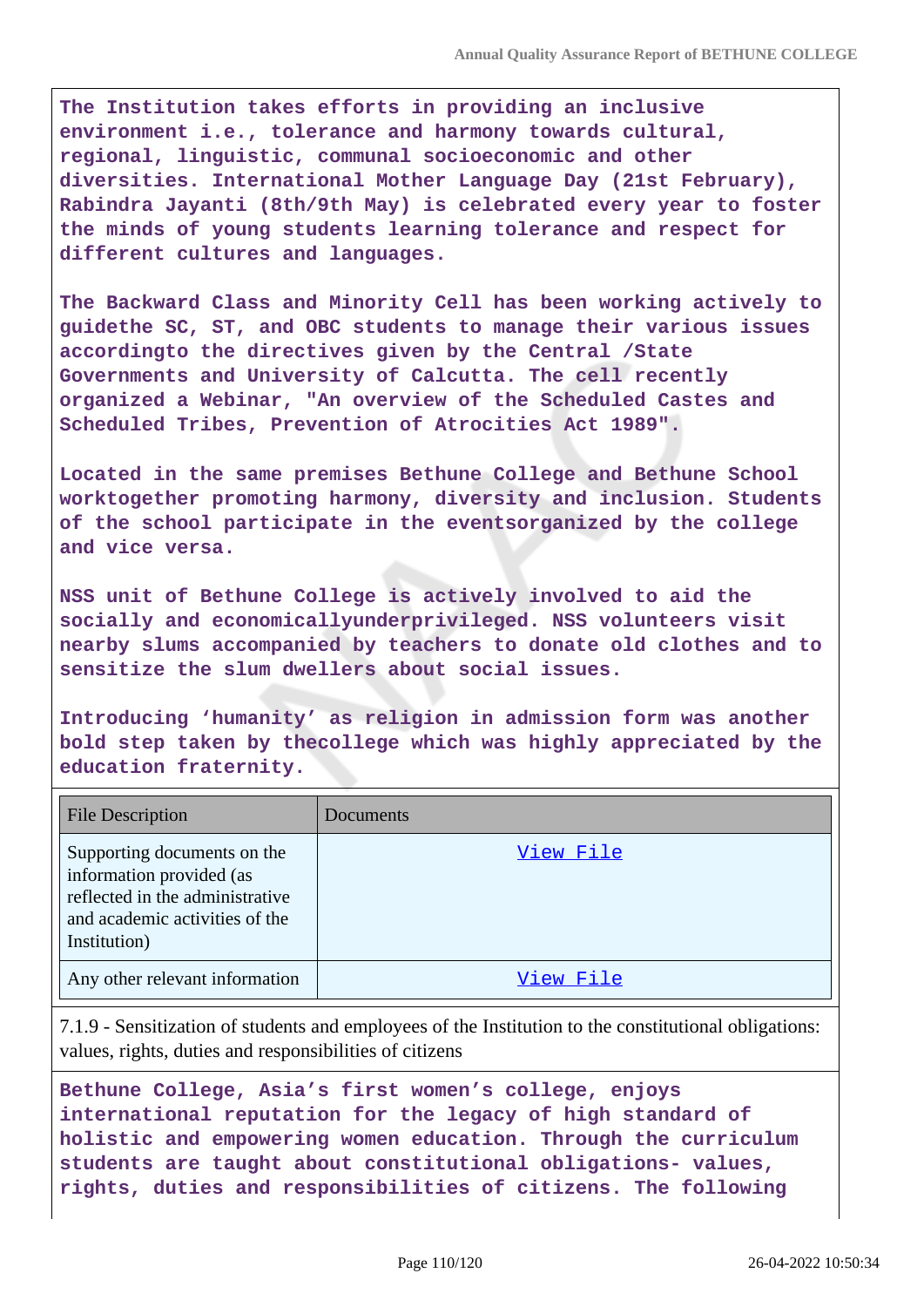**activities among others are undertaken by the College to Sensitize students and employees of the Institution to the constitutional obligations :**

- **Vision , Mission , Motto of the Institution -http://www.bethunecollege.ac.in/BethuneCollege.htm**
- **Code of Conduct http://www.bethunecollege.ac.in/bethuneCo llege/BethuneCollege-coc.htm**
- **Ethics & Value Education Certificate Course http://www.be thunecollege.ac.in/BethuneCollege-EthicsValue.htm**
- **National Service Scheme: Students are involved in many social activities befitting their social responsibilities like, adoption of a nearby slum, distribution of old clothes, awareness programs, visit to orphanage, old age home are the regular activities.**
- **http://www.bethunecollege.ac.in/BethuneCollege-NSS.htm Bratachari course, the famous cultural heritage of Bengal http://www.bethunecollege.ac.in/BethuneCollege-Bratachari.htm**
- **Human Rights Cell- http://www.bethunecollege.ac.in/BethuneC ollege-HumanRightsCell.htm**
- **Seminars on luminaries of Bengal -http://www.bethunecollege .ac.in/distinctiveness/BestPratice-I-Seminars-luminaries-Bengal%20Renaissance.pdf**
- **The online application form for admission since 2019 has started an option to choose 'Humanism' as a religion among others. https://indianexpress.com/article/education/kolkata s-bethune-college-introduces-humanity-as-religion-inadmission-form-bethunecollege-ac-in-5759278/lite/**
- **Different programs are arranged throughout the year like Bethune Day, Banmahotsav, Independence Day, Teachers' Day, Republic Day, International Mother Language Day, Rabindra jayanti etc. to inculcate Universal Values.**

| <b>File Description</b>                                                                                       | Documents                                                                         |
|---------------------------------------------------------------------------------------------------------------|-----------------------------------------------------------------------------------|
| Details of activities that<br>inculcate values; necessary to<br>render students in to responsible<br>citizens | View File                                                                         |
| Any other relevant information                                                                                | View File                                                                         |
|                                                                                                               | 7.1.10 - The Institution has a prescribed code $\mathcal{C}$ . Any 2 of the above |

 $\overline{\phantom{a}}$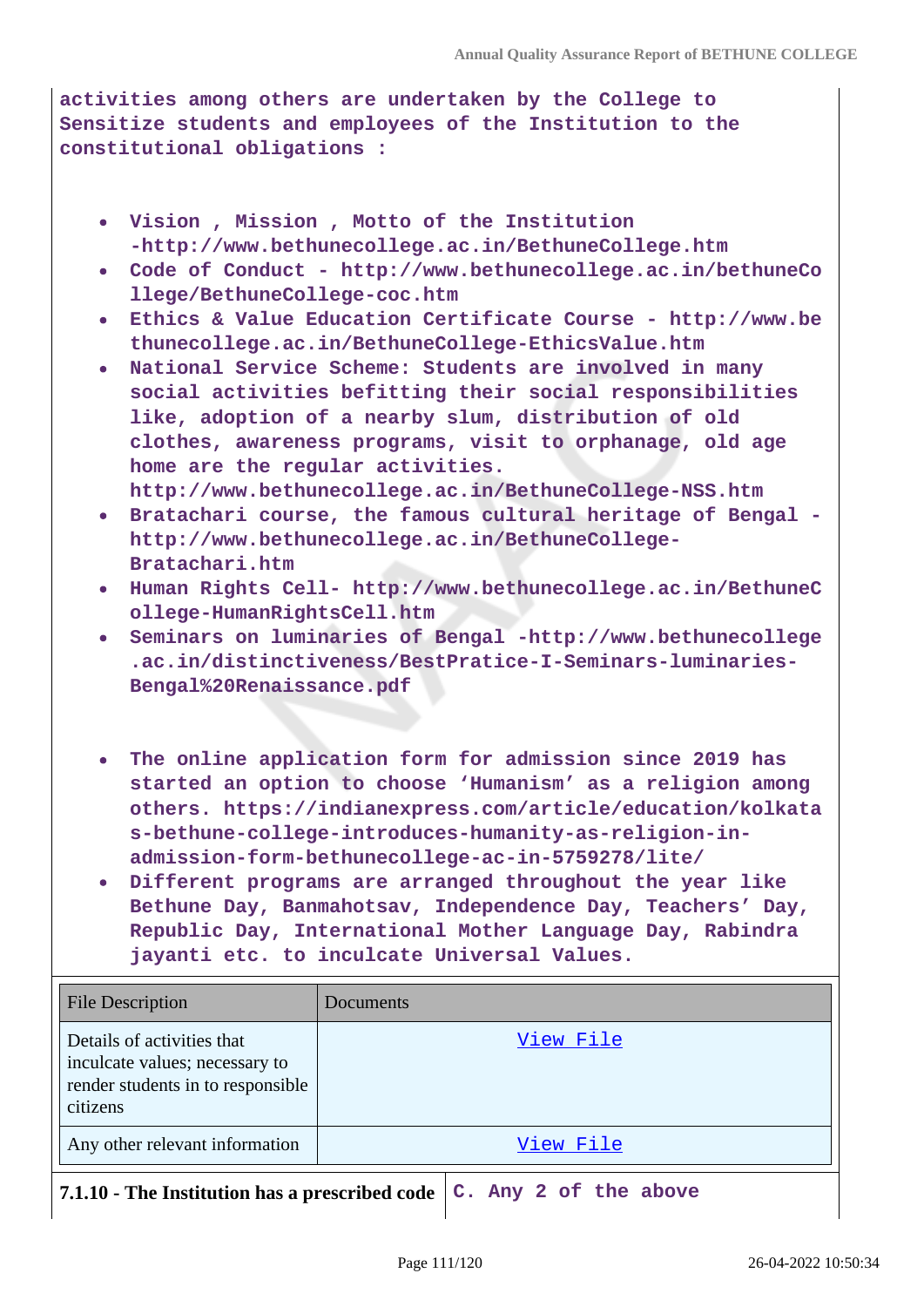**of conduct for students, teachers, administrators and other staff and conducts periodic programmes in this regard. The Code of Conduct is displayed on the website There is a committee to monitor adherence to the Code of Conduct Institution organizes professional ethics programmes for students, teachers, administrators and other staff 4. Annual awareness programmes on Code of Conduct are organized**

| <b>File Description</b>                                                                                                                                                                                | Documents |
|--------------------------------------------------------------------------------------------------------------------------------------------------------------------------------------------------------|-----------|
| Code of ethics policy document                                                                                                                                                                         | View File |
| Details of the monitoring<br>committee composition and<br>minutes of the committee<br>meeting, number of<br>programmes organized, reports<br>on the various programs etc., in<br>support of the claims | View File |
| Any other relevant information                                                                                                                                                                         | View File |

7.1.11 - Institution celebrates / organizes national and international commemorative days, events and festivals

**The Institution organizes national and international commemorative days and festivals as best practices and social responsibilities. The students participate enthusiastically in celebration of these events and various cultural activities throughout the year. They actively participate in the drill and march past on theRepublic DayandIndependence Dayevery year. Along with this, every year on these two days, the different clubs in the college, like Photography Club, Art & Craft Club, and Literary Club exhibit their work in the college. Students also celebrateTeacher's day(5th September) andRabindra Jayanti(8th/9thMay) every year. The College pays homage to John Elliot Drinkwater Bethune by observing his death anniversary, Bethune Day, on 12th August each year. On this day a representative section of the students/teachers/ non-teaching staff go to Bethune's tomb and offer flowers. A tree plantation festival known as Banomahotsab is organized on that day. World environment/ earth day, world wildlife day and like is commemorated through seminars, exhibition, photography contests. Special initiatives are taken for year long celebrations to**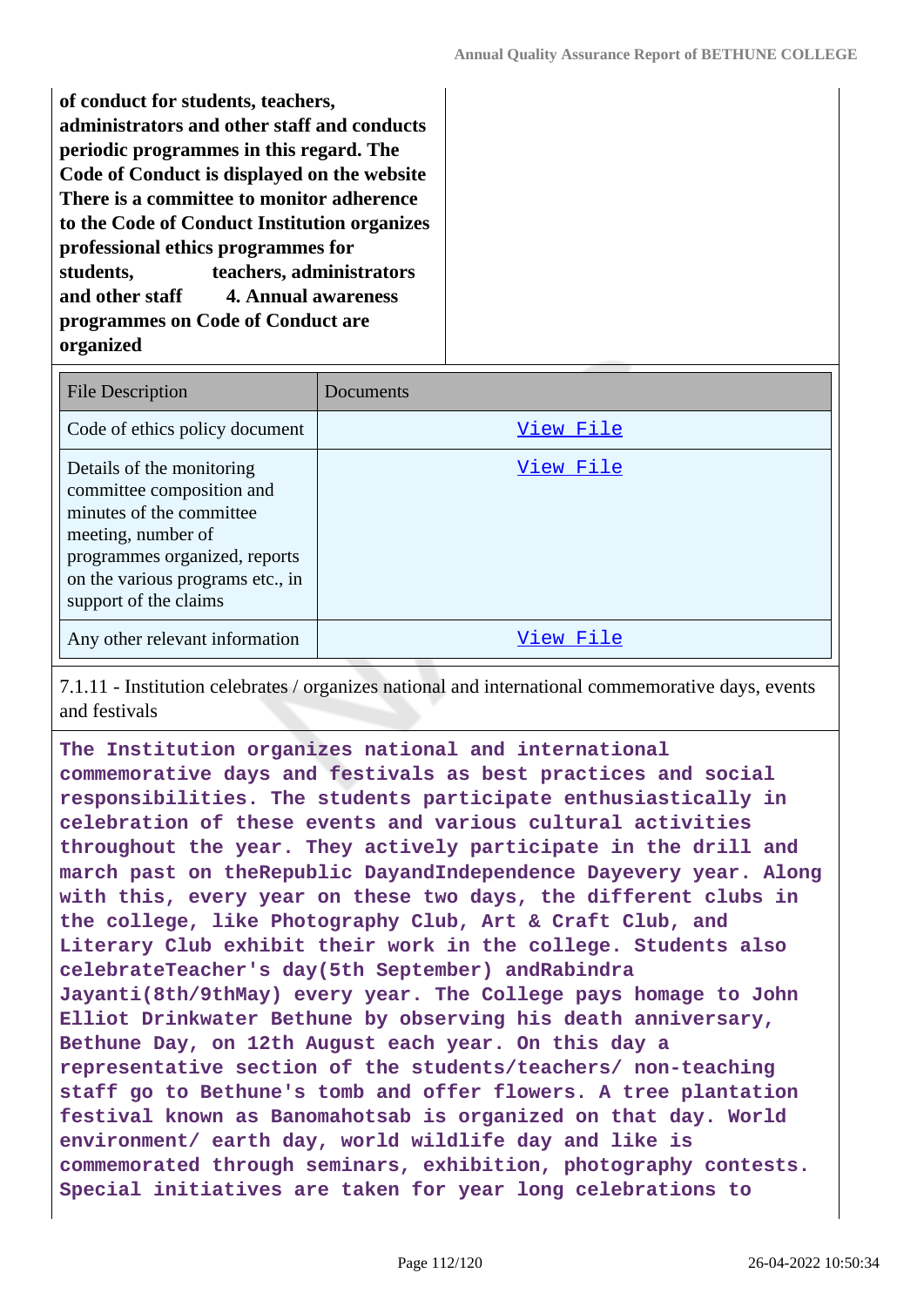**commemorate Centenary, Bi centenary or Sesquicentennial birth anniversaries of famous personalities. Seminars, special lectures, exhibitions, cultural functions, Inter/ intra college competitions are organized. Commemorative volumes are also published.**

| <b>File Description</b>                                                                            | Documents |
|----------------------------------------------------------------------------------------------------|-----------|
| Annual report of the<br>celebrations and<br>commemorative events for the<br>last (During the year) | View File |
| Geo tagged photographs of<br>some of the events                                                    | View File |
| Any other relevant information                                                                     | View File |

# **7.2 - Best Practices**

7.2.1 - Describe two best practices successfully implemented by the Institution as per NAAC format provided in the Manual.

**Best Practice I**

**Organizing Seminars on luminaries of the Bengal Renaissance : A practice to remember the heroes who change our lives in all aspect [PDF]**

**1. Title of the Practice**

**Organising Seminars on luminaries of the Bengal Renaissance.**

**1. Objective of the Practice**

**The main objective has been to bring into being a generation of Indian women who, inspired by their glorious heritage would combine dignity with forthrightness, have minds that are truly illuminated, and can become dynamic, mature and large-hearted citizens of the world in the truest sense of the term. It is our goal that the pupils of this College should not only have a deep human commitment, and hearts where there is a place for all, but be able to create a space for themselves transcending their subaltern status.**

**1. The Context**

**Change is the only constant thing in the world, and this is truer**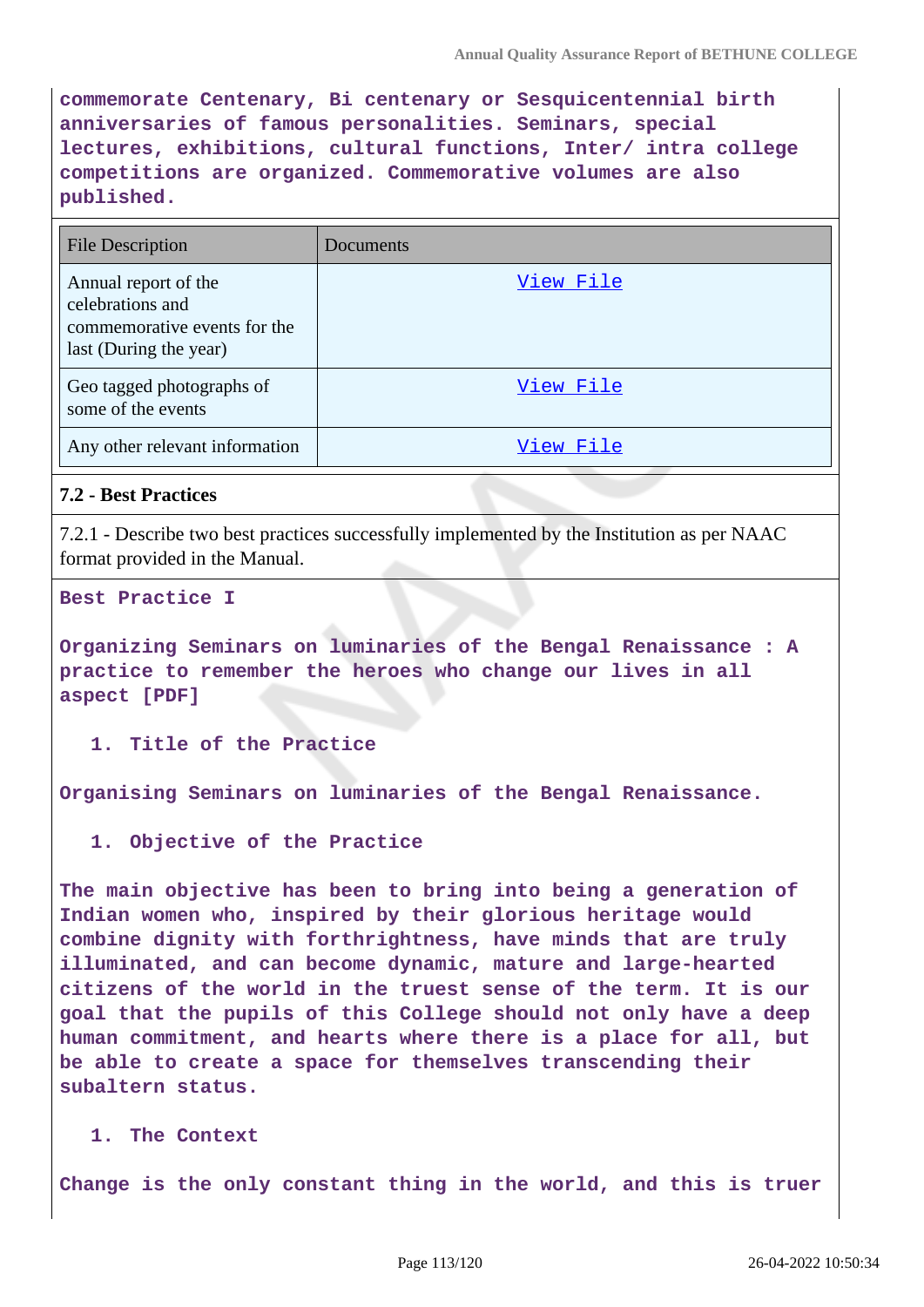**for the present moment than for any other moment of history. Today, with the technological explosion, India is passing through a crucial transitional phase. Whether in communication or education, in professional opportunities or lifestyle, we witness a radical change. A change is seen even in those basic human values which are non-ephemeral.**

**An uncritical fascination with the Occident is seducing our best brains westward. Nostalgia should never be overpowering but we think the students of Bethune College must be cognizant of the rich heritage of their college and also of West Bengal and India. Since Bethune College is no ordinary institute but the first Women's college in this part of the world it is only natural that its pupils should not only be made aware of their glorious legacy but be encouraged to carry it forward.**

#### **1. The Practice**

**Bethune College organizes commemorative programmes as a tribute to eminent personalities through centenary and sesquicentennial birth anniversary of luminaries, many being leading figures of Bengal Renaissance. Exhibitions are arranged to familiarise students with their lives. Commemorative volumes dedicated to them are regularly published.**

**In the earlier part of this decade, 150th Birth Anniversary of Rabindranath Tagore, Swami Vivekananda, Sir Ashutosh Mukherjee and Acharya Prafulla Chandra have been celebrated.**

**Every year on 12th of August, Bethune College organises a memorial lecture to honour the memory of John Elliot Drinkwater Bethune, founding father of the Institution. Bethune was an immensely important figure during Bengal Renaissance for ushering in the era of women's empowerment through education.**

**Ishwar Parabare, a collection of essays on Vidyasagar, edited by Principal, Bethune College, was formally released by the Minister of Higher Education on 26.9.2020, on 200th Birthday of Pandit Vidyasagar.**

**In academic session 2019-20, theBi-centennial Birth Anniversary of Pandit Ishwarchandra Vidyasagarwas commemorated. Week-long exhibition on "Bridging the Renaissance Era and the Post-Renaissance Freedom Movement of India: Commemorating Vidyasagar and Gandhi" was held. On 26.11.2019, a Paragraph writing competition (participation of 197 students) was held on**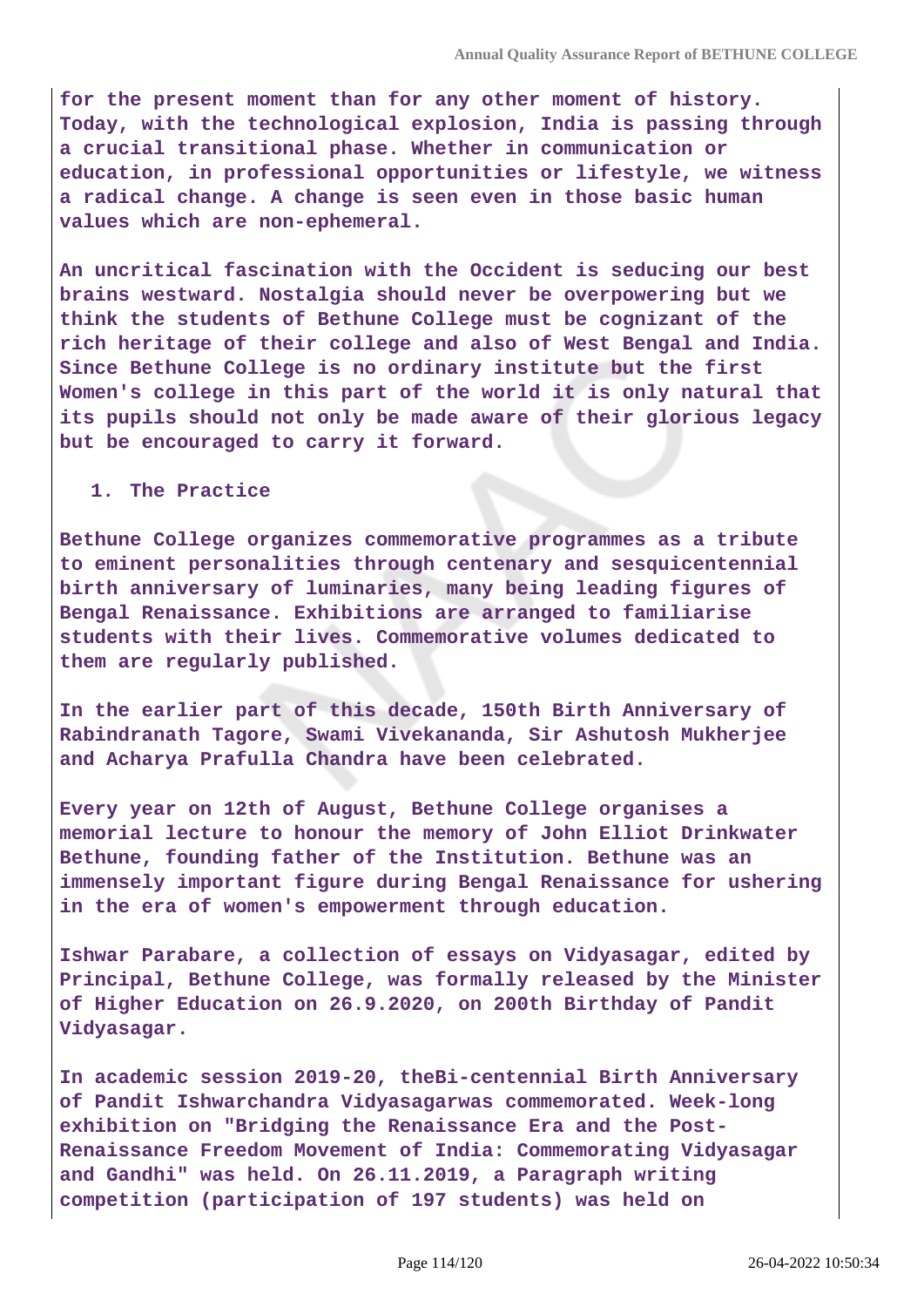**Vidyasagar's role as an administrator, educationist and social reformer. A One-Day State Level Seminar funded by Higher Education Department, Government of West Bengal onPandit Ishwar Chandra Vidyasagar- Revisiting the Renaissance Manwas organized on 11.2.2020 by departments of Philosophy, History, Sanskrit, Hindi and Bengali. Eminent academicians deliberated on the topic and enriched the audience.**

**During 2018-19, Bethune College acted as nodal college for Kolkata district in celebration of Sampriti Saptaha, an initiative of Government of West Bengal, commemorating 125th anniversary of Chicago speech delivered by Swami Vivekananda. A week-long program was organized from 11.09.2018-17.09.2018 in collaboration with RKM Swami Vivekananda's Ancestral Home and Cultural Centre and participation from over 25 colleges. Various theme-based activities like essay writing, were conducted. Minister of State for Women and Child Development and Social Welfare, Dr. Shashi Panja graced the Valedictory session. A commemorative programme to celebrateSister Nivedita's 150th Birth Anniversarywas held from December 2016 to February 2017. Opening Ceremony along with inauguration of a seven-day long exhibition on life and times of Sister Nivedita was organized. A book dedicated to her,Mahasweta Niveditawas also published.**

**These lectures seminars, exhibitions and commemorative volumes have served and will continue to serve as a rich source of enlightenment and edification for our students.**

**1. Evidence of Success**

**Our students have proved that they have been inspired by the glorious example set by these great men and women. By enthusiastically participating in the various events like creative writing, debate, poster painting, eocution and cultural programmes they have demonstrated that they welcome progress and revere their heritage. The students have internalized the philosophy of these noble personalities to enrich their own lives by emulating their examples as far as possible. We are confident that our pupils will be able to clear a space for themselves transcending their marginalised status as women and amalgamate Western and Eastern values into a new, imaginative synthesis.**

#### **1. Problems Encountered and Resources Required**

**It is difficult to acquaint the students with their rich historical past in the presence of an ever changing present. The**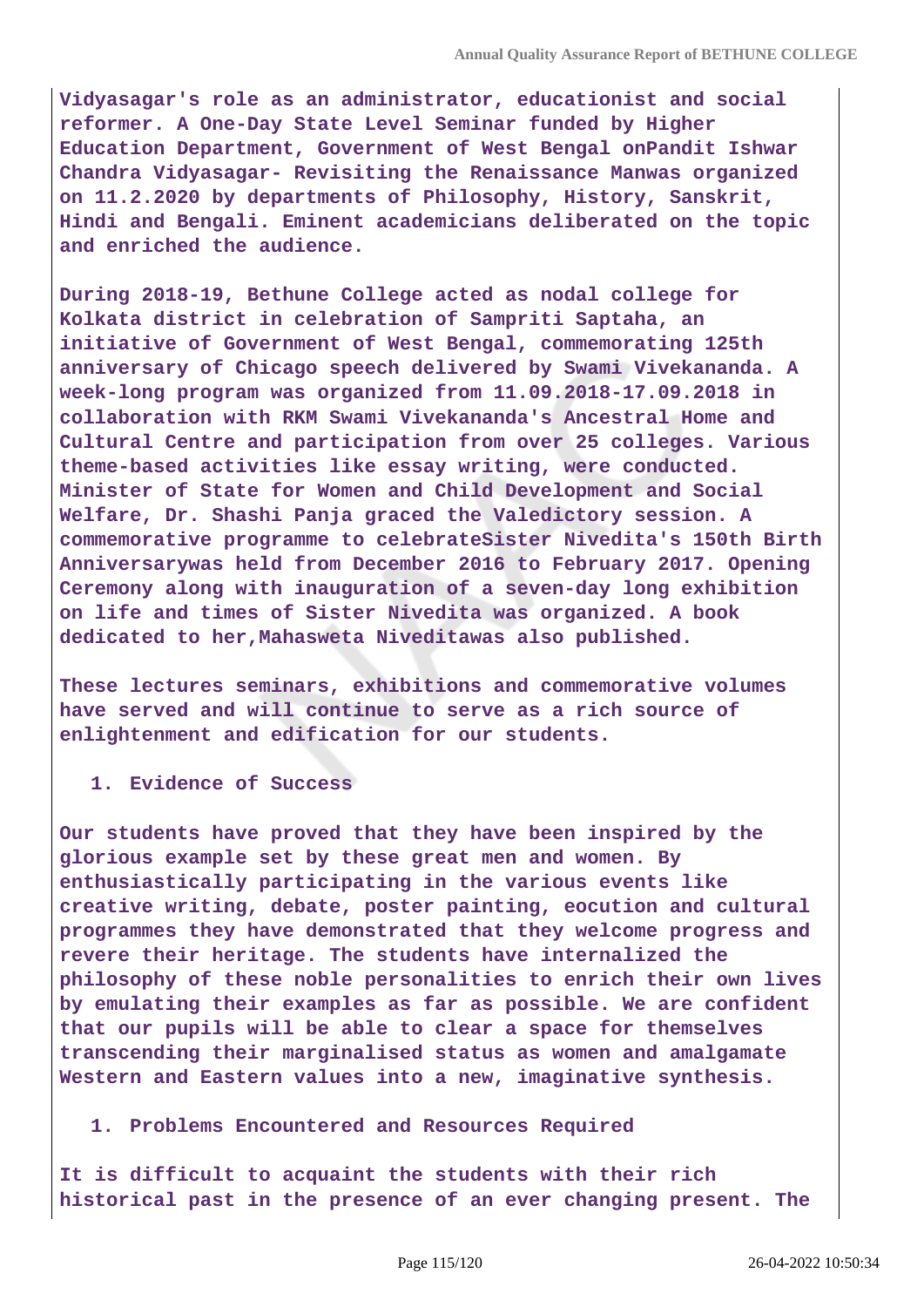**College strives to inculcate the fast disappearing moral values of compassion, humility, industriousness and tolerance in our pupils' minds so that they become better human beings in the truest sense of the term. We require an active participation from the student community; more number of seminar halls fully equipped with audiovisual aids and trained personnel for handling the audio-visual equipments and more generous allocation of funds.**

#### **Best Practice II**

**PEOPLES' BIODIVERSITY REGISTER (PBR) - KOLKATA MUNICIPAL CORPORATION WARD NO. 26 View Documentation [PDF]**

**1. Title of the Practice**

**Conservation and documentation of wild biodiversity in the College campus and establishment of medicinal plant garden within the College campus. Objectives of the Practice**

- **Conservation of wild, ornamental, rare and endangered species. This helps in inculcating the interest, awareness and responsibility towards our environment and its protection for sustainable development and also to maintain greenery in our campus.**
- **Establishment of medicinal plant garden which is beneficial for generating attention and responsiveness among students, to popularise the values of medicinal plants for primary healthcare.**
- **1. The Context**
	- **Qualitative and quantitative study of floral and faunal components in and around the College campus.**
	- **Vegetational mapping and tree profiling of Canopy Cover.**
	- **Cytological study of a few species of Ficus with Barcoding, some of them is important niche for fruit bat and rock bee population.**
	- **Preservation of voucher specimens (plants) in the College Herbarium including photo documentation of biodiversity components identified in the College campus and surroundings.**
	- **Endeavour to establish a medicinal plant garden of at least 20 medicinal plants.**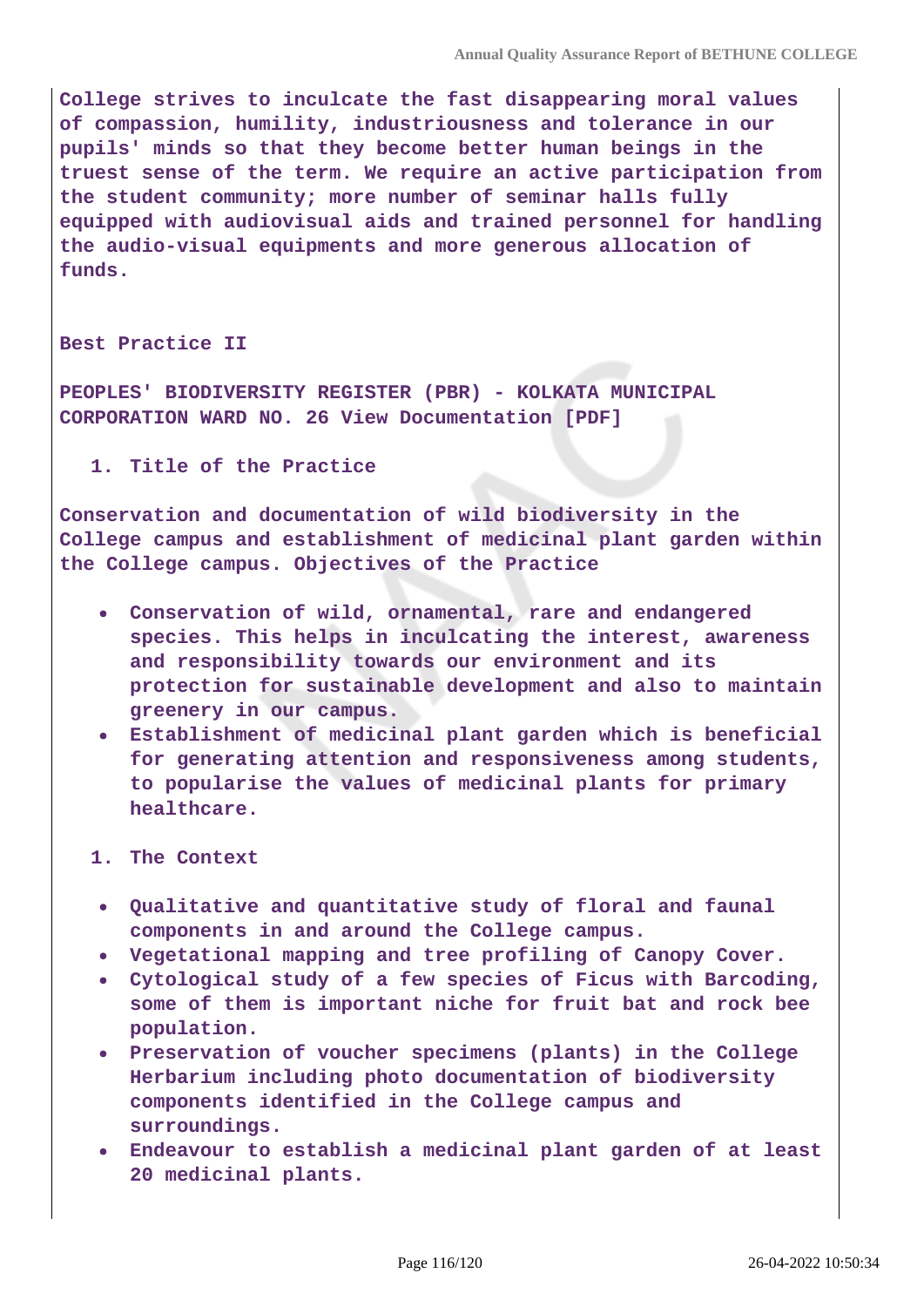### **1. The Practice**

**The wild flora and fauna in the College campus and its surroundings have already been documented as a first step towards its conservation. It has always been a continuous effort of Bethune College to add to the greenery of the campus. Voucher specimens (plants) have been preserved in the College herbarium and Digital photo Documentation of Biodiversity components identified in the College campus and its surroundings have been done. An attempt has also been made to utilise tissue culture methods (micropropagation) to develop some over exploited medicinal plants (like Bacopamonnieri, common name Brahmi) which would protect these from getting depleted due to continuous extraction of active principles from such plants. Some important medicinal plants are maintained in flowering pots.**

**In February 2020, UG and PG students of Botany and Zoology along with their faculty members conducted a survey to prepare PEOPLES' BIODIVERSITY REGISTER under the initiative of West Bengal Biodiversity Board (WBBB). Biodiversity Register (PBR) is a document which contains comprehensive information on locally available Bio-resources including landscape and demography of a particular area or village. The PBR for Kolkata Municipal Corporation Ward no.26 was documented and prepared by Bethune College. The work was initiated in February 2020 covering Bethune College and its surrounding areas. Landscape, lifescape and peoplescape data were collected for the entire ward no. 26.**

**1. Evidence of Success**

**It has been possible to document more than 30 plants, some of which are roosting sites of fruit bats and nesting areas of squirrels, crows, mynas, bees and ants. A medicinal plant garden has been reared within the College campus where some species of medicinal plants like the Murraya exotica L., Herpestes monnieria (L.) Kunth, Rauvolfia serpentina (L) Benth., Rauvolfiatetraphylla L., Kaempferia galanga L., Rhoeo discolor L. are maintained. The data for PBR survey was finally documented and the report was submitted to WBBB in August 2020.**

**1. Problems Encountered and Resources Required**

- **Lack of land areas with proper sunlight throughout the day is an impediment for proper growth of the plants.**
- **More number of skilled labour and fund to develop and maintain the medicinal plant garden in a large scale is**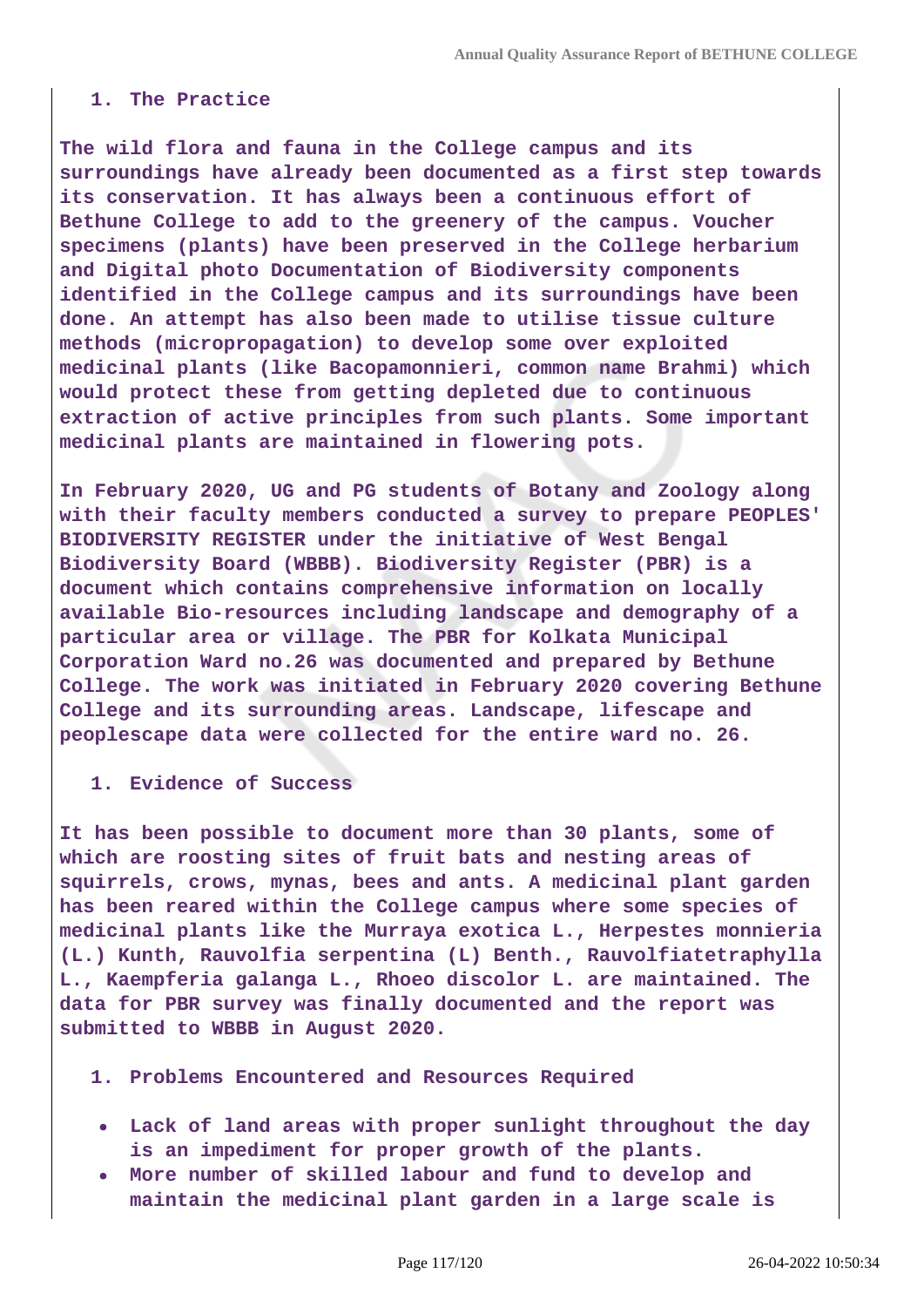**required by the College.**

**Up gradation of the Tissue Culture laboratory in the college is required on a large scale which would be beneficial for in-vitro conservation of the plants.**

**Other Best Practices: During Lockdown**

- **Bethune College COVID RELIEF SQUAD- The country has been severely affected by the second wave of the COVID-19 pandemic. With thousands of people being infected daily in our state itself, standing by people and helping them was the need of the hour. Keeping such a thought in mind, the Bethune College COVID Squad initiative was started under the banner of Students' Activity Cell, Bethune College, on 28 April, 2021, with roughly twelve students from semesters four and six. We had started with the purpose of providing help to the families of the students and staff of our college. However, as the group expanded, it started to extend help to people from all over the state. Ultimately, the group consisting of 60 student volunteers has been able to help almost 150 people till date with help of all kind, from oxygen cylinders and hospital beds to food facilities and RTPCR tests and lot more. http://www.bethunecollege.ac. in/studentsSection/documents/2021/covidrelief/BCSC-CovidSquad-Report-28Jun2021.pdf**
- **Sanitizer Preparation: During 2020, with the breaking of the pandemic, preparation and distribution of sanitizers was the need of the hour. Bethune College took a special drive in this regard and prepared sanitizers in the laboratory of the department of Chemistry under the able leadership of the faculty members with the help of the non teaching staff of the department. Sanitizers were distributed among the Teaching and Non teaching staff of Bethune College. However, the college did not restrict itself in distributing the sanitizers to only the staff only; an initiative was also taken to distribute the bottles to the local people in the surrounding neighbourhood.**

| <b>File Description</b>                         | <b>Documents</b> |
|-------------------------------------------------|------------------|
| Best practices in the<br>Institutional web site | View File        |
| Any other relevant information                  | <u>View File</u> |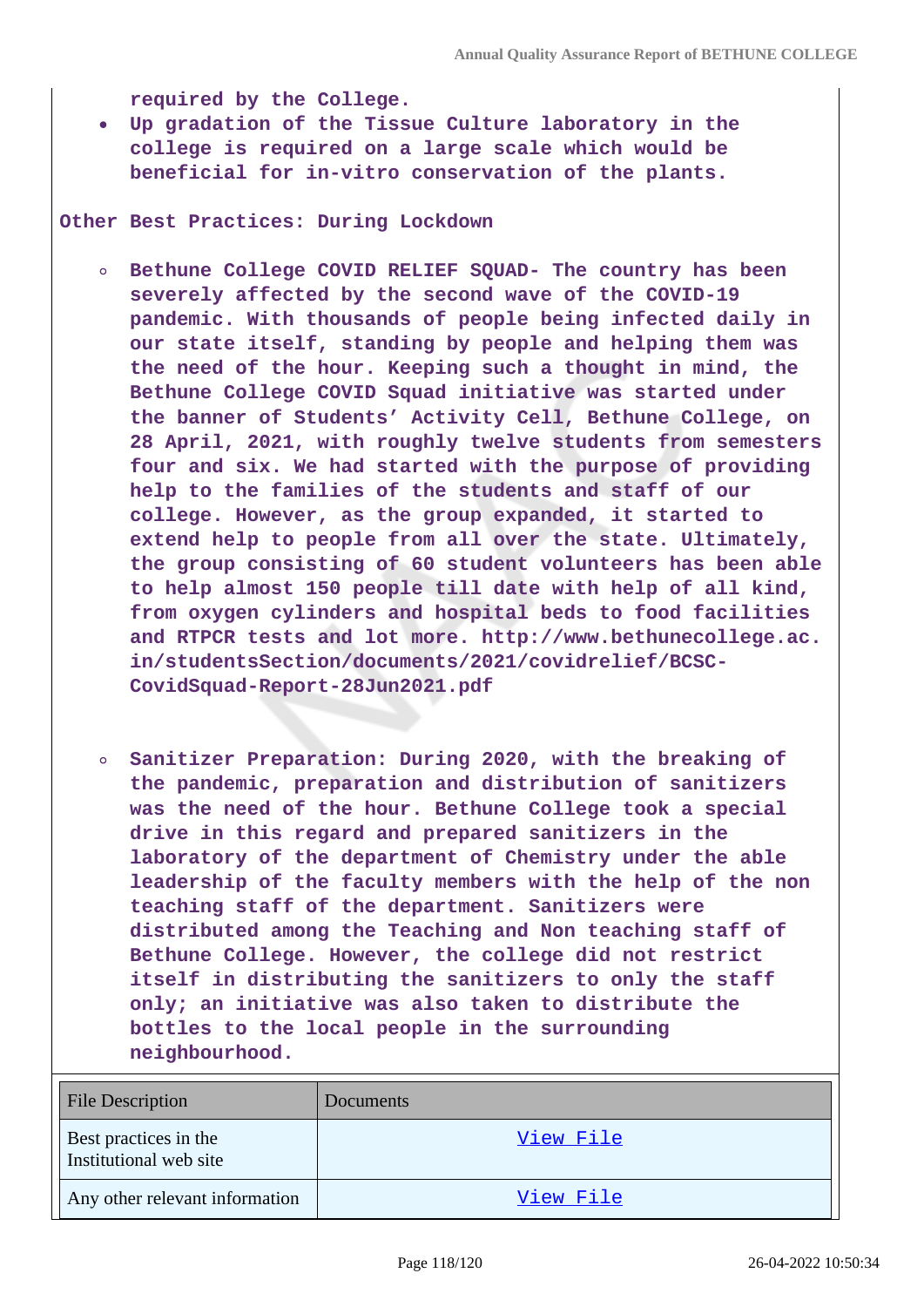## **7.3 - Institutional Distinctiveness**

7.3.1 - Portray the performance of the Institution in one area distinctive to its priority and thrust within 200 words

**Bethune College has always had students at its core, defining and distinctively shaping an institution of national repute in its long journey of 142 years. Students, past and present, give to this heritage institution its unique character.**

**Bethune College Alumni Association, Sammilani, has always taken a keen interest in the activities of the College and extends its best efforts for the betterment of the Institution and its learners. The members also come forward with financial assistance whenever needed and participate in the cultural and academic activities of the college. In the recent past, we had students like Dr Aditi Sen De and Dr. Neena Gupta who have won the Shanti Swarup Bhatnagar Prize. Our students achieve several ranks at the University level examinations every year and excel in Sports as well, carrying forward the legacy of their illustrious seniors. The college that was established with a vision of empowering women with education has indeed shaped generations of students equipped not only to engage with the world around them but to effect changes for the better. Students work harmoniously with the College administration and the Teacher's Council for the sustenance and enhancement of the academic and cultural ethos of the College.**

| <b>File Description</b>                         | <b>Documents</b> |
|-------------------------------------------------|------------------|
| Appropriate web in the<br>Institutional website | View File        |
| Any other relevant information                  | View File        |

7.3.2 - Plan of action for the next academic year

- **1. To prioritize NAAC Assessment 3rd Cycle. For this Uploading of SSR and IIQA to be done.**
- **2. The departments under DBT star scheme to conduct Seminars/ projects/ workshops to facilitate teaching learning of its students.**
- **3. To construct a net house under DBT Star project to acclimatize/ harden the medicinal plants developed via plant tissue culture.**
- **4. Student exchange and Faculty Exchange Programme to be undertaken.**
- **5. To start more Collaborative programmes with other**